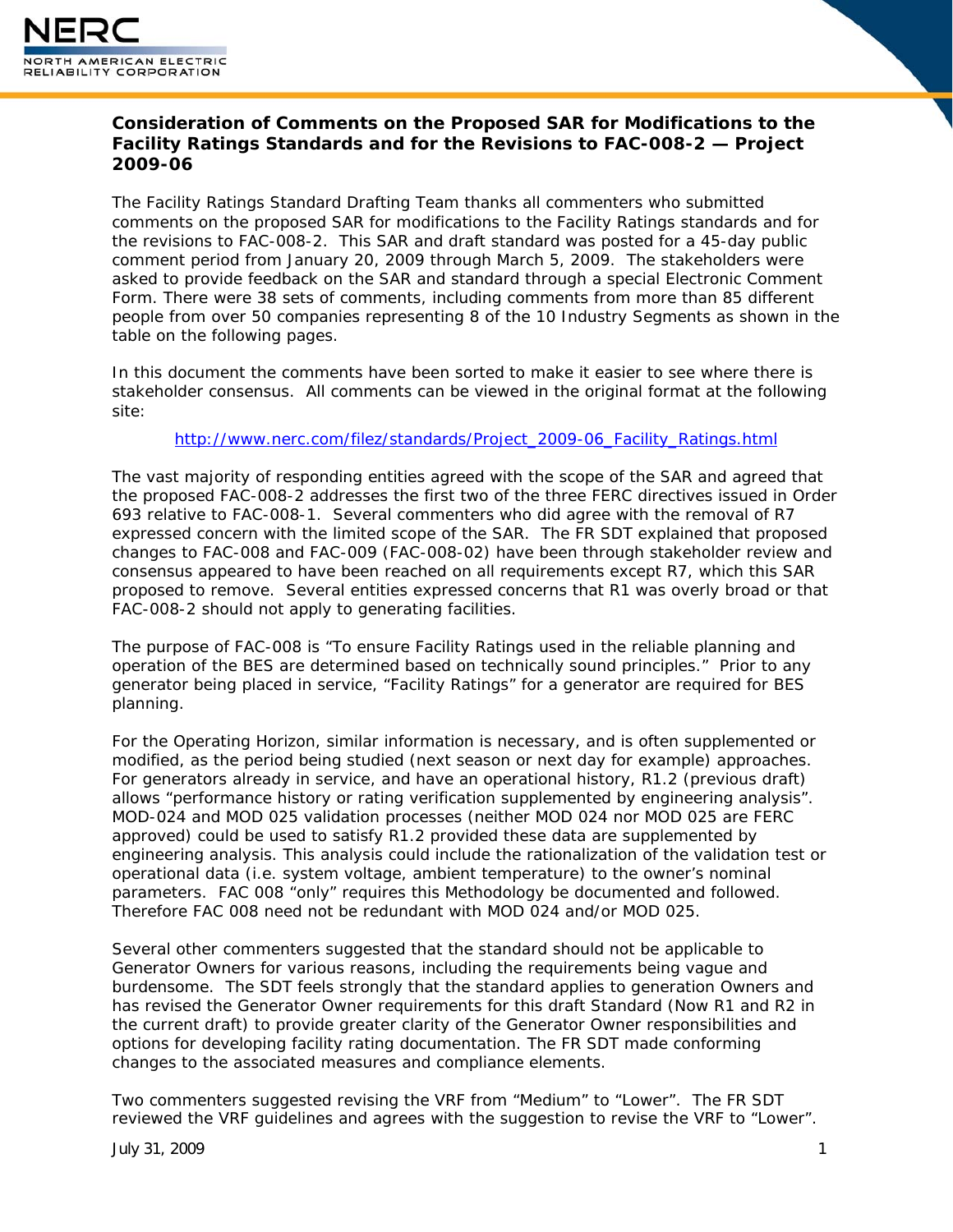

Other commenters questioned the Violation Severity Levels, indicating that they should not be severe. Regarding the VSL issue, violation severity levels (VSLs) are defined measurements of the degree to which or how severely a violator violated a requirement of a reliability standard and is assessed post- violation; whereas violation risk factors indicate the relative potential impacts that violations of each standard could pose to the reliability of the bulk power system. As such VSLs may have a "severe level" either as the only VSL level or in connection with 1, 2 or 3 other levels as stated in the draft standard. VSLs are not relative to impact on the BES but a measurement of meeting the requirement. Following the initial posting, the FR SDT did make some additional changes to the VSLs to line up with the work of the VSL DT.

If you feel that your comment has been overlooked, please let us know immediately. Our goal is to give every comment serious consideration in this process! If you feel there has been an error or omission, you can contact the Vice President and Director of Standards, Gerry Adamski, at 609-452-8060 or at [gerry.adamski@nerc.net](mailto:gerry.adamski@nerc.net). In addition, there is a NERC Reliability Standards Appeals Process.<sup>[1](#page-1-0)</sup>

 $\overline{a}$ 

<span id="page-1-0"></span><sup>&</sup>lt;sup>1</sup> The appeals process is in the Reliability Standards Development Procedures: http://www.nerc.com/standards/newstandardsprocess.html.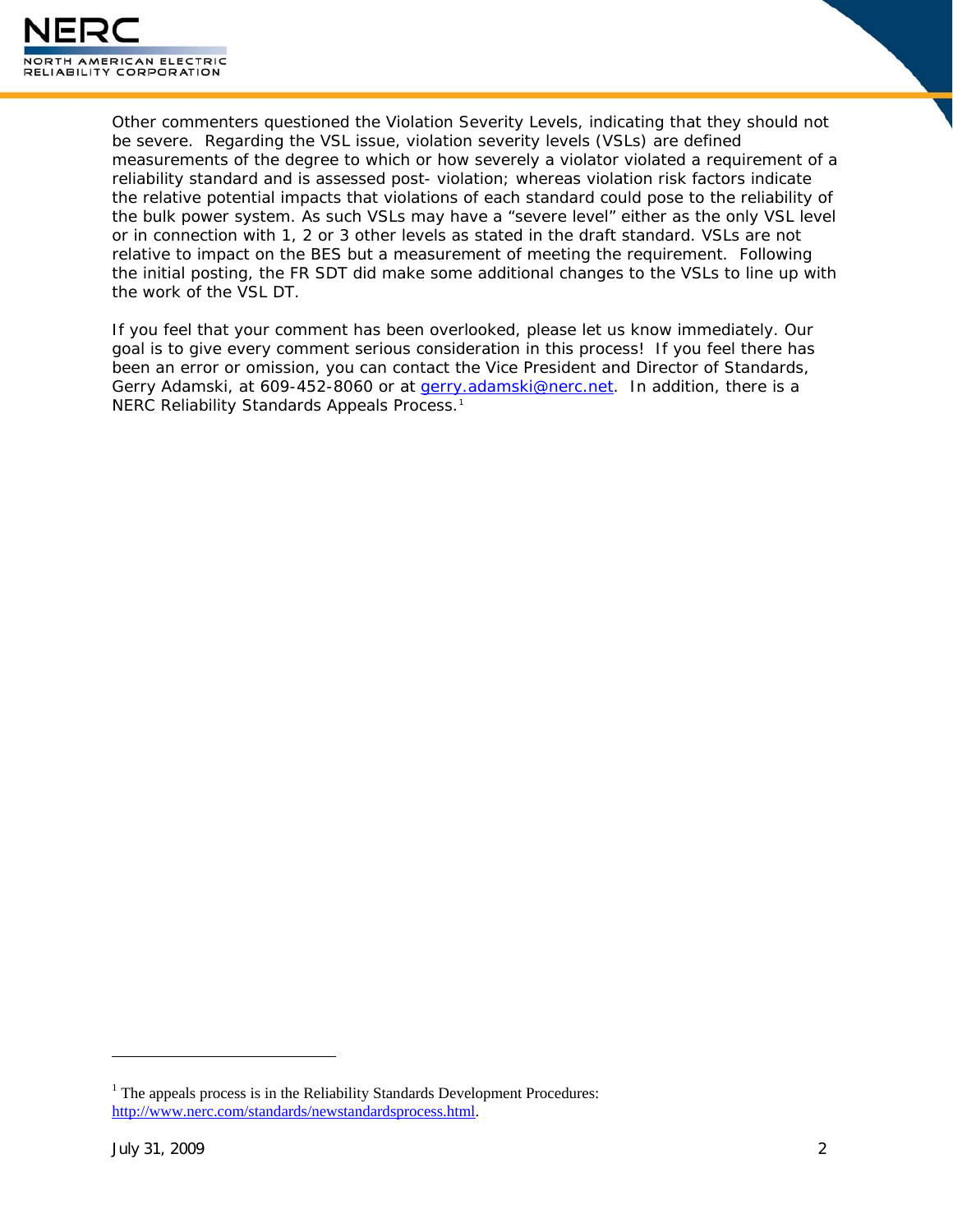### **Index to Questions, Comments, and Responses**

- [1.](#page-9-0) [................................................................................................10](#page-9-0) comment area. [Do you agree that the proposed FAC-008-2 addresses the first two of the three FERC](#page-9-0)  [directives issued in Order 693 relative to FAC-008-1? If not, please explain in the](#page-9-0)
- [2.](#page-13-0) [Do you agree with the scope of the SAR? If not, please explain in the comment area.14](#page-13-0)
- [3.](#page-20-0) [..............................................................................................................21](#page-20-0) area. [Do you agree with the applicability of the SAR? If not, please explain in the comment](#page-20-0)
- [4.](#page-38-0) have not already submitted above, please provide them here. ..............................3[9](#page-38-0) [If you have any other comments on this standard or its implementation plan that you](#page-38-0)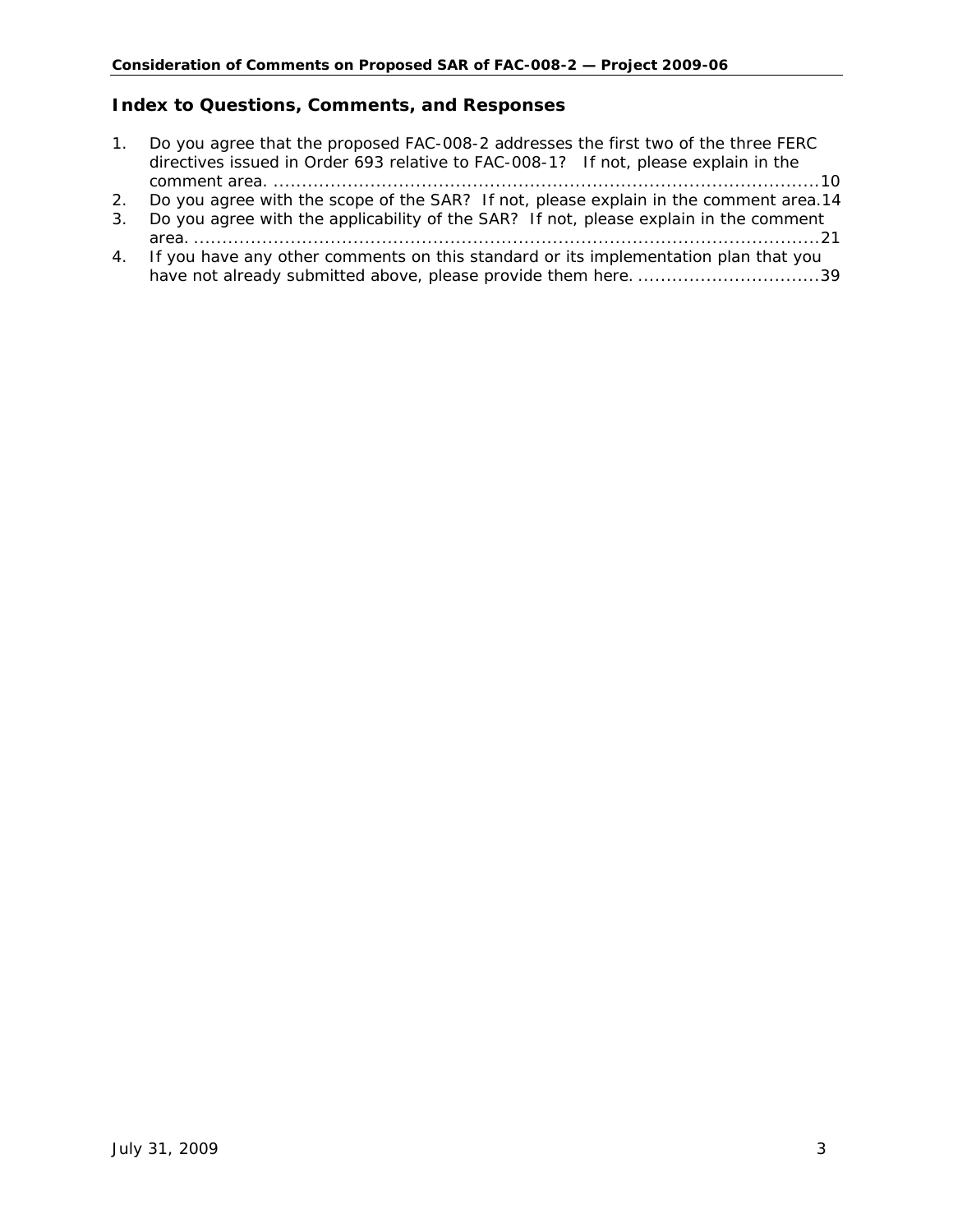The Industry Segments are:

- 1 Transmission Owners
- 2 RTOs, ISOs
- 3 Load-serving Entities
- 4 Transmission-dependent Utilities
- 5 Electric Generators
- 6 Electricity Brokers, Aggregators, and Marketers
- 7 Large Electricity End Users
- 8 Small Electricity End Users
- 9 Federal, State, Provincial Regulatory or other Government Entities
- 10 Regional Reliability Organizations, Regional Entities

|                |                                                                    |                   | Commenter                    |                                                     | Organization                                                         |  | <b>Industry Segment</b> |                |   |   |   |   |   |   |   |                 |  |
|----------------|--------------------------------------------------------------------|-------------------|------------------------------|-----------------------------------------------------|----------------------------------------------------------------------|--|-------------------------|----------------|---|---|---|---|---|---|---|-----------------|--|
|                |                                                                    |                   |                              |                                                     |                                                                      |  | 1                       | $\overline{2}$ | 3 | 4 | 5 | 6 | 7 | 8 | 9 | 10 <sup>°</sup> |  |
| $\mathbf{1}$ . | Group                                                              |                   | Phillip R. Kleckley          |                                                     | SERC Engineering Committee Planning<br><b>Standards Subcommittee</b> |  |                         |                | X |   |   |   |   |   |   |                 |  |
|                | Additional Member Additional Organization Region Segment Selection |                   |                              |                                                     |                                                                      |  |                         |                |   |   |   |   |   |   |   |                 |  |
|                | 1. John Sullivan                                                   | Ameren            |                              |                                                     | SERC <sub>1</sub>                                                    |  |                         |                |   |   |   |   |   |   |   |                 |  |
|                | 2. Charles Long                                                    | SERC 1<br>Entergy |                              |                                                     |                                                                      |  |                         |                |   |   |   |   |   |   |   |                 |  |
|                | 3. Scott Goodwin                                                   |                   | Midwest ISO                  |                                                     | SERC <sub>2</sub>                                                    |  |                         |                |   |   |   |   |   |   |   |                 |  |
|                | 4. Pat Huntley                                                     |                   | <b>SERC Reliability Corp</b> |                                                     | SERC 10                                                              |  |                         |                |   |   |   |   |   |   |   |                 |  |
|                | 5. Carter Edge                                                     |                   | <b>SERC Reliability Corp</b> |                                                     | SERC 10                                                              |  |                         |                |   |   |   |   |   |   |   |                 |  |
|                | 6. Bob Jones                                                       |                   | Southern Co. Services        |                                                     | SERC 1                                                               |  |                         |                |   |   |   |   |   |   |   |                 |  |
|                | 7. David Marler                                                    | <b>TVA</b>        |                              |                                                     | SERC <sub>1</sub>                                                    |  |                         |                |   |   |   |   |   |   |   |                 |  |
| 2.             | Group                                                              |                   | Sandra Shaffer               |                                                     | PacifiCorp                                                           |  | X                       |                | X |   | X |   | X |   |   |                 |  |
| 3.             | Group                                                              |                   | Douglas Selin                | X<br>X<br>APS - Technical Projects Engineering<br>X |                                                                      |  |                         |                |   |   |   |   |   |   |   |                 |  |
|                | Additional Member Additional Organization Region Segment Selection |                   |                              |                                                     |                                                                      |  |                         |                |   |   |   |   |   |   |   |                 |  |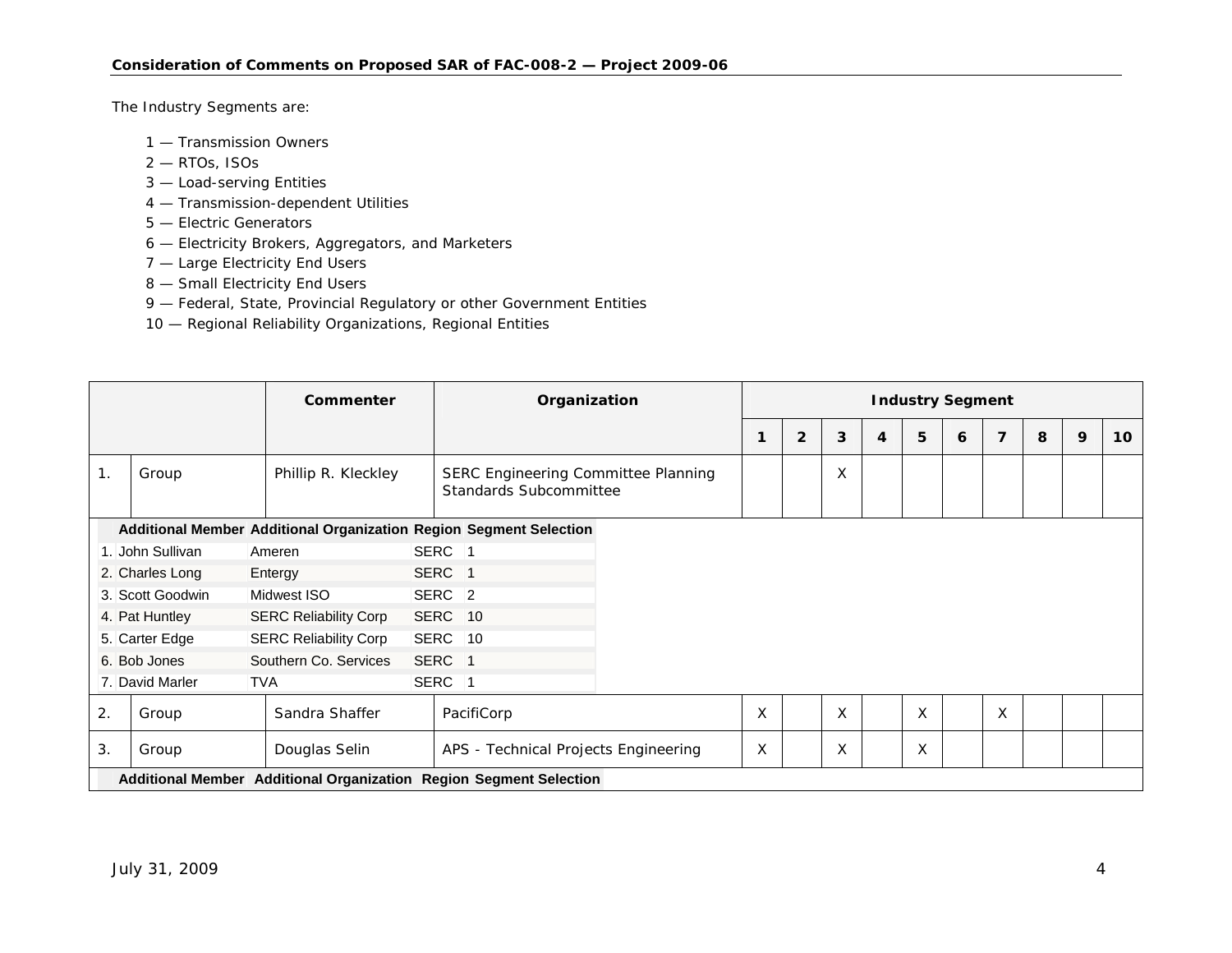|                                                                    |                                                      |                                 | Commenter                                                          | Organization                            |                    | <b>Industry Segment</b> |                |   |                  |              |   |                |   |   |    |
|--------------------------------------------------------------------|------------------------------------------------------|---------------------------------|--------------------------------------------------------------------|-----------------------------------------|--------------------|-------------------------|----------------|---|------------------|--------------|---|----------------|---|---|----|
|                                                                    |                                                      |                                 |                                                                    |                                         |                    | $\mathbf{1}$            | $\overline{2}$ | 3 | $\boldsymbol{4}$ | 5            | 6 | $\overline{7}$ | 8 | 9 | 10 |
|                                                                    | 1. Baj Agrawal                                       |                                 | Arizona Public Service Co. WECC 1, 3, 5                            |                                         |                    |                         |                |   |                  |              |   |                |   |   |    |
|                                                                    | 2. Dave Simonton                                     |                                 | Arizona Public Service Co. WECC 1, 3, 5                            |                                         |                    |                         |                |   |                  |              |   |                |   |   |    |
| 4.                                                                 | Group                                                |                                 | Thomas J. Bradish                                                  | Reliant Energy Inc and Gila River Power |                    |                         |                |   |                  | $\times$     |   |                |   |   |    |
| Additional Member Additional Organization Region Segment Selection |                                                      |                                 |                                                                    |                                         |                    |                         |                |   |                  |              |   |                |   |   |    |
|                                                                    | 1. Ken Parker                                        |                                 | <b>Gila Rivere Power</b>                                           | WECC <sub>5</sub>                       |                    |                         |                |   |                  |              |   |                |   |   |    |
| 5.                                                                 | Group                                                |                                 | Jim Busbin                                                         | Southern Company                        |                    |                         |                |   |                  | $\sf X$      |   |                |   |   |    |
|                                                                    | <b>Additional Member</b>                             |                                 | <b>Additional Organization</b>                                     | <b>Region Segment Selection</b>         |                    |                         |                |   |                  |              |   |                |   |   |    |
| Southern Company Services SERC 1<br>1. Tom Sims                    |                                                      |                                 |                                                                    |                                         |                    |                         |                |   |                  |              |   |                |   |   |    |
| 2. Andrew Neal<br>Southern Nuclear Company SERC 5                  |                                                      |                                 |                                                                    |                                         |                    |                         |                |   |                  |              |   |                |   |   |    |
| Southern Company Services SERC 1<br>3. Marc Butts                  |                                                      |                                 |                                                                    |                                         |                    |                         |                |   |                  |              |   |                |   |   |    |
| Southern Company Services SERC 1<br>4. Jim Viikinsalo              |                                                      |                                 |                                                                    |                                         |                    |                         |                |   |                  |              |   |                |   |   |    |
| 6.                                                                 | Group                                                |                                 | Jalal Babik                                                        | Dominion Resources Inc.                 |                    | Χ                       |                | X |                  | X            | X |                |   |   |    |
|                                                                    |                                                      |                                 | Additional Member Additional Organization Region Segment Selection |                                         |                    |                         |                |   |                  |              |   |                |   |   |    |
|                                                                    | 1. Louis Slade                                       |                                 |                                                                    | SERC <sub>5</sub>                       |                    |                         |                |   |                  |              |   |                |   |   |    |
|                                                                    | 2. Mike Garton                                       |                                 |                                                                    | NPCC 6                                  |                    |                         |                |   |                  |              |   |                |   |   |    |
| 7.                                                                 | Group                                                |                                 | Sam Ciccone                                                        | FirstEnergy                             |                    | $\mathsf{x}$            |                | X | $\times$         | $\mathsf{X}$ | X |                |   |   |    |
|                                                                    |                                                      |                                 | Additional Member Additional Organization Region Segment Selection |                                         |                    |                         |                |   |                  |              |   |                |   |   |    |
|                                                                    | 1. Doug Hohlbaugh                                    |                                 | FirstEnergy<br><b>RFC</b>                                          | 1, 3, 4, 5, 6                           |                    |                         |                |   |                  |              |   |                |   |   |    |
|                                                                    | 2. Dave Folk<br>FirstEnergy                          |                                 |                                                                    |                                         |                    |                         |                |   |                  |              |   |                |   |   |    |
|                                                                    | 3. Dick Kovacs                                       |                                 | <b>RFC</b><br>FirstEnergy                                          |                                         |                    |                         |                |   |                  |              |   |                |   |   |    |
| 8.                                                                 | Group                                                |                                 | Jeffrey P. Mueller                                                 | Public Service Enterprise Group         | $\times$           |                         | Χ              |   |                  |              |   |                |   |   |    |
|                                                                    | <b>Additional Member</b>                             | <b>Region Segment Selection</b> |                                                                    |                                         |                    |                         |                |   |                  |              |   |                |   |   |    |
|                                                                    | James Hebson<br>PSEG Energy Resources and Trade, LLC |                                 |                                                                    |                                         | ERCOT <sub>6</sub> |                         |                |   |                  |              |   |                |   |   |    |
| Gary Grysko<br>PSEG Fossil, LLC<br>4.                              |                                                      |                                 |                                                                    |                                         | <b>RFC</b><br>5    |                         |                |   |                  |              |   |                |   |   |    |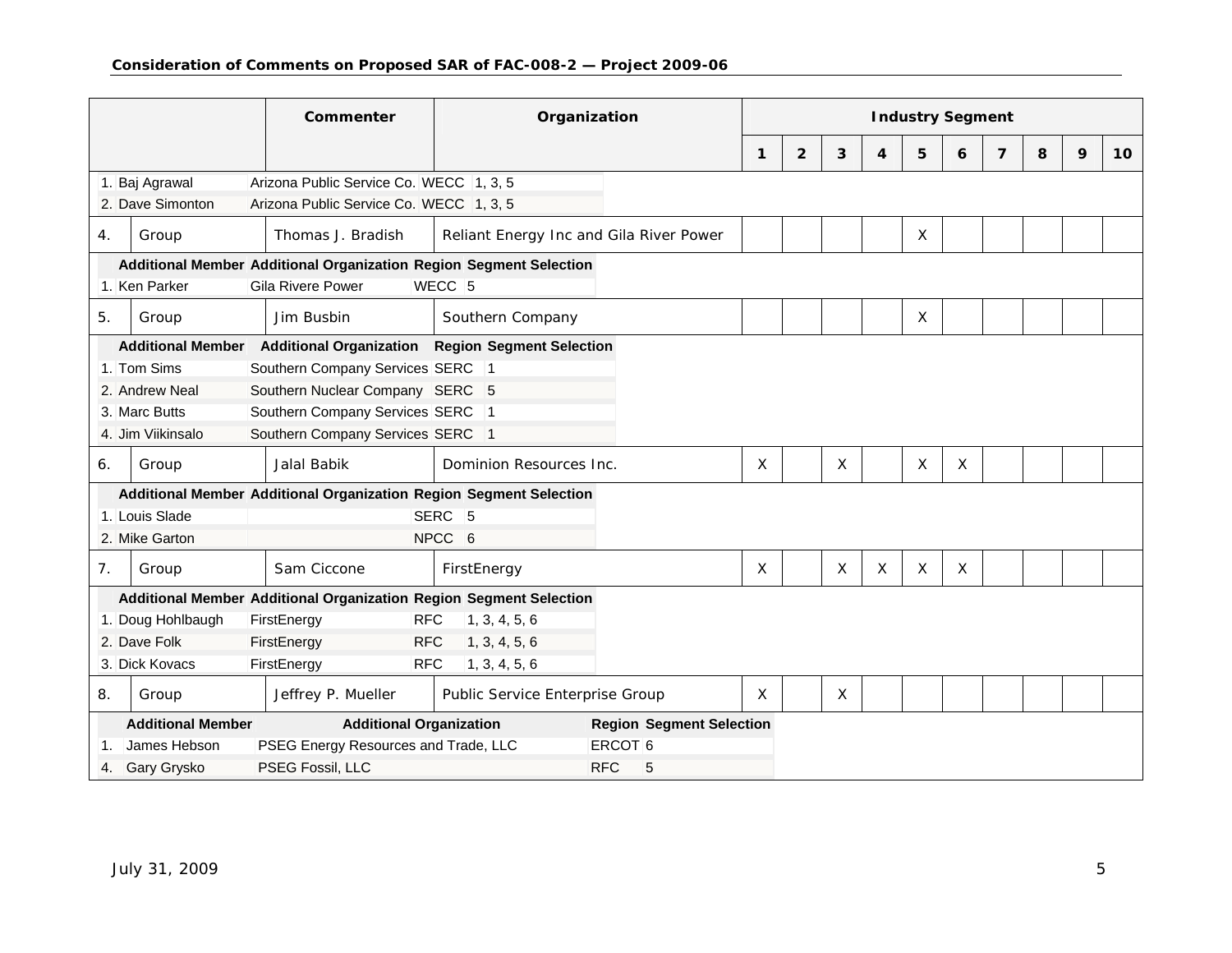|     |                                                                    | Commenter                                                          | Organization             |                                          |              |                |              |   | <b>Industry Segment</b> |              |                |   |   |              |
|-----|--------------------------------------------------------------------|--------------------------------------------------------------------|--------------------------|------------------------------------------|--------------|----------------|--------------|---|-------------------------|--------------|----------------|---|---|--------------|
|     |                                                                    |                                                                    |                          |                                          | $\mathbf{1}$ | $\overline{2}$ | 3            | 4 | 5                       | 6            | $\overline{7}$ | 8 | 9 | 10           |
| 9.  | Group                                                              | Jack Cashin                                                        |                          | <b>Electric Power Supply Association</b> |              |                |              |   | X                       | $\mathsf{X}$ |                |   |   |              |
| 10. | Group                                                              | Robert Loy                                                         |                          | Allegheny Energy Supply Company, LLC     |              |                |              |   | X                       |              |                |   |   |              |
| 11. | Group                                                              | Denise Koehn                                                       |                          | <b>Bonneville Power Administration</b>   | $\sf X$      |                | $\mathsf{X}$ |   | X                       | $\mathsf{X}$ |                |   |   |              |
|     |                                                                    | Additional Member Additional Organization Region Segment Selection |                          |                                          |              |                |              |   |                         |              |                |   |   |              |
|     | 1. Dean Freel                                                      | <b>Substation Engineering</b>                                      | WECC <sub>1</sub>        |                                          |              |                |              |   |                         |              |                |   |   |              |
| 12. | Group                                                              | Guy Zito                                                           | <b>NPCC RSC</b>          |                                          |              |                |              |   |                         |              |                |   |   | $\mathsf{X}$ |
|     | <b>Additional Member Additional Organization</b>                   |                                                                    | <b>Region</b>            | <b>Segment Selection</b>                 |              |                |              |   |                         |              |                |   |   |              |
| 1.  | <b>NYISO</b><br>Greg Campoli                                       |                                                                    | <b>NPCC</b>              | $\overline{a}$                           |              |                |              |   |                         |              |                |   |   |              |
| 2.  | Mike Gildea<br>Constellation                                       |                                                                    | <b>NPCC</b>              | 5                                        |              |                |              |   |                         |              |                |   |   |              |
| 3.  | <b>NYPA</b><br>Ralph Rufrano                                       |                                                                    | <b>NPCC</b>              | $\mathbf 1$                              |              |                |              |   |                         |              |                |   |   |              |
| 4.  | Chris de Graffenried Con Ed                                        |                                                                    | <b>NPCC</b>              | $\mathbf{1}$                             |              |                |              |   |                         |              |                |   |   |              |
| 5.  | <b>Ted Dahill</b>                                                  | <b>National Grid</b>                                               | <b>NPCC</b>              | 3                                        |              |                |              |   |                         |              |                |   |   |              |
| 6.  | <b>Mike Garton</b>                                                 | Dominion                                                           | <b>NPCC</b>              | 5                                        |              |                |              |   |                         |              |                |   |   |              |
| 8.  | <b>Rick White</b>                                                  | <b>NU</b>                                                          |                          | $\mathbf{1}$                             |              |                |              |   |                         |              |                |   |   |              |
| 9.  | Guy Zito                                                           | <b>NPCC</b>                                                        | <b>NPCC</b>              | 10                                       |              |                |              |   |                         |              |                |   |   |              |
|     | 10. Lee Pedowicz                                                   | <b>NPCC</b>                                                        | <b>NPCC</b>              | 10                                       |              |                |              |   |                         |              |                |   |   |              |
|     | 11. Gerry Dunbar                                                   | <b>NPCC</b>                                                        | <b>NPCC</b>              | 10                                       |              |                |              |   |                         |              |                |   |   |              |
| 13. | Group                                                              | Michael Brytowski                                                  | Subcommittee             | <b>MRO NERC Standards Review</b>         |              |                |              |   |                         |              |                |   |   | $\mathsf{X}$ |
|     | Additional Member Additional Organization Region Segment Selection |                                                                    |                          |                                          |              |                |              |   |                         |              |                |   |   |              |
| 1.  | Carol Gerou                                                        | <b>MP</b>                                                          | 1, 3, 5, 6<br><b>MRO</b> |                                          |              |                |              |   |                         |              |                |   |   |              |
| 2.  | <b>Neal Balu</b>                                                   | <b>WPS</b>                                                         | <b>MRO</b><br>3, 4, 5, 6 |                                          |              |                |              |   |                         |              |                |   |   |              |
| 3.  | <b>Terry Bilke</b>                                                 | <b>MISO</b><br><b>MRO</b><br>2                                     |                          |                                          |              |                |              |   |                         |              |                |   |   |              |
| 4.  | Joe DePoorter                                                      | <b>MGE</b>                                                         | <b>MRO</b><br>3, 4, 5, 6 |                                          |              |                |              |   |                         |              |                |   |   |              |
| 5.  | <b>ALTW</b><br><b>MRO</b><br>Ken Goldsmith<br>$\overline{4}$       |                                                                    |                          |                                          |              |                |              |   |                         |              |                |   |   |              |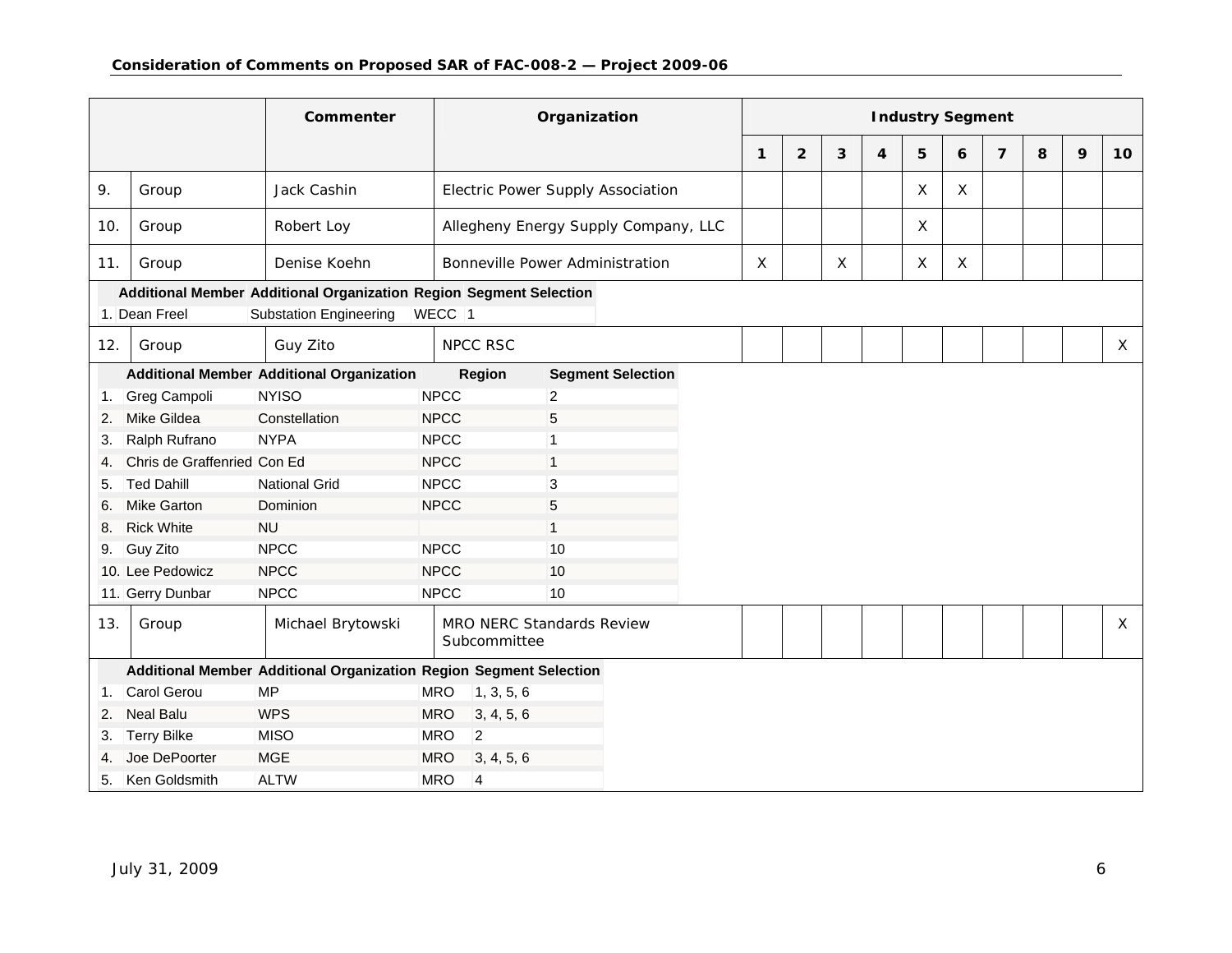|                                                                    |                                                       | Commenter          | Organization                    |              | <b>Industry Segment</b> |             |                         |              |             |                |   |   |                 |
|--------------------------------------------------------------------|-------------------------------------------------------|--------------------|---------------------------------|--------------|-------------------------|-------------|-------------------------|--------------|-------------|----------------|---|---|-----------------|
|                                                                    |                                                       |                    |                                 | $\mathbf{1}$ | $\overline{2}$          | 3           | $\overline{\mathbf{4}}$ | 5            | 6           | $\overline{7}$ | 8 | 9 | 10 <sup>1</sup> |
| 6.                                                                 | Jim Haigh                                             | <b>WAPA</b>        | <b>MRO</b><br>1, 6              |              |                         |             |                         |              |             |                |   |   |                 |
| 7.                                                                 | <b>Terry Harbour</b>                                  | <b>MEC</b>         | <b>MRO</b><br>1, 3, 5, 6        |              |                         |             |                         |              |             |                |   |   |                 |
| 8.                                                                 | Joseph Knight                                         | <b>GRE</b>         | 1, 3, 5, 6<br><b>MRO</b>        |              |                         |             |                         |              |             |                |   |   |                 |
| 9.                                                                 | <b>Scott Nickels</b>                                  | <b>RPU</b>         | 3, 4, 5, 6<br><b>MRO</b>        |              |                         |             |                         |              |             |                |   |   |                 |
|                                                                    | 10. Dave Rudolph                                      | <b>BEPC</b>        | 1, 3, 5, 6<br><b>MRO</b>        |              |                         |             |                         |              |             |                |   |   |                 |
|                                                                    | 11. Eric Ruskamp                                      | LES                | 1, 3, 5, 6<br><b>MRO</b>        |              |                         |             |                         |              |             |                |   |   |                 |
|                                                                    | 12. Pam Sorted                                        | <b>XCEL</b>        | 1, 3, 5, 6<br><b>MRO</b>        |              |                         |             |                         |              |             |                |   |   |                 |
| 14.                                                                | Group                                                 | Tim Hinken         | Kansas City Power & Light       | X            |                         | $\mathsf X$ |                         | X            | X           |                |   |   |                 |
| Additional Member Additional Organization Region Segment Selection |                                                       |                    |                                 |              |                         |             |                         |              |             |                |   |   |                 |
|                                                                    | <b>KCPL</b><br>SPP<br>1, 3, 5, 6<br>1. Michael Gammon |                    |                                 |              |                         |             |                         |              |             |                |   |   |                 |
| <b>KCPL</b><br>1, 3, 5, 6<br>2. Harold Wyble<br>SPP                |                                                       |                    |                                 |              |                         |             |                         |              |             |                |   |   |                 |
| 1, 3, 5, 6<br>3. Dennis Greashaber<br><b>KCPL</b><br>SPP           |                                                       |                    |                                 |              |                         |             |                         |              |             |                |   |   |                 |
|                                                                    | 4. Nick McCarty                                       | <b>KCPL</b><br>SPP | 1, 3, 5, 6                      |              |                         |             |                         |              |             |                |   |   |                 |
| 15.                                                                | Individual                                            | Scott Berry        | Indiana Municipal Power Agency  |              |                         |             | $\mathsf{X}$            |              |             |                |   |   |                 |
| 16.                                                                | Individual                                            | Greg Mason         | Dynegy                          |              |                         |             |                         | X            |             |                |   |   |                 |
| 17.                                                                | Individual                                            | Greg Rowland       | Duke Energy                     | $\mathsf{X}$ |                         | X           |                         | $\mathsf{X}$ | $\mathsf X$ |                |   |   |                 |
| 18.                                                                | Individual                                            | Russell A. Noble   | Cowlitz County PUD              |              |                         | X           |                         |              |             |                |   |   |                 |
| 19.                                                                | Individual                                            | Alan Gale          | City of Tallahassee (TAL)       | X            |                         | X           |                         | X            |             |                |   |   |                 |
| 20.                                                                | Individual                                            | Mark Kuras         | <b>PJM</b>                      |              | $\times$                |             |                         |              |             |                |   |   |                 |
| 21.                                                                | Individual                                            | Jianmei Chai       | <b>Consumers Energy Company</b> |              |                         | X           | $\mathsf{X}$            | X            |             |                |   |   |                 |
| 22.                                                                | Individual                                            | David Kiguel       | Hydro One Networks Inc.         | X            |                         | X           |                         |              |             |                |   |   |                 |
| 23.                                                                | Individual                                            | Kris Manchur       | Manitoba Hydro                  | X            |                         | X           |                         | X            | X           |                |   |   |                 |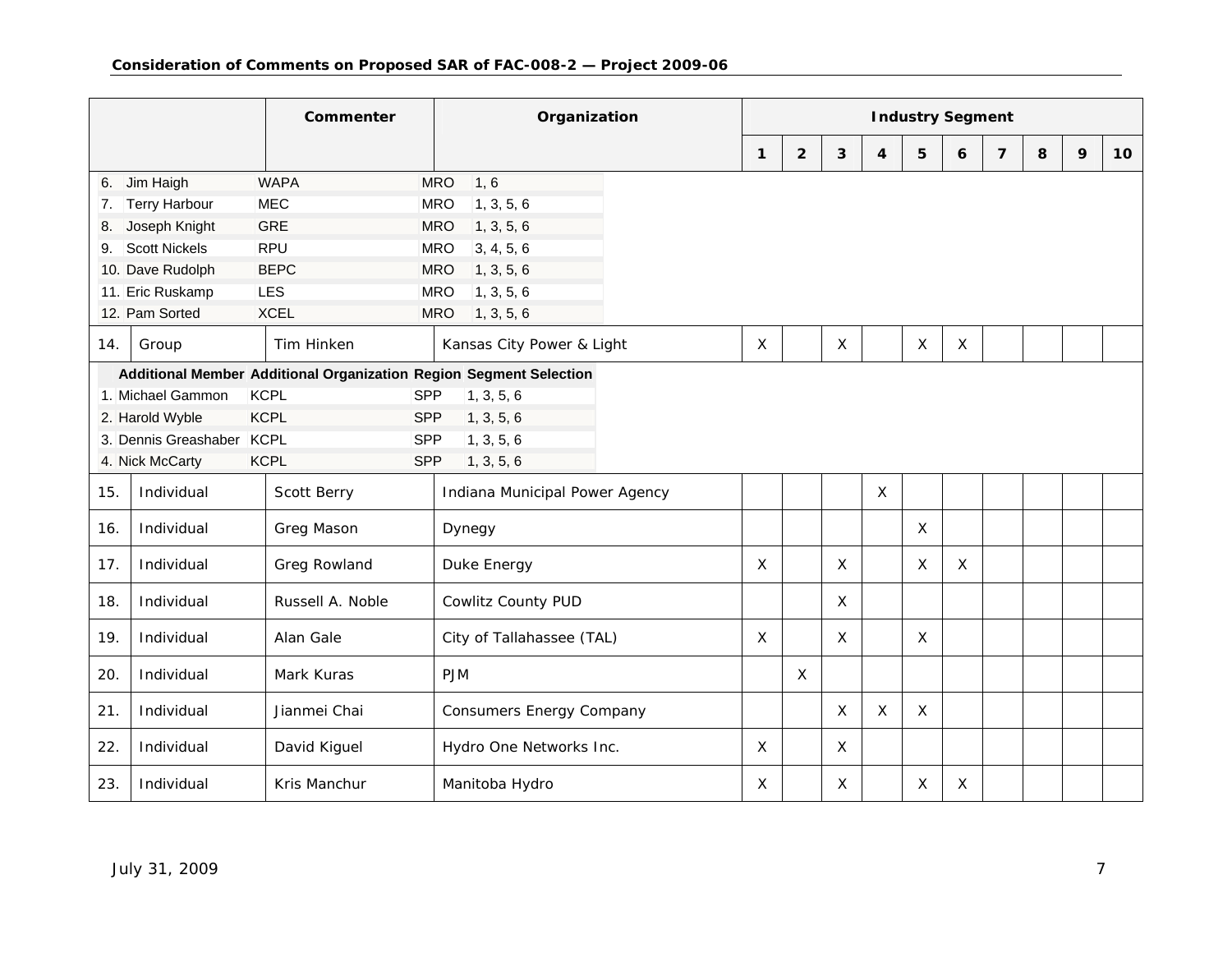| Commenter |                                                                              |                           | Organization                                        | <b>Industry Segment</b> |                |   |                         |   |              |                |   |   |    |
|-----------|------------------------------------------------------------------------------|---------------------------|-----------------------------------------------------|-------------------------|----------------|---|-------------------------|---|--------------|----------------|---|---|----|
|           |                                                                              |                           |                                                     | $\mathbf{1}$            | $\overline{2}$ | 3 | $\overline{\mathbf{4}}$ | 5 | 6            | $\overline{7}$ | 8 | 9 | 10 |
| 24.       | Individual                                                                   | <b>Steve Myers</b>        | <b>ERCOT ISO</b>                                    |                         | X              |   |                         |   |              |                |   |   |    |
| 25.       | Individual                                                                   | James H. Sorrels, Jr.     | American Electric Power                             | $\times$                |                | X |                         | X | $\mathsf{X}$ |                |   |   |    |
| 26.       | Individual                                                                   | Kirit Shah                | Ameren                                              | $\times$                |                | X |                         | X | $\mathsf{X}$ |                |   |   |    |
| 27.       | Individual                                                                   | Catherine Koch            | <b>Puget Sound Energy</b>                           | $\times$                |                |   |                         |   |              |                |   |   |    |
| 28.       | Individual                                                                   | Dale Fredrickson          | Wisconsin Electric Power Company dba<br>We Energies |                         |                | X | X                       | Χ |              |                |   |   |    |
| 29.       | Individual                                                                   | Alice Murdock             | Xcel Energy                                         | $\times$                |                | X |                         | X | $\times$     |                |   |   |    |
| 30.       | Individual                                                                   | <b>Rick White</b>         | <b>Northeast Utilities</b>                          | X                       |                |   |                         |   |              |                |   |   |    |
| 31.       | Individual                                                                   | Richard Kafka             | Pepco Holdings, Inc.                                | X                       |                | X |                         | X | X            |                |   |   |    |
| 32.       | Individual                                                                   | Michael Sonnelitter       | FPL Energy                                          |                         |                |   |                         | X |              |                |   |   |    |
| 33.       | Individual                                                                   | <b>Edward Davis</b>       | Entergy Services, Inc                               | X                       |                | X |                         | X | X            |                |   |   |    |
| 34.       | Individual                                                                   | Dan Rochester             | Independent Electricity System Operator             |                         | X              |   |                         |   |              |                |   |   |    |
| 35        | Individual                                                                   | Vlad Stanisic             | <b>OPG</b>                                          |                         |                |   |                         | X | X            |                |   |   |    |
| 36.       | Individual                                                                   | Roger Champagne           | Hydro-Québec Transenergie (HQT)                     | X                       |                |   |                         |   |              |                |   |   |    |
| 37.       | Individual                                                                   | Jason Shaver              | American Transmission Company                       | $\times$                |                |   |                         |   |              |                |   |   |    |
| 38.       | Group                                                                        | Ben Li                    | <b>IRC Standards Review Committee</b>               |                         |                |   |                         |   |              |                |   |   |    |
|           | Additional Member Additional Organization Region<br><b>Segment Selection</b> |                           |                                                     |                         |                |   |                         |   |              |                |   |   |    |
|           | 1. Anita Lee<br><b>PJM</b><br>2. Patrick Brown                               | <b>AESO</b><br><b>RFC</b> | <b>WECC</b><br>2<br>$\overline{2}$                  |                         |                |   |                         |   |              |                |   |   |    |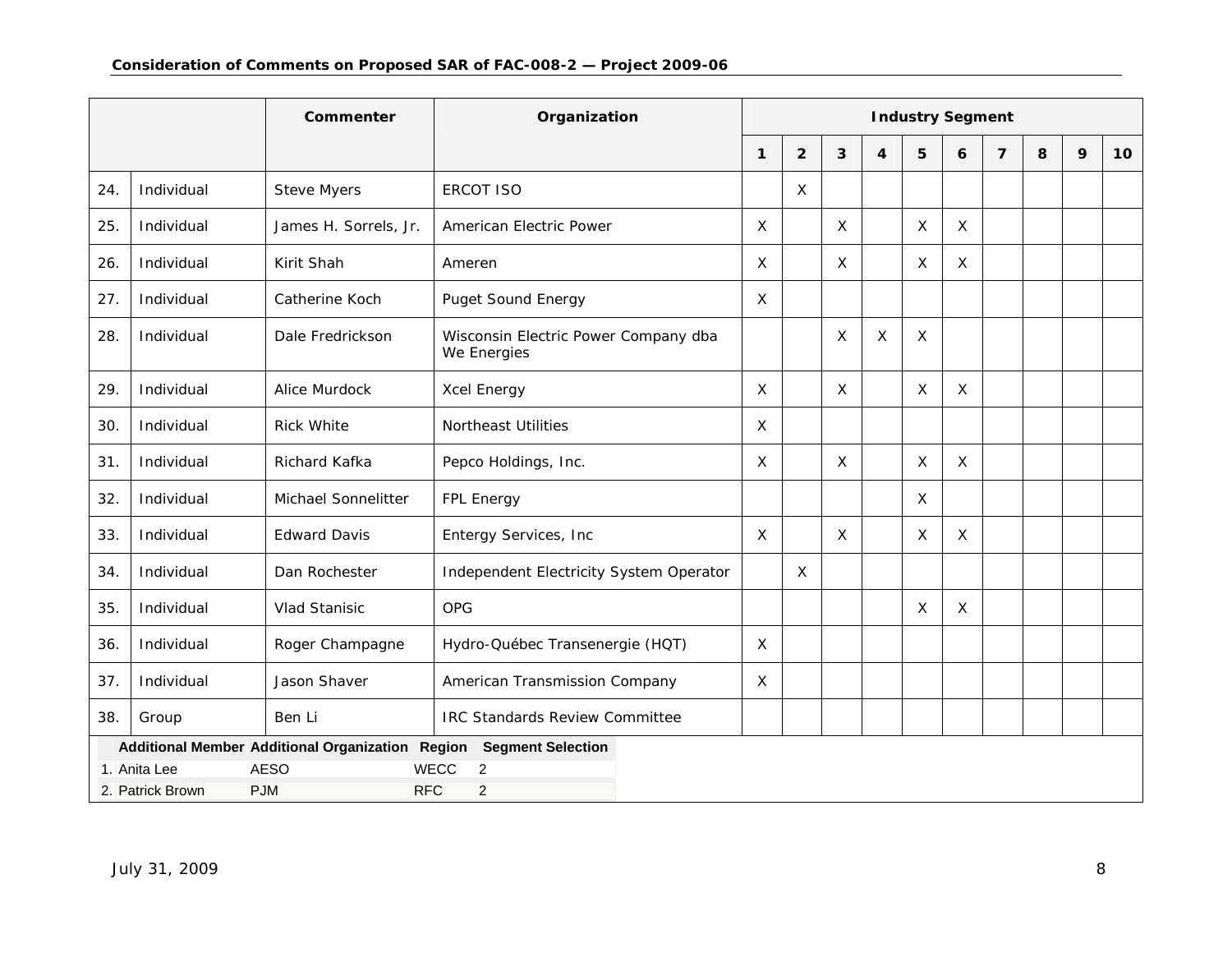|                                    | <b>Commenter</b> |               |                    |                | Organization   | <b>Industry Segment</b> |                |   |   |   |   |   |   |   |                 |  |
|------------------------------------|------------------|---------------|--------------------|----------------|----------------|-------------------------|----------------|---|---|---|---|---|---|---|-----------------|--|
|                                    |                  |               |                    |                |                |                         | $\overline{2}$ | 3 | 4 | 5 | 6 | 7 | 8 | 9 | 10 <sup>°</sup> |  |
| Lourdes Estrada-<br>3.<br>Salinero |                  | CAISO         | WECC 2             |                |                |                         |                |   |   |   |   |   |   |   |                 |  |
| 4. Steve Myers                     |                  | <b>ERCOT</b>  | ERCOT <sub>2</sub> |                |                |                         |                |   |   |   |   |   |   |   |                 |  |
| 5. Jim Castle                      |                  | <b>NYISO</b>  | NPCC 2             |                |                |                         |                |   |   |   |   |   |   |   |                 |  |
| 6. Matt Goldberg                   |                  | <b>ISO NE</b> | <b>NPCC</b>        | $\overline{2}$ |                |                         |                |   |   |   |   |   |   |   |                 |  |
| 7. Bill Phillips                   |                  | <b>MISO</b>   | <b>RFC</b>         |                | $\overline{2}$ |                         |                |   |   |   |   |   |   |   |                 |  |
| 8. Charles Yeung                   | <b>SPP</b>       |               | SPP                |                | 2              |                         |                |   |   |   |   |   |   |   |                 |  |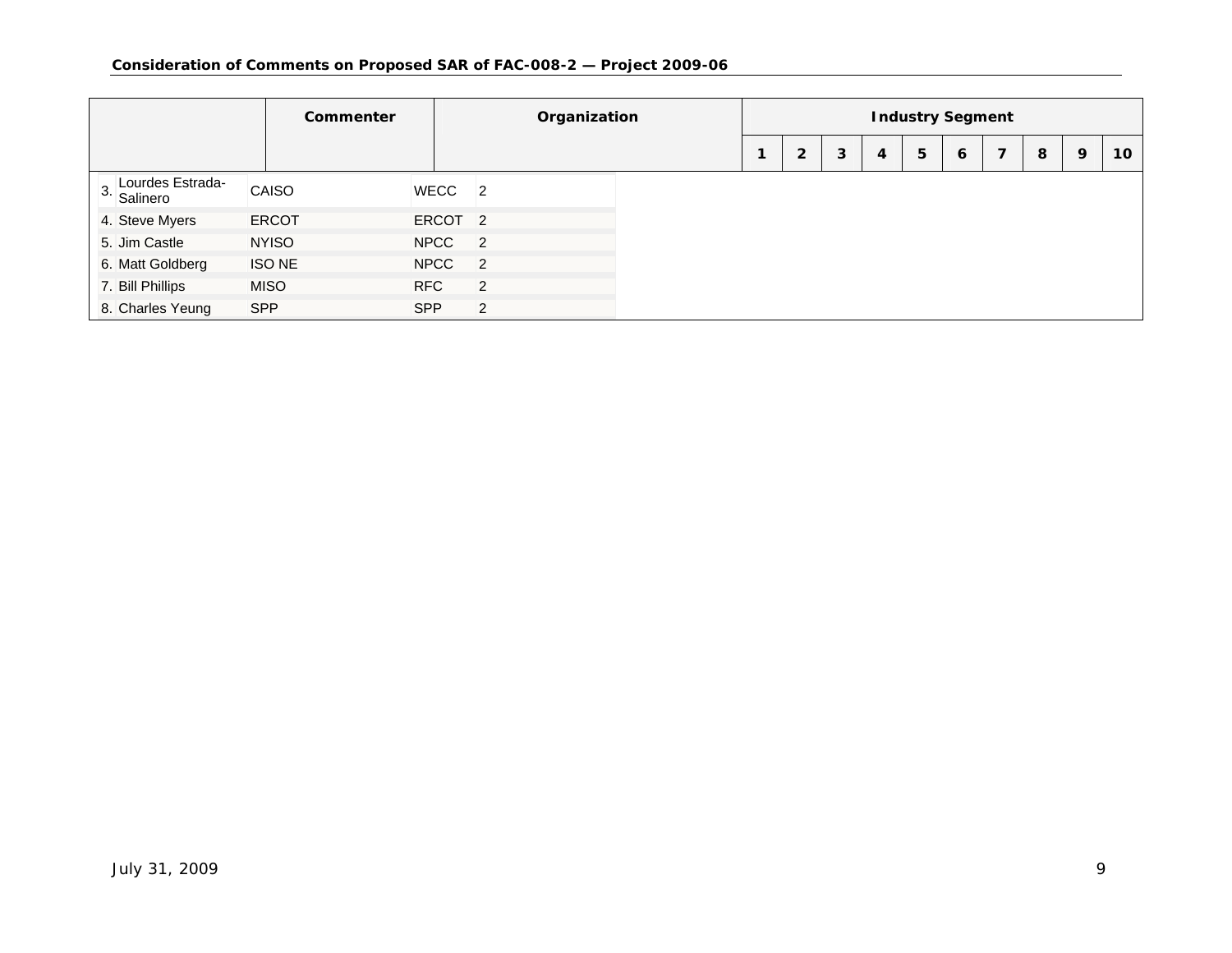### **1. Do you agree that the proposed FAC-008-2 addresses the first two of the three FERC directives issued in Order 693 relative to FAC-008-1? If not, please explain in the comment area.**

**Summary Consideration:** The vast majority of responding entities agreed that the proposed FAC-008-2 addresses the first two of the three FERC directives issued in Order 693 relative to FAC-008-1. One entity expressed a concern that R1 did not address directive 1 or 2. The FR SDT modified the standard so that both directives are more fully addressed. The FR SDT modified the standard so that the new Requirement R2, which is for Generator Owners, does address the intent of directive  $1 -$  to identify the underlying assumptions used to determine equipment ratings. The FR SDT does not believe that there is a significant reliability-related benefit to having the Generator Owner develop both normal and emergency ratings for its generator facilities and will solicit feedback on this issue when it posts the revised standard for comment.

The revised standard does fully address directive 2 for both Generator Owners and Transmission Owners. The two new requirements for Generator Owners, Requirements R1 and R2 both include language linking the Facility Rating Methodology to "industry standards" or to "industry standards developed through an open process." The SDT believes these modifications support the intent of the associated directive.

The process for determining both normal and emergency ratings needs to be addressed for transmission facilities (Requirement R3, Part 4.2), but not for generating unit facilities as they do not have emergency ratings.

One entity stated that the SAR should have included VRFs and VSLs. The new draft standard contains both VRFs and VSLs.

<span id="page-9-0"></span>

| <b>Organization</b>                                                                                                                                                                                                                                                                                                                                                                                                                                                                                        | <b>Yes or No</b> | <b>Question 1 Comment</b>                                                                                                                                                                                                                                                                                                                                                                                                          |  |  |  |  |  |  |
|------------------------------------------------------------------------------------------------------------------------------------------------------------------------------------------------------------------------------------------------------------------------------------------------------------------------------------------------------------------------------------------------------------------------------------------------------------------------------------------------------------|------------------|------------------------------------------------------------------------------------------------------------------------------------------------------------------------------------------------------------------------------------------------------------------------------------------------------------------------------------------------------------------------------------------------------------------------------------|--|--|--|--|--|--|
| Hydro One Networks Inc.                                                                                                                                                                                                                                                                                                                                                                                                                                                                                    | No.              | We believe that VRFs and VSLs are an integral part of a Standard and<br>should be developed, commented and balloted with it. The SAR should<br>have included these.                                                                                                                                                                                                                                                                |  |  |  |  |  |  |
| <b>Response:</b> The FR SDT thanks you for your comment. The draft standard that was posted for comment contained the VRFs and VSLs<br>that were developed and posted for comment during the original attempt to combine FAC-008 and FAC-009. Since stakeholders have<br>indicated that they want additional modifications to the requirements assigned to the Generator Owner, the SDT is going to solicit<br>comments on associated changes to these compliance elements during the next comment period. |                  |                                                                                                                                                                                                                                                                                                                                                                                                                                    |  |  |  |  |  |  |
| <b>OPG</b>                                                                                                                                                                                                                                                                                                                                                                                                                                                                                                 | No.              | REQUIREMENT R1 DOES NOT ADDRESS THE DIRECTIVES. Directive 1:<br>(document underlying assumptions and methods used to determine<br>normal and emergency facility ratings) - There is no requirement to<br>document underlying assumptions- There is no mention of normal and<br>emergency ratings Directive 2: (develop facility ratings consistent with<br>industry standards developed through an open, transparent and validated |  |  |  |  |  |  |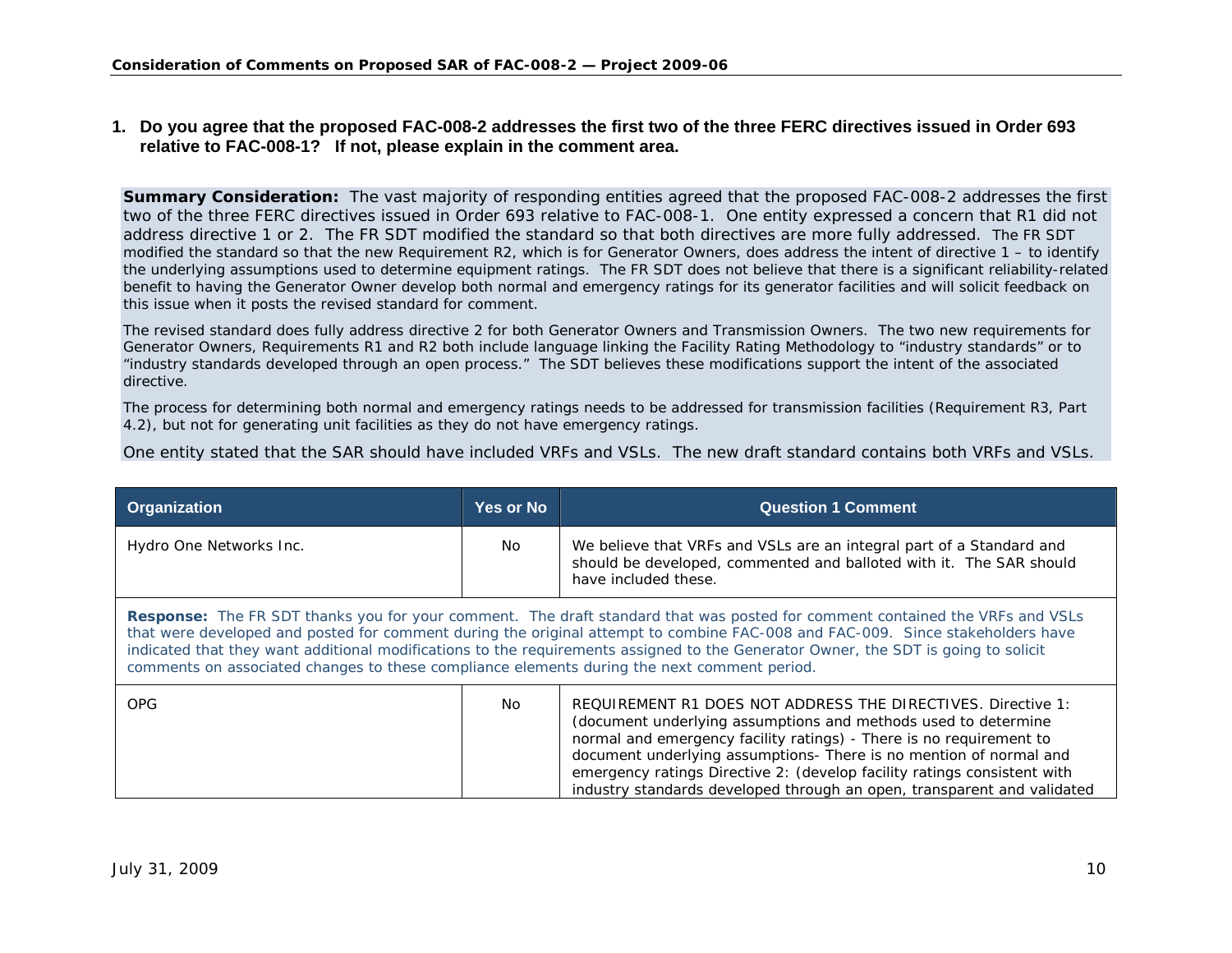| <b>Organization</b> | Yes or No | <b>Question 1 Comment</b>                                                                                                                                                                                                                                                                                                                                                                                                                                                                    |
|---------------------|-----------|----------------------------------------------------------------------------------------------------------------------------------------------------------------------------------------------------------------------------------------------------------------------------------------------------------------------------------------------------------------------------------------------------------------------------------------------------------------------------------------------|
|                     |           | process) - Only one sub-requirement refers to industry standards. Even<br>that one does not specifically call for consistency with "industry standards"<br>developed through an open, transparent and validated process". R1 calls<br>for methodology that must identify how all 5 sub-requirements were<br>"considered". This is ambiguous to start with since the sub-requirements<br>are essentially mutually exclusive. There seems to be no correlation<br>between R1 and directive (2) |

**Response:** The FR SDT thanks you for your comment. The FR SDT modified the standard so that the new Requirement R2, which is for Generator Owners, does address the intent of directive 1 – to identify the underlying assumptions used to determine equipment ratings. The FR SDT does not believe that there is a significant reliability-related benefit to having the Generator Owner develop both normal and emergency ratings for its generator facilities and will solicit feedback on this issue when it posts the revised standard for comment.

The revised standard does fully address directive 2 for both Generator Owners and Transmission Owners. The two new requirements for Generator Owners, Requirements R1 and R2 both include language linking the Facility Rating Methodology to "industry standards" or to "industry standards developed through an open process." The SDT believes these modifications support the intent of the associated directive.

The process for determining both normal and emergency ratings needs to be addressed for transmission facilities (Requirement R3, Part 4.2), but not for generating unit facilities as they do not have emergency ratings.

The Generator Owner requirements for this draft Standard has been revised (Now R1 and R2 in the current draft) to provide greater clarity of the Generator Owner responsibilities.

| Kansas City Power & Light                                     | Yes | We agree with the Drafting Team regarding the deletion of the previously<br>proposed requirement R7. |  |  |  |  |
|---------------------------------------------------------------|-----|------------------------------------------------------------------------------------------------------|--|--|--|--|
| <b>Response:</b> The FR SDT thanks you for your comment.      |     |                                                                                                      |  |  |  |  |
| SERC Engineering Committee Planning<br>Standards Subcommittee | Yes |                                                                                                      |  |  |  |  |
| APS - Technical Projects Engineering                          | Yes |                                                                                                      |  |  |  |  |
| Southern Company                                              | Yes |                                                                                                      |  |  |  |  |
| Dominion Resources Inc.                                       | Yes |                                                                                                      |  |  |  |  |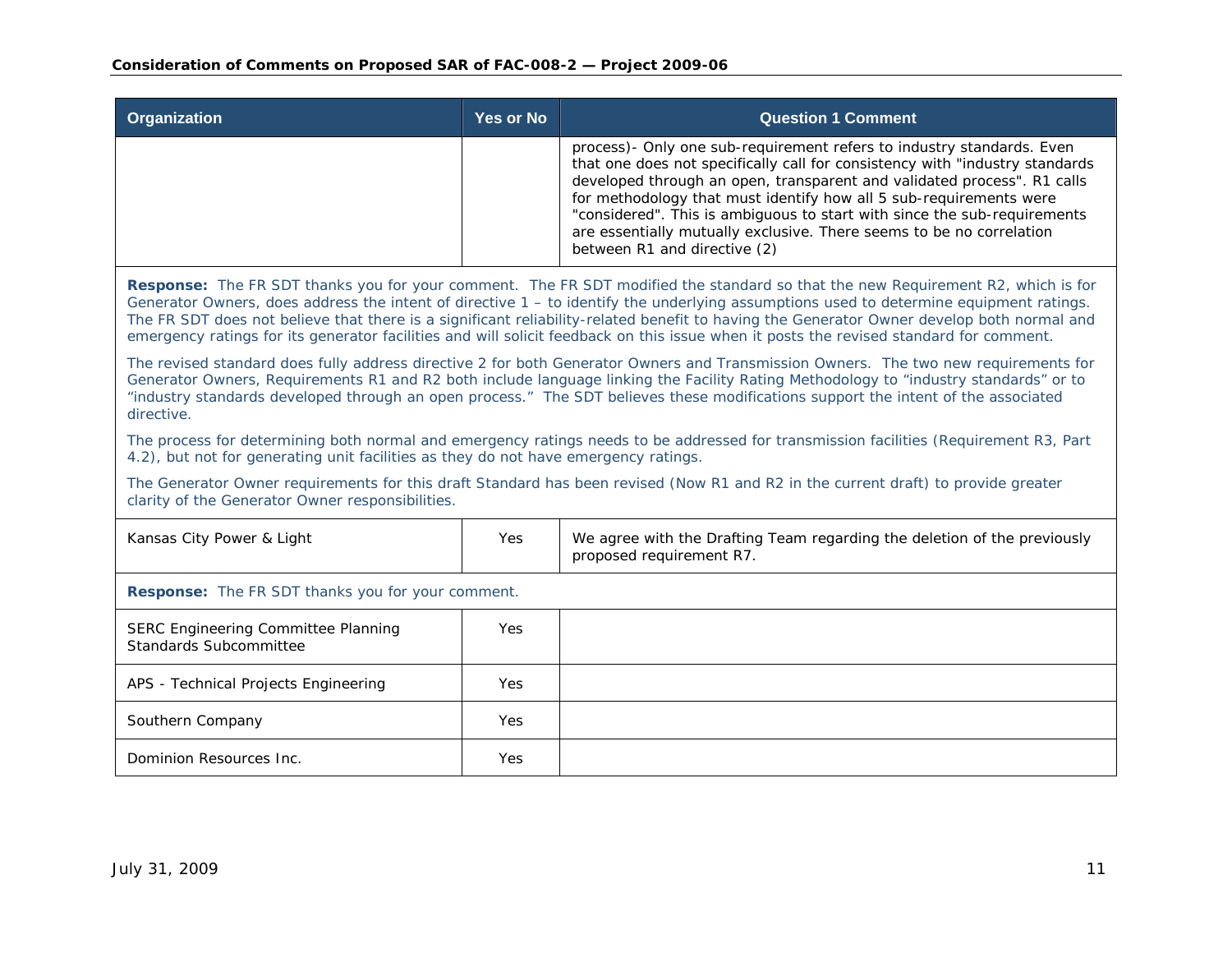| <b>Organization</b>                                 | <b>Yes or No</b> | <b>Question 1 Comment</b> |
|-----------------------------------------------------|------------------|---------------------------|
| FirstEnergy                                         | Yes              |                           |
| Electric Power Supply Association                   | Yes              |                           |
| Allegheny Energy Supply Company, LLC                | Yes              |                           |
| Bonneville Power Administration                     | Yes              |                           |
| NPCC RSC                                            | Yes              |                           |
| MRO NERC Standards Review Subcommittee              | Yes              |                           |
| Dynegy                                              | Yes              |                           |
| Duke Energy                                         | Yes              |                           |
| Cowlitz County PUD                                  | Yes              |                           |
| City of Tallahassee (TAL)                           | Yes              |                           |
| <b>PJM</b>                                          | Yes              |                           |
| Manitoba Hydro                                      | Yes              |                           |
| <b>ERCOT ISO</b>                                    | Yes              |                           |
| American Electric Power                             | Yes              |                           |
| Ameren                                              | Yes              |                           |
| Puget Sound Energy                                  | Yes              |                           |
| Wisconsin Electric Power Company dba We<br>Energies | Yes              |                           |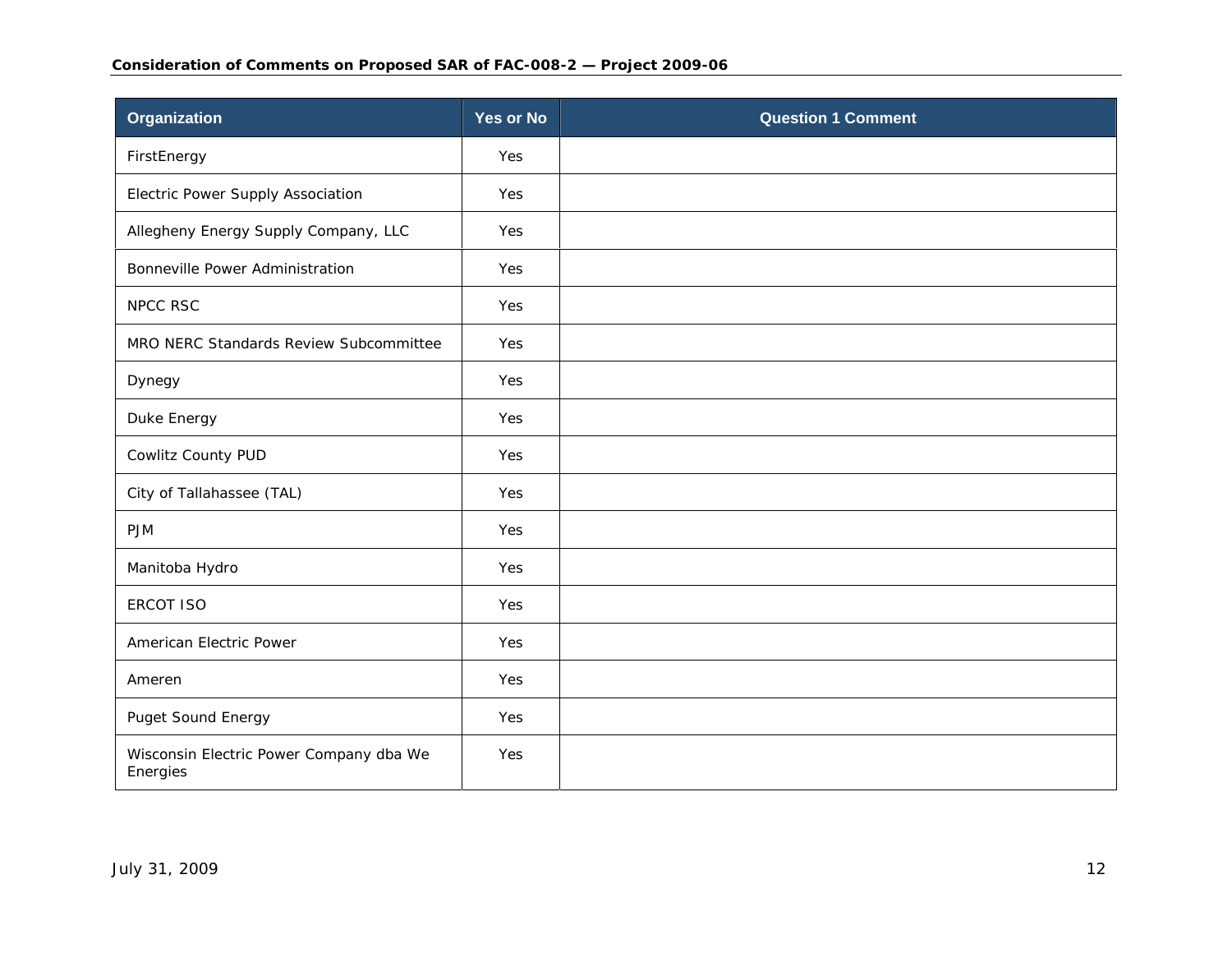#### **Consideration of Comments on Proposed SAR of FAC-008-2 — Project 2009-06**

| Organization                            | <b>Yes or No</b> | <b>Question 1 Comment</b> |
|-----------------------------------------|------------------|---------------------------|
| <b>Northeast Utilities</b>              | Yes              |                           |
| Pepco Holdings, Inc.                    | <b>Yes</b>       |                           |
| Entergy Services, Inc                   | Yes              |                           |
| Independent Electricity System Operator | Yes              |                           |
| Hydro-Québec Transenergie (HQT)         | Yes              |                           |
| American Transmission Company           | Yes              |                           |
| <b>IRC Standards Review Committee</b>   | <b>Yes</b>       |                           |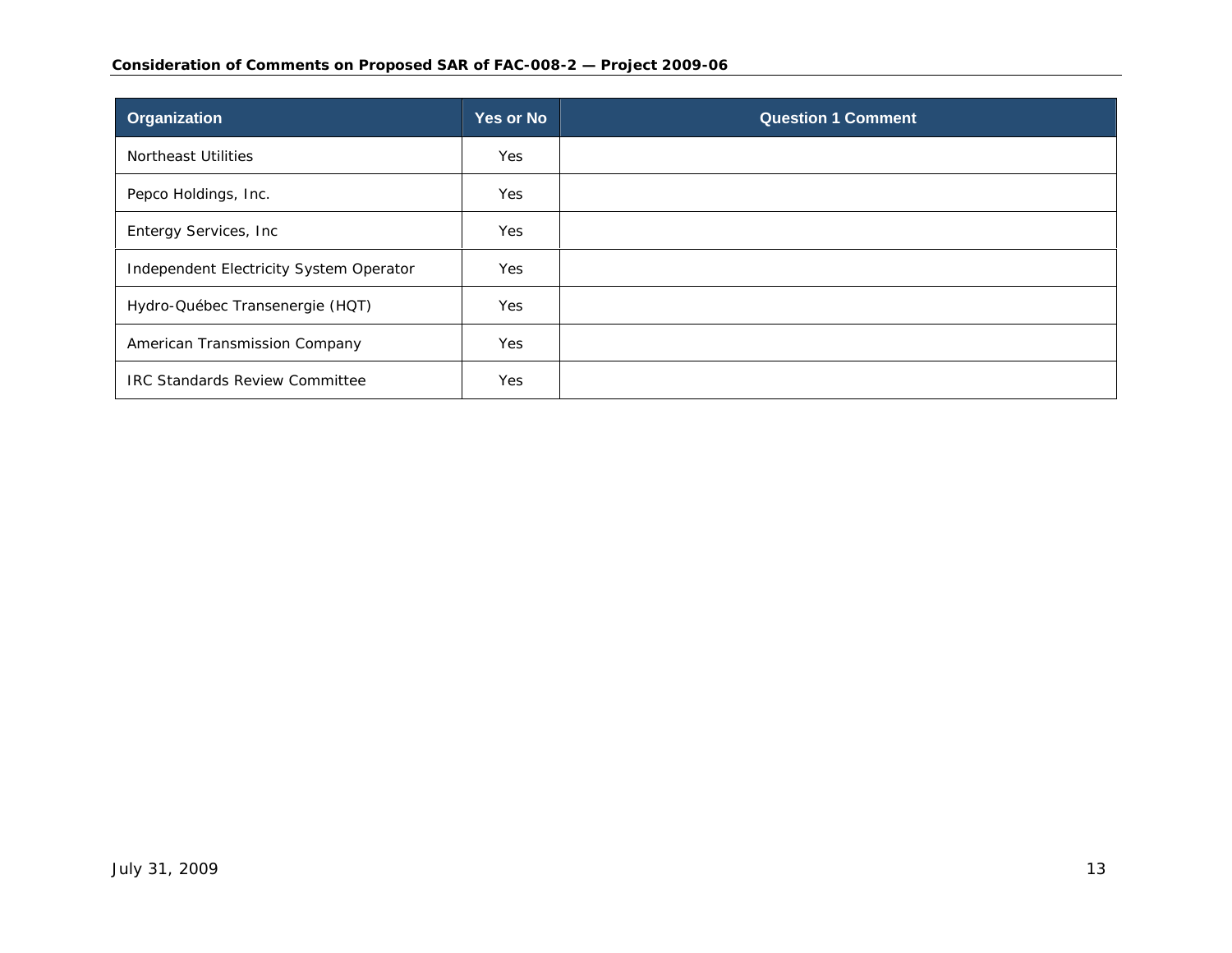### **2. Do you agree with the scope of the SAR? If not, please explain in the comment area.**

**Summary Consideration:** The vast majority of responding entities agreed with the scope of the SAR. Several entities did agree with the removal of R7, but expressed concern with the limited scope of the SAR. The FR SDT explained that proposed changes to FAC-008 and FAC-009 (FAC-008-02) have been through stakeholder review and consensus was reached on all requirements except R7, which this SAR proposes to remove. Additionally, several entities expressed concerns that R1 was overly broad or that FAC-008-2 is applicable to generating facilities at all. The FRS DT modified R1 (now R1 and R2) to provide greater clarity to the Generator Owner responsibility. In response to these comments, the SDT modified the scope of the SAR to include modifications to the requirements assigned to the Generator Owner and will post a set of revised Generator Owner requirements for additional stakeholder comment.

<span id="page-13-0"></span>

| Organization                            | <b>Yes or</b><br><b>No</b> | <b>Question 2 Comment</b>                                                                                                                                                                                                                                                                                                                                                                                                                                                                                                                                                                                                                                                                                                                                                                                                                                                                                                                                                               |
|-----------------------------------------|----------------------------|-----------------------------------------------------------------------------------------------------------------------------------------------------------------------------------------------------------------------------------------------------------------------------------------------------------------------------------------------------------------------------------------------------------------------------------------------------------------------------------------------------------------------------------------------------------------------------------------------------------------------------------------------------------------------------------------------------------------------------------------------------------------------------------------------------------------------------------------------------------------------------------------------------------------------------------------------------------------------------------------|
| APS - Technical<br>Projects Engineering | No.                        | 1.) The scope of Requirement R1 is overly broad and vague. A statement similar to R2.4.1 that<br>narrows the scope down to specific pieces of equipment is needed for the generator data.<br>Requirement R1 Specifies that the generator owner shall document the methodology determining the<br>Facility Ratings of its generating unit facilities. However, it does not cite what specific generating<br>unit facilities it is talking about (the generator? The exciter? The governor? The various fans, pumps,<br>motors and auxiliaries that are all part of generating unit facilities?) Also, it is unclear exactly what<br>ratings are being addressed (voltage, current, MW, MVAR, temperature, vibration)? There are so<br>many breakers, transformers, motors, switches, etc in a generating facility that it would be<br>impossible to document every single rating and how that rating was developed unless the scope of<br>the ratings referred to in R1 is very focused. |
|                                         |                            | 2.) R1.1 indicates that the facility rating methodology should specify how it uses commissioning data<br>in its methodology. Again, this is too vague unless specific identification of what equipment and<br>what commissioning data is being addressed is included. There are so many systems that get<br>commissioned in the generating plant that a vague requirement is impossible to comply with.                                                                                                                                                                                                                                                                                                                                                                                                                                                                                                                                                                                 |
|                                         |                            | 3.) It is not clear in the wording of FAC-008-2 exactly what type of rating is to be documented.<br>Different entities use different ratings and those ratings don't necessarily agree because they are<br>used for different purposes. Comments from our generation management discuss a generator rating<br>reported on FERC Form 1 which is not necessarily the generator owner's nameplate rating on the<br>generator. Unless the exact type of rating for the generator is defined by the Standard (FAC-008-2),<br>the generator owners are left to choose what ever type of rating to use and the results are not<br>consistent. One rating might be used to ensure that you never exceed equipment capability, while                                                                                                                                                                                                                                                             |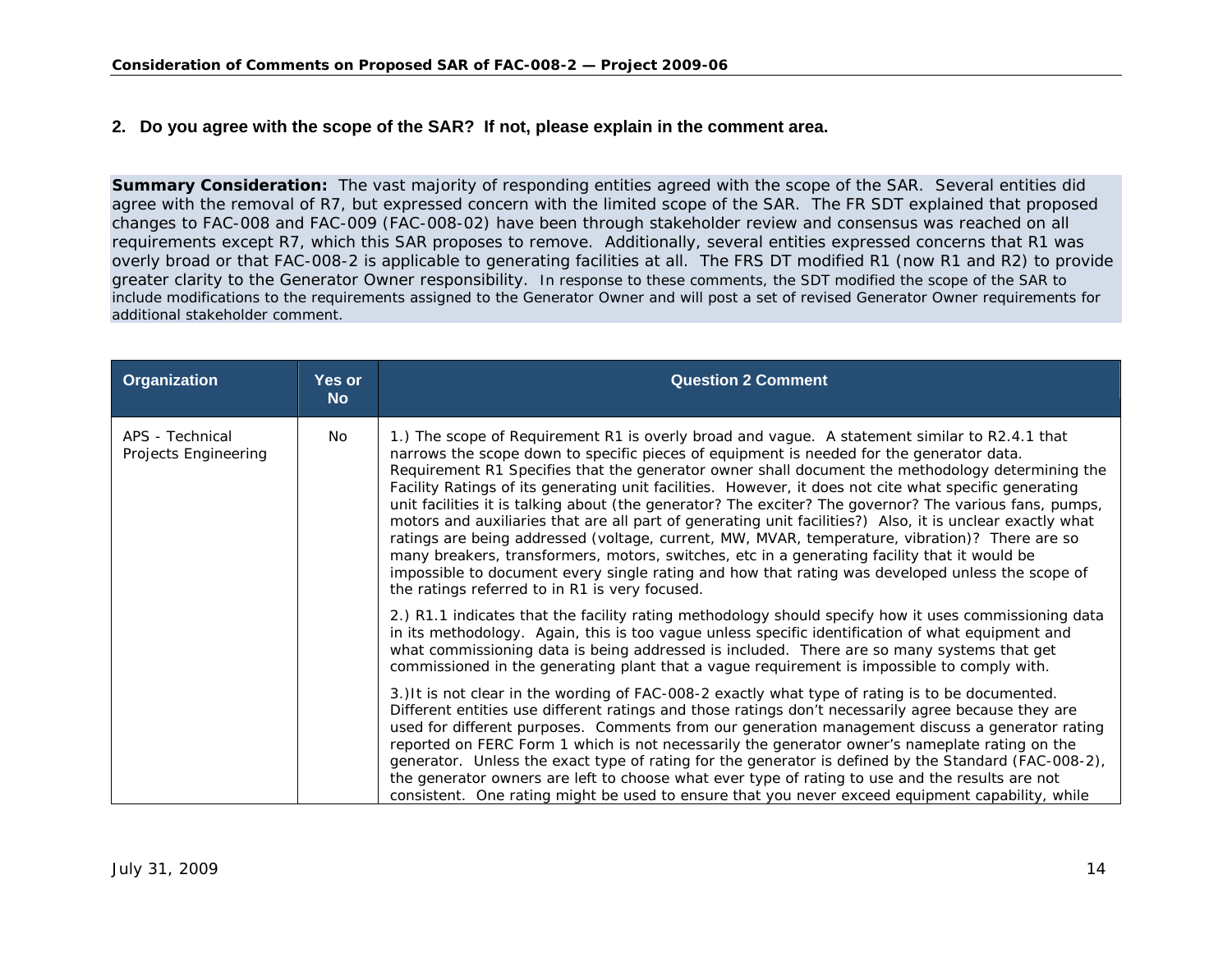| Organization                                                                                                                                                                                                                                                                                                                                                                                                                                                                                                                                                                                                                                                                                                                                                                                                                                                                                                                                                                                                                                                                                                                                                                                                                                                                                                                                                                                                                                                                               | <b>Yes or</b><br><b>No</b>                                                                        | <b>Question 2 Comment</b>                                                                                                                                                                                                                                                                                                                                               |
|--------------------------------------------------------------------------------------------------------------------------------------------------------------------------------------------------------------------------------------------------------------------------------------------------------------------------------------------------------------------------------------------------------------------------------------------------------------------------------------------------------------------------------------------------------------------------------------------------------------------------------------------------------------------------------------------------------------------------------------------------------------------------------------------------------------------------------------------------------------------------------------------------------------------------------------------------------------------------------------------------------------------------------------------------------------------------------------------------------------------------------------------------------------------------------------------------------------------------------------------------------------------------------------------------------------------------------------------------------------------------------------------------------------------------------------------------------------------------------------------|---------------------------------------------------------------------------------------------------|-------------------------------------------------------------------------------------------------------------------------------------------------------------------------------------------------------------------------------------------------------------------------------------------------------------------------------------------------------------------------|
|                                                                                                                                                                                                                                                                                                                                                                                                                                                                                                                                                                                                                                                                                                                                                                                                                                                                                                                                                                                                                                                                                                                                                                                                                                                                                                                                                                                                                                                                                            |                                                                                                   | another rating might be used by someone else to define what the generator is normally capable of<br>producing and those two ratings may be very different.                                                                                                                                                                                                              |
|                                                                                                                                                                                                                                                                                                                                                                                                                                                                                                                                                                                                                                                                                                                                                                                                                                                                                                                                                                                                                                                                                                                                                                                                                                                                                                                                                                                                                                                                                            |                                                                                                   | 4.) Rule R1.2 includes performance history in the rating methodology but it can be shown that full<br>load tests in the winter and/or summer corrected to standard conditions will give different results<br>and will be different from the FERC Form 1 reported rating for the generator. This goes back to point<br>#3 above that the generator portion is too vague. |
|                                                                                                                                                                                                                                                                                                                                                                                                                                                                                                                                                                                                                                                                                                                                                                                                                                                                                                                                                                                                                                                                                                                                                                                                                                                                                                                                                                                                                                                                                            |                                                                                                   | 5.) Inclusion of rules R1.3, R1.4, and R1.5 can also lead to different ratings depending on what the<br>specific rating that is being desired. Is the intended rating actual demonstrated generator capability,<br>theoretical generator capability, a rating that shouldn't be exceeded, exactly what?                                                                 |
| Response: The FR SDT thanks you for your comment. The NERC Glossary defines Facility Rating as follows: "The maximum or minimum<br>voltage, current, frequency, or real or reactive power flow through a facility that does not violate the applicable equipment rating of any<br>equipment comprising the facility." The Generator Owner is expected to establish the generator facility ratings consistent with this<br>definition. The primary goal is to establish a methodology that identifies any equipment whose rating(s) could limit the overall generator<br>Facility Ratings (voltage, current, frequency, real, or reactive power flow). Obvious examples are generator bus conductors, breakers,<br>and step-up transformers that limit a generating unit's thermal output (MVA or MW+jMVAR) to a value less than the prime mover's MW<br>rating and/or the electrical generator's MVA rating which can be identified by either historical performance tracking or documentation<br>review. It is expected that during the process of developing their Facility Ratings methodologies, Generator Owners will work with their<br>respective Transmission Owners and others as necessary to define and establish the specific types of ratings that need to be addressed.<br>However, The Generation Owner requirements for this draft Standard have been revised (Now R1 and R2 in the current draft) to provide<br>greater clarity of the Generation Owner responsibilities. |                                                                                                   |                                                                                                                                                                                                                                                                                                                                                                         |
| <b>Public Service</b><br><b>Enterprise Group</b>                                                                                                                                                                                                                                                                                                                                                                                                                                                                                                                                                                                                                                                                                                                                                                                                                                                                                                                                                                                                                                                                                                                                                                                                                                                                                                                                                                                                                                           | <b>No</b>                                                                                         | The SAR should specify deleting generators from this standard. Please see comments to Question 3,<br>below.                                                                                                                                                                                                                                                             |
|                                                                                                                                                                                                                                                                                                                                                                                                                                                                                                                                                                                                                                                                                                                                                                                                                                                                                                                                                                                                                                                                                                                                                                                                                                                                                                                                                                                                                                                                                            | Response: The FR SDT thanks you for your comment. Please see responses to comments in Question 3. |                                                                                                                                                                                                                                                                                                                                                                         |
| <b>Electric Power Supply</b><br>Association                                                                                                                                                                                                                                                                                                                                                                                                                                                                                                                                                                                                                                                                                                                                                                                                                                                                                                                                                                                                                                                                                                                                                                                                                                                                                                                                                                                                                                                | No                                                                                                | We have questions regarding the applicability of the standard for generators. Please see response to<br>question 3.                                                                                                                                                                                                                                                     |
|                                                                                                                                                                                                                                                                                                                                                                                                                                                                                                                                                                                                                                                                                                                                                                                                                                                                                                                                                                                                                                                                                                                                                                                                                                                                                                                                                                                                                                                                                            |                                                                                                   | Response: The FR SDT thanks you for your comment. Please see responses to comments in Question 3.                                                                                                                                                                                                                                                                       |
| <b>NPCC RSC</b>                                                                                                                                                                                                                                                                                                                                                                                                                                                                                                                                                                                                                                                                                                                                                                                                                                                                                                                                                                                                                                                                                                                                                                                                                                                                                                                                                                                                                                                                            | No.                                                                                               | NPCC understands that this comment period is aimed specifically at the removal of requirement R7<br>from the failed ballot and we agree with this modification; however we have additional comments<br>regarding the scope of this standard which are included as comments in response to Question 4.                                                                   |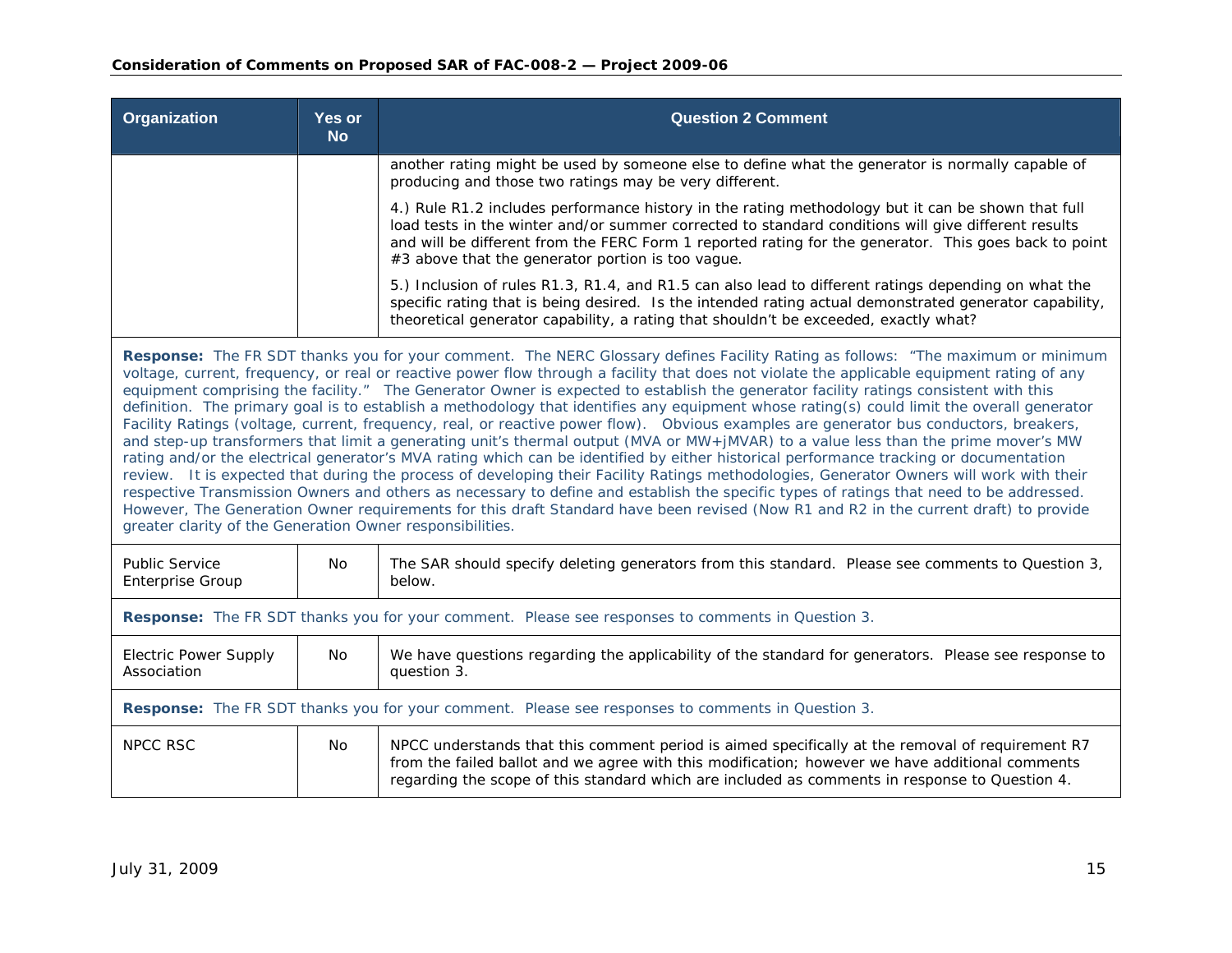| Organization                                                                                                                                                                                                                                                                                                                                                                                                                                                                                                                                                                                                                                                                                                                                                                                                                                                                                                                                                                                                                                                                                                                                                                                                                                                                                                                                                                                                                                                                            | <b>Yes or</b><br><b>No</b>                                                                                                                                                                                                                                                                                                                                                                                                        | <b>Question 2 Comment</b>                                                                                                                                                                                                                                                                                                                                                                                                                                                                                                                                                          |  |
|-----------------------------------------------------------------------------------------------------------------------------------------------------------------------------------------------------------------------------------------------------------------------------------------------------------------------------------------------------------------------------------------------------------------------------------------------------------------------------------------------------------------------------------------------------------------------------------------------------------------------------------------------------------------------------------------------------------------------------------------------------------------------------------------------------------------------------------------------------------------------------------------------------------------------------------------------------------------------------------------------------------------------------------------------------------------------------------------------------------------------------------------------------------------------------------------------------------------------------------------------------------------------------------------------------------------------------------------------------------------------------------------------------------------------------------------------------------------------------------------|-----------------------------------------------------------------------------------------------------------------------------------------------------------------------------------------------------------------------------------------------------------------------------------------------------------------------------------------------------------------------------------------------------------------------------------|------------------------------------------------------------------------------------------------------------------------------------------------------------------------------------------------------------------------------------------------------------------------------------------------------------------------------------------------------------------------------------------------------------------------------------------------------------------------------------------------------------------------------------------------------------------------------------|--|
|                                                                                                                                                                                                                                                                                                                                                                                                                                                                                                                                                                                                                                                                                                                                                                                                                                                                                                                                                                                                                                                                                                                                                                                                                                                                                                                                                                                                                                                                                         | Response: The FR SDT thanks you for your comment. Please see responses to comments in Question 4. There were several<br>commenters, however, who indicated that the Generator Owner requirements need further clarity - in response to these comments, the<br>SDT modified the scope of the SAR to include these modifications and will post a set of revised Generator Owner requirements for<br>additional stakeholder comment. |                                                                                                                                                                                                                                                                                                                                                                                                                                                                                                                                                                                    |  |
| Dynegy                                                                                                                                                                                                                                                                                                                                                                                                                                                                                                                                                                                                                                                                                                                                                                                                                                                                                                                                                                                                                                                                                                                                                                                                                                                                                                                                                                                                                                                                                  | No.                                                                                                                                                                                                                                                                                                                                                                                                                               | The SDT received several negative comments from Generator Owners related to the provisions of<br>R1.2 and R1.3. Regardless of whether the "radial facilities" that connect the generator to the grid are<br>considered part of the generating facility or "transmission facilities", unit testing verifies that the<br>rating of these "radial facilities" is greater than or equal to the tested capability of the unit and<br>verifies that the tested rating of the generator is the most limiting element of these "radial facilities".<br>The SAR should consider this issue. |  |
| Response: The FR SDT thanks you for your comment. The standard does not attempt to define a common point of interconnection<br>between "generation facilities" and "transmission facilities". Generator owned transmission facilities are included in R2. Regarding your<br>comments on unit testing, R1.2 and R1.3 (of the previous draft) addressed the need to establish generator Facility Ratings prior to a<br>generator being placed in service ("Facility Ratings" for a generator are required for BES planning). For the Operating Horizon, similar<br>information is necessary, and is often supplemented or modified, as the period being studied (next season or next day for example)<br>approaches. Also, unit testing alone may not verify the actual Generating Facility's overall thermal capability (measured in amps, MVA,<br>and/or MW +jMVAR) unless it is "supplemented by engineering analysis" as specified in R1. This engineering analysis could include the<br>rationalization of the validation test or operational data (i.e. system voltage, ambient temperature) to the owner's nominal parameters and<br>may identify the real limit (ex: generator voltage limit) that may not occur during a test, due to other system conditions or constraints.<br>However, The Generator Owner requirements for this draft Standard have been revised (now R1 and R2 in the current draft) to provide<br>greater clarity of the Generator Owner responsibilities. |                                                                                                                                                                                                                                                                                                                                                                                                                                   |                                                                                                                                                                                                                                                                                                                                                                                                                                                                                                                                                                                    |  |
| <b>PJM</b>                                                                                                                                                                                                                                                                                                                                                                                                                                                                                                                                                                                                                                                                                                                                                                                                                                                                                                                                                                                                                                                                                                                                                                                                                                                                                                                                                                                                                                                                              | No                                                                                                                                                                                                                                                                                                                                                                                                                                | A full reconsideration of all aspects of the standard should be encouraged. We agree with the<br>reproposal of the Standard with R7 removed because R7 has no reliability benefit.                                                                                                                                                                                                                                                                                                                                                                                                 |  |
| Response: The FR SDT thanks you for your comments. The proposed changes to FAC-008 and FAC-009 have already been through<br>stakeholder review and reached consensus in 2008 on all requirements except the requirement (R7) developed to meet the FERC directive<br>in Order 693 that required identification of the most limiting component of a facility and the theoretical increase in rating if the limitation<br>were removed. Stakeholders indicated that this requirement (R7) did not have a reliability-related benefit, and voted against the inclusion<br>of a requirement to meet this directive. There were several commenters, however, who indicated that the Generator Owner requirements<br>need further clarity - in response to these comments, the SDT modified the scope of the SAR to include these modifications and will post a<br>set of revised Generator Owner requirements for additional stakeholder comment.                                                                                                                                                                                                                                                                                                                                                                                                                                                                                                                                            |                                                                                                                                                                                                                                                                                                                                                                                                                                   |                                                                                                                                                                                                                                                                                                                                                                                                                                                                                                                                                                                    |  |
| <b>Hydro One Networks</b>                                                                                                                                                                                                                                                                                                                                                                                                                                                                                                                                                                                                                                                                                                                                                                                                                                                                                                                                                                                                                                                                                                                                                                                                                                                                                                                                                                                                                                                               | No.                                                                                                                                                                                                                                                                                                                                                                                                                               | Please see response to question 1.                                                                                                                                                                                                                                                                                                                                                                                                                                                                                                                                                 |  |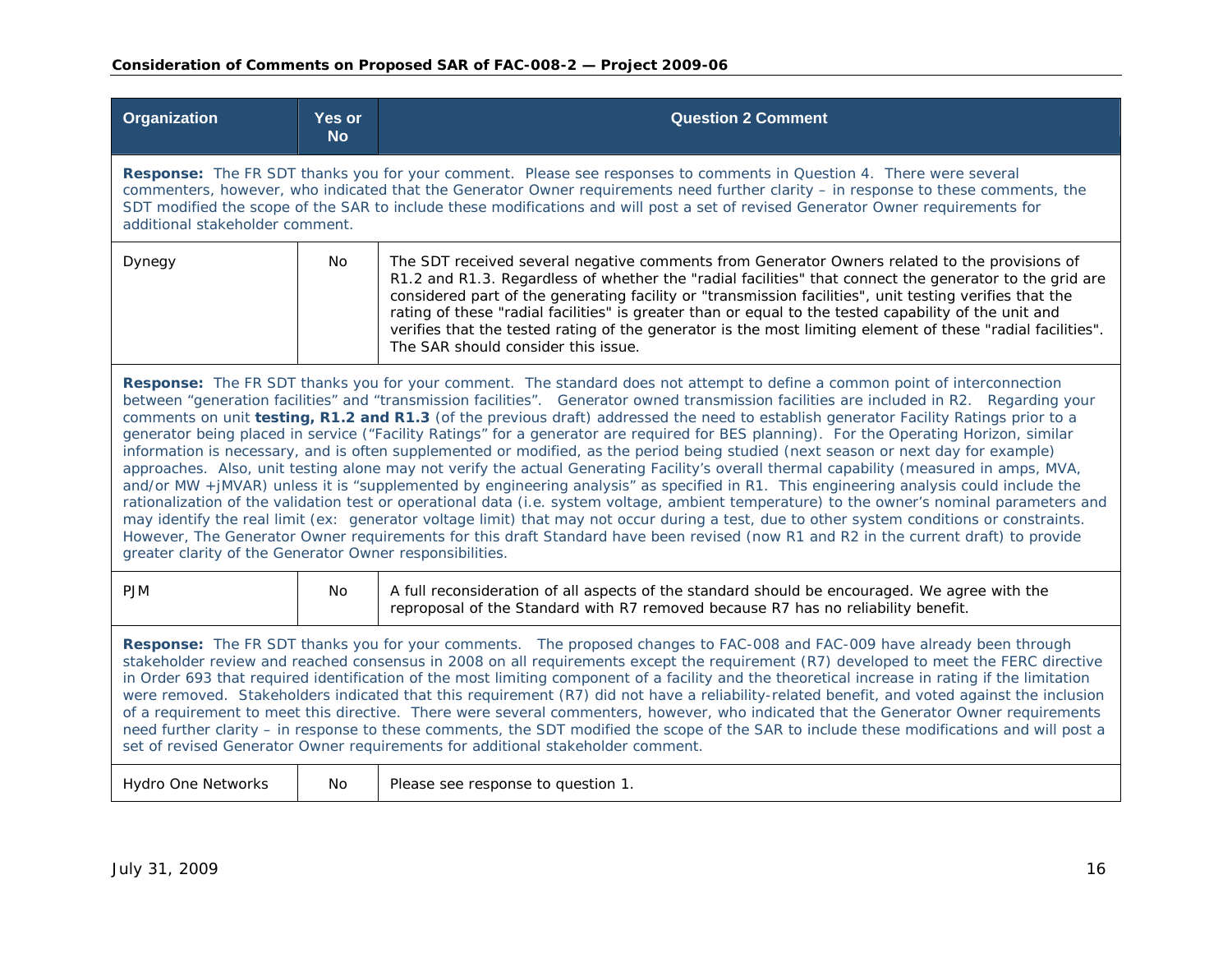| Organization                                                                                                                                                                                                                                                                                                                                                                                                                                                                                                                                                                                                                                                                                                                                                                                                                                                                                                                                | <b>Yes or</b><br><b>No</b> | <b>Question 2 Comment</b>                                                                                                                                                                                                                                                                                                                                                                                                                                                                                                                                                                                                                                                                                                                                                                                                                                                                                                                                                                                                                                                                                                                                                                                                                                                                                                                                                                                                                                                                                                                                        |
|---------------------------------------------------------------------------------------------------------------------------------------------------------------------------------------------------------------------------------------------------------------------------------------------------------------------------------------------------------------------------------------------------------------------------------------------------------------------------------------------------------------------------------------------------------------------------------------------------------------------------------------------------------------------------------------------------------------------------------------------------------------------------------------------------------------------------------------------------------------------------------------------------------------------------------------------|----------------------------|------------------------------------------------------------------------------------------------------------------------------------------------------------------------------------------------------------------------------------------------------------------------------------------------------------------------------------------------------------------------------------------------------------------------------------------------------------------------------------------------------------------------------------------------------------------------------------------------------------------------------------------------------------------------------------------------------------------------------------------------------------------------------------------------------------------------------------------------------------------------------------------------------------------------------------------------------------------------------------------------------------------------------------------------------------------------------------------------------------------------------------------------------------------------------------------------------------------------------------------------------------------------------------------------------------------------------------------------------------------------------------------------------------------------------------------------------------------------------------------------------------------------------------------------------------------|
| Inc.                                                                                                                                                                                                                                                                                                                                                                                                                                                                                                                                                                                                                                                                                                                                                                                                                                                                                                                                        |                            |                                                                                                                                                                                                                                                                                                                                                                                                                                                                                                                                                                                                                                                                                                                                                                                                                                                                                                                                                                                                                                                                                                                                                                                                                                                                                                                                                                                                                                                                                                                                                                  |
|                                                                                                                                                                                                                                                                                                                                                                                                                                                                                                                                                                                                                                                                                                                                                                                                                                                                                                                                             |                            | Response: The FR SDT thanks you for your comment. Please see response to question 1.                                                                                                                                                                                                                                                                                                                                                                                                                                                                                                                                                                                                                                                                                                                                                                                                                                                                                                                                                                                                                                                                                                                                                                                                                                                                                                                                                                                                                                                                             |
| American Electric<br>Power                                                                                                                                                                                                                                                                                                                                                                                                                                                                                                                                                                                                                                                                                                                                                                                                                                                                                                                  | No                         | The limited scope of the SAR does not take advantage of the opportunity for continuous<br>improvement. There are areas in the standard where additional clarity is necessary and the standard<br>could also be more explicit as to applicability of requirements.                                                                                                                                                                                                                                                                                                                                                                                                                                                                                                                                                                                                                                                                                                                                                                                                                                                                                                                                                                                                                                                                                                                                                                                                                                                                                                |
| Response: The FR SDT thanks you for your comment. The proposed changes to FAC-008 and FAC-009 have already been through<br>stakeholder review and reached consensus in 2008 on all requirements except the requirement (R7) developed to meet the FERC directive<br>in Order 693 that required identification of the most limiting component of a facility and the theoretical increase in rating if the limitation<br>were removed. Stakeholders indicated that this requirement (R7) did not have a reliability-related benefit, and voted against the inclusion<br>of a requirement to meet this directive. There were several commenters, however, who indicated that the Generator Owner requirements<br>need further clarity - in response to these comments, the SDT modified the scope of the SAR to include these modifications and will post a<br>set of revised Generator Owner requirements for additional stakeholder comment. |                            |                                                                                                                                                                                                                                                                                                                                                                                                                                                                                                                                                                                                                                                                                                                                                                                                                                                                                                                                                                                                                                                                                                                                                                                                                                                                                                                                                                                                                                                                                                                                                                  |
| Xcel Energy                                                                                                                                                                                                                                                                                                                                                                                                                                                                                                                                                                                                                                                                                                                                                                                                                                                                                                                                 | No                         | Xcel Energy suggests that the SAR be modified to remove R1 and remove Generator Owners from R5<br>(except for transmission facilities that are owned by entities registered as Generator Owners but not<br>as Transmission Owners). See details in our response to question 3.                                                                                                                                                                                                                                                                                                                                                                                                                                                                                                                                                                                                                                                                                                                                                                                                                                                                                                                                                                                                                                                                                                                                                                                                                                                                                   |
| Response: The FR SDT thanks you for your comment. Please see responses to comments in Question 3.                                                                                                                                                                                                                                                                                                                                                                                                                                                                                                                                                                                                                                                                                                                                                                                                                                           |                            |                                                                                                                                                                                                                                                                                                                                                                                                                                                                                                                                                                                                                                                                                                                                                                                                                                                                                                                                                                                                                                                                                                                                                                                                                                                                                                                                                                                                                                                                                                                                                                  |
| <b>OPG</b>                                                                                                                                                                                                                                                                                                                                                                                                                                                                                                                                                                                                                                                                                                                                                                                                                                                                                                                                  | No.                        | The proposed SAR and the standard eliminate only one of the contentious requirements identified<br>during previous stakeholders? Reviews and do not take into account a number of other issues. One<br>of the most contested, second only to R7, has been applicability of FAC008-02 to GOs. Further<br>comments on this are provided in the question on applicability. Other issues include: - The<br>requirements R1, R2 are burdened with a comprehensive set of sub-requirements that tend to be<br>confusing, mutually exclusive or superfluous. The distinction between facility and equipment ratings<br>is blurred. It is not clear whether it is necessary to document methodologies for each major element<br>of a generating facility (boiler, turbine, generator, auxiliaries). There is also ambiguity about the<br>scope; R1 talks about generating unit Facilities, R2 about other solely and jointly owned Facilities?<br>Main output transformers and other HV connection equipment of a generating station may be subject<br>to R1 or R2, depending on the equipment location, etc. - The requirements R3, R4 relate to peer<br>review of Facility Ratings Methodologies (not the actual facility ratings?). The need for these<br>requirements has been questioned by the RCs, PCs, TOPs, and TPs (represented through ISO/RTO<br>Council). These entities, although given the right to review GOs and TOs facility ratings methodology,<br>recognize futility of such an exercise. During previous comment periods, the Council acknowledged |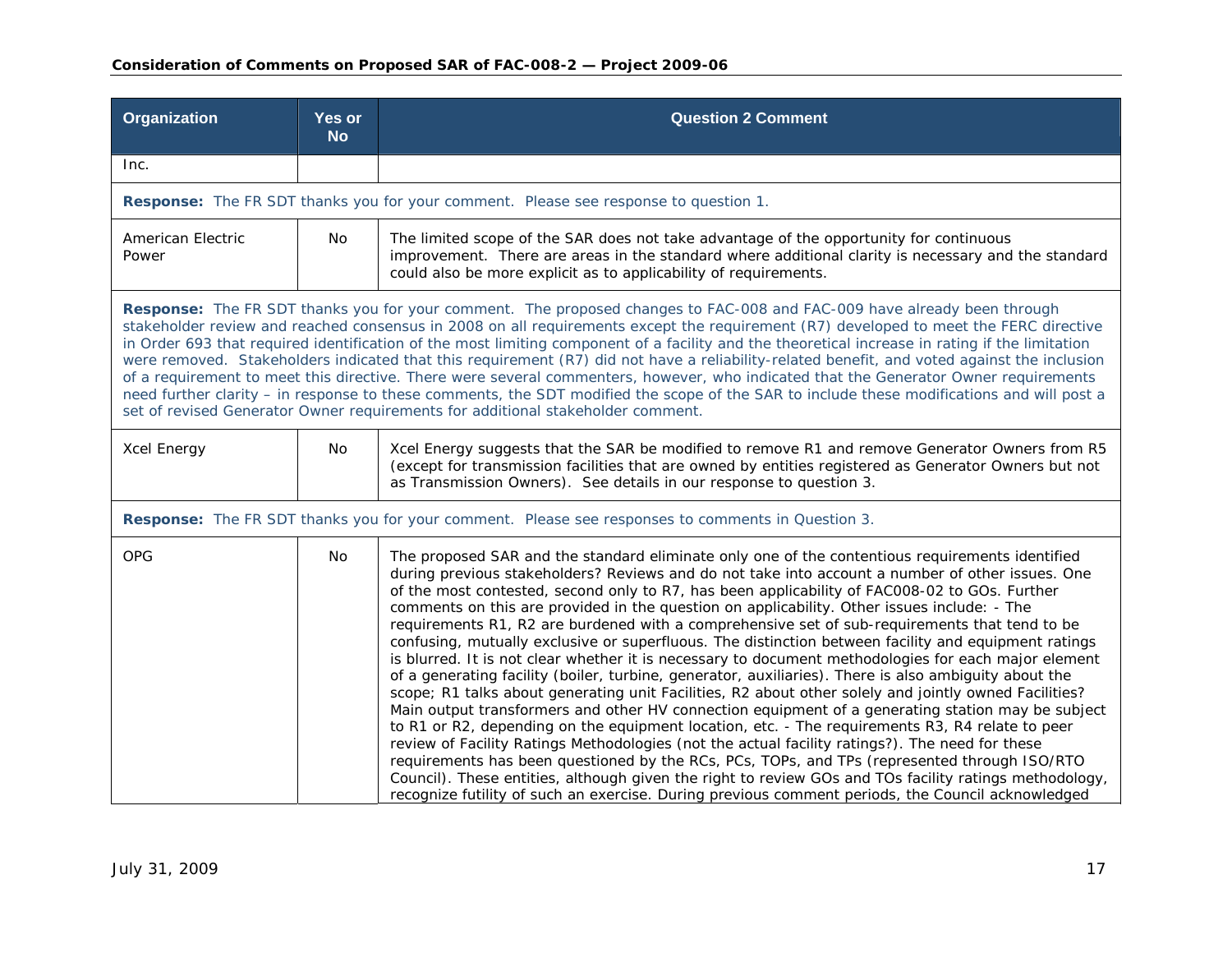| Organization                                                                                                                                                                                                                                                                                                                                                                                                                                                                                                   | <b>Yes or</b><br><b>No</b>                                                                                                                                                                                                                                                                                                                                                                                                                                                                                                                                                                                                                                                                                                                                      | <b>Question 2 Comment</b>                                                                                                                                                                                                                                                      |  |
|----------------------------------------------------------------------------------------------------------------------------------------------------------------------------------------------------------------------------------------------------------------------------------------------------------------------------------------------------------------------------------------------------------------------------------------------------------------------------------------------------------------|-----------------------------------------------------------------------------------------------------------------------------------------------------------------------------------------------------------------------------------------------------------------------------------------------------------------------------------------------------------------------------------------------------------------------------------------------------------------------------------------------------------------------------------------------------------------------------------------------------------------------------------------------------------------------------------------------------------------------------------------------------------------|--------------------------------------------------------------------------------------------------------------------------------------------------------------------------------------------------------------------------------------------------------------------------------|--|
|                                                                                                                                                                                                                                                                                                                                                                                                                                                                                                                |                                                                                                                                                                                                                                                                                                                                                                                                                                                                                                                                                                                                                                                                                                                                                                 | that facility ratings methodology and the ratings were up to GOs and TOs discretion and cannot be<br>challenged by other entities. They pointed out that any disagreements with respect to the ratings<br>should be addressed outside the NERCs reliability standards process. |  |
| <b>Response:</b> The FR SDT thanks you for your comment.<br>Generator Owners.                                                                                                                                                                                                                                                                                                                                                                                                                                  |                                                                                                                                                                                                                                                                                                                                                                                                                                                                                                                                                                                                                                                                                                                                                                 | Please see the FR SDT responses to Question 3 comments on applicability to                                                                                                                                                                                                     |  |
|                                                                                                                                                                                                                                                                                                                                                                                                                                                                                                                | The subrequirements in R1 (previous draft) were applicable to generating unit facilities and were intended to address equipment up to and<br>including the generator step-up (GSU) transformer. The subrequirements in R2 (previous draft) were applicable to transmission facilities<br>and were intended to address equipment from the generator step-up (GSU) transformer to the transmission system and beyond. The GSU<br>transformer could be addressed within R1 or R2 based upon who owns the equipment. Radial transmission facilities from the GSU<br>transformer to the transmission system can be owned by the GO, the TO or both. The R2 subrequirements (previous draft) were<br>applicable in this case, because this is transmission equipment. |                                                                                                                                                                                                                                                                                |  |
| terms in this standard is consistent with these definitions.                                                                                                                                                                                                                                                                                                                                                                                                                                                   |                                                                                                                                                                                                                                                                                                                                                                                                                                                                                                                                                                                                                                                                                                                                                                 | Please refer to the NERC Glossary for the definitions and distinctions between Facility Ratings and Equipment Ratings. The use of these                                                                                                                                        |  |
| R3 and R4 (R4 and R5 in the current draft) provide a means for other entities to question or challenge one's Facility Ratings Methodology.<br>However, the Facility owner has the responsibility and obligation to determine the actual ratings and margins to ensure its facilities and<br>equipment are not damaged. Since this can involve legal and liability issues, disagreements about the ratings themselves may have to be<br>resolved outside the NERCs reliability standards process as you stated. |                                                                                                                                                                                                                                                                                                                                                                                                                                                                                                                                                                                                                                                                                                                                                                 |                                                                                                                                                                                                                                                                                |  |
| However, The Generator Owner requirements for this draft Standard have been revised (now R1 and R2 in the current draft) to provide<br>greater clarity of the Generator Owner responsibilities.                                                                                                                                                                                                                                                                                                                |                                                                                                                                                                                                                                                                                                                                                                                                                                                                                                                                                                                                                                                                                                                                                                 |                                                                                                                                                                                                                                                                                |  |
| FirstEnergy                                                                                                                                                                                                                                                                                                                                                                                                                                                                                                    | <b>Yes</b>                                                                                                                                                                                                                                                                                                                                                                                                                                                                                                                                                                                                                                                                                                                                                      |                                                                                                                                                                                                                                                                                |  |
| <b>SERC Engineering</b><br>Committee Planning<br><b>Standards</b><br>Subcommittee                                                                                                                                                                                                                                                                                                                                                                                                                              | Yes                                                                                                                                                                                                                                                                                                                                                                                                                                                                                                                                                                                                                                                                                                                                                             |                                                                                                                                                                                                                                                                                |  |
| PacifiCorp                                                                                                                                                                                                                                                                                                                                                                                                                                                                                                     | Yes                                                                                                                                                                                                                                                                                                                                                                                                                                                                                                                                                                                                                                                                                                                                                             |                                                                                                                                                                                                                                                                                |  |
| Southern Company                                                                                                                                                                                                                                                                                                                                                                                                                                                                                               | Yes                                                                                                                                                                                                                                                                                                                                                                                                                                                                                                                                                                                                                                                                                                                                                             |                                                                                                                                                                                                                                                                                |  |
| <b>Dominion Resources</b><br>Inc.                                                                                                                                                                                                                                                                                                                                                                                                                                                                              | Yes                                                                                                                                                                                                                                                                                                                                                                                                                                                                                                                                                                                                                                                                                                                                                             |                                                                                                                                                                                                                                                                                |  |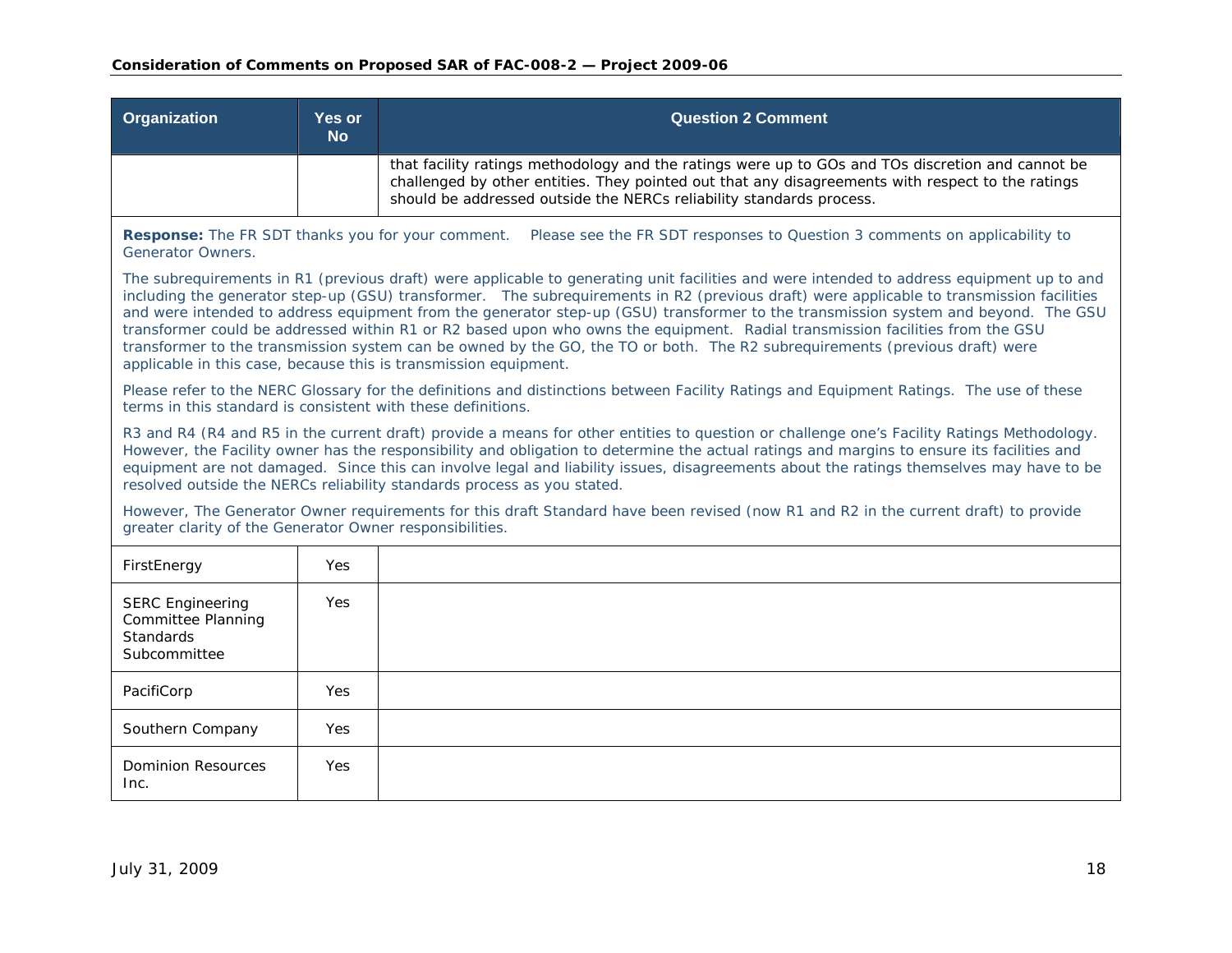| <b>Organization</b>                                    | Yes or<br><b>No</b> | <b>Question 2 Comment</b> |
|--------------------------------------------------------|---------------------|---------------------------|
| Allegheny Energy<br>Supply Company, LLC                | Yes                 |                           |
| <b>Bonneville Power</b><br>Administration              | Yes                 |                           |
| MRO NERC Standards<br>Review Subcommittee              | Yes                 |                           |
| Kansas City Power &<br>Light                           | Yes                 |                           |
| Duke Energy                                            | Yes                 |                           |
| Cowlitz County PUD                                     | Yes                 |                           |
| City of Tallahassee<br>(TAL)                           | Yes                 |                           |
| Manitoba Hydro                                         | Yes                 |                           |
| <b>ERCOT ISO</b>                                       | Yes                 |                           |
| Ameren                                                 | Yes                 |                           |
| Puget Sound Energy                                     | Yes                 |                           |
| Wisconsin Electric<br>Power Company dba<br>We Energies | Yes                 |                           |
| <b>Northeast Utilities</b>                             | Yes                 |                           |
| Pepco Holdings, Inc.                                   | Yes                 |                           |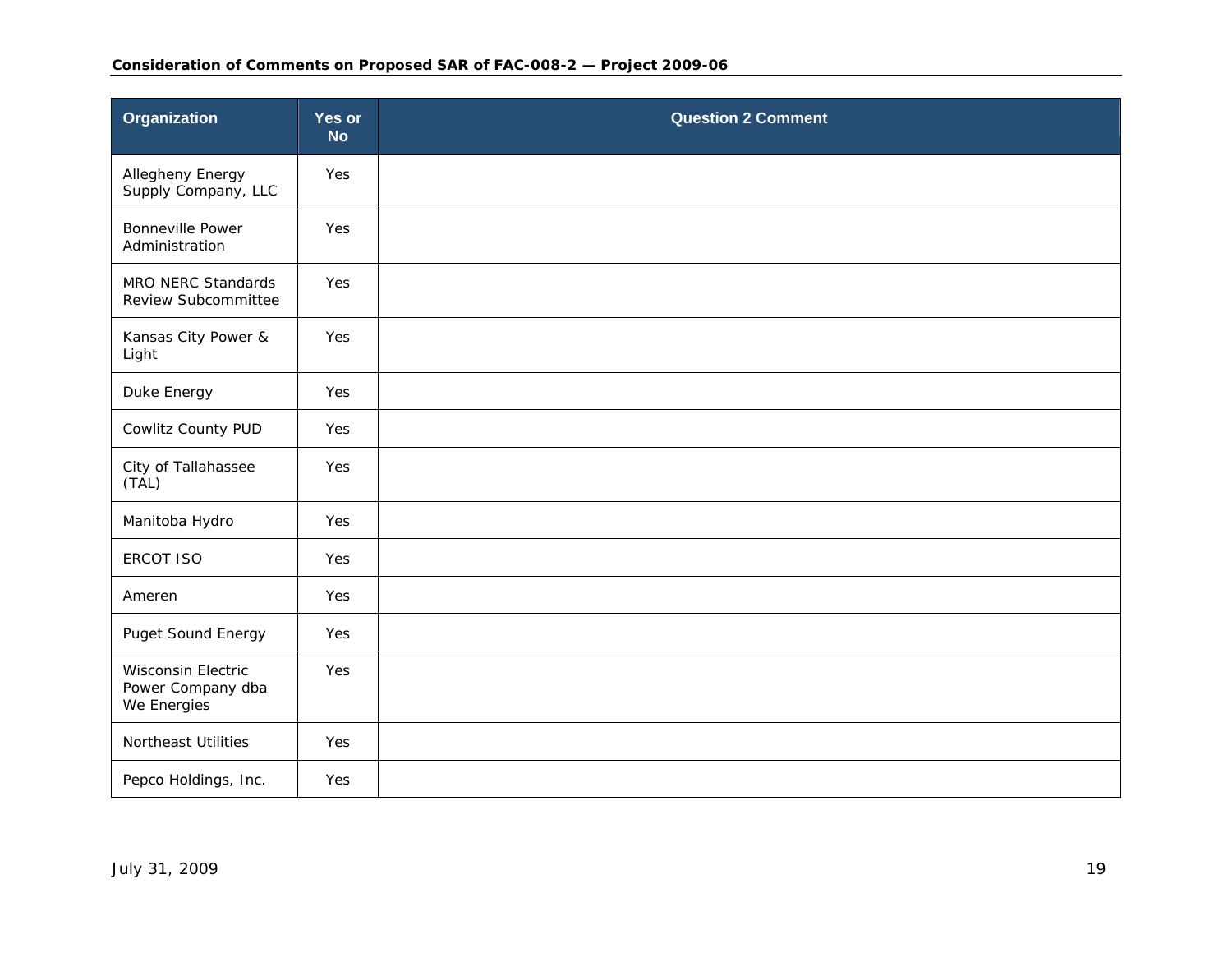| Organization                               | Yes or<br><b>No</b> | <b>Question 2 Comment</b> |
|--------------------------------------------|---------------------|---------------------------|
| Entergy Services, Inc                      | Yes                 |                           |
| Independent Electricity<br>System Operator | Yes                 |                           |
| Hydro-Québec<br>Transenergie (HQT)         | Yes                 |                           |
| American Transmission<br>Company           | Yes                 |                           |
| <b>IRC Standards Review</b><br>Committee   | Yes                 |                           |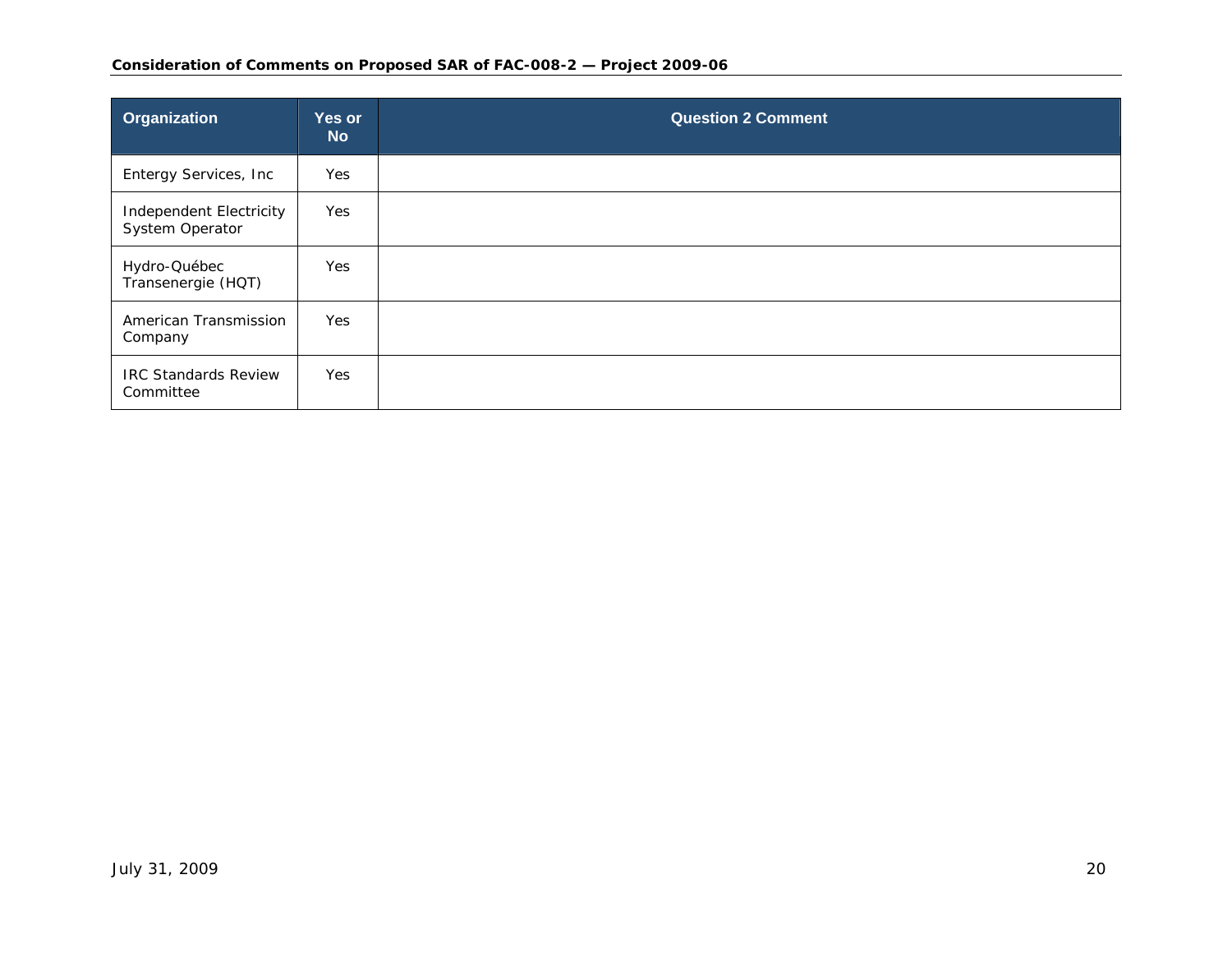### **3. Do you agree with the applicability of the SAR? If not, please explain in the comment area.**

**Summary Consideration:** The majority of the comments support the application of the SAR. Out of the 37 responses received (from 94 individual commenters), 27 responses (from 79 commenters) support the SAR, and 10 responses (from 15 commenters) oppose with the SAR.

All the responses that oppose the SAR suggested removing the applicability of FAC-008 to Generator Owners. The reasons cited are:

- c The SAR is redundant with FAC-001, FAC-001, FAC-002, IRO-004, MOD-010, MOD-011, MOD-024, MOD-025 and/or TOP-002.
- c FAC-008-2 should not apply to Generator owners
- c The equipment behind the prime mover is most often what determines the limits to the real power output of a generating facility. This is not part of the scope of the standard, so presenting a facility rating based strictly on the characteristics of the generator, transformer, buswork, and connection to a substation is of no apparent reliability value.
- e Actual operating performance today has no correlation with the commissioning data for a unit that has been in service for a long time.
- c Ratings provided by equipment manufacturers are not appropriate for use in the operation of the bulk electric system.
- It is inappropriate to Transfer a rating methodology used for predominately static networked components of a transmission system and apply the same basic methodology to generating facilities.
- e In most cases, the rating from FAC-008-2 may be different from the ones from MOD-024 and MOD-025. Having two rating numbers can lead to confusion and would be detrimental to grid reliability.

The purpose of FAC-008 is "To ensure Facility Ratings used in the reliable planning and operation of the BES are determined based on technically sound principles." Prior to any generator being placed in service, "Facility Ratings" for a generator are required for BES planning.

<span id="page-20-0"></span>For the Operating Horizon, similar information is necessary, and is often supplemented or modified, as the period being studied (next season or next day for example) approaches. For generators that are already in service, and have an operational history, R1.2 (previous draft) allows "performance history or rating verification supplemented by engineering analysis". MOD-024 and MOD 025 validation processes (note that neither MOD-024 nor MOD-025 are FERC approved) could be used to satisfy R1.2 provided these data are supplemented by engineering analysis. This analysis could include the rationalization of the validation test or operational data (i.e. system voltage, ambient temperature) to the owner's nominal parameters. FAC 008 "only"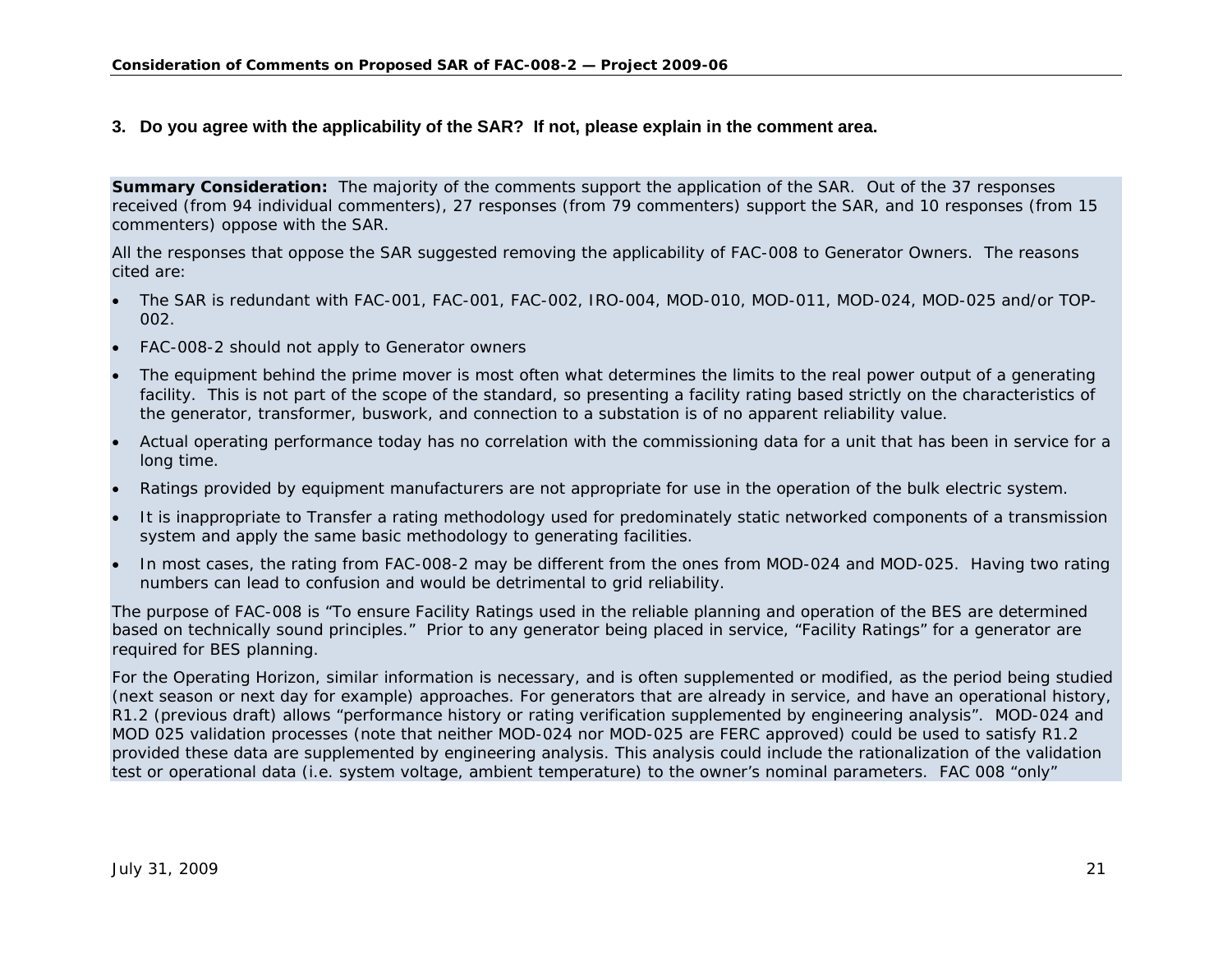requires this Methodology be documented and followed. Therefore the FR SDT does not feel that FAC 008 is redundant with MOD-024 and/or MOD-025.

Several commenters also expressed concerns that FAC-008 is duplicative with FAC-001, FAC-002, IRO-004, MOD-010, MOD-011 or TOP-002 as the commenter asserts. FAC-001 requires that the TO establish interconnection requirements. FAC-002 requires the coordination of assessments when interconnecting new facilities to the BES. IRO-004-1 requires conducting nextday reliability and requires Generator Owners, among others, to provide information (such as critical facility status, Load, generation, operating reserve projections, and known Interchange Transactions) for the analysis by the Reliability Coordinator. MOD-010 requires the submittal of steady state data to a Regional Entity. MOD-011 (which has not been approved by FERC) requires that the RRO establish data requirements, reporting procedures, and system Models for steady state data. TOP-002 requires the Generator Operator, among others, to coordinate its operation with its host Balancing Authority and Transmission Service Provider, and provide information and verification as requested by the Balancing Authority or Transmission Operator. None of these Standards cited requires that the Methodology for determining Facility Rating be documented and followed.

Likewise, FAC-008 is not redundant with FAC-001, FAC-002, IRO-004, MOD-010, MOD-011 or TOP-002 as one commenter asserts. FAC-001 requires that the TO establish interconnection requirements. FAC-002 requires the coordination of assessments when interconnecting new facilities to the BES. IRO-004-1 requires conducting next-day reliability analyses and requires Generator Owners, among others, to provide information (such as critical facility status, Load, generation, operating reserve projections, and known Interchange Transactions) for analysis by the Reliability Coordinator. MOD-010 requires the submittal of steady state data to a Regional Entity. MOD-011 (which has not been approved by FERC) requires that the RRO establish data requirements, reporting procedures, and system Models for steady state data. TOP-002 requires the Generator Operator, among others, to coordinate its operation with its host Balancing Authority and Transmission Service Provider, and provide information and verification as requested by the Balancing Authority or Transmission Operator. None of these Standards cited requires that the Methodology for determining Facility Rating be documented and followed.

The SDT agrees that the equipment behind the prime mover is most often what determines the limits of real power (MW) output of a generating facility. However, the SDT believes that a Facility Rating Methodology would capture output limitations caused by the prime mover (especially if the owner chose to use operating experience data or verification testing as part of the Facility Ratings Methodology).

The proposed FAC-008-2 offers a variety of ways to comply. For example, R1 allows the use of:

 Design or construction information such as design criteria, ratings provided by equipment manufacturers, equipment drawings and/or specifications, engineering analyses, method(s) consistent with industry standards (e.g. ANSI and IEEE), or an established engineering practice having a successful implementation record.

 Operational information such as commissioning test results, performance testing or historical performance records, any of which may be supplemented by engineering analyses.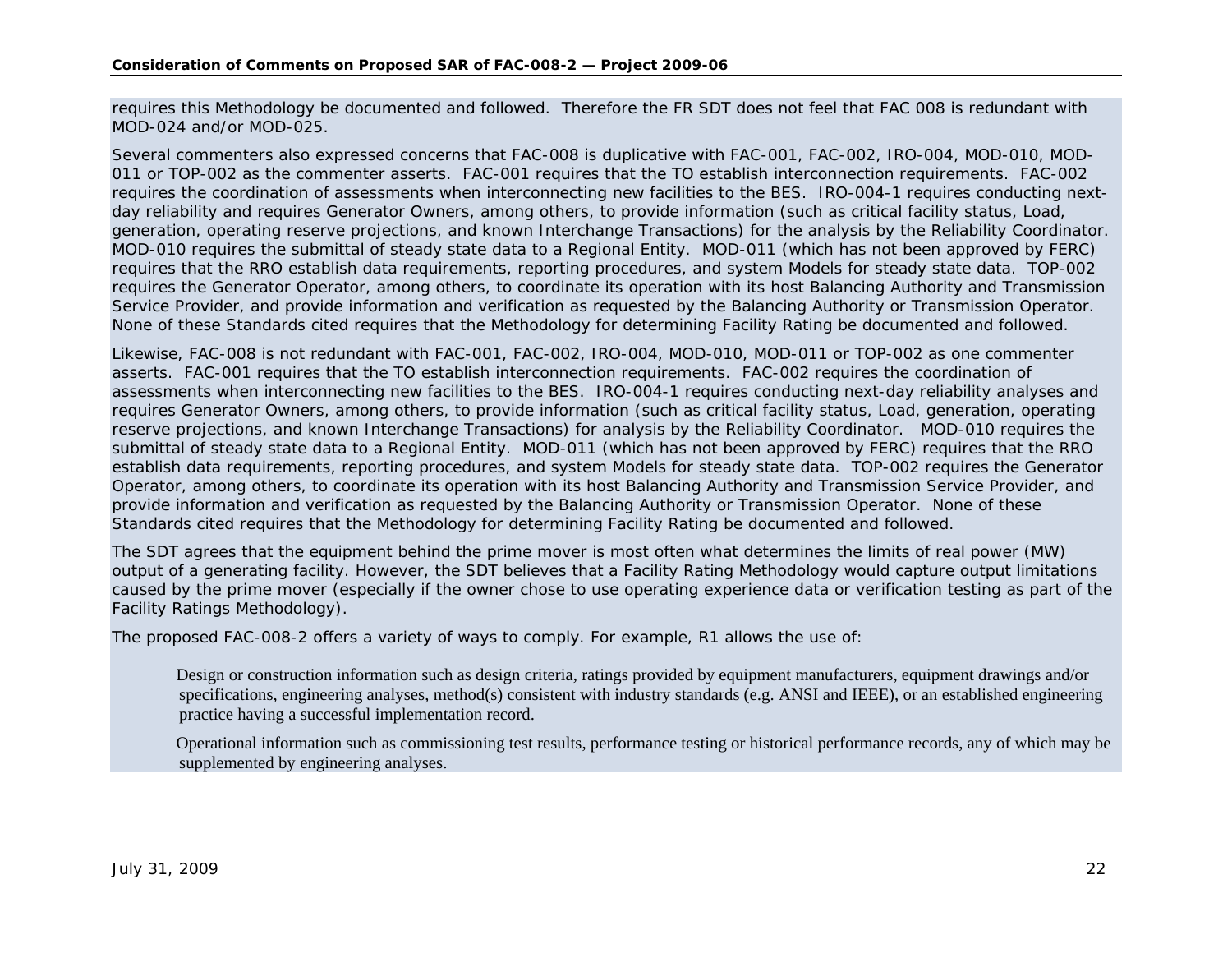The SDT recognizes that generator ratings vary based on ambient conditions as well as various plant equipment conditions. The intent of FAC-008 is to provide nominal ratings for the generator. The SDT recognizes that the projected generator's real power (MW) 'capability' parameters for the near-term horizon (i.e. next day) are assessed and reported to various entities – often the host Transmission Operator and appropriate Reliability Coordinator, among others. However, the SDT disagrees with the commenters that this situation creates "having two numbers can lead to confusion…." An appropriate Facility Rating based upon owner's nominal parameters for all parts of the BES (transmission and generation) is necessary for reliable planning and operation of the BES. (Nominal parameters of Transmission Facilities typically include: ambient temperature, wind direction, wind speed, where for a generation Facility typical nominal parameters may include system voltage, ambient temperature, water temperature). The SDT notes that Transmission Facilities also have Facility Ratings that can and do change based upon ambient temperature, and the SDT is NOT aware of any occurrences where having two ratings numbers for Transmission Facilities resulted in confusion or became detrimental to reliability.

| <b>Organization</b> | Yes or No | <b>Question 3 Comment</b>                                                                                                                                                                                                                                                                                                                                                                                                                                                                                                                                                                                                                                                                                                                                                                                                                                                                                                                                    |
|---------------------|-----------|--------------------------------------------------------------------------------------------------------------------------------------------------------------------------------------------------------------------------------------------------------------------------------------------------------------------------------------------------------------------------------------------------------------------------------------------------------------------------------------------------------------------------------------------------------------------------------------------------------------------------------------------------------------------------------------------------------------------------------------------------------------------------------------------------------------------------------------------------------------------------------------------------------------------------------------------------------------|
| PacifiCorp          | No.       | NERC Standards MOD-024 and MOD-025 require verification of the real and reactive output<br>capabilities of generating units. This verification is a determination of the Facility Rating FAC-008-2<br>R1 requires the Generator Owner to have a methodology to determine the Facility Rating of its<br>generating units and R5 require the Generator Owner to perform the determination. Xcel Energy<br>considers this a duplication of the requirements contained in MOD-024 and MOD-025.                                                                                                                                                                                                                                                                                                                                                                                                                                                                   |
|                     |           | Another concern is the acceptability of the use of manufacturers? Ratings and calculations in<br>determining a Facility Rating. This would lead to a Rating that would, in most cases, be different<br>than the Rating determined by MOD-024 and MOD-025 verification testing. Having two rating<br>numbers can lead to confusion and would be detrimental to grid reliability. To point, one of the root<br>causes of the widespread 1996 blackout in the WECC region was the use of manufacturers - ratings<br>for generator reactive power to determine stability limits. This led to the development of NERC<br>standards that have evolved into the current MOD-025. The FAC Standards Drafting Team previously<br>justified the inclusion of Generator Owners as follows: Capability verification testing under a specific<br>set of conditions is not the same as a Facility Rating - realizing that a generator's capability is a<br>family of data. |
|                     |           | The approved definition for Facility Rating is: ?The maximum or minimum voltage, current,<br>frequency, or real or reactive power flow through a facility that does not violate the applicable<br>equipment rating of any equipment comprising the facility.? At best, a single verification by itself<br>following what is required in MOD-024-1 and MOD-025-1 would be a subset of what is required in<br>complying with FAC-008-2. FAC-008-2 covers associated transmission facilities owned by (or<br>considered part of) the generator, as well as the peer review concepts and the requirement to<br>provide the ratings to interested parties. Xcel Energy disagrees with this viewpoint.                                                                                                                                                                                                                                                             |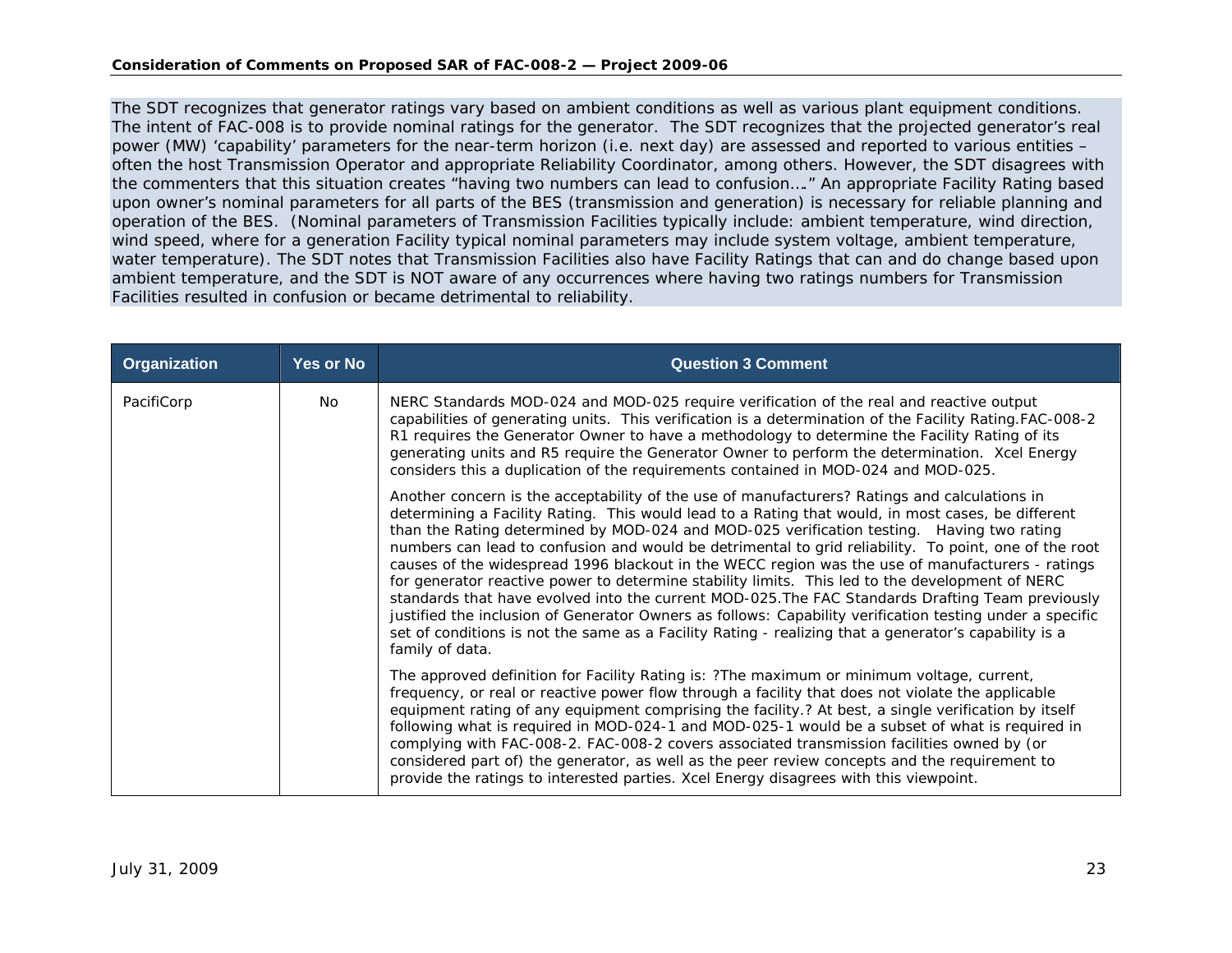| <b>Organization</b> | <b>Yes or No</b> | <b>Question 3 Comment</b>                                                                                                                                                                                                                                                                                                                                                                                                                                                                                                                                                                                                                                                                                                                                |
|---------------------|------------------|----------------------------------------------------------------------------------------------------------------------------------------------------------------------------------------------------------------------------------------------------------------------------------------------------------------------------------------------------------------------------------------------------------------------------------------------------------------------------------------------------------------------------------------------------------------------------------------------------------------------------------------------------------------------------------------------------------------------------------------------------------|
|                     |                  | The equipment behind the prime mover is most often what determines the limits to the real power<br>output of a generating facility. This is not part of the scope of the standard, so presenting a facility<br>rating based strictly on the characteristics of the generator, transformer, buswork, and connection to<br>a substation is of no apparent reliability value. Even the rating of planned facilities is normally based<br>on the expected limits from the equipment behind the generator. In summary, Xcel Energy<br>suggests that the SAR be modified to remove R1 and remove Generator Owners from R5 (except for<br>transmission facilities that are owned by entities registered as Generator Owners but not as<br>Transmission Owners). |

**Response:** The FR SDT thanks you for your comment. The SDT does not believe that FAC-008 is duplicative with MOD-024 and MOD-025 because, at best, a single verification by itself, following what is required in MOD-024-1 and MOD-025, would be a subset of what is required in complying with FAC-008-2.

The purpose of FAC-008 is "To ensure Facility Ratings used in the reliable planning and operation of the BES are determined based on technically sound principles." Prior to any generator being placed in service, "Facility Ratings" for a generator are required for BES planning.

For the Operating Horizon, similar information is necessary, and is often supplemented or modified, as the period being studied (next season or next day for example) approaches. For generators that are already in service, and have an operational history, R1.2 (previous draft) allows "performance history or rating verification supplemented by engineering analysis". MOD-024 and MOD-025 validation processes (please note that neither MOD-024 nor MOD-025 are FERC approved) could be used to satisfy R1.2 provided these data are supplemented by engineering analysis. This analysis could include the rationalization of the validation test or operational data (i.e. system voltage, ambient temperature) to the owner's nominal parameters. FAC-008 "only" requires this Methodology be documented and followed. Therefore FAC-008 need not be redundant with MOD-024 and/or MOD-025.

The SDT recognizes that generator ratings vary based on ambient conditions as well as various plant equipment conditions. The intent of FAC-008 is to provide nominal ratings for the generator. The SDT recognizes that the projected generator's real power (MW) 'capability' parameters for the near-term horizon (i.e. next day) are assessed and reported to various entities – often the host Transmission Operator and appropriate Reliability Coordinator, among others. However, the SDT disagrees with the commenter that this situation creates "having two numbers can lead to confusion…." An appropriate Facility Rating based upon owner's nominal parameters for all parts of the BES (transmission and generation) is necessary for reliable planning and operation of the BES. (Nominal parameters of transmission Facilities typically include: ambient temperature, wind direction, wind speed, where for a generation Facility typical nominal parameters may include system voltage, ambient temperature, water temperature). The SDT notes that Transmission Facilities also have Facility Ratings that can and do change based upon ambient temperature, and the SDT is NOT aware of any occurrences where having two ratings for Transmission Facilities resulted in confusion or became detrimental to reliability.

The SDT does not disagree with the commenter's assertion that the equipment behind the prime mover is most often what determines the limits of real power (MW) output of a generating facility. However, the SDT believes that a Rating Methodology would capture output limitations caused by the prime mover (especially if the owner chose to use operating experience data or verification testing as part of the Ratings Methodology).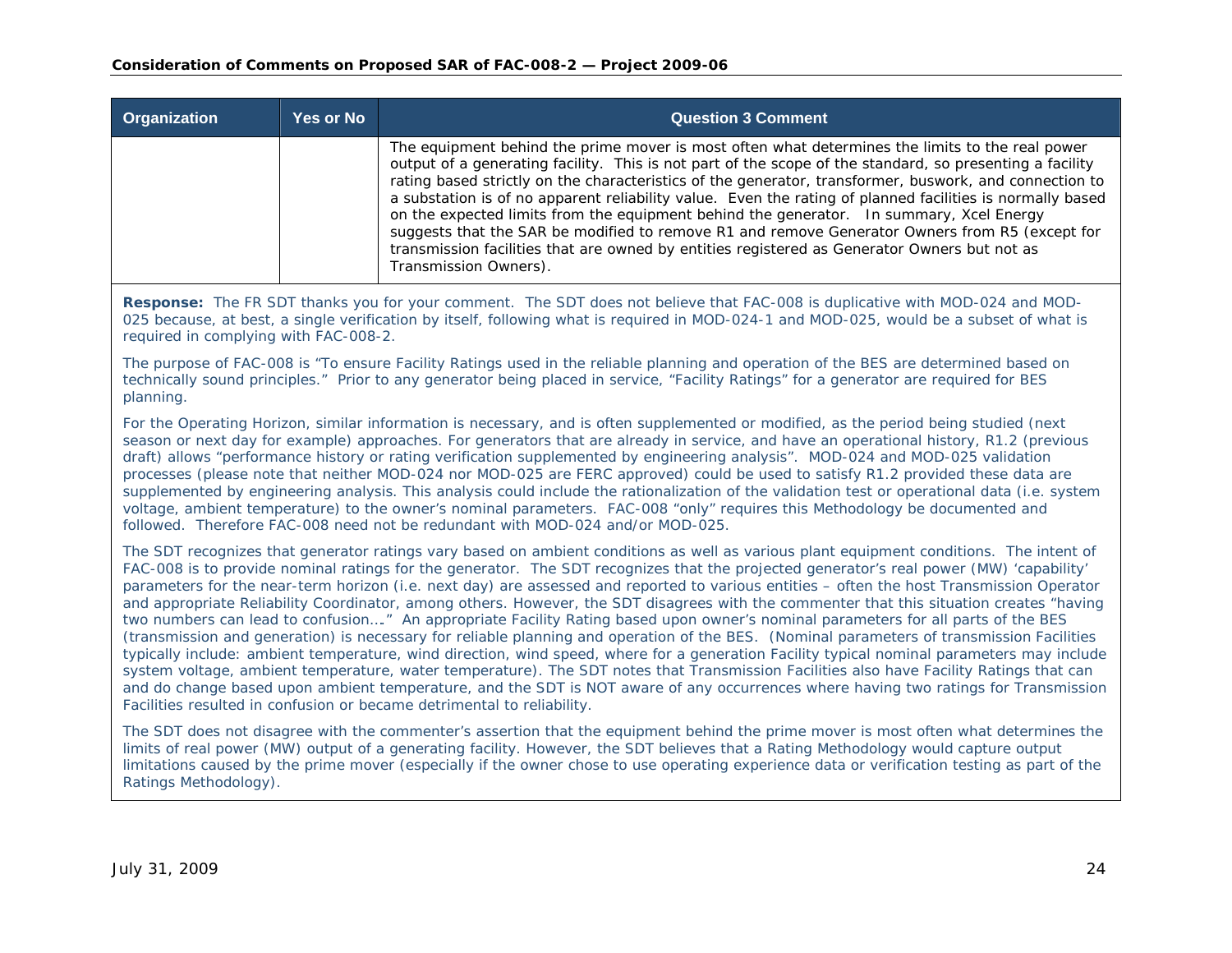| <b>Organization</b>                                      | <b>Yes or No</b> | <b>Question 3 Comment</b>                                                                                                                                                                                                                                                                                                                                                                                                                                                                                                                                                                                                                                                                                                                                                                                                                                                                                                                                                                                                                                                                                                                                                                                                                                                                                                                                                                                                                                                                                                                                                                                                                                                                                 |
|----------------------------------------------------------|------------------|-----------------------------------------------------------------------------------------------------------------------------------------------------------------------------------------------------------------------------------------------------------------------------------------------------------------------------------------------------------------------------------------------------------------------------------------------------------------------------------------------------------------------------------------------------------------------------------------------------------------------------------------------------------------------------------------------------------------------------------------------------------------------------------------------------------------------------------------------------------------------------------------------------------------------------------------------------------------------------------------------------------------------------------------------------------------------------------------------------------------------------------------------------------------------------------------------------------------------------------------------------------------------------------------------------------------------------------------------------------------------------------------------------------------------------------------------------------------------------------------------------------------------------------------------------------------------------------------------------------------------------------------------------------------------------------------------------------|
| limitations on real and reactive power capabilities.     |                  | Also, the SDT recognizes that the limitation on a Generating Facility's overall thermal capability (measured in amps, MVA, and/or MW<br>+jMVAR) can be due to factors other than the electrical generator thermal ratings. Examples are auxiliary bus voltages, exciter limiter<br>settings, and GSU transformer MVA ratings. While these types of limitations would be addressed in the MOD-025 validation processes,<br>equipment design ratings (ex: voltage, ampere, and MVA) can be useful in identifying obvious limitations prior to performance of the<br>validations under MOD-025. For example, replacement of a GSU transformer with a spare GSU transformer of a smaller MVA rating can<br>and should be reviewed to prior to installation to determine if the thermal capability of the Generating Facility could be limited by the<br>smaller GSU. If so, the Generator should coordinate with the Transmission Planner and Reliability Coordinator to assess the impacts of                                                                                                                                                                                                                                                                                                                                                                                                                                                                                                                                                                                                                                                                                                                |
| greater clarity of the Generator Owner responsibilities. |                  | However, the Generator Owner requirements for this draft Standard have been revised (Now R1 and R2 in the current draft) to provide                                                                                                                                                                                                                                                                                                                                                                                                                                                                                                                                                                                                                                                                                                                                                                                                                                                                                                                                                                                                                                                                                                                                                                                                                                                                                                                                                                                                                                                                                                                                                                       |
| APS - Technical<br>Projects Engineering                  | No               | 1) With regard to R1.1? The value of using commissioning data for older units is not understood.<br>Actual operating performance today has no correlation with the commissioning data for a unit that is<br>20? 50 years old. Commissioning data is primarily used to prove OEM guarantee of rated output at<br>certain contract conditions and test results do not necessarily correspond to the generator owner's<br>rating.                                                                                                                                                                                                                                                                                                                                                                                                                                                                                                                                                                                                                                                                                                                                                                                                                                                                                                                                                                                                                                                                                                                                                                                                                                                                            |
| responsibilities.                                        |                  | Response: The FR SDT thanks you for your comment. The intent was to provide use of commissioning data for situations where, for a<br>new facility, the commissioning data may be the best source of data for use in developing a rating. The Generator Owner requirements for<br>this draft Standard have been revised (Now R1 and R2 in the current draft) to provide greater clarity of the Generation Owner                                                                                                                                                                                                                                                                                                                                                                                                                                                                                                                                                                                                                                                                                                                                                                                                                                                                                                                                                                                                                                                                                                                                                                                                                                                                                            |
| Reliant Energy Inc<br>and Gila River<br>Power            | No               | We appreciate the efforts of the drafting in stripping the questionable Requirement 7 from the<br>revised Standard and posting for a new round of comments and re-ballot. We are disappointed<br>however that the drafting team did not take this re-posting opportunity to correct the remaining fatal<br>flaw in the Standard which is the inclusion of Generator Owner as an applicable entity. The flaw<br>begins with the disconnect between the reliability of the Bulk Electric System and the stated Purpose<br>of the standard which is, ?To ensure that Facility Ratings used in the reliable planning and operation<br>of the Bulk Electric System (BES) are determined based on technically sound principles. A Facility<br>Rating is essential for the determination of System Operating Limits.? The flaw is transferring a<br>rating methodology used for predominately static networked components of a transmission system<br>and inappropriately applying the same basic methodology to generating facilities. The reliability of<br>the BES is dependent upon the ability of generating facilities to delivery power to the system which is<br>not equated to the electrical ratings of the components that make up the facility. A Facility Rating for<br>a Generator that is derived from "ratings provided by equipment manufacturers" is not appropriate<br>to use in the operation of the bulk electric system, and to do so presents a risk to the system. For<br>operation of the bulk electric system, it will necessitate that a calculated Facility Rating for a<br>generator would include any degradation to facility systems that would limit the output of the facility. |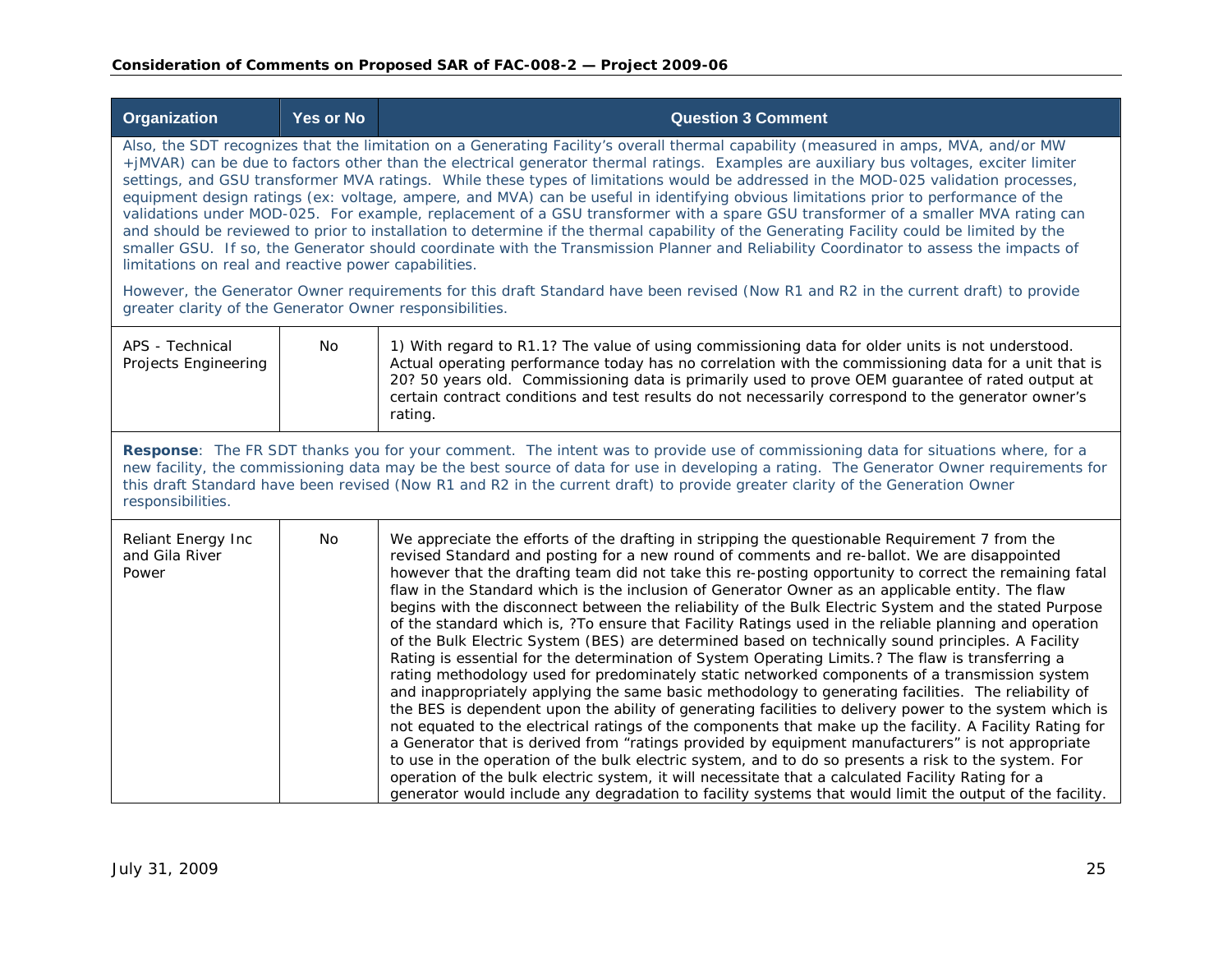| <b>Organization</b> | <b>Yes or No</b> | <b>Question 3 Comment</b>                                                                                                                                                                                                                                                                                                                                                                                                                                                                                                                                                                                                                                                                                                                                                                                                                                                                                                                                                                                                                                                                                                                                                                                                                                                                                                                                                                                                                                                                                                                                                                                                                                                                                                                                                                                                                                                                                                                                                                                                                                                                                                                                                                          |
|---------------------|------------------|----------------------------------------------------------------------------------------------------------------------------------------------------------------------------------------------------------------------------------------------------------------------------------------------------------------------------------------------------------------------------------------------------------------------------------------------------------------------------------------------------------------------------------------------------------------------------------------------------------------------------------------------------------------------------------------------------------------------------------------------------------------------------------------------------------------------------------------------------------------------------------------------------------------------------------------------------------------------------------------------------------------------------------------------------------------------------------------------------------------------------------------------------------------------------------------------------------------------------------------------------------------------------------------------------------------------------------------------------------------------------------------------------------------------------------------------------------------------------------------------------------------------------------------------------------------------------------------------------------------------------------------------------------------------------------------------------------------------------------------------------------------------------------------------------------------------------------------------------------------------------------------------------------------------------------------------------------------------------------------------------------------------------------------------------------------------------------------------------------------------------------------------------------------------------------------------------|
|                     |                  | However, such degradations tend to be maintenance related and transitory in nature in that they will<br>be corrected. What is the usefulness of facility rating if it is based on a transitory limitation,<br>especially for planning purposes? Such transitory limitations will be made known for operational<br>purposes as mandated by TOP-002-2 Requirement 3. A calculated facility rating for generators<br>should never be used for operational purposes as the real capability and not the calculated capability<br>should be considered. There are other standards that mandate the reporting of generator capability.<br>They are MOD-010 and IRO-004.                                                                                                                                                                                                                                                                                                                                                                                                                                                                                                                                                                                                                                                                                                                                                                                                                                                                                                                                                                                                                                                                                                                                                                                                                                                                                                                                                                                                                                                                                                                                   |
|                     |                  | A calculated facility rating for generators is not useful for planning purposes. One would assume that<br>periodic applications of a calculated facility rating would account for long term or non-transitory<br>changes to the capability of the facility. However, the units actual output at varying ambient<br>conditions is captured in the TOP's energy management system (EMS). If the long term limitation is<br>re-mediated then it would show up in the units actual output in the EMS. It will also be reported in<br>real time to satisfy the requirements in IRO-004. These sources of facility rating would be more<br>precise than a calculated rating. As these changes to capability are accounted for and reported,<br>changes to planning models would logically follow. There is no benefit to using a calculated facility<br>rating for planning purposes when a real facility rating is available and indeed mandated by other<br>Standards.                                                                                                                                                                                                                                                                                                                                                                                                                                                                                                                                                                                                                                                                                                                                                                                                                                                                                                                                                                                                                                                                                                                                                                                                                                 |
|                     |                  | FAC-008-2 also references ambient conditions as a factor in facility rating methodology. Ambient<br>conditions are inherently accounted for in capability tests and manufacturer ratings are certainly<br>available to condition capability upon conditions like ambient temperature and humidity. This data is<br>certainly available but it is a sheet or two from a vendor manual and not a facility rating<br>methodology. FAC-008-2 is technically sound and essential for the planning and operation of the<br>networked connection of static components transmission equipment but the requirements are<br>misapplied and a threat to reliability when imposed and used to calculate a generator rating. That<br>the Standard was intended for transmission equipment rather than generators is in part illustrated by<br>Requirement 2.4.2 The scope of Ratings addressed shall include, as a minimum, both Normal and<br>Emergency Ratings. Generating stations may have the ability to increase their output for a limited<br>period of time but the Generators themselves do not have emergency ratings that should be used for<br>modeling purposes by system planners. The conclusion is a calculated facility rating for a generator,<br>when real facility capability data is available, is useless and dangerous for operating purposes, and<br>simply useless for planning purposes. As radial components, no one is seriously questioning the<br>ability of the elements of the generating stations to deliver power to the BES. However, generating<br>owners are expending significant time, effort, and resources to acquire and develop documentation<br>to meet the requirements of Facility Ratings for stations that have multiple decades of successful<br>operation. Try to think of one disturbance or blackout that was traced to the facility rating<br>documentation of a generating facility as the culprit. Yet the standard applies the same violation risk<br>factors and penalties to the radial components of a small generating facility as it does to the<br>networked components of the transmission grid. To date, the FAC-008-1 Standard is one in which |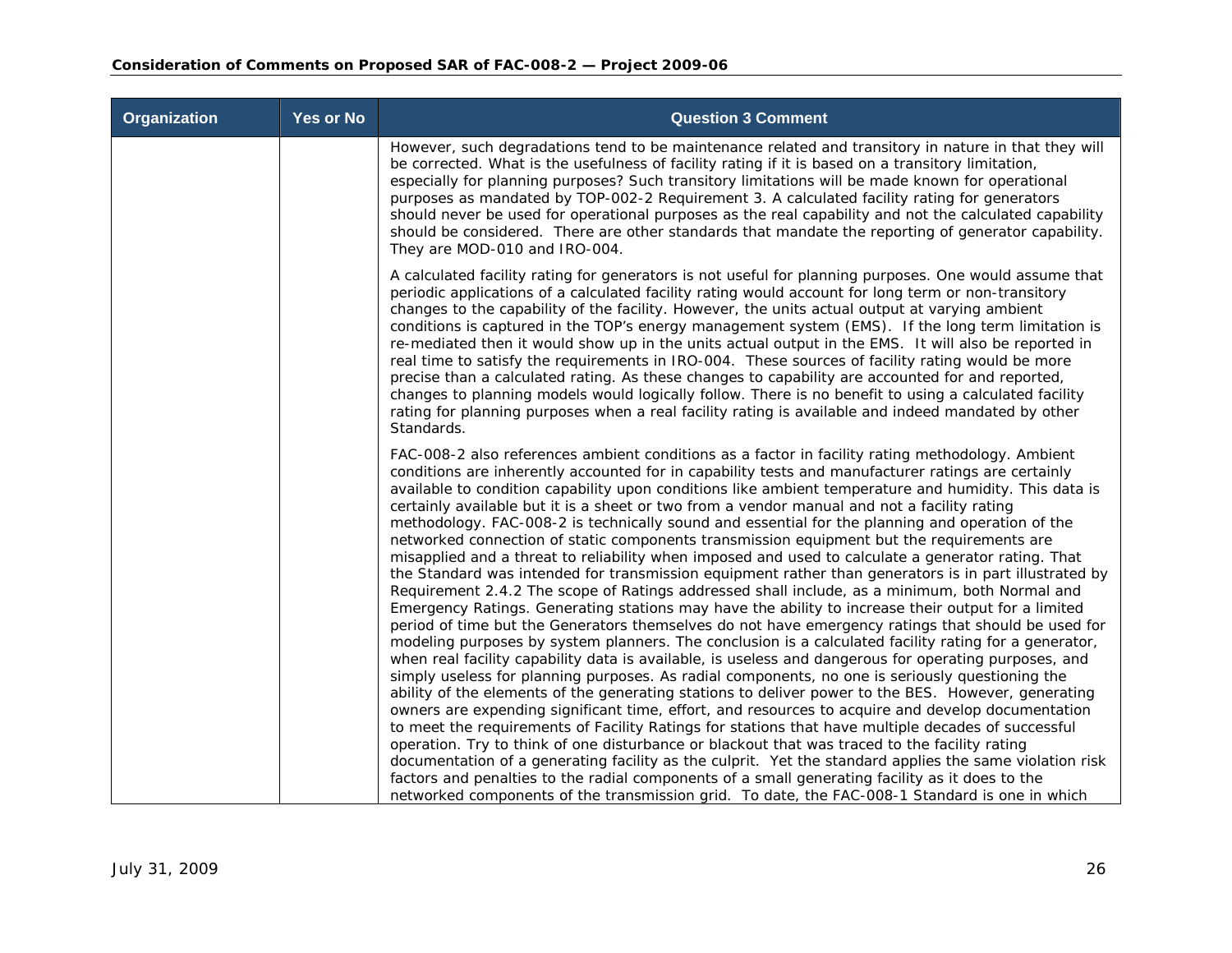| <b>Organization</b> | <b>Yes or No</b> | <b>Question 3 Comment</b>                                                                                                                                                                                                                                                                                                                                                                                                                                                                                                                                                                                                                                        |
|---------------------|------------------|------------------------------------------------------------------------------------------------------------------------------------------------------------------------------------------------------------------------------------------------------------------------------------------------------------------------------------------------------------------------------------------------------------------------------------------------------------------------------------------------------------------------------------------------------------------------------------------------------------------------------------------------------------------|
|                     |                  | generator owners are most vulnerable for non-compliance, in spite of the considerable efforts of the<br>generator-owning industry to make sense of a set of requirements which make little sense, and<br>which no operating entity is actually requesting of them. The individuals showing the most interest in<br>Facility Rating documentation are the auditors or the RROs. The reason the standard it is so often<br>violated is not because the industry in inattentive, but it is for documentation errors of successfully<br>operating generating facilities that in reality are imposing no threat to the reliability of the Bulk<br>Electric System.    |
|                     |                  | Not only are the standard requirements flawed in their application to generator owners, but the<br>documentation burden of proof, as it is being imposed, is unwarranted. Generator Owner<br>applicability should be stripped from FAC-008-2 and any further reliability needs pursuant to<br>generator performance and capability should be referred to the Generator Verification Project 2007-<br>09. (Note on another point: Does anyone comprehend where the dividing line between R1 and R2<br>start and stop for generator owners and do the requirements of R.2 cover all of the same elements<br>covered by R.1. This is very confusing and ambiguous.) |

**Response:** The FR SDT thanks you for your comment. The SDT does not believe that FAC-008 is duplicative with MOD-024 and MOD-025 because, at best, a single verification by itself following what is required in MOD-024-1 and MOD-025 would be a subset of what is required in complying with FAC-008-2.

The purpose of FAC-008 is "To ensure Facility Ratings used in the reliable planning and operation of the BES are determined based on technically sound principles." Prior to any generator being placed in service, "Facility Ratings" for a generator are required for BES planning.

For the Operating Horizon, similar information is necessary, and is often supplemented or modified, as the period being studied (next season or next day for example) approaches. For generators that are already in service, and have an operational history, R1.2 (previous draft) allows "performance history or rating verification supplemented by engineering analysis". MOD-024 and MOD-025 validation processes (please note that neither MOD-024 nor MOD-025 are FERC approved) could be used to satisfy R1.2 provided these data are supplemented by engineering analysis. This analysis could include the rationalization of the validation test or operational data (i.e. system voltage, ambient temperature) to the owner's nominal parameters. FAC-008 "only" requires this Methodology be documented and followed. Therefore FAC-008 need not be redundant with MOD-024 and/or MOD-025.

Likewise, FAC-008 is not redundant with IRO-004, MOD-010, or TOP-002, Requirement 3 as the commenter asserts. IRO-004-1 requires conducting next-day reliability analyses and requires Generator Owners, among others, to provide information (such as critical Facility status, Load, generation, operating reserve projections, and known Interchange Transactions) for the analysis by the Reliability Coordinator. MOD-010 requires the submittal of steady state data to a Regional Entity. TOP-002, Requirement 3 requires the Generator Operator, among others, to coordinate its operation with its host Balancing Authority and Transmission Service Provider. None of these Standards cited requires that the Methodology for determining Facility Ratings be documented and followed.

The SDT recognizes that generator ratings vary based on ambient conditions as well as various plant equipment conditions. The intent of FAC-008 is to provide nominal ratings for the generator. The SDT recognizes that the projected generator's real power (MW) 'capability'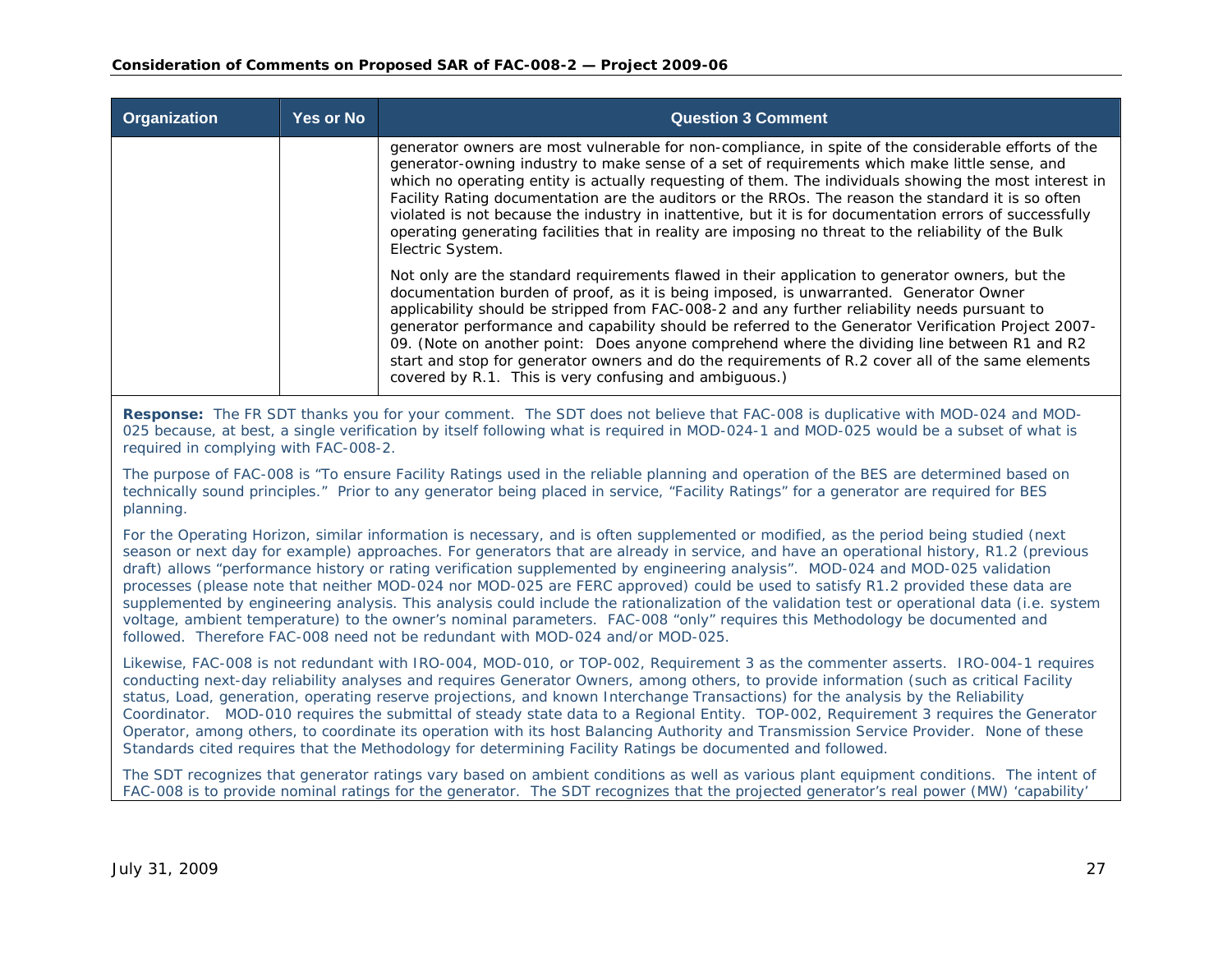|                                                                                                                                                                                                 | <b>Organization</b>                                                                                                                                                                                                                                                                                                                                                                                                                                                                                                                                                                                                                                                                                                                                                                                                                                                                                                                                                                                                                                                                             | <b>Yes or No</b> | <b>Question 3 Comment</b>                                                                                                                                                                                                                                                                                                                                                                                                                                                                                                                                                                                                                                                                                                                                                                                                                                                                                                                                                                                                                                                                                                                                                                                                                         |
|-------------------------------------------------------------------------------------------------------------------------------------------------------------------------------------------------|-------------------------------------------------------------------------------------------------------------------------------------------------------------------------------------------------------------------------------------------------------------------------------------------------------------------------------------------------------------------------------------------------------------------------------------------------------------------------------------------------------------------------------------------------------------------------------------------------------------------------------------------------------------------------------------------------------------------------------------------------------------------------------------------------------------------------------------------------------------------------------------------------------------------------------------------------------------------------------------------------------------------------------------------------------------------------------------------------|------------------|---------------------------------------------------------------------------------------------------------------------------------------------------------------------------------------------------------------------------------------------------------------------------------------------------------------------------------------------------------------------------------------------------------------------------------------------------------------------------------------------------------------------------------------------------------------------------------------------------------------------------------------------------------------------------------------------------------------------------------------------------------------------------------------------------------------------------------------------------------------------------------------------------------------------------------------------------------------------------------------------------------------------------------------------------------------------------------------------------------------------------------------------------------------------------------------------------------------------------------------------------|
|                                                                                                                                                                                                 | parameters for the near-term horizon (i.e. next day) are assessed and reported to various entities - often the host Transmission Operator<br>and appropriate Reliability Coordinator, among others. However, an appropriate Facility Rating based upon owner's nominal parameters for<br>all parts of the BES (transmission and generation) is necessary for reliable planning and operation of the BES. (Nominal parameters of<br>transmission Facilities typically includes: ambient temperature, wind direction, wind speed, where for a generation Facility typical nominal<br>parameters may include system voltage, ambient temperature, water temperature). The SDT notes that Transmission Facilities also have<br>Facility Ratings that can and do change based upon ambient temperature, therefore the SDT disagree with the commenter's assertion that<br>Transmission Facility Ratings are static. In addition, proposed FAC-008-2 does not require "transferring" the rating methodology between<br>Transmission Facilities and generation Facilities as claimed by the commenter. |                  |                                                                                                                                                                                                                                                                                                                                                                                                                                                                                                                                                                                                                                                                                                                                                                                                                                                                                                                                                                                                                                                                                                                                                                                                                                                   |
|                                                                                                                                                                                                 | Ratings Methodology).                                                                                                                                                                                                                                                                                                                                                                                                                                                                                                                                                                                                                                                                                                                                                                                                                                                                                                                                                                                                                                                                           |                  | The SDT does not disagree with the commenter's assertion that the equipment behind the prime mover is most often what determines the<br>limits of real power (MW) output of a generating Facility. However, the SDT believes that a Rating Methodology would capture output<br>limitations caused by the prime mover (especially if the owner chose to use operating experience data or verification testing as part of the                                                                                                                                                                                                                                                                                                                                                                                                                                                                                                                                                                                                                                                                                                                                                                                                                       |
|                                                                                                                                                                                                 | Also, the SDT recognizes that the limitation on a Generating Facility's overall thermal capability (measured in amps, MVA, and/or MW<br>+jMVAR) can be due to factors other than the electrical generator thermal ratings. Examples are auxiliary bus voltages, exciter limiter<br>settings, and GSU transformer MVA ratings. While these types of limitations would be addressed in the MOD-025 validation processes,<br>equipment design ratings (ex: voltage, ampere, and MVA) can be useful in identifying obvious limitations prior to performance of the<br>validations under MOD-025. For example, replacement of a GSU transformer with a spare GSU transformer of a smaller MVA rating can<br>and should be reviewed prior to installation to determine if the thermal capability of the Generating Facility could be limited by the smaller<br>GSU. If so, the Generator should coordinate with the Transmission Planner and Reliability Coordinator to assess the impacts of limitations<br>on real and reactive power capabilities.                                                 |                  |                                                                                                                                                                                                                                                                                                                                                                                                                                                                                                                                                                                                                                                                                                                                                                                                                                                                                                                                                                                                                                                                                                                                                                                                                                                   |
| However, the Generator Owner requirements for this draft Standard have been revised (Now R1 and R2 in the current draft) to provide<br>greater clarity of the Generator Owner responsibilities. |                                                                                                                                                                                                                                                                                                                                                                                                                                                                                                                                                                                                                                                                                                                                                                                                                                                                                                                                                                                                                                                                                                 |                  |                                                                                                                                                                                                                                                                                                                                                                                                                                                                                                                                                                                                                                                                                                                                                                                                                                                                                                                                                                                                                                                                                                                                                                                                                                                   |
|                                                                                                                                                                                                 | <b>Public Service</b><br><b>Enterprise Group</b>                                                                                                                                                                                                                                                                                                                                                                                                                                                                                                                                                                                                                                                                                                                                                                                                                                                                                                                                                                                                                                                | No               | The SAR (and Standard) should not apply to Generator Owners. Facility rating methodologies and<br>listings of limiting components do not make sense for generators from an ensuring reliability<br>standpoint. The capability of a generator determined through testing and/or generation data derived<br>from actual operation is what accurately determines a generator's rating, and what both markets and<br>system operators depend upon. The Public Service Enterprise Group companies wish to call NERC's<br>attention to the many cogent and compelling points contained in the comments filed by the Electric<br>Power Supply Association (EPSA) in this matter. EPSA correctly points out that generators should<br>not be subject to FAC-008-2 as it is presently drafted and proposed for change in the SAR. For<br>example, EPSA states that a generator rating derived from manufacturer's equipment rating is not<br>appropriate for use in the operation of the bulk electric system, and indeed presents a risk to the<br>reliability of the BES as the correct rating of a generator can only be obtained by testing and/or<br>actual operating experience. Even for planning purposes, FAC-008-2 is technically sound only for |

networked connection of static components of transmission equipment, and not for generators. Finally EPSA's conclusion that use of a calculated facility rating for a generator, where real facility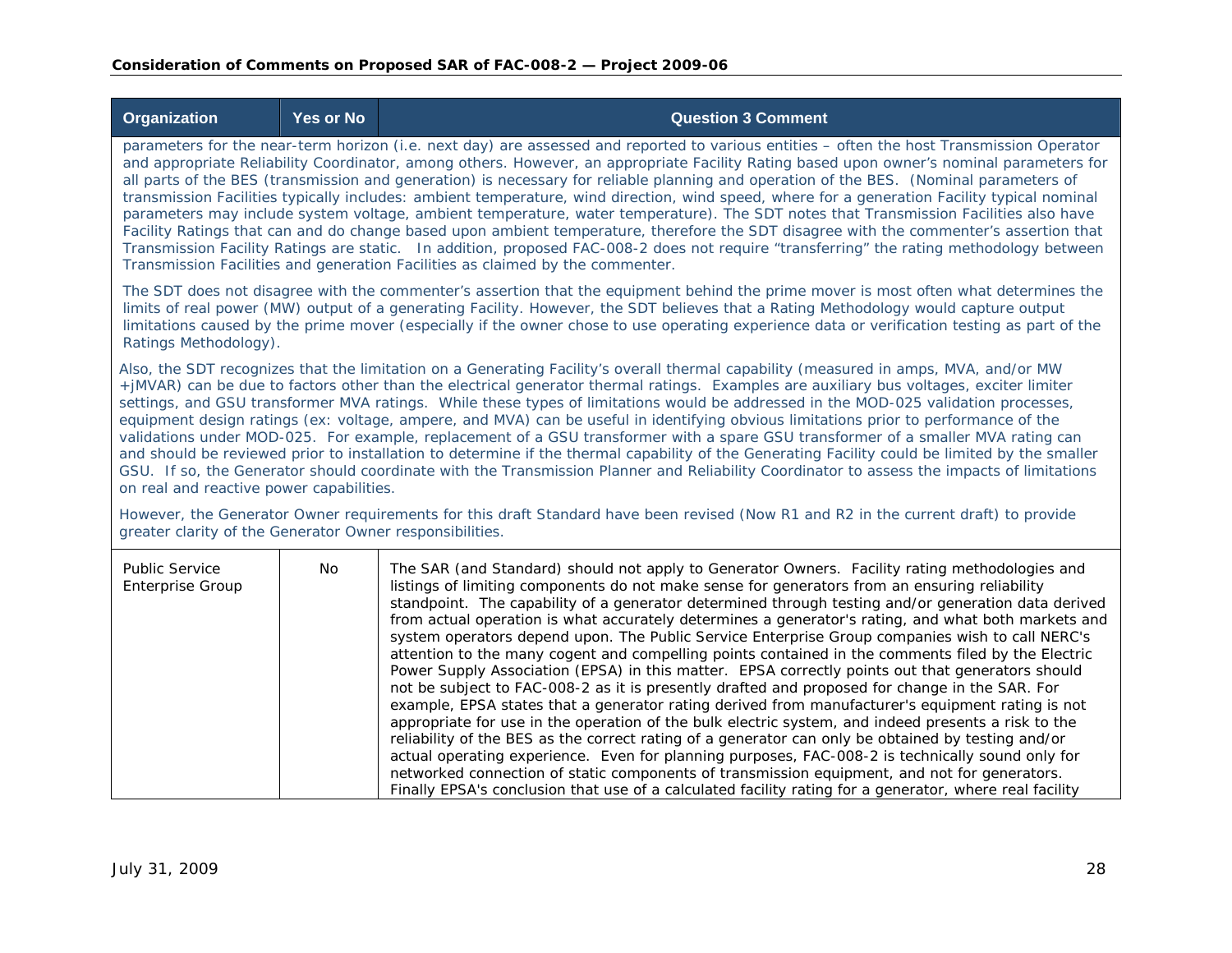| Organization                                                                                                                                                                                                                                                                                                                                                                                                                                                                                                                                                                                                                                                                                                                                                                                                                                                                                                                                                                        | <b>Yes or No</b>                                                                                                                                                                                                                                                                                                | <b>Question 3 Comment</b>                                                                                                                                                                                                                                                                                                                                                                                                                                                                                                                                                                                                                                                                                                                                                                                                                                                                                                                                                                                                                                                                                            |  |  |
|-------------------------------------------------------------------------------------------------------------------------------------------------------------------------------------------------------------------------------------------------------------------------------------------------------------------------------------------------------------------------------------------------------------------------------------------------------------------------------------------------------------------------------------------------------------------------------------------------------------------------------------------------------------------------------------------------------------------------------------------------------------------------------------------------------------------------------------------------------------------------------------------------------------------------------------------------------------------------------------|-----------------------------------------------------------------------------------------------------------------------------------------------------------------------------------------------------------------------------------------------------------------------------------------------------------------|----------------------------------------------------------------------------------------------------------------------------------------------------------------------------------------------------------------------------------------------------------------------------------------------------------------------------------------------------------------------------------------------------------------------------------------------------------------------------------------------------------------------------------------------------------------------------------------------------------------------------------------------------------------------------------------------------------------------------------------------------------------------------------------------------------------------------------------------------------------------------------------------------------------------------------------------------------------------------------------------------------------------------------------------------------------------------------------------------------------------|--|--|
|                                                                                                                                                                                                                                                                                                                                                                                                                                                                                                                                                                                                                                                                                                                                                                                                                                                                                                                                                                                     |                                                                                                                                                                                                                                                                                                                 | capability data is available, is useless and dangerous for operating purposes, and simply useless for<br>planning purposes is absolutely spot on.                                                                                                                                                                                                                                                                                                                                                                                                                                                                                                                                                                                                                                                                                                                                                                                                                                                                                                                                                                    |  |  |
|                                                                                                                                                                                                                                                                                                                                                                                                                                                                                                                                                                                                                                                                                                                                                                                                                                                                                                                                                                                     | Response: The FR SDT thanks you for your comment. The SDT does not believe that FAC-008 is duplicative with MOD-024 and MOD-<br>025 because, at best, a single verification by itself following what is required in MOD-024-1 and MOD-025 would be a subset of what is<br>required in complying with FAC-008-2. |                                                                                                                                                                                                                                                                                                                                                                                                                                                                                                                                                                                                                                                                                                                                                                                                                                                                                                                                                                                                                                                                                                                      |  |  |
| planning.                                                                                                                                                                                                                                                                                                                                                                                                                                                                                                                                                                                                                                                                                                                                                                                                                                                                                                                                                                           |                                                                                                                                                                                                                                                                                                                 | The purpose of FAC-008 is "To ensure Facility Ratings used in the reliable planning and operation of the BES are determined based on<br>technically sound principles." Prior to any generator being placed in service, "Facility Ratings" for a generator are required for BES                                                                                                                                                                                                                                                                                                                                                                                                                                                                                                                                                                                                                                                                                                                                                                                                                                       |  |  |
| For the Operating Horizon, similar information is necessary, and is often supplemented or modified, as the period being studied (next<br>season or next day for example) approaches. For generators already in service, and have an operational history, R1.2 (previous draft)<br>allows "performance history or rating verification supplemented by engineering analysis". MOD-024 and MOD-025 validation processes<br>(please note that neither MOD-024 nor MOD-025 are FERC approved) could be used to satisfy R1.2 provided these data are supplemented<br>by engineering analysis. This analysis could include the rationalization of the validation test or operational data (i.e. system voltage,<br>ambient temperature) to the owner's nominal parameters. FAC-008 "only" requires this Methodology be documented and followed.<br>Therefore FAC-008 need not be redundant with MOD-024 and/or MOD-025.                                                                    |                                                                                                                                                                                                                                                                                                                 |                                                                                                                                                                                                                                                                                                                                                                                                                                                                                                                                                                                                                                                                                                                                                                                                                                                                                                                                                                                                                                                                                                                      |  |  |
| The SDT recognizes that generator ratings vary based on ambient conditions as well as various plant equipment conditions. The intent of<br>FAC-008 is to provide nominal ratings for the generator and transmission equipment. The SDT recognizes that the projected generator's<br>real power (MW) 'capability' parameters for the near-term horizon (i.e. next day) are assessed and reported to various entities – often the<br>host Transmission Operator and appropriate Reliability Coordinator, among others. However, an appropriate Facility Rating based upon<br>owner's nominal parameters for all parts of the BES (transmission and generation) is necessary for reliable planning and operation of the<br>BES. (Nominal parameters of transmission Facilities typically includes: ambient temperature, wind direction, wind speed, where for a<br>generation Facility typical nominal parameters may include system voltage, ambient temperature, water temperature). |                                                                                                                                                                                                                                                                                                                 |                                                                                                                                                                                                                                                                                                                                                                                                                                                                                                                                                                                                                                                                                                                                                                                                                                                                                                                                                                                                                                                                                                                      |  |  |
| However, the Generator Owner requirements for this draft Standard have been revised (Now R1 and R2 in the current draft) to provide<br>greater clarity of the Generator Owner responsibilities.                                                                                                                                                                                                                                                                                                                                                                                                                                                                                                                                                                                                                                                                                                                                                                                     |                                                                                                                                                                                                                                                                                                                 |                                                                                                                                                                                                                                                                                                                                                                                                                                                                                                                                                                                                                                                                                                                                                                                                                                                                                                                                                                                                                                                                                                                      |  |  |
| <b>Electric Power</b><br>Supply Association                                                                                                                                                                                                                                                                                                                                                                                                                                                                                                                                                                                                                                                                                                                                                                                                                                                                                                                                         | No                                                                                                                                                                                                                                                                                                              | EPSA feels that the reliability objectives of Draft Standard FAC-008-2 are achieved even if<br>Generators Owners or operators are not required to comply with the standard. The purpose of the<br>standard is: To ensure that Facility Ratings used in the reliable planning and operation of the Bulk<br>Electric System (BES) are determined based on technically sound principles. A Facility Rating is<br>essential for the determination of System Operating Limits.  System operators through the Energy<br>Management System (EMS) have the needed information for operational purposes to operate the<br>system in a reliable manner. Moreover, for operational purposes numerous other standards require<br>that Generators provide updated capabilities for their units which would reflect ambient<br>temperatures, upgrades or temporary degradations of any elements of the generator circuit, etc.<br>Consequently, system operators and owners have an abundance of information at the ready to<br>maintain reliability. The questions that need to be answered to determine if the applicability and |  |  |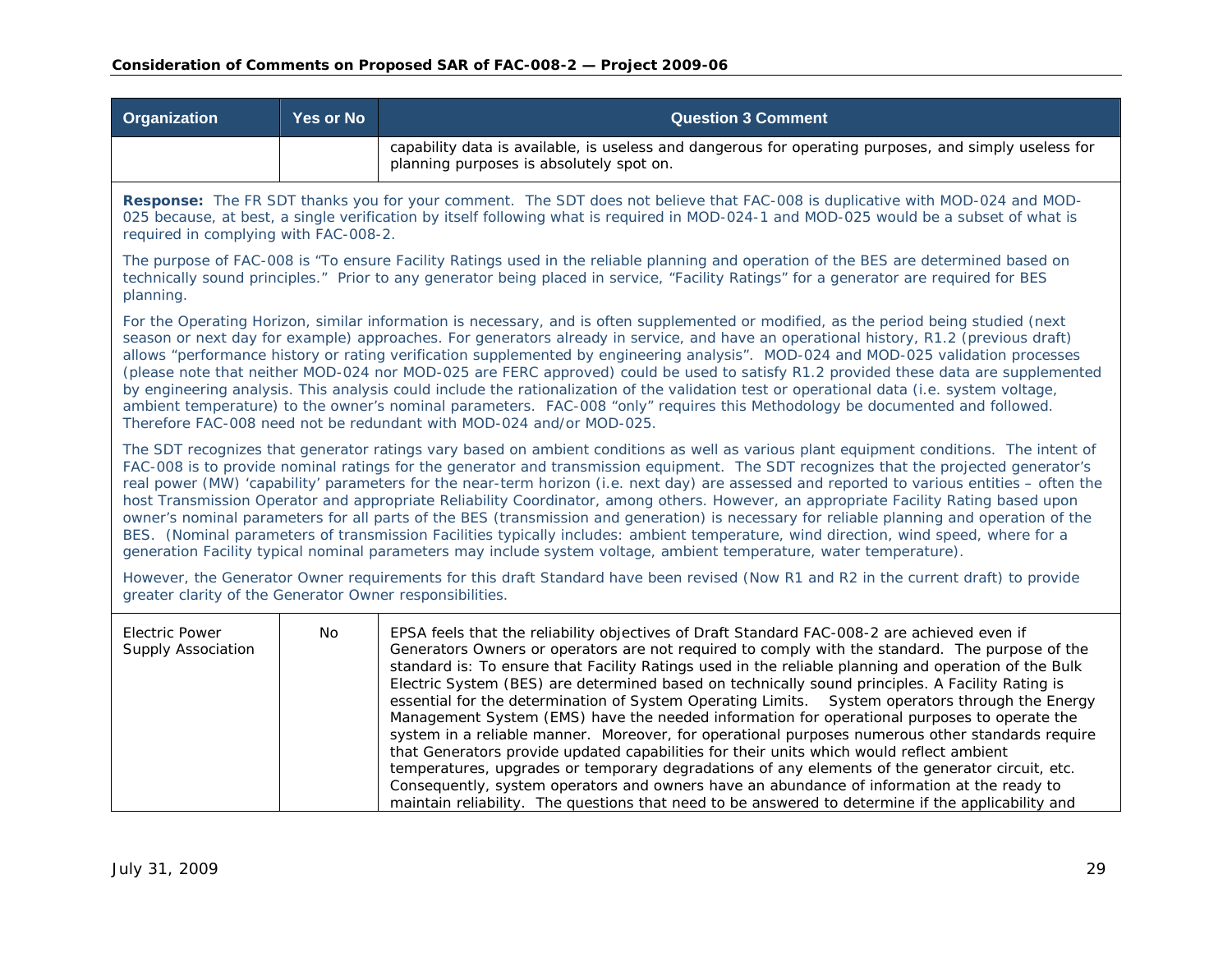| Organization | <b>Yes or No</b> | <b>Question 3 Comment</b>                                                                                                                                                                                                                                                                                                                                                                                                                                                                                                                                                                                                                                                                                                                                                                                                                                                                                                                                                                                                                                                                                                                                                                                                                                                                                                                                                                                                                                                                                                                                                                                                                                                                                                                                                                                                                                                                                                                                                                                                                                                                                                                                                                                                                                                                                                                                                                                                                                                                                                                                                                                                                                                                                                                                                                                                                                                                                                                                                                                                                                                                                                                                                                                                                                                                                                                                                                                                                                                                                                                                                                                                                                                                                                                                                                                                                                                                                                                         |
|--------------|------------------|---------------------------------------------------------------------------------------------------------------------------------------------------------------------------------------------------------------------------------------------------------------------------------------------------------------------------------------------------------------------------------------------------------------------------------------------------------------------------------------------------------------------------------------------------------------------------------------------------------------------------------------------------------------------------------------------------------------------------------------------------------------------------------------------------------------------------------------------------------------------------------------------------------------------------------------------------------------------------------------------------------------------------------------------------------------------------------------------------------------------------------------------------------------------------------------------------------------------------------------------------------------------------------------------------------------------------------------------------------------------------------------------------------------------------------------------------------------------------------------------------------------------------------------------------------------------------------------------------------------------------------------------------------------------------------------------------------------------------------------------------------------------------------------------------------------------------------------------------------------------------------------------------------------------------------------------------------------------------------------------------------------------------------------------------------------------------------------------------------------------------------------------------------------------------------------------------------------------------------------------------------------------------------------------------------------------------------------------------------------------------------------------------------------------------------------------------------------------------------------------------------------------------------------------------------------------------------------------------------------------------------------------------------------------------------------------------------------------------------------------------------------------------------------------------------------------------------------------------------------------------------------------------------------------------------------------------------------------------------------------------------------------------------------------------------------------------------------------------------------------------------------------------------------------------------------------------------------------------------------------------------------------------------------------------------------------------------------------------------------------------------------------------------------------------------------------------------------------------------------------------------------------------------------------------------------------------------------------------------------------------------------------------------------------------------------------------------------------------------------------------------------------------------------------------------------------------------------------------------------------------------------------------------------------------------------------------|
|              |                  | purpose of the standard is being met are: 1. Are the values contemplated by the Standard's Facilities<br>Rating Methodology needed above and beyond the current EMS system information to materially<br>preserve reliability in the operating time frame; and, 2. Does the documentation of a Facilities Rating<br>Methodology ensure reliability through the planning process and is the process under FAC-008<br>superior to that contained within existing standards MOD-024-1 and MOD-025-1?If it can be shown<br>that reliability is bolstered in a material way making the answers of the two questions above an<br>unequivocal, yes, and FAC-008-2 is necessary for Generator Owners to comply with, then EPSA<br>suggests an alternative approach for moving forward with this standard. Previously EPSA members<br>have experienced problems when standards have been developed for Transmission Owners or<br>Operators but end up including Generator Owners or Operators. This was recognized at the recent<br>NERC Board of Trustees meeting when the formation of a Task Force was approved to resolve<br>generator and transmission facility interface issues. The formation of the Task Force demonstrates a<br>need to better understand the physical, informational and ownership distinctions that exist at the<br>generation and transmission interface. A standard FAC-008-1 is already identified as a standard<br>that the task force will need to look at. In this Facilities Rating Standard R1.2 is particularly<br>illustrative by calling for, among other things, an identification of the methodology by which an<br>emergency rating for a generator is developed. Particularly for planning purposes (which is part of<br>the purpose of this standard) such a rating would not exist. EPSA asserts that the most appropriate<br>means to go forward with the Facility Ratings is to create separate standards for Generator<br>Owner/Operators and Transmission Owner/Operators. In that way, the language of each standard<br>can be appropriately targeted to deal with the facilities in question. We expect that the Generation<br>and Transmission Interface Task Force can consider this issue and that the Facilities Ratings project<br>should await the recommendations of the task force. If it is not possible for this project team to<br>await the outcome of the Task Force, we would propose that the following should be considered as<br>an alternative. In developing FAC-008-2, the Standard Drafting Team has gone some way to<br>addressing the concerns raised above. In Requirement 1 (R1) which is applicable to generators only,<br>the draft standard calls for Generator Owners to have a Facilities Rating Methodology for its<br>generating unit that meets certain criteria. For R2, both Generator Owners and Transmission<br>Owners are required to have a Facilities Rating Methodology. Under that requirement, R2.4 includes<br>the previously mentioned emergency rating, but then excludes the generator. What is still lacking in<br>the case of a Generator Owner however is an appropriate clarification of the boundary between<br>facilities included in R1 and those remaining to be covered by R2? In our opinion it is not just the<br>generator itself that needs to develop its Facilities Rating Methodology differently, but all of the<br>equipment on the generator side of the switchyard. We would agree that the equipment contained<br>within the switchyard is analogous to equipment that might elsewhere be owned by Transmission<br>Owners and can be treated, for the purposes of this standard, in a manner analogous to the<br>treatment afforded Transmission Owners. Finally, if NERC does continue to include an obligation on<br>generators in FAC-008-2, MOD-024-1 and MOD-025-1 should be reviewed to ensure that overlaps<br>are eliminated. |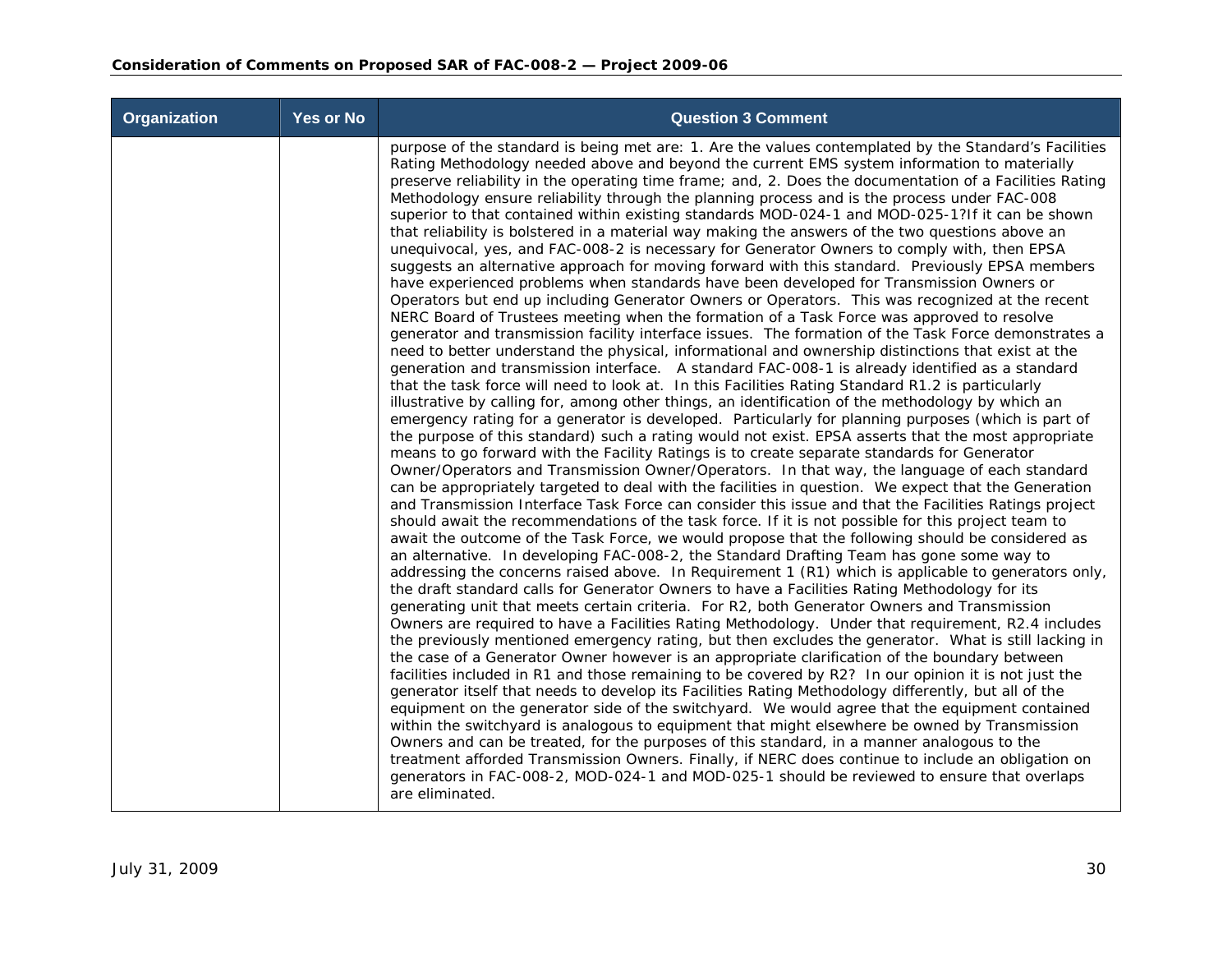| <b>Organization</b>                                                                                                                                                                                                                                                                                                                                                                                                                                                                                                                                                                                                                                                                                                                                                                                                                                                                                                       | <b>Yes or No</b>                                                                                                                                                                                                                                                                                                                                                                                                                                                                                                                                   | <b>Question 3 Comment</b>                                                                                                                                                                                                                                                                                                                                                                                                                                                                                                                                                                                                                                                                                                                                                                                                                                                                                                                                                                                                                                                                                                                                    |  |  |
|---------------------------------------------------------------------------------------------------------------------------------------------------------------------------------------------------------------------------------------------------------------------------------------------------------------------------------------------------------------------------------------------------------------------------------------------------------------------------------------------------------------------------------------------------------------------------------------------------------------------------------------------------------------------------------------------------------------------------------------------------------------------------------------------------------------------------------------------------------------------------------------------------------------------------|----------------------------------------------------------------------------------------------------------------------------------------------------------------------------------------------------------------------------------------------------------------------------------------------------------------------------------------------------------------------------------------------------------------------------------------------------------------------------------------------------------------------------------------------------|--------------------------------------------------------------------------------------------------------------------------------------------------------------------------------------------------------------------------------------------------------------------------------------------------------------------------------------------------------------------------------------------------------------------------------------------------------------------------------------------------------------------------------------------------------------------------------------------------------------------------------------------------------------------------------------------------------------------------------------------------------------------------------------------------------------------------------------------------------------------------------------------------------------------------------------------------------------------------------------------------------------------------------------------------------------------------------------------------------------------------------------------------------------|--|--|
|                                                                                                                                                                                                                                                                                                                                                                                                                                                                                                                                                                                                                                                                                                                                                                                                                                                                                                                           | Response: The FR SDT thanks you for your comment. The existing Standard FAC-008-1, R1 applies to both Generator Owners and<br>Transmission Owners. This SAR proposes to clarify the existing standard by separating the "generation facilities" and "transmission<br>facilities". The standard does not attempt to define a common point of interconnection between "generation facilities" and "transmission<br>facilities". Generator owned transmission facilities not included in the "generation facilities" in R1 will be captured under R2. |                                                                                                                                                                                                                                                                                                                                                                                                                                                                                                                                                                                                                                                                                                                                                                                                                                                                                                                                                                                                                                                                                                                                                              |  |  |
| manufacturer specifications such as nameplate rating".                                                                                                                                                                                                                                                                                                                                                                                                                                                                                                                                                                                                                                                                                                                                                                                                                                                                    |                                                                                                                                                                                                                                                                                                                                                                                                                                                                                                                                                    | The purpose of FAC-008 is "To ensure Facility Ratings used in the reliable planning and operation of the BES are determined based on<br>technically sound principles." Prior to any generator being placed in service, "Facility Ratings" for a generator are required for BES<br>planning. R1.2 (pervious draft) allows for the use of "Ratings provided by equipment manufacturers or obtained from equipment                                                                                                                                                                                                                                                                                                                                                                                                                                                                                                                                                                                                                                                                                                                                              |  |  |
| For the Operating Horizon, similar information is necessary, and is often supplemented or modified, as the period being studied (next<br>season or next day for example) approaches. For generators that are already in service, and have an operational history, R1.2 (previous<br>draft) allows "performance history or rating verification supplemented by engineering analysis". MOD-024 and MOD-025 validation<br>processes (please note that neither MOD-024 nor MOD-025 are FERC approved) could be used to satisfy R1.2 provided these data are<br>supplemented by engineering analysis. This analysis could include the rationalization of the validation test or operational data (i.e. system<br>voltage, ambient temperature) to the owner's nominal parameters. FAC-008 "only" requires this Methodology be documented and<br>followed. Therefore FAC-008 need not be redundant with MOD-024 and/or MOD-025. |                                                                                                                                                                                                                                                                                                                                                                                                                                                                                                                                                    |                                                                                                                                                                                                                                                                                                                                                                                                                                                                                                                                                                                                                                                                                                                                                                                                                                                                                                                                                                                                                                                                                                                                                              |  |  |
| There is a current NERC Standards development project (Project 2007-09) that includes revisions to MOD-024 and MOD-025. That team<br>will work to eliminate any redundancies between standards.                                                                                                                                                                                                                                                                                                                                                                                                                                                                                                                                                                                                                                                                                                                           |                                                                                                                                                                                                                                                                                                                                                                                                                                                                                                                                                    |                                                                                                                                                                                                                                                                                                                                                                                                                                                                                                                                                                                                                                                                                                                                                                                                                                                                                                                                                                                                                                                                                                                                                              |  |  |
| Indiana Municipal<br>Power Agency                                                                                                                                                                                                                                                                                                                                                                                                                                                                                                                                                                                                                                                                                                                                                                                                                                                                                         | No                                                                                                                                                                                                                                                                                                                                                                                                                                                                                                                                                 | This standard is an exercise in paperwork for Generator Owners and does not increase the reliability<br>of the bulk power system. The standard seems to be intended more for transmission equipment<br>rather than generators, which is evident when asking for Normal and Emergency Ratings of<br>equipment (R2.4.2). Generators do not have emergency ratings that should be used for modeling<br>purposes. The generator capability and verification of capability is covered by other standards (MOD-<br>010, IRO-004, MOD-024, and MOD-025). Any generator temporary limitations will be taken into<br>account for operational purposes by using TOP-002-2; requirement 3. There is no advantage to using<br>a calculated facility rating for planning purposes when a real facility rating is available and certainly<br>mandated by other standards. The main focus of a standard should be to increase the reliability of<br>the bulk power system. The application of this standard to Generator Owners does not increase the<br>reliability of the bulk power system. Therefore, we believe this standard should not apply to<br>Generator Owners. |  |  |
|                                                                                                                                                                                                                                                                                                                                                                                                                                                                                                                                                                                                                                                                                                                                                                                                                                                                                                                           |                                                                                                                                                                                                                                                                                                                                                                                                                                                                                                                                                    | 000 is 4Th applies Facility Dotings used in the reliable planning and eperation of the DFC are determined                                                                                                                                                                                                                                                                                                                                                                                                                                                                                                                                                                                                                                                                                                                                                                                                                                                                                                                                                                                                                                                    |  |  |

**Response:** The purpose of FAC-008 is "To ensure Facility Ratings used in the reliable planning and operation of the BES are determined based on technically sound principles." Prior to any generator being placed in service, "Facility Ratings" for a generator are required for BES planning.

For the Operating Horizon, similar information is necessary, and is often supplemented or modified, as the period being studied (next season or next day for example) approaches. For generators already in service, and have an operational history, R1.2 (previous draft)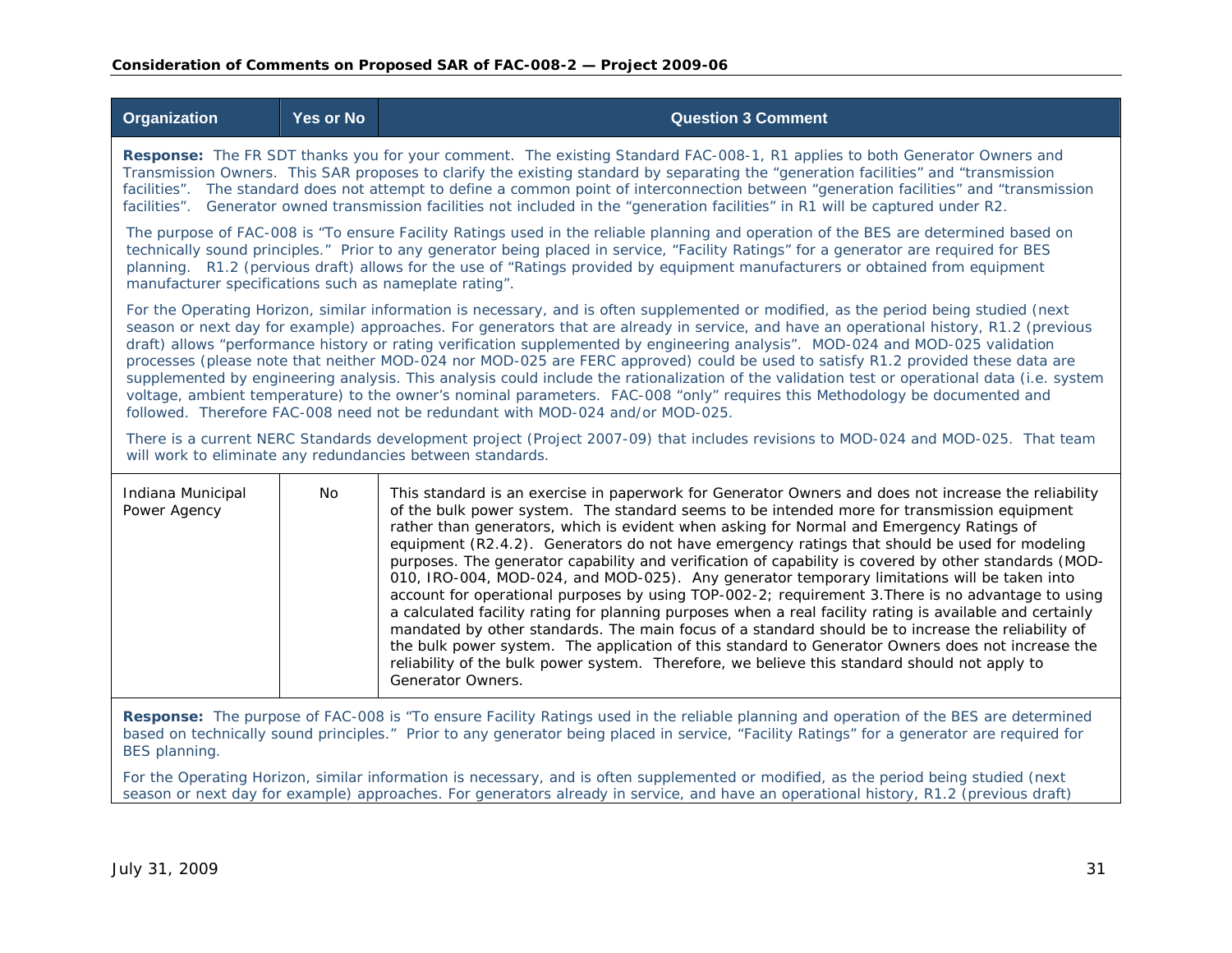| <b>Organization</b>                                                                                                                                                                                                                                                                                                                                                                                                                                                                                                                                                                                                                                                                                                                                                                                  | Yes or No                                                                                                                                                                                                                                                                                                                                                                                                                                                                                                                                                                                                                                            | <b>Question 3 Comment</b>                                                                                                                                                                                                                                                                                                                                                                                                                                                                                                                                                                                                                                                                                                                                                                                                                                                                                                                                                                                                                                                                                                                                                                                                                                                                                                                                                                                                                                                                                                                                                                                                                       |  |  |
|------------------------------------------------------------------------------------------------------------------------------------------------------------------------------------------------------------------------------------------------------------------------------------------------------------------------------------------------------------------------------------------------------------------------------------------------------------------------------------------------------------------------------------------------------------------------------------------------------------------------------------------------------------------------------------------------------------------------------------------------------------------------------------------------------|------------------------------------------------------------------------------------------------------------------------------------------------------------------------------------------------------------------------------------------------------------------------------------------------------------------------------------------------------------------------------------------------------------------------------------------------------------------------------------------------------------------------------------------------------------------------------------------------------------------------------------------------------|-------------------------------------------------------------------------------------------------------------------------------------------------------------------------------------------------------------------------------------------------------------------------------------------------------------------------------------------------------------------------------------------------------------------------------------------------------------------------------------------------------------------------------------------------------------------------------------------------------------------------------------------------------------------------------------------------------------------------------------------------------------------------------------------------------------------------------------------------------------------------------------------------------------------------------------------------------------------------------------------------------------------------------------------------------------------------------------------------------------------------------------------------------------------------------------------------------------------------------------------------------------------------------------------------------------------------------------------------------------------------------------------------------------------------------------------------------------------------------------------------------------------------------------------------------------------------------------------------------------------------------------------------|--|--|
|                                                                                                                                                                                                                                                                                                                                                                                                                                                                                                                                                                                                                                                                                                                                                                                                      | allows "performance history or rating verification supplemented by engineering analysis". MOD-024 and MOD-025 validation processes<br>(please note that neither MOD-024 nor MOD-025 are FERC approved) could be used to satisfy R1.2 provided these data are supplemented<br>by engineering analysis. This analysis could include the rationalization of the validation test or operational data (i.e. system voltage,<br>ambient temperature) to the owner's nominal parameters. FAC 008 "only" requires this Methodology be documented and followed.<br>Therefore, the SDT does not believe that FAC-008 is redundant with MOD-024 and/or MOD-025. |                                                                                                                                                                                                                                                                                                                                                                                                                                                                                                                                                                                                                                                                                                                                                                                                                                                                                                                                                                                                                                                                                                                                                                                                                                                                                                                                                                                                                                                                                                                                                                                                                                                 |  |  |
| Likewise, FAC-008 is not redundant with IRO-004, MOD-010 or TOP-002, Requirement 3 as the commenter asserts. IRO-004-1 requires<br>conducting next-day reliability and requires Generator Owners, among others, to provide information (such as critical facility status, Load,<br>generation, operating reserve projections, and known Interchange Transactions) for the analysis by the Reliability Coordinator. MOD-010<br>requires the submittal of steady state data to a Regional Entity. TOP-002, Requirement 3 requires the Generator Operator, among others,<br>to coordinate its operation with its host Balancing Authority and Transmission Service Provider. None of these Standards cited requires<br>that the Methodology for determining Facility Rating be documented and followed. |                                                                                                                                                                                                                                                                                                                                                                                                                                                                                                                                                                                                                                                      |                                                                                                                                                                                                                                                                                                                                                                                                                                                                                                                                                                                                                                                                                                                                                                                                                                                                                                                                                                                                                                                                                                                                                                                                                                                                                                                                                                                                                                                                                                                                                                                                                                                 |  |  |
| greater clarity of the Generator Owner responsibilities.                                                                                                                                                                                                                                                                                                                                                                                                                                                                                                                                                                                                                                                                                                                                             |                                                                                                                                                                                                                                                                                                                                                                                                                                                                                                                                                                                                                                                      | However, the Generator Owner requirements for this draft Standard have been revised (Now R1 and R2 in the current draft) to provide                                                                                                                                                                                                                                                                                                                                                                                                                                                                                                                                                                                                                                                                                                                                                                                                                                                                                                                                                                                                                                                                                                                                                                                                                                                                                                                                                                                                                                                                                                             |  |  |
| <b>Wisconsin Electric</b><br>Power Company dba<br>We Energies                                                                                                                                                                                                                                                                                                                                                                                                                                                                                                                                                                                                                                                                                                                                        | No                                                                                                                                                                                                                                                                                                                                                                                                                                                                                                                                                                                                                                                   | There are no explicit requirements given to allow the Generator Owner to determine which<br>generating facilities are subject to the proposed standard. Does it apply to generators above 20 MVA<br>single and 75 MVA aggregate connected to the BES?                                                                                                                                                                                                                                                                                                                                                                                                                                                                                                                                                                                                                                                                                                                                                                                                                                                                                                                                                                                                                                                                                                                                                                                                                                                                                                                                                                                           |  |  |
| Response: The FR SDT thanks you for your comment. The standard applies to registered Generator Owners. Regional Reliability<br>Organization BES definitions may include additional details regarding generator size.                                                                                                                                                                                                                                                                                                                                                                                                                                                                                                                                                                                 |                                                                                                                                                                                                                                                                                                                                                                                                                                                                                                                                                                                                                                                      |                                                                                                                                                                                                                                                                                                                                                                                                                                                                                                                                                                                                                                                                                                                                                                                                                                                                                                                                                                                                                                                                                                                                                                                                                                                                                                                                                                                                                                                                                                                                                                                                                                                 |  |  |
| Xcel Energy                                                                                                                                                                                                                                                                                                                                                                                                                                                                                                                                                                                                                                                                                                                                                                                          | No.                                                                                                                                                                                                                                                                                                                                                                                                                                                                                                                                                                                                                                                  | NERC Standards MOD-024 and MOD-025 require verification of the real and reactive output<br>capabilities of generating units.* This verification is a determination of the Facility Rating.FAC-008-2<br>R1 requires the Generator Owner to have a methodology to determine the Facility Rating of its<br>generating units and R5 requires the Generator Owner to perform the determination. Xcel Energy<br>considers this a duplication of the requirements contained in MOD-024 and MOD-025.<br>Another concern is the acceptability of the use of manufacturers? Ratings and calculations in<br>determining a Facility Rating. This would lead to a Rating that would, in most cases, be different<br>than the Rating determined by MOD-024 and MOD-025 verification testing. Having two rating<br>numbers can lead to confusion and would be detrimental to grid reliability. To point, one of the root<br>causes of the widespread 1996 blackout in the WECC region was the use of manufacturers? ratings<br>for generator reactive power to determine stability limits. This led to the development of NERC<br>standards that have evolved into the current MOD-025. The FAC Standards Drafting Team previously<br>justified the inclusion of Generator Owners as follows: Capability verification testing under a specific<br>set of conditions is not the same as a Facility Rating - realizing that a generator's capability is a<br>family of data. The approved definition for Facility Rating is: ?The maximum or minimum voltage,<br>current, frequency, or real or reactive power flow through a facility that does not violate the |  |  |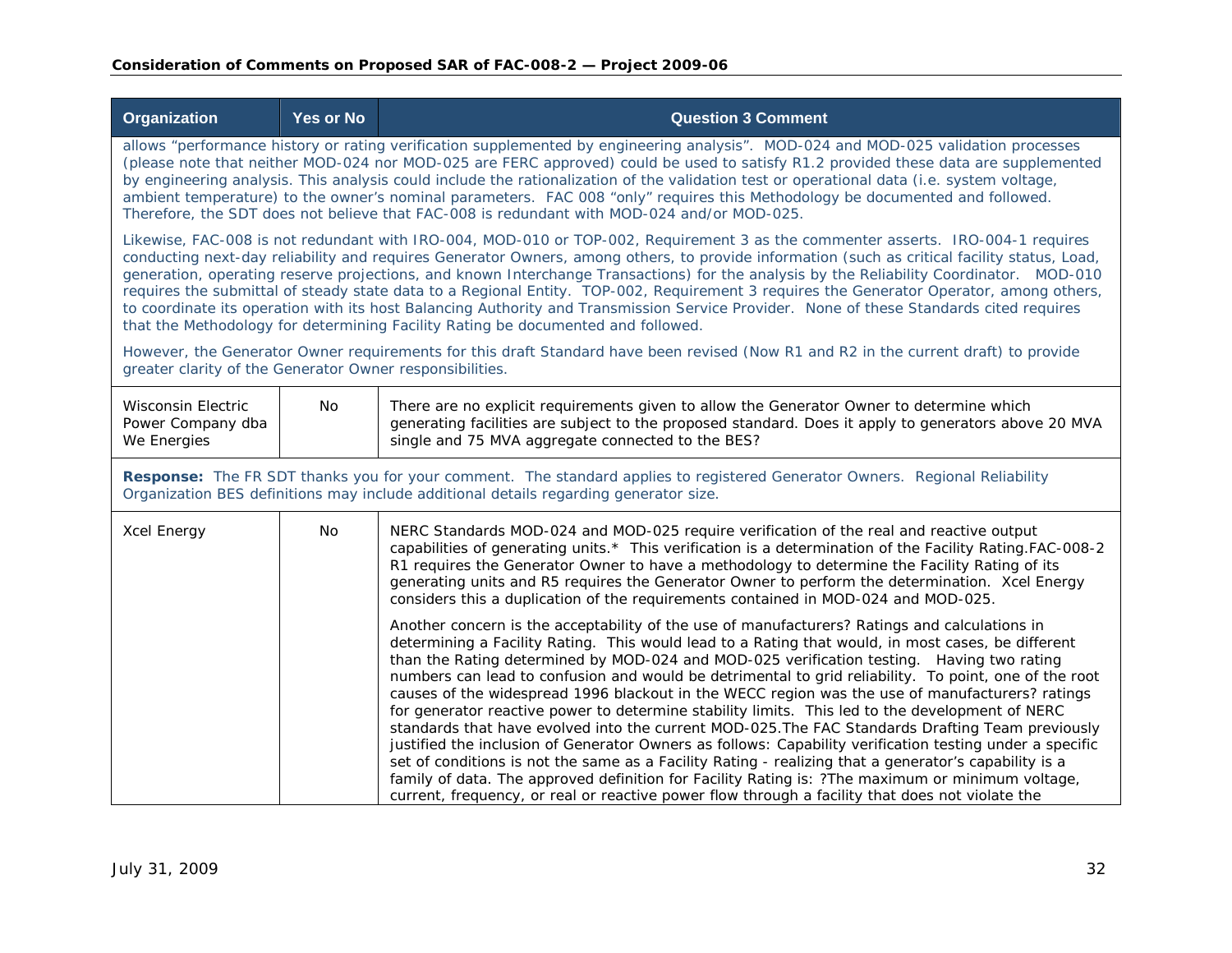| Organization | <b>Yes or No</b> | <b>Question 3 Comment</b>                                                                                                                                                                                                                                                                                                                                                                                                                                                                                                                                                                                                                                                                                                                                           |
|--------------|------------------|---------------------------------------------------------------------------------------------------------------------------------------------------------------------------------------------------------------------------------------------------------------------------------------------------------------------------------------------------------------------------------------------------------------------------------------------------------------------------------------------------------------------------------------------------------------------------------------------------------------------------------------------------------------------------------------------------------------------------------------------------------------------|
|              |                  | applicable equipment rating of any equipment comprising the facility.? At best, a single verification<br>by itself following what is required in MOD-024-1 and MOD-025-1 would be a subset of what is<br>required in complying with FAC-008-2.                                                                                                                                                                                                                                                                                                                                                                                                                                                                                                                      |
|              |                  | FAC-008-2 covers associated transmission facilities owned by (or considered part of) the generator,<br>as well as the peer review concepts and the requirement to provide the ratings to interested parties.<br>Xcel Energy disagrees with this viewpoint. The equipment behind the prime mover is most often<br>what determines the limits to the real power output of a generating facility. This is not part of the<br>scope of the standard, so presenting a facility rating based strictly on the characteristics of the<br>generator, transformer, buswork, and connection to a substation is of no apparent reliability value.<br>Even the rating of planned facilities is normally based on the expected limits from the equipment<br>behind the generator. |
|              |                  | In summary, Xcel Energy suggests that the SAR be modified to remove R1 and remove Generator<br>Owners from R5 (except for transmission facilities that are owned by entities registered as Generator<br>Owners but not as Transmission Owners).*Additionally, we recognize that FERC has not approved<br>MOD-024-1 or MOD-025-1. However, we feel strongly that developing duplicative requirements is<br>not the correct solution. Therefore, we would recommend that either MOD-024-1 & MOD-025-1 be<br>repealed, or FAC-008-2 needs to make accommodations for their existence.                                                                                                                                                                                  |

**Response:** The FR SDT thanks you for your comment. The SDT does not believe that FAC-008 is duplicative with MOD-024 and MOD-025 because, at best, a single verification by itself following what is required in MOD-024-1 and MOD-025 would be a subset of what is required in complying with FAC-008-2.

The purpose of FAC-008 is "To ensure Facility Ratings used in the reliable planning and operation of the BES are determined based on technically sound principles." Prior to any generator being placed in service, "Facility Ratings" for a generator are required for BES planning.

For the Operating Horizon, similar information is necessary, and is often supplemented or modified, as the period being studied (next season or next day for example) approaches. For generators already in service, and have an operational history, R1.2 (previous draft) allows "performance history or rating verification supplemented by engineering analysis". MOD-024 and MOD-025 validation processes (please note that neither MOD-024 nor MOD-025 are FERC approved) could be used to satisfy R1.2 provided these data are supplemented by engineering analysis. This analysis could include the rationalization of the validation test or operational data (i.e. system voltage, ambient temperature) to the owner's nominal parameters. FAC-008 "only" requires this Methodology be documented and followed. Therefore FAC 008 need not be redundant with MOD-024 and/or MOD-025.

The SDT recognizes that generator ratings vary based on ambient conditions as well as various plant equipment conditions. The intent of FAC-008 is to provide nominal ratings for the generator. The SDT recognizes that the projected generator's real power (MW) 'capability' parameters for the near-term horizon (i.e. next day) are assessed and reported to various entities – often the host Transmission Operator and appropriate Reliability Coordinator, among others. However, an appropriate Facility Rating based upon owner's nominal parameters for all parts of the BES (transmission and generation) is necessary for reliable planning and operation of the BES. (Nominal parameters of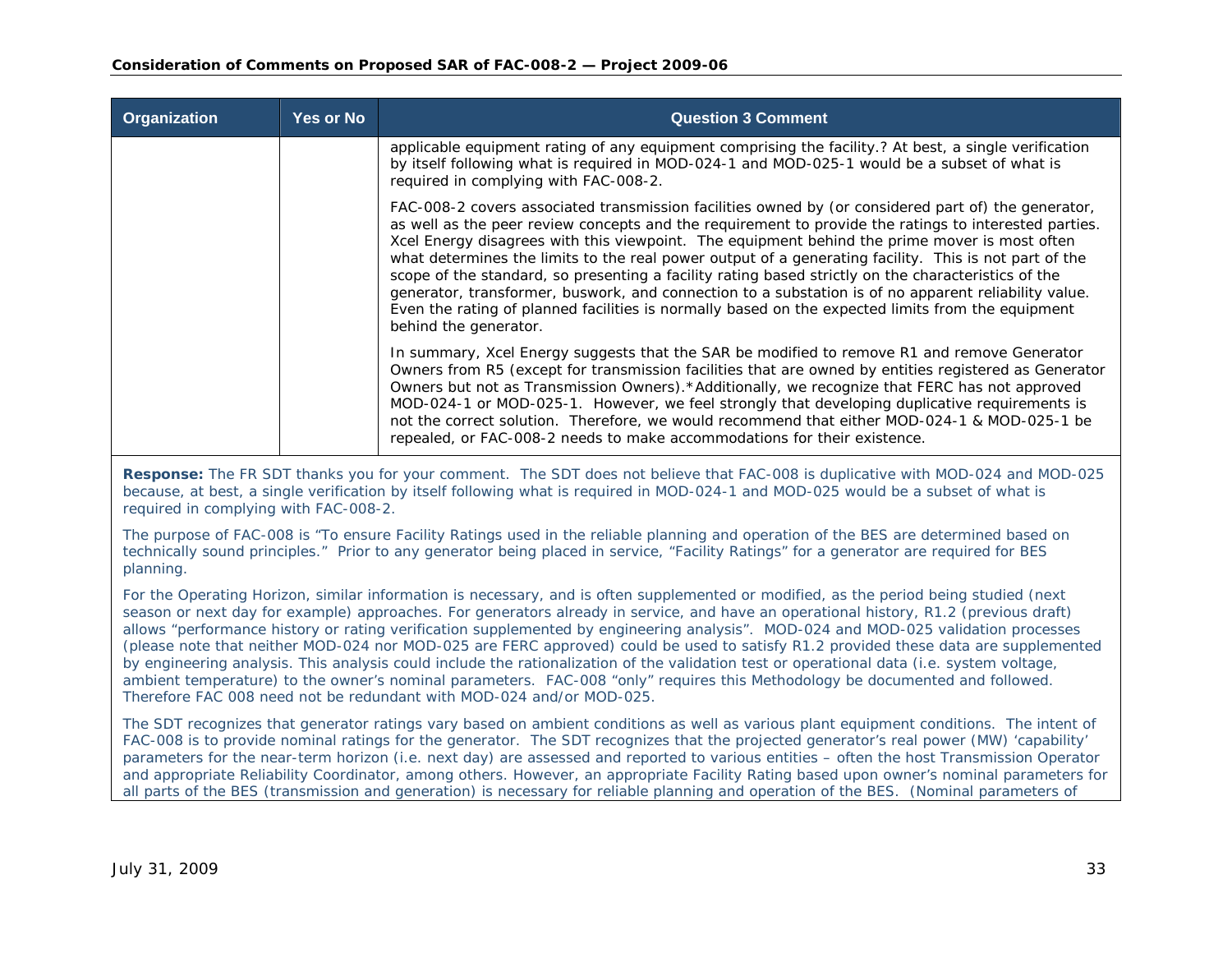| <b>Organization</b>                                                                                                                                                                                                                                                                                                                                                                                                                                                                                                                                                                                                                                                                                                                                                                                                                                                                                                                                                                                                                                | <b>Yes or No</b>                                                                                                                                                                                                                                                                                                                                                                                                                                                                                                                                                                                                                                             | <b>Question 3 Comment</b>                                                                                                                                                                                                                                                                                                                                                                                                                                                                                                                                                                                                                                                                                                                                                                                                                                              |  |  |
|----------------------------------------------------------------------------------------------------------------------------------------------------------------------------------------------------------------------------------------------------------------------------------------------------------------------------------------------------------------------------------------------------------------------------------------------------------------------------------------------------------------------------------------------------------------------------------------------------------------------------------------------------------------------------------------------------------------------------------------------------------------------------------------------------------------------------------------------------------------------------------------------------------------------------------------------------------------------------------------------------------------------------------------------------|--------------------------------------------------------------------------------------------------------------------------------------------------------------------------------------------------------------------------------------------------------------------------------------------------------------------------------------------------------------------------------------------------------------------------------------------------------------------------------------------------------------------------------------------------------------------------------------------------------------------------------------------------------------|------------------------------------------------------------------------------------------------------------------------------------------------------------------------------------------------------------------------------------------------------------------------------------------------------------------------------------------------------------------------------------------------------------------------------------------------------------------------------------------------------------------------------------------------------------------------------------------------------------------------------------------------------------------------------------------------------------------------------------------------------------------------------------------------------------------------------------------------------------------------|--|--|
|                                                                                                                                                                                                                                                                                                                                                                                                                                                                                                                                                                                                                                                                                                                                                                                                                                                                                                                                                                                                                                                    | transmission Facilities typically includes: ambient temperature, wind direction, wind speed, where for a generation Facility typical nominal<br>parameters may include system voltage, ambient temperature, water temperature). The SDT notes that Transmission Facilities also have<br>Facility Ratings that can and do change based upon ambient temperature, therefore the SDT disagree with the commenter's assertion that<br>transmission facility ratings are static. In addition, proposed FAC-008-2 does not require "transferring" the rating methodology between<br>transmission facilities and generation facilities as claimed by the commenter. |                                                                                                                                                                                                                                                                                                                                                                                                                                                                                                                                                                                                                                                                                                                                                                                                                                                                        |  |  |
|                                                                                                                                                                                                                                                                                                                                                                                                                                                                                                                                                                                                                                                                                                                                                                                                                                                                                                                                                                                                                                                    | The SDT does not disagree with the commenter's assertion that the equipment behind the prime mover is most often what determines the<br>limits of real power (MW) output of a generating facility. However, the SDT believes that a Rating Methodology would capture output<br>limitations caused by the prime mover (especially if the owner chose to use operating experience data or verification testing as part of the<br>Ratings Methodology).                                                                                                                                                                                                         |                                                                                                                                                                                                                                                                                                                                                                                                                                                                                                                                                                                                                                                                                                                                                                                                                                                                        |  |  |
| Also, the SDT recognizes that the limitation on a Generating Facility's overall thermal capability (measured in amps, MVA, and/or MW<br>+jMVAR) can be due to factors other than the electrical generator thermal ratings. Examples are auxiliary bus voltages, exciter limiter<br>settings, and GSU transformer MVA ratings. While these types of limitations would be addressed in the MOD-025 validation processes,<br>equipment design ratings (ex: voltage, ampere, and MVA) can be useful in identifying obvious limitations prior to performance of the<br>validations under MOD-025. For example, replacement of a GSU transformer with a spare GSU transformer of a smaller MVA rating can<br>and should be reviewed to prior to installation to determine if the thermal capability of the Generating Facility could be limited by the<br>smaller GSU. If so, the Generator should coordinate with the Transmission Planner and Reliability Coordinator to assess the impacts of<br>limitations on real and reactive power capabilities. |                                                                                                                                                                                                                                                                                                                                                                                                                                                                                                                                                                                                                                                              |                                                                                                                                                                                                                                                                                                                                                                                                                                                                                                                                                                                                                                                                                                                                                                                                                                                                        |  |  |
| greater clarity of the Generator Owner responsibilities.                                                                                                                                                                                                                                                                                                                                                                                                                                                                                                                                                                                                                                                                                                                                                                                                                                                                                                                                                                                           |                                                                                                                                                                                                                                                                                                                                                                                                                                                                                                                                                                                                                                                              | However, the Generator Owner requirements for this draft Standard have been revised (Now R1 and R2 in the current draft) to provide                                                                                                                                                                                                                                                                                                                                                                                                                                                                                                                                                                                                                                                                                                                                    |  |  |
| FPL Energy                                                                                                                                                                                                                                                                                                                                                                                                                                                                                                                                                                                                                                                                                                                                                                                                                                                                                                                                                                                                                                         | No                                                                                                                                                                                                                                                                                                                                                                                                                                                                                                                                                                                                                                                           | It is the opinion of FPL Energy (a.k.a. NextEra Energy Resources) that the proposed standard should<br>not be applicable to the Generator Owner (GO). We base this opinion on the fact that there are<br>other standards currently in place (i.e. MOD-010/011, MOD-024/025, etc?) that require the same,<br>and in some cases more detailed information, regarding Facility Ratings and Capabilities as is being<br>proposed in FAC-008-2. This duplication of information seems to be an unnecessary burden placed<br>on the Generator Owners. In addition, FERC Order 693 in the discussion on FAC-008-02 identifies<br>that the standard creates ambiguity in terms of acceptable forms of compliance for Generators.<br>Therefore, we respectfully request that the SAR team remove the Generator Owner applicability<br>requirements from FAC-008-2 at this time. |  |  |
|                                                                                                                                                                                                                                                                                                                                                                                                                                                                                                                                                                                                                                                                                                                                                                                                                                                                                                                                                                                                                                                    |                                                                                                                                                                                                                                                                                                                                                                                                                                                                                                                                                                                                                                                              | Response: The purpose of FAC-008 is "To ensure Facility Ratings used in the reliable planning and operation of the BES are determined                                                                                                                                                                                                                                                                                                                                                                                                                                                                                                                                                                                                                                                                                                                                  |  |  |

based on technically sound principles." Prior to any generator being placed in service, "Facility Ratings" for a generator are required for BES planning.

For the Operating Horizon, similar information is necessary, and is often supplemented or modified, as the period being studied (next season or next day for example) approaches. For generators already in service, and have an operational history, R1.2 (previous draft) allows "performance history or rating verification supplemented by engineering analysis". MOD-024 and MOD-025 validation processes (please note that neither MOD-024 nor MOD-025 are FERC approved) could be used to satisfy R1.2 provided these data are supplemented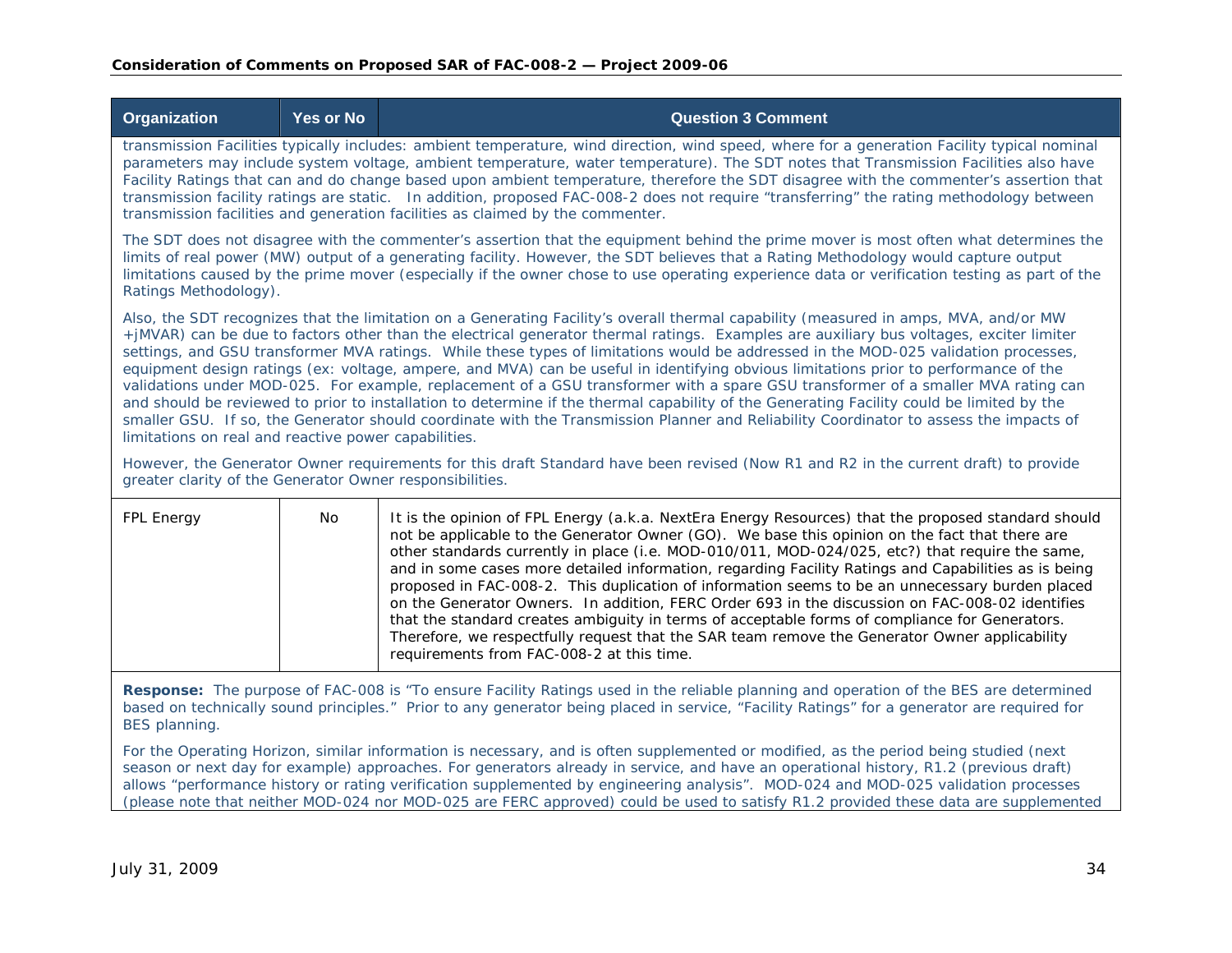| <b>Organization</b>                                                                                                                                                                                                                                                                                                                                                                                                                                                                                                                                                                                                                                                                                                                                                           | <b>Yes or No</b>                                                                                                                                                                                                                                                                                                                                                                                                                                                       | <b>Question 3 Comment</b>                                                                                                                                                                                                                                                                                                                                                                                                                                                                                                                                                                                                                                                                                                                                                                                                                                                                                                                                                                                                                                                                                                                                                                                                                                                                                                                                                                                                                                                                                                                                                                                                                                                                                                                                                                                                                                                                                                                                                                                                                      |  |  |
|-------------------------------------------------------------------------------------------------------------------------------------------------------------------------------------------------------------------------------------------------------------------------------------------------------------------------------------------------------------------------------------------------------------------------------------------------------------------------------------------------------------------------------------------------------------------------------------------------------------------------------------------------------------------------------------------------------------------------------------------------------------------------------|------------------------------------------------------------------------------------------------------------------------------------------------------------------------------------------------------------------------------------------------------------------------------------------------------------------------------------------------------------------------------------------------------------------------------------------------------------------------|------------------------------------------------------------------------------------------------------------------------------------------------------------------------------------------------------------------------------------------------------------------------------------------------------------------------------------------------------------------------------------------------------------------------------------------------------------------------------------------------------------------------------------------------------------------------------------------------------------------------------------------------------------------------------------------------------------------------------------------------------------------------------------------------------------------------------------------------------------------------------------------------------------------------------------------------------------------------------------------------------------------------------------------------------------------------------------------------------------------------------------------------------------------------------------------------------------------------------------------------------------------------------------------------------------------------------------------------------------------------------------------------------------------------------------------------------------------------------------------------------------------------------------------------------------------------------------------------------------------------------------------------------------------------------------------------------------------------------------------------------------------------------------------------------------------------------------------------------------------------------------------------------------------------------------------------------------------------------------------------------------------------------------------------|--|--|
|                                                                                                                                                                                                                                                                                                                                                                                                                                                                                                                                                                                                                                                                                                                                                                               | by engineering analysis. This analysis could include the rationalization of the validation test or operational data (i.e. system voltage,<br>ambient temperature) to the owner's nominal parameters. FAC-008 "only" requires this Methodology be documented and followed.<br>Therefore FAC-008 need not be redundant with MOD-024 and/or MOD-025.                                                                                                                      |                                                                                                                                                                                                                                                                                                                                                                                                                                                                                                                                                                                                                                                                                                                                                                                                                                                                                                                                                                                                                                                                                                                                                                                                                                                                                                                                                                                                                                                                                                                                                                                                                                                                                                                                                                                                                                                                                                                                                                                                                                                |  |  |
|                                                                                                                                                                                                                                                                                                                                                                                                                                                                                                                                                                                                                                                                                                                                                                               | Likewise, FAC-008 is not redundant with MOD-010 or MOD-011 as the commenter asserts. MOD-010 requires the submittal of steady state<br>data to a Regional Entity. MOD-011 (which has not been approved by FERC) requires that the RRO establish data requirements, reporting<br>procedures, and system Models for steady state data. Neither one of these Standards cited requires that the Methodology for determining<br>Facility Rating be documented and followed. |                                                                                                                                                                                                                                                                                                                                                                                                                                                                                                                                                                                                                                                                                                                                                                                                                                                                                                                                                                                                                                                                                                                                                                                                                                                                                                                                                                                                                                                                                                                                                                                                                                                                                                                                                                                                                                                                                                                                                                                                                                                |  |  |
| FERC Order 693, Paragraph 765, states that "an actual test could be used as a substitute for a mathematical calculation of capability, and<br>we ask the ERO to consider these comments in its Reliability Standards development process". As stated above, MOD-024 and MOD-025<br>validation processes could be used to satisfy R1.2 provided these data are supplemented by engineering analysis. In addition, in Paragraph<br>739, FERC "directs the ERO to submit a modification to FAC-008-1 that requires transmission and generation facility owners to document<br>underlying assumptions and methods used to determine normal and emergency facility ratings". This also supports the applicability of FAC-<br>008-2 to both Generation and Transmission Facilities. |                                                                                                                                                                                                                                                                                                                                                                                                                                                                        |                                                                                                                                                                                                                                                                                                                                                                                                                                                                                                                                                                                                                                                                                                                                                                                                                                                                                                                                                                                                                                                                                                                                                                                                                                                                                                                                                                                                                                                                                                                                                                                                                                                                                                                                                                                                                                                                                                                                                                                                                                                |  |  |
| greater clarity of the Generator Owner responsibilities.                                                                                                                                                                                                                                                                                                                                                                                                                                                                                                                                                                                                                                                                                                                      |                                                                                                                                                                                                                                                                                                                                                                                                                                                                        | However, the Generator Owner requirements for this draft Standard have been revised (Now R1 and R2 in the current draft) to provide                                                                                                                                                                                                                                                                                                                                                                                                                                                                                                                                                                                                                                                                                                                                                                                                                                                                                                                                                                                                                                                                                                                                                                                                                                                                                                                                                                                                                                                                                                                                                                                                                                                                                                                                                                                                                                                                                                            |  |  |
| <b>OPG</b>                                                                                                                                                                                                                                                                                                                                                                                                                                                                                                                                                                                                                                                                                                                                                                    | No.                                                                                                                                                                                                                                                                                                                                                                                                                                                                    | THERE IS NO RELIABILITY NEED FOR FAC 008-02 TO BE APPLICABLE TO GENERATOR OWNERS: *<br>VARIOUS STANDARDS ALREADY ADDRESS CRITICAL ASPECTS OF GENERATION FACILITY RATINGS<br>AND ARE SUFFICIENT FOR RELIABLE PLANNING AND OPERATION OF THE BESFAC 001? Facility<br>Connection Requirements FAC 002? Coordination of Plans for New Facilities MOD 011? Steady-state<br>Data Requirements and Reporting Procedures MOD 024? Verification of Generator Gross and Net Real<br>Power Capability MOD 025 - Verification of Generator Gross and Net Reactive Power Capability TOP<br>002? Normal Operations Planning These standards address connection and performance<br>requirements, consistency of modeling data and reporting procedures, information exchange process<br>for operations planning including notifications of short-term deratings, verification of generator<br>capabilities. FAC 008-02 should not duplicate the above mentioned or any other applicable<br>standards. Multiple standards should not exist in parallel to accomplish what would ultimately be the<br>same end result. * ENSURING THE QUALITY OF FACILITY RATINGS INFORMATION THROUGH<br>VERIFICATION IS SUPERIOR TO DOCUMENTING THE FACILITY RATING METHODOLOGY AS<br>REQUIRED BY FAC 008-02The verification of the key generator ratings (MW, MX) as required by<br>Standards MOD-024 & MOD-025 is by far more efficient and relevant to BES reliability than<br>documenting the generating facility ratings methodology. As several entities noted during previous<br>comment periods, documenting the methodology as per FAC-008-02, would be just an administrative<br>nuisance with little substance. Worth noting is that FERC order 693 (March 2007) acknowledges the<br>relevance of MOD-024, 025 and directs the ERO (i.e. FR SDT) to consider them during the standard's<br>development process.* FAC 008-02 WOULD NOT ADD VALUE TO THE CURRENT PRACTICES FOR<br>DETERMINING GENERATOR FACILITY RATINGS Requiring generator owners to comply with the |  |  |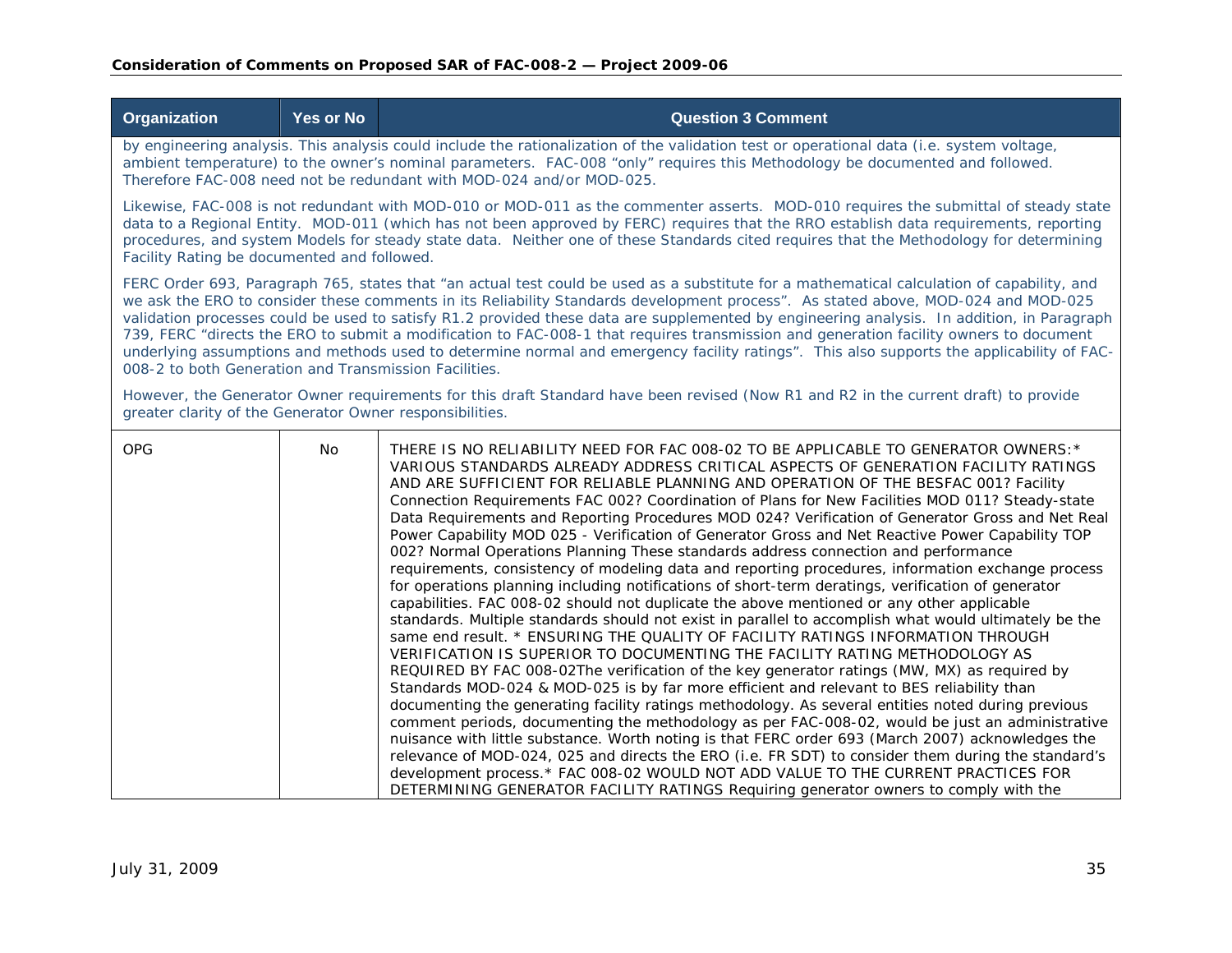| <b>Organization</b>                                                                                                                                                                                                                                                                                                                                                                                                                                                                                                                                                                                                                                                                                                                                                                                                                                                                                                                   | <b>Yes or No</b>                                                                                                                                                                                                                                                                                                                              | <b>Question 3 Comment</b>                                                                                                                                                                                                                                                                                                                                                                                                                                                                                                                                                                                                                                                                                                                                                                                                                                                                                     |  |  |
|---------------------------------------------------------------------------------------------------------------------------------------------------------------------------------------------------------------------------------------------------------------------------------------------------------------------------------------------------------------------------------------------------------------------------------------------------------------------------------------------------------------------------------------------------------------------------------------------------------------------------------------------------------------------------------------------------------------------------------------------------------------------------------------------------------------------------------------------------------------------------------------------------------------------------------------|-----------------------------------------------------------------------------------------------------------------------------------------------------------------------------------------------------------------------------------------------------------------------------------------------------------------------------------------------|---------------------------------------------------------------------------------------------------------------------------------------------------------------------------------------------------------------------------------------------------------------------------------------------------------------------------------------------------------------------------------------------------------------------------------------------------------------------------------------------------------------------------------------------------------------------------------------------------------------------------------------------------------------------------------------------------------------------------------------------------------------------------------------------------------------------------------------------------------------------------------------------------------------|--|--|
|                                                                                                                                                                                                                                                                                                                                                                                                                                                                                                                                                                                                                                                                                                                                                                                                                                                                                                                                       |                                                                                                                                                                                                                                                                                                                                               | proposed FAC-008-02 will just expose the generators and auditors to additional compliance burden<br>without any reliability benefit. The design of generating facilities and determination of Facility Ratings<br>is a complex, yet mature, process involving coordinated effort of GOs, Equipment suppliers<br>(vendors), Engineering and Consulting firms. It is in GOs ultimate interest to design their facilities<br>such that applicable equipment warranties and life expectancy are not jeopardized. At the same<br>time, the GOs have intrinsic goal to optimize utilization of their facilities within the given regulatory<br>framework. All this influences the determination of Generating Facility Ratings. In practical terms,<br>there is no point requesting the GOs to document these established processes and engineering<br>practices, including the details, as required by FAC-008-02. |  |  |
|                                                                                                                                                                                                                                                                                                                                                                                                                                                                                                                                                                                                                                                                                                                                                                                                                                                                                                                                       | Response: The FR SDT thanks you for your comment. The purpose of FAC-008 is "To ensure Facility Ratings used in the reliable planning<br>and operation of the BES are determined based on technically sound principles." Prior to any generator being placed in service, "Facility<br>Ratings" for a generator are required for BES planning. |                                                                                                                                                                                                                                                                                                                                                                                                                                                                                                                                                                                                                                                                                                                                                                                                                                                                                                               |  |  |
| For the Operating Horizon, similar information is necessary, and is often supplemented or modified, as the period being studied (next<br>season or next day for example) approaches. For generators already in service, and have an operational history, R1.2 (previous draft)<br>allows "performance history or rating verification supplemented by engineering analysis". MOD-024 and MOD 025 validation processes<br>(please note that neither MOD 024 nor MOD 025 are FERC approved) could be used to satisfy R1.2 provided these data are supplemented<br>by engineering analysis. This analysis could include the rationalization of the validation test or operational data (i.e. system voltage,<br>ambient temperature) to the owner's nominal parameters. FAC 008 "only" requires this Methodology be documented and followed.<br>Therefore the FR SDT does not feel that FAC 008 is redundant with MOD 024 and/or MOD 025. |                                                                                                                                                                                                                                                                                                                                               |                                                                                                                                                                                                                                                                                                                                                                                                                                                                                                                                                                                                                                                                                                                                                                                                                                                                                                               |  |  |
| Likewise, FAC-008 is not redundant with MOD-010 or MOD-011 as the commenter asserts. MOD-010 requires the submittal of steady state<br>data to a Regional Entity. MOD-011 (which has not been approved by FERC) requires that the RRO establish data requirements, reporting<br>procedures, and system Models for steady state data. Neither one of these Standards cited requires that the Methodology for determining<br>Facility Rating be documented and followed.                                                                                                                                                                                                                                                                                                                                                                                                                                                                |                                                                                                                                                                                                                                                                                                                                               |                                                                                                                                                                                                                                                                                                                                                                                                                                                                                                                                                                                                                                                                                                                                                                                                                                                                                                               |  |  |
| FERC Order 693, Paragraph 765, states that "an actual test could be used as a substitute for a mathematical calculation of capability, and<br>we ask the ERO to consider these comments in its Reliability Standards development process". As stated above, MOD-024 and MOD 025<br>validation processes could be used to satisfy R1.2 provided these data are supplemented by engineering analysis. In addition, in Paragraph<br>739, FERC "directs the ERO to submit a modification to FAC-008-1 that requires transmission and generation facility owners to document<br>underlying assumptions and methods used to determine normal and emergency facility ratings". This also supports the applicability of FAC-<br>008-2 to both Generation and Transmission Facilities.                                                                                                                                                         |                                                                                                                                                                                                                                                                                                                                               |                                                                                                                                                                                                                                                                                                                                                                                                                                                                                                                                                                                                                                                                                                                                                                                                                                                                                                               |  |  |
| However, the Generator Owner requirements for this draft Standard have been revised (Now R1 and R2 in the current draft) to provide<br>greater clarity of the Generator Owner responsibilities.                                                                                                                                                                                                                                                                                                                                                                                                                                                                                                                                                                                                                                                                                                                                       |                                                                                                                                                                                                                                                                                                                                               |                                                                                                                                                                                                                                                                                                                                                                                                                                                                                                                                                                                                                                                                                                                                                                                                                                                                                                               |  |  |
| <b>SERC Engineering</b><br><b>Committee Planning</b><br>Standards                                                                                                                                                                                                                                                                                                                                                                                                                                                                                                                                                                                                                                                                                                                                                                                                                                                                     | <b>Yes</b>                                                                                                                                                                                                                                                                                                                                    |                                                                                                                                                                                                                                                                                                                                                                                                                                                                                                                                                                                                                                                                                                                                                                                                                                                                                                               |  |  |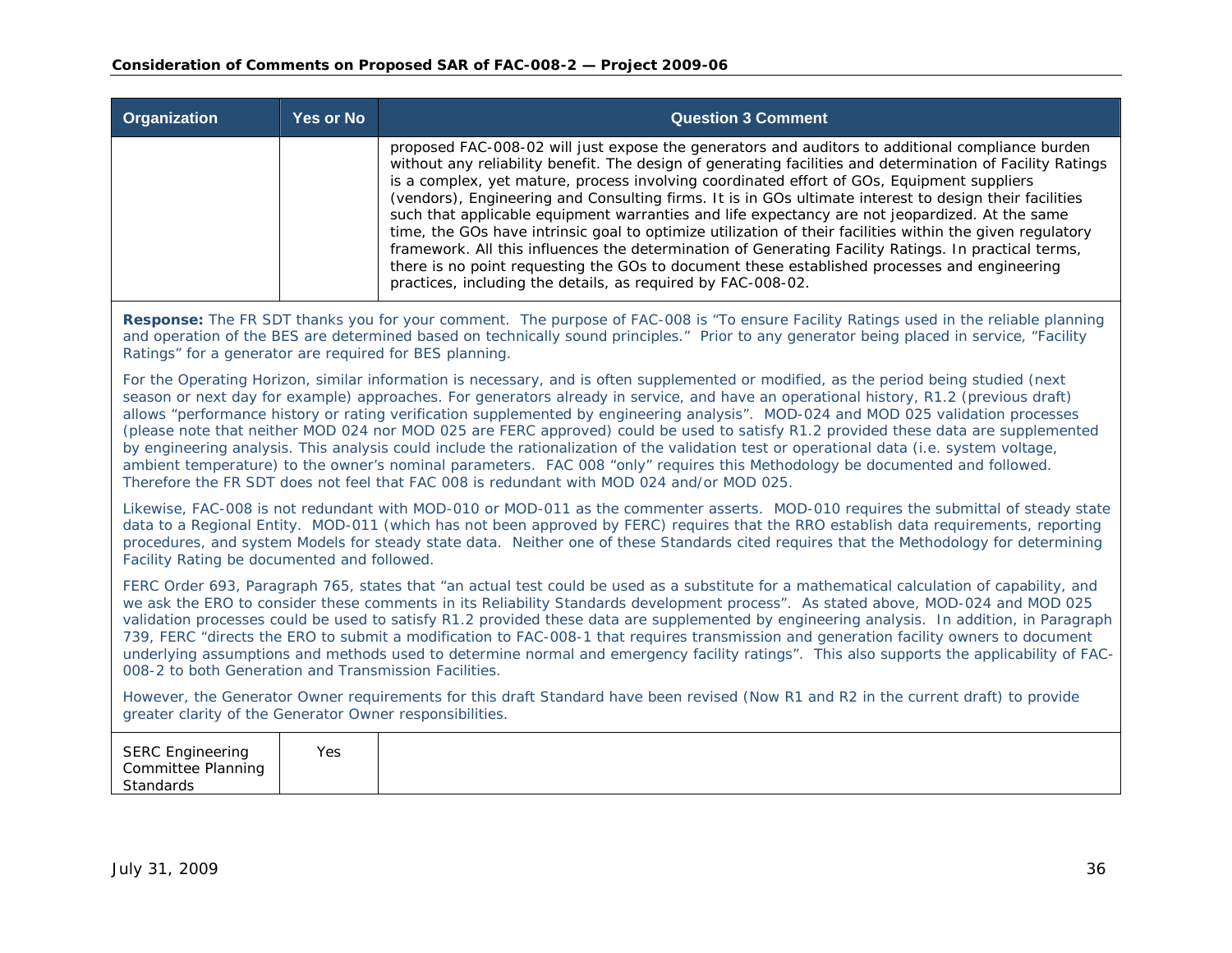### **Consideration of Comments on Proposed SAR of FAC-008-2 — Project 2009-06**

| <b>Organization</b>                                 | <b>Yes or No</b> | <b>Question 3 Comment</b> |
|-----------------------------------------------------|------------------|---------------------------|
| Subcommittee                                        |                  |                           |
| Southern Company                                    | Yes              |                           |
| <b>Dominion Resources</b><br>Inc.                   | Yes              |                           |
| FirstEnergy                                         | Yes              |                           |
| Allegheny Energy<br>Supply Company,<br><b>LLC</b>   | Yes              |                           |
| <b>Bonneville Power</b><br>Administration           | Yes              |                           |
| NPCC RSC                                            | Yes              |                           |
| MRO NERC<br><b>Standards Review</b><br>Subcommittee | Yes              |                           |
| Kansas City Power &<br>Light                        | Yes              |                           |
| Dynegy                                              | Yes              |                           |
| Duke Energy                                         | Yes              |                           |
| Cowlitz County PUD                                  | Yes              |                           |
| City of Tallahassee<br>(TAL)                        | Yes              |                           |
| <b>PJM</b>                                          | Yes              |                           |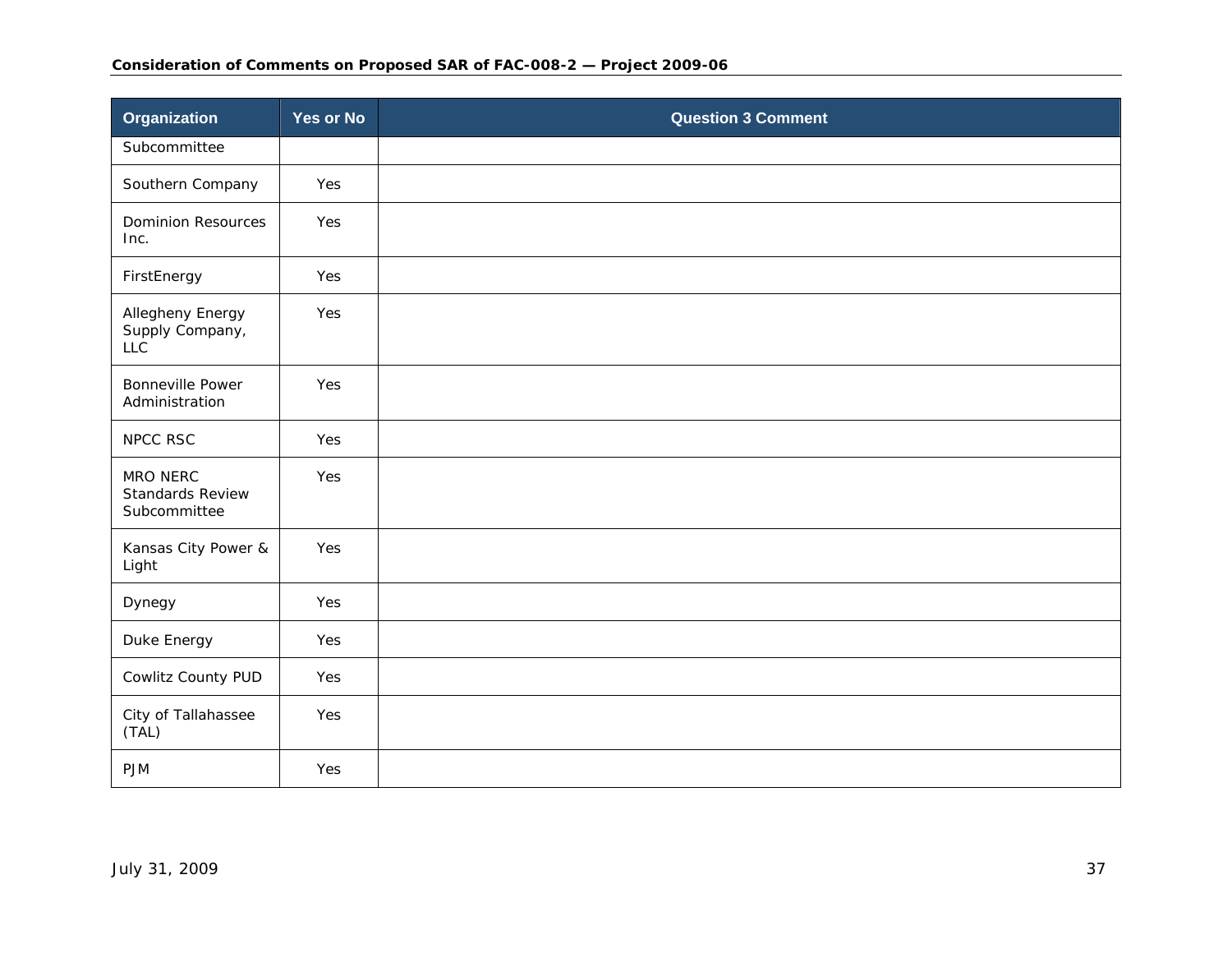### **Consideration of Comments on Proposed SAR of FAC-008-2 — Project 2009-06**

| Organization                                    | <b>Yes or No</b> | <b>Question 3 Comment</b> |
|-------------------------------------------------|------------------|---------------------------|
| Hydro One<br>Networks Inc.                      | Yes              |                           |
| Manitoba Hydro                                  | Yes              |                           |
| <b>ERCOT ISO</b>                                | Yes              |                           |
| American Electric<br>Power                      | Yes              |                           |
| Ameren                                          | Yes              |                           |
| Puget Sound Energy                              | Yes              |                           |
| Northeast Utilities                             | Yes              |                           |
| Pepco Holdings, Inc.                            | Yes              |                           |
| Entergy Services,<br><b>Inc</b>                 | Yes              |                           |
| Independent<br>Electricity System<br>Operator   | Yes              |                           |
| Hydro-Québec<br>Transenergie (HQT)              | Yes              |                           |
| American<br>Transmission<br>Company             | Yes              |                           |
| <b>IRC Standards</b><br><b>Review Committee</b> | Yes              |                           |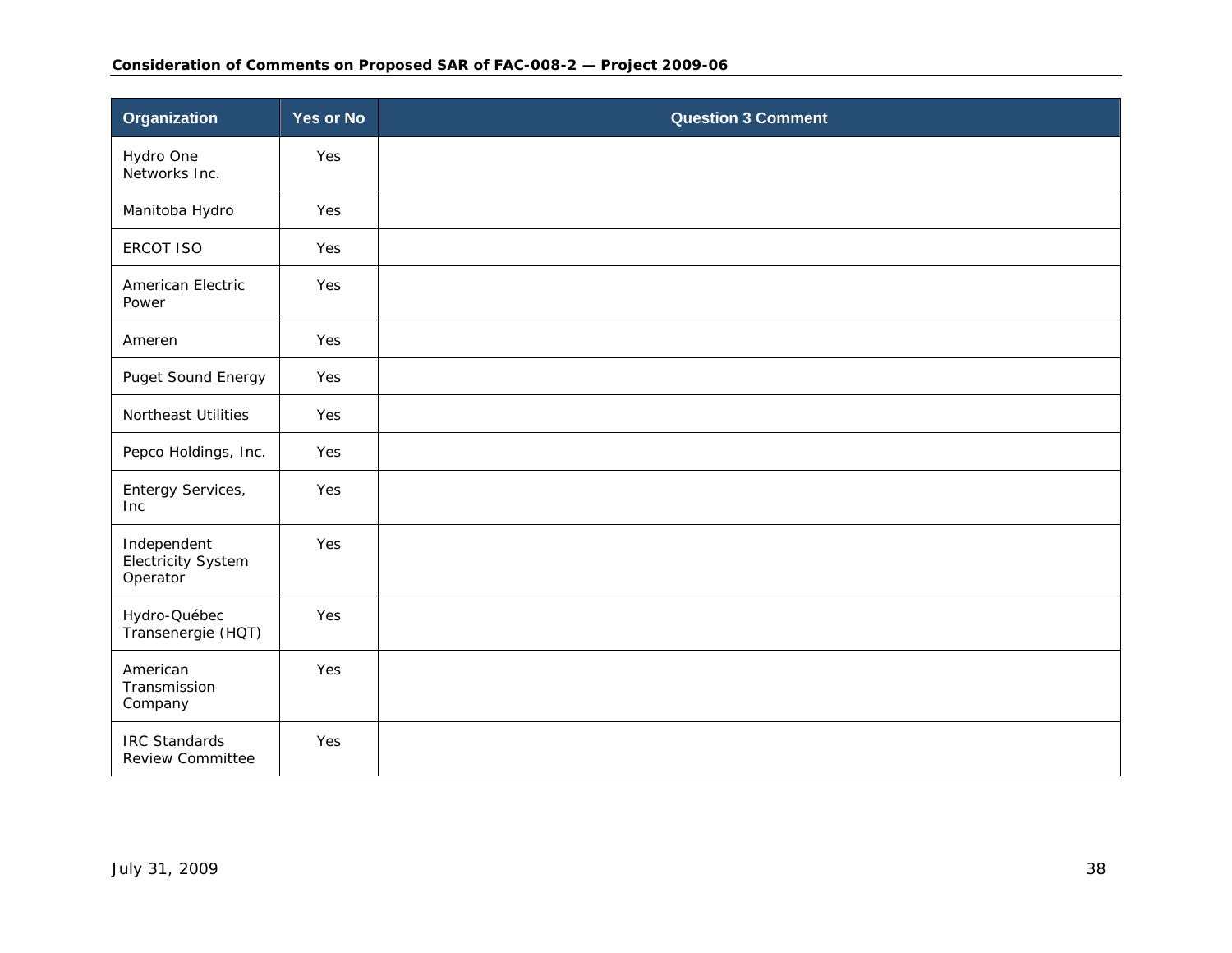## **4. If you have any other comments on this standard or its implementation plan that you have not already submitted above, please provide them here.**

**Summary Consideration:** Several commenters stated their belief that the standard FAC-008 should not apply to Generator Owners and that they are duplicative with MOD-024 and MOD-025. The SDT feels strongly that the standard applies to Generator Owners and has revised the Generator Owner requirements for this draft Standard (Now R1 and R2 in the current draft) to provide greater clarity of the Generator Owner responsibilities and options for developing facility rating documentation. The SDT does not believe that FAC-008 is duplicative with MOD-024 and MOD-025 because, at best, a single verification by itself following what is required in MOD-024-1 and MOD-025 would be a subset of what is required in complying with FAC-008- 2. The purpose of FAC-008 is "To ensure Facility Ratings used in the reliable planning and operation of the BES are determined based on technically sound principles." Prior to any generator being placed in service, "Facility Ratings" for a generator are required for BES planning.

Three commenters disagreed that a technical review of the rating calculation methodologies and obligation to respond to comments should be required as stated in R3 and R4 (previous draft). The SDT notes that standard FAC-008-2 does not, nor was it the intent, to require the asset owner to change its ratings based on an inquiry, but simply to submit the ratings methodology document and respond to any questions. R4 (previous draft) recognizes that the Facility Owner needs to have the final say on how its Facilities are rated as this is an economically-based decision.

Two commenters suggested revising the VRF from "Medium" to "Lower". The FR SDT reviewed the VRF guidelines and agrees with the suggestion to revise the VRF to "Lower". Other commenters questioned the Violation Severity Levels, indicating that they should not be severe. Regarding the VSL issue, violation severity levels (VSLs) are defined measurements of the degree to which or how severely a violator violated a requirement of a reliability standard and is assessed post violation; whereas violation risk factors indicate the relative potential impacts that violations of each standard could pose to the reliability of the bulk power system. As such, VSLs may have a "severe level" either as the only VSL level or in connection with 1, 2 or 3 other levels as stated in the draft standard. VSLs are not relative to impact on the BES but a measurement of meeting the requirement.

<span id="page-38-0"></span>

| <b>Organization</b> | <b>No Comments</b> | <b>Question 4 Comment</b>                                                                                                                                                                                                                                                                                                                                                             |
|---------------------|--------------------|---------------------------------------------------------------------------------------------------------------------------------------------------------------------------------------------------------------------------------------------------------------------------------------------------------------------------------------------------------------------------------------|
| PacifiCorp          |                    | ISSUE $#1$ : Clarification on the proposed FAC-008-2 standard for transmission and substation<br>equipment should be provided. The definition of an Equipment Rating in NERC's glossary of<br>terms is: "The maximum and minimum voltage, current, frequency, real and reactive power<br>flows on individual equipment under steady state, short-circuit and transient conditions, as |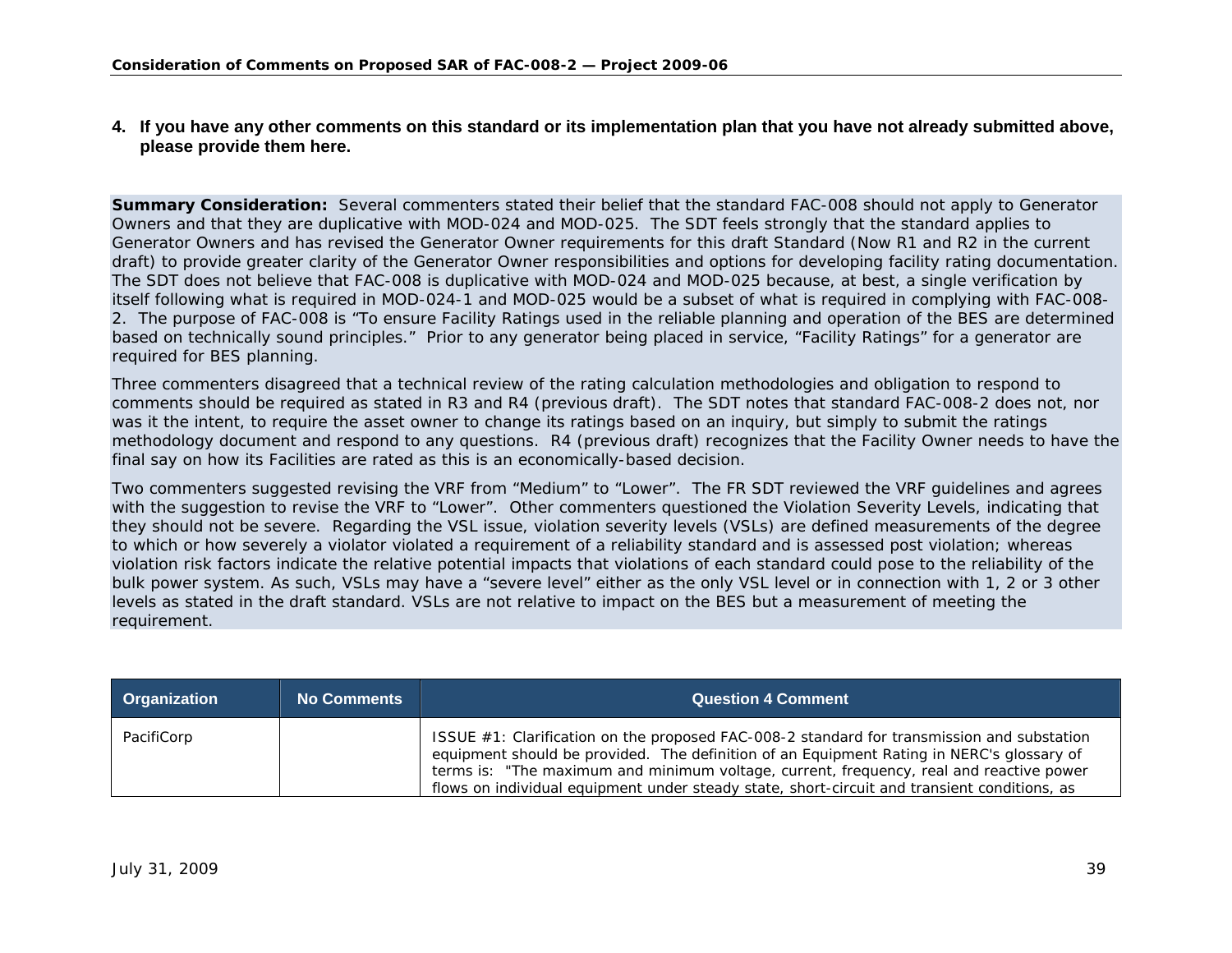| <b>Organization</b> | <b>No Comments</b> | <b>Question 4 Comment</b>                                                                                                                                                                                                                                                                                                                                                                                                                                                                                                                                                                                                                                                                                                                                                                                                                                                                                                                                                                                                                                                                                                                                                                                                                                                                                                                                                                                                                                                                                                                                                                                                                                                                                                                                                                                                                                                                                                                                                                                                                                                                                                                                                                                                                                                                                                                                                                                                                                                                                                                                                                                                                                                                                                                                                                                                                                                                                                                                                                                                                                                                                                                                                                                                                                                                                                                                                                                                                                                                                                                                                                                                                                                                                                                                                                                                                        |
|---------------------|--------------------|--------------------------------------------------------------------------------------------------------------------------------------------------------------------------------------------------------------------------------------------------------------------------------------------------------------------------------------------------------------------------------------------------------------------------------------------------------------------------------------------------------------------------------------------------------------------------------------------------------------------------------------------------------------------------------------------------------------------------------------------------------------------------------------------------------------------------------------------------------------------------------------------------------------------------------------------------------------------------------------------------------------------------------------------------------------------------------------------------------------------------------------------------------------------------------------------------------------------------------------------------------------------------------------------------------------------------------------------------------------------------------------------------------------------------------------------------------------------------------------------------------------------------------------------------------------------------------------------------------------------------------------------------------------------------------------------------------------------------------------------------------------------------------------------------------------------------------------------------------------------------------------------------------------------------------------------------------------------------------------------------------------------------------------------------------------------------------------------------------------------------------------------------------------------------------------------------------------------------------------------------------------------------------------------------------------------------------------------------------------------------------------------------------------------------------------------------------------------------------------------------------------------------------------------------------------------------------------------------------------------------------------------------------------------------------------------------------------------------------------------------------------------------------------------------------------------------------------------------------------------------------------------------------------------------------------------------------------------------------------------------------------------------------------------------------------------------------------------------------------------------------------------------------------------------------------------------------------------------------------------------------------------------------------------------------------------------------------------------------------------------------------------------------------------------------------------------------------------------------------------------------------------------------------------------------------------------------------------------------------------------------------------------------------------------------------------------------------------------------------------------------------------------------------------------------------------------------------------------|
|                     |                    | permitted or assigned by the equipment owner." FAC-008-2 requires that all facilities must<br>include equipment ratings in the development of a facility rating. R2.1 includes the phrase<br>'Ratings of the Equipment'. We'd like clarification that the standard applies only to the<br>ampacity portion of the Equipment Rating and not the full definition as noted above. The<br>standard seems to be setup that way, but there are some questions related to the full<br>definition of Equipment Rating and how it applies to the standard. Our facilities have always<br>been constructed to conform to applicable IEEE and ANSI standards at the time of installation.<br>If this doesn't cover the intent of the standard, would you please provide an example of ratings<br>to be included for voltage, frequency, and transient conditions for a facility? An example would<br>assist us in determining what is required to be reported, especially about the requirement of<br>transient condition and duration. An example of what we've done to comply with FAC-009 is<br>also attached for your review/comments. (It doesn't include the spreadsheets that combine T-<br>Lines and Sub ratings.) In addition, the short circuit information is kept by all utilities in a<br>separate databases and run periodically to address breakers short circuit ratings. Is it the<br>intent of this standard to add these reports to this Facility Ratings data? ISSUE #2: The<br>applicability of the proposed revisions to FAC-008 to older facilities is left open to interpretation<br>in the current draft. Many transmission and generation facilities have been in service for years<br>under ratings established at the time of construction - and documentation of the basis for<br>those ratings may no longer be available. Requiring recreation of those ratings now, if that is<br>what the drafting team expects, could impose tremendous costs on the industry to perform the<br>record searches and field work that would be required to document the basis for specific<br>ratings. The original drafting team for FAC-008 considered this issue when drafting the current<br>standard. In response to a request to add the requirement that the methodology be<br>"consistent with and based on credible and recognized standards/criteria ", the drafting<br>team responded: "The Drafting Team did not adopt the change because there are many<br>Facilities in place with ratings that were established many years ago and it would be very<br>costly to go back and re-establish ratings based on a set of industry standards." The current<br>proposal requires that the methodology indentify how Equipment Rating standard(s) were used<br>as well as how ratings provided by manufacturers were considered. For older facilities or<br>facilities acquired from other entities, the basis for ratings may not have been well<br>documented, or documented at all. Likewise, manufacturers ratings may no longer be<br>available, and indeed, the manufacturer may no longer exist. These facilities have been<br>operated for a number of years, presumably without problems. A narrow interpretation of<br>Requirement 2.2 would force entities to collect voluminous information on facilities, at a<br>tremendous cost. These costs (which could run into the 100's of millions, and potentially<br>billions, of dollars industry-wide) would be borne by customers with potentially little, if any,<br>demonstrable benefit to reliability. A clarification that this standard is not intended to require<br>entities to recreate documentation or other information needed to justify historic ratings would<br>provide certainty and would avoid the costly and time-consuming process of recreating lost |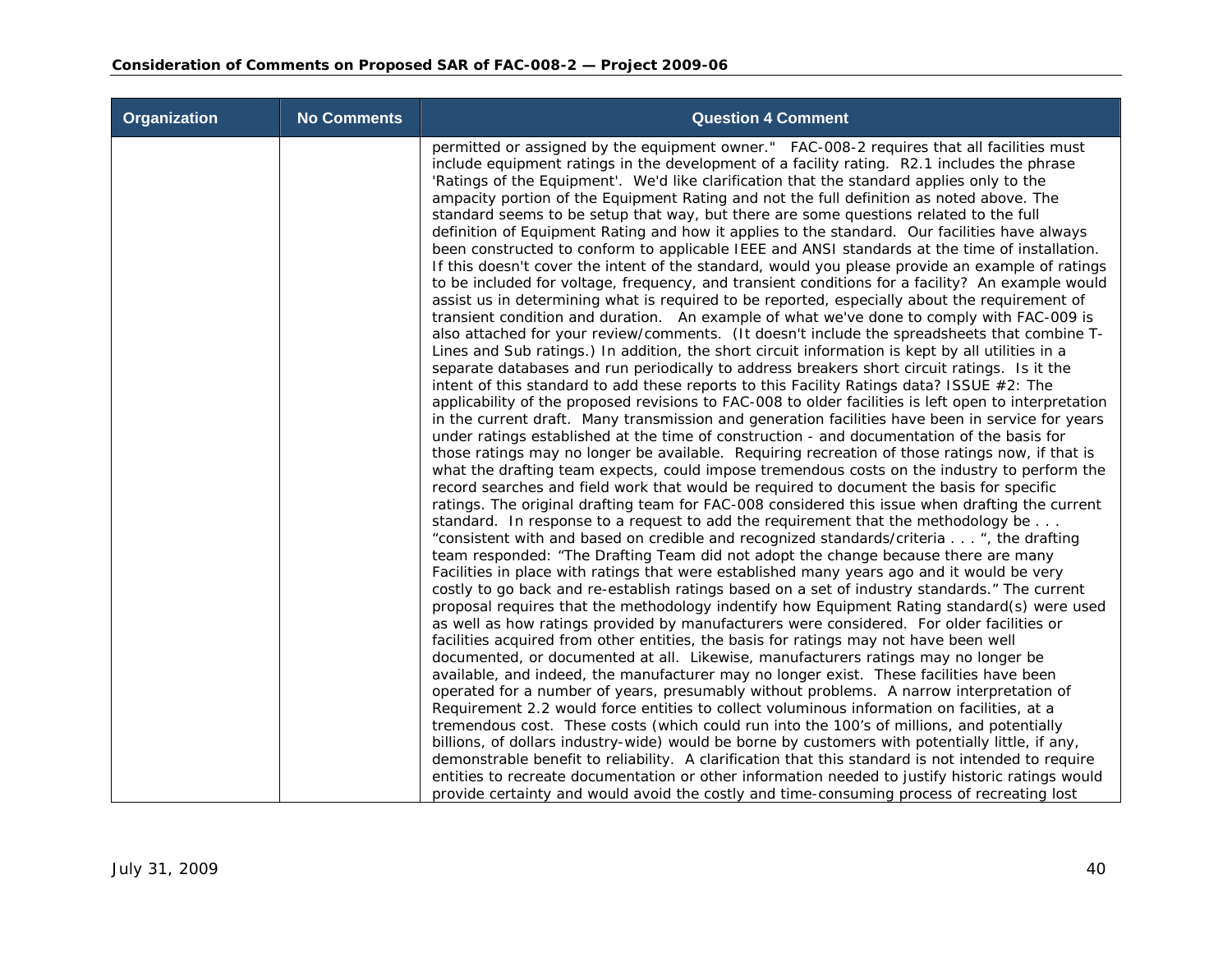| Organization | <b>No Comments</b> | <b>Question 4 Comment</b>                                                                                                                                                                                                                                                                                                                                                                                                                                                                                                                                                                                                                                                                                                                                                                                                                                                                                                                                                                                                                                                                                                                                                                                                                                                                                                                                                                                                                                                                                                                                                      |
|--------------|--------------------|--------------------------------------------------------------------------------------------------------------------------------------------------------------------------------------------------------------------------------------------------------------------------------------------------------------------------------------------------------------------------------------------------------------------------------------------------------------------------------------------------------------------------------------------------------------------------------------------------------------------------------------------------------------------------------------------------------------------------------------------------------------------------------------------------------------------------------------------------------------------------------------------------------------------------------------------------------------------------------------------------------------------------------------------------------------------------------------------------------------------------------------------------------------------------------------------------------------------------------------------------------------------------------------------------------------------------------------------------------------------------------------------------------------------------------------------------------------------------------------------------------------------------------------------------------------------------------|
|              |                    | data.<br>Example-Requirements 2.1 and 2.2 be revised as follows to clearly address this issue: R2.1.                                                                                                                                                                                                                                                                                                                                                                                                                                                                                                                                                                                                                                                                                                                                                                                                                                                                                                                                                                                                                                                                                                                                                                                                                                                                                                                                                                                                                                                                           |
|              |                    | The methodology used to establish the Ratings of the Equipment that comprises the Facility<br>shall be consistent with at least one of the following: R2.1.1. Ratings provided by equipment<br>manufacturers or obtained from equipment manufacturer specifications such as nameplate<br>rating. R2.1.2. One or more industry standards developed through an open process such as<br>Institute of Electrical and Electronics Engineers (IEEE) or International Council on Large Electric<br>Systems (CIGRE). R2.1.3. A practice that has been verified by testing or engineering analysis.<br>R2.1.4. In the case of Equipment placed in service prior to the effective date of this<br>requirement, readily available records or data or operational experience. R2.2. The underlying<br>assumptions, design criteria, and methods used to determine the Equipment Ratings identified<br>in R2.1 including identification of how each of the following were considered: R2.2.1.<br>Equipment Rating standard(s) used in development of this methodology. R2.2.2. Ratings<br>provided by equipment manufacturers or obtained from equipment manufacturer<br>specifications, if readily available. R2.2.3. Ambient conditions (for particular or average<br>conditions or as they vary in real-time). If the intent of this requirement is to force entities to<br>collect this information, then an extended implementation plan should be developed that will<br>allow industry participants sufficient time to gather the required data before the revisions take<br>effect. |

**Response:** The FR SDT thanks you for your comment.

Issue #1: "Facility", "Facility Rating", "Element", "Rating" and "Equipment Rating" are all NERC defined terms. A Facility is a set of electrical equipment that operates as a single BES Element. To determine a "Facility Rating" the Ratings of the individual equipment comprising that Facility must be considered and the most limiting applicable Equipment Rating governs the rating of the Facility (R2.3 of previous draft). R 3.4.2 requires that "as a minimum, both Normal and Emergency Ratings" shall be addressed. "Normal Rating" and "Emergency Rating" are NERC defined terms. Both of these definitions include the words "usually expressed in megawatts, or other appropriate units".

Issue #2: This Standard does not require the recreation of data that is no longer available or no longer accessible for any reason. R3.1 allows for multiple methods for determining facility ratings which include the items that you propose above. However, the Generator Owner requirements for this draft Standard have been revised (Now R1 and R2 in the current draft) to provide greater clarity of the Generator Owner responsibilities.

| APS - Technical      | With regard to R1.2 - Performance history will most likely give different values from            |
|----------------------|--------------------------------------------------------------------------------------------------|
| Projects Engineering | engineering analysis or rating verification. Unless the specific desired rating is defined, many |
|                      | different interpretations of the rating can be made (FERC Form 1, net demonstrated seasonal      |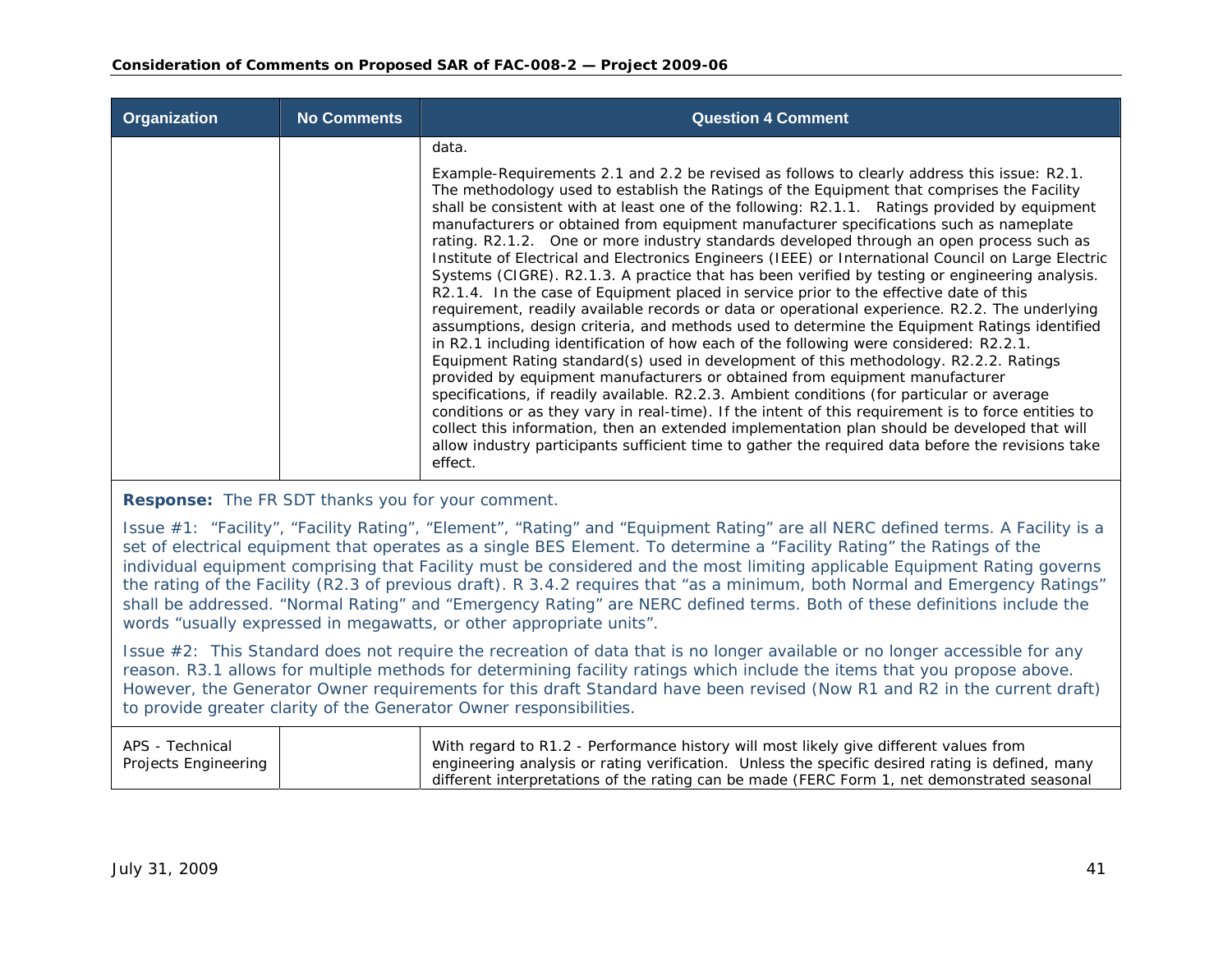| Organization                                      | <b>No Comments</b> | <b>Question 4 Comment</b>                                                                                                                                                                                                                                                                                                                                                                                                                                                                                                                                                                                                                                                                                                                                                                                                                                                                                                                                                                                                                                                                                                                                                                                                                                                                                                                                                                                                                                                                                                                                                  |
|---------------------------------------------------|--------------------|----------------------------------------------------------------------------------------------------------------------------------------------------------------------------------------------------------------------------------------------------------------------------------------------------------------------------------------------------------------------------------------------------------------------------------------------------------------------------------------------------------------------------------------------------------------------------------------------------------------------------------------------------------------------------------------------------------------------------------------------------------------------------------------------------------------------------------------------------------------------------------------------------------------------------------------------------------------------------------------------------------------------------------------------------------------------------------------------------------------------------------------------------------------------------------------------------------------------------------------------------------------------------------------------------------------------------------------------------------------------------------------------------------------------------------------------------------------------------------------------------------------------------------------------------------------------------|
|                                                   |                    | capability, maximum unit capability, etc).                                                                                                                                                                                                                                                                                                                                                                                                                                                                                                                                                                                                                                                                                                                                                                                                                                                                                                                                                                                                                                                                                                                                                                                                                                                                                                                                                                                                                                                                                                                                 |
|                                                   |                    | Response: The FR SDT thanks you for your comment. We agree with your comment regarding performance history and engineering<br>analysis or rating verification. Ratings specified need to be based upon assumed ambient conditions.                                                                                                                                                                                                                                                                                                                                                                                                                                                                                                                                                                                                                                                                                                                                                                                                                                                                                                                                                                                                                                                                                                                                                                                                                                                                                                                                         |
| FirstEnergy                                       |                    | FirstEnergy appreciates the efforts of the drafting team in developing this SAR as a result of<br>industry objections to Requirement R7. We recognize that this requirement was included at the<br>direction of FERC Order 693, but believe that this requirement did not add a reliability benefit.<br>Without this requirement in the standard, the reliability goal as stated in the purpose<br>statement, "To ensure that Facility Ratings used in the reliable planning and operation of the<br>Bulk Electric System (BES) are determined based on technically sound principles. A Facility<br>Rating is essential for the determination of System Operating Limits.", is still maintained. When<br>explaining the technical substantiation to FERC that this requirement does not add a reliability<br>benefit and is outside the scope of the reliability standards arena, the SDT may offer that<br>determination of the next most limiting equipment rating would be more efficiently and<br>appropriately addressed in the transmission tariff and RTO market processes. The opinion of<br>the drafting team and stakeholders is vitally important in the standards development process,<br>and we applaud NERC staff and the Standards Committee for respecting these opinions and<br>moving forward with this SAR.                                                                                                                                                                                                                                             |
| Response: The FR SDT thanks you for your comment. |                    |                                                                                                                                                                                                                                                                                                                                                                                                                                                                                                                                                                                                                                                                                                                                                                                                                                                                                                                                                                                                                                                                                                                                                                                                                                                                                                                                                                                                                                                                                                                                                                            |
| Allegheny Energy<br>Supply Company,<br><b>LLC</b> |                    | We believe that "Generator Owner" should be removed from the applicability of this reliability<br>standard. Including generation facilities in this standard does not increase the reliability of the<br>bulk electric system. Requiring generator owners to comply with FAC-008-02 will only expose<br>the generators to additional compliance burden without any reliability benefit. FAC-008-2 is<br>technically sound and essential for the planning and operation of the networked connection of<br>static components transmission equipment. However, a calculated facility rating for generators<br>should never be used for operational or planning purposes, as the real capability and not the<br>calculated capability should be considered. The following standards mandate the reporting of<br>generator capability: FAC 001? Facility Connection Requirements FAC 002? Coordination of<br>Plans for New Facilities MOD 011? Steady-state Data Requirements and Reporting Procedures<br>MOD 024? Verification of Generator Gross and Net Real Power Capability MOD 025 -<br>Verification of Generator Gross and Net Reactive Power Capability TOP 002? Normal Operations<br>Planning The verification of the key generator ratings (real and reactive) as required by<br>Standards MOD-024 & MOD-025 is by far more relevant to BES reliability than documenting<br>the generating facility ratings methodology. FAC 008-02 should not duplicate the above<br>mentioned or any other applicable standards. Multiple standards should not exist in parallel to |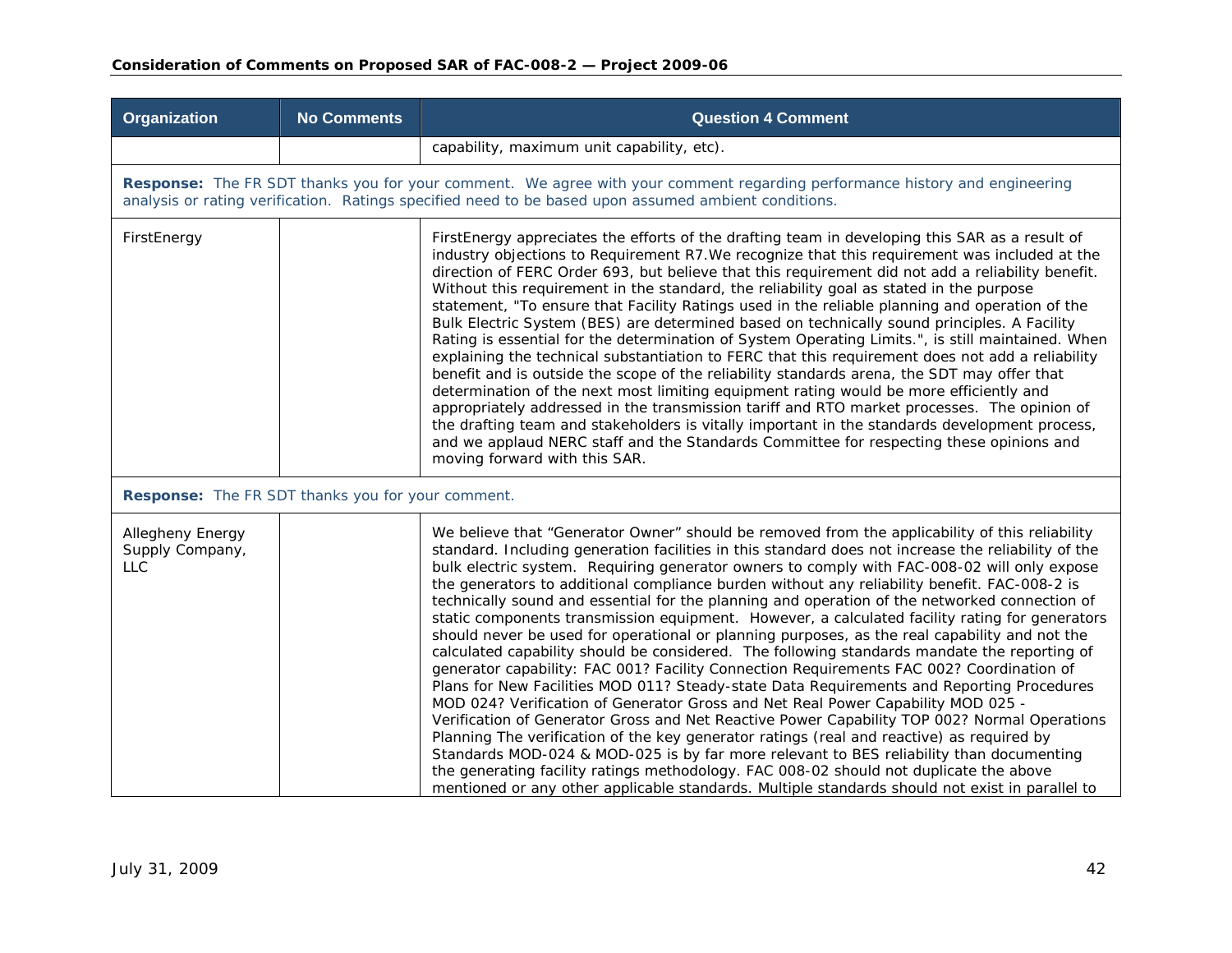| Organization                                                                                                                                                                                                                                                                                                                                                                                                                                                                                                                                                                                                                                                                                                                                                                                                                                                                                                                           | <b>No Comments</b>                                                                                                                                                                                                                                                                                                                            | <b>Question 4 Comment</b>                                                                                                                                                                                                                                                                                                                                                                                                                                                                                                                                                                                                                                                                                                                                                                                                                                                                                                                                |  |
|----------------------------------------------------------------------------------------------------------------------------------------------------------------------------------------------------------------------------------------------------------------------------------------------------------------------------------------------------------------------------------------------------------------------------------------------------------------------------------------------------------------------------------------------------------------------------------------------------------------------------------------------------------------------------------------------------------------------------------------------------------------------------------------------------------------------------------------------------------------------------------------------------------------------------------------|-----------------------------------------------------------------------------------------------------------------------------------------------------------------------------------------------------------------------------------------------------------------------------------------------------------------------------------------------|----------------------------------------------------------------------------------------------------------------------------------------------------------------------------------------------------------------------------------------------------------------------------------------------------------------------------------------------------------------------------------------------------------------------------------------------------------------------------------------------------------------------------------------------------------------------------------------------------------------------------------------------------------------------------------------------------------------------------------------------------------------------------------------------------------------------------------------------------------------------------------------------------------------------------------------------------------|--|
|                                                                                                                                                                                                                                                                                                                                                                                                                                                                                                                                                                                                                                                                                                                                                                                                                                                                                                                                        |                                                                                                                                                                                                                                                                                                                                               | accomplish what would ultimately be the same end result.                                                                                                                                                                                                                                                                                                                                                                                                                                                                                                                                                                                                                                                                                                                                                                                                                                                                                                 |  |
|                                                                                                                                                                                                                                                                                                                                                                                                                                                                                                                                                                                                                                                                                                                                                                                                                                                                                                                                        | Response: The FR SDT thanks you for your comment. The purpose of FAC-008 is "To ensure Facility Ratings used in the reliable planning<br>and operation of the BES are determined based on technically sound principles." Prior to any generator being placed in service, "Facility<br>Ratings" for a generator are required for BES planning. |                                                                                                                                                                                                                                                                                                                                                                                                                                                                                                                                                                                                                                                                                                                                                                                                                                                                                                                                                          |  |
| For the Operating Horizon, similar information is necessary, and is often supplemented or modified, as the period being studied (next<br>season or next day for example) approaches. For generators already in service, and have an operational history, R1.2 (previous draft)<br>allows "performance history or rating verification supplemented by engineering analysis". MOD-024 and MOD-025 validation processes<br>(please note that neither MOD-024 nor MOD-025 are FERC approved) could be used to satisfy R1.2 provided these data are supplemented<br>by engineering analysis. This analysis could include the rationalization of the validation test or operational data (i.e. system voltage,<br>ambient temperature) to the owner's nominal parameters. FAC-008 "only" requires this Methodology be documented and followed.<br>Therefore, the FR SDT does not feel that FAC-008 is redundant with MOD-024 and/or MOD-025. |                                                                                                                                                                                                                                                                                                                                               |                                                                                                                                                                                                                                                                                                                                                                                                                                                                                                                                                                                                                                                                                                                                                                                                                                                                                                                                                          |  |
| Likewise, FAC-008 is not redundant with FAC-001, FAC-002, MOD-011 or TOP-002 as the commenter asserts. FAC-001 requires that the<br>TO establish interconnection requirements. FAC-002 requires the coordination of assessments when interconnecting new facilities to the<br>BES. MOD-011 (which has not been approved by FERC) requires that the RRO establish data requirements, reporting procedures, and<br>system Models for steady state data. TOP-002 requires the Generator Operator, among others, to coordinate its operation with its host<br>Balancing Authority and Transmission Service Provider, and provide information and verification as requested by the Balancing Authority or<br>Transmission Operator. None of these Standards cited requires that the Methodology for determining Facility Rating be documented and<br>followed.                                                                              |                                                                                                                                                                                                                                                                                                                                               |                                                                                                                                                                                                                                                                                                                                                                                                                                                                                                                                                                                                                                                                                                                                                                                                                                                                                                                                                          |  |
| greater clarity of the Generator Owner responsibilities.                                                                                                                                                                                                                                                                                                                                                                                                                                                                                                                                                                                                                                                                                                                                                                                                                                                                               |                                                                                                                                                                                                                                                                                                                                               | However, the Generator Owner requirements for this draft Standard have been revised (Now R1 and R2 in the current draft) to provide                                                                                                                                                                                                                                                                                                                                                                                                                                                                                                                                                                                                                                                                                                                                                                                                                      |  |
| <b>Bonneville Power</b><br>Administration                                                                                                                                                                                                                                                                                                                                                                                                                                                                                                                                                                                                                                                                                                                                                                                                                                                                                              |                                                                                                                                                                                                                                                                                                                                               | BPA is in support of the SAR/standard as written.                                                                                                                                                                                                                                                                                                                                                                                                                                                                                                                                                                                                                                                                                                                                                                                                                                                                                                        |  |
| Response: The FR SDT thanks you for your comment.                                                                                                                                                                                                                                                                                                                                                                                                                                                                                                                                                                                                                                                                                                                                                                                                                                                                                      |                                                                                                                                                                                                                                                                                                                                               |                                                                                                                                                                                                                                                                                                                                                                                                                                                                                                                                                                                                                                                                                                                                                                                                                                                                                                                                                          |  |
| <b>NPCC RSC</b>                                                                                                                                                                                                                                                                                                                                                                                                                                                                                                                                                                                                                                                                                                                                                                                                                                                                                                                        |                                                                                                                                                                                                                                                                                                                                               | Various existing standards already address critical aspects of Generation Facility ratings and<br>are sufficient for the reliable planning and operation requirements of the BES. Included among<br>these are: FAC001-Facility Connection RequirementsFAC002-Coordination of Plans for New<br>FacilitiesMOD011-Steady-state Data Requirements and Reporting ProceduresMOD024-<br>Verification of Generator Gross and Net Real Power CapabilityMOD025-Verification of Generator<br>Gross and Net Reactive Power CapabilityTOP002-Normal Operations Planning These existing<br>standards currently address connection and performance requirements, consistency of<br>modeling data and reporting procedures, information exchange process for operations planning<br>including notifications of short term de-ratings, and verification of generator facility<br>capabilities. Standards should not exist in parallel and FAC-008-02 should not duplicate |  |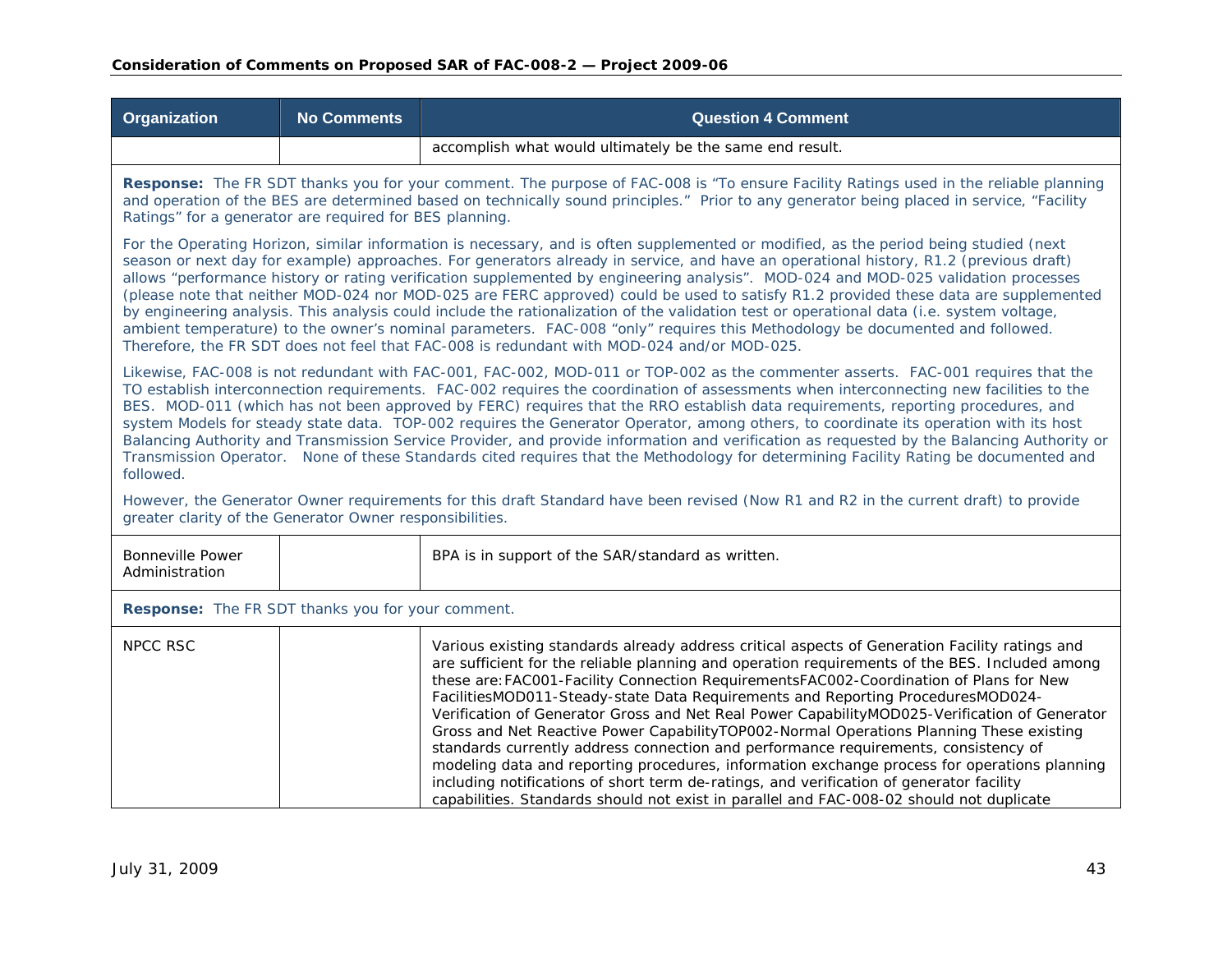| <b>Organization</b>                                                                                                                                                                                                                                                                                                                                                                                                                                                                                                                                                                                                                                                                                                                                                                                                                                                                                                                    | <b>No Comments</b>                                                                                                                                                                                                                                                                                                                            | <b>Question 4 Comment</b>                                                                                                                                                                                                                                                                                                                                                                                                                                                                                                                                                                                                                                                                                                                                                             |  |
|----------------------------------------------------------------------------------------------------------------------------------------------------------------------------------------------------------------------------------------------------------------------------------------------------------------------------------------------------------------------------------------------------------------------------------------------------------------------------------------------------------------------------------------------------------------------------------------------------------------------------------------------------------------------------------------------------------------------------------------------------------------------------------------------------------------------------------------------------------------------------------------------------------------------------------------|-----------------------------------------------------------------------------------------------------------------------------------------------------------------------------------------------------------------------------------------------------------------------------------------------------------------------------------------------|---------------------------------------------------------------------------------------------------------------------------------------------------------------------------------------------------------------------------------------------------------------------------------------------------------------------------------------------------------------------------------------------------------------------------------------------------------------------------------------------------------------------------------------------------------------------------------------------------------------------------------------------------------------------------------------------------------------------------------------------------------------------------------------|--|
|                                                                                                                                                                                                                                                                                                                                                                                                                                                                                                                                                                                                                                                                                                                                                                                                                                                                                                                                        |                                                                                                                                                                                                                                                                                                                                               | requirements as they pertain to generation facilities.                                                                                                                                                                                                                                                                                                                                                                                                                                                                                                                                                                                                                                                                                                                                |  |
|                                                                                                                                                                                                                                                                                                                                                                                                                                                                                                                                                                                                                                                                                                                                                                                                                                                                                                                                        | Response: The FR SDT thanks you for your comment. The purpose of FAC-008 is "To ensure Facility Ratings used in the reliable planning<br>and operation of the BES are determined based on technically sound principles." Prior to any generator being placed in service, "Facility<br>Ratings" for a generator are required for BES planning. |                                                                                                                                                                                                                                                                                                                                                                                                                                                                                                                                                                                                                                                                                                                                                                                       |  |
| For the Operating Horizon, similar information is necessary, and is often supplemented or modified, as the period being studied (next<br>season or next day for example) approaches. For generators already in service, and have an operational history, R1.2 (previous draft)<br>allows "performance history or rating verification supplemented by engineering analysis". MOD-024 and MOD-025 validation processes<br>(please note that neither MOD-024 nor MOD-025 are FERC approved) could be used to satisfy R1.2 provided these data are supplemented<br>by engineering analysis. This analysis could include the rationalization of the validation test or operational data (i.e. system voltage,<br>ambient temperature) to the owner's nominal parameters. FAC-008 "only" requires this Methodology be documented and followed.<br>Therefore, the FR SDT does not feel that FAC-008 is redundant with MOD-024 and/or MOD-025. |                                                                                                                                                                                                                                                                                                                                               |                                                                                                                                                                                                                                                                                                                                                                                                                                                                                                                                                                                                                                                                                                                                                                                       |  |
| Likewise, FAC-008 is not redundant with FAC-001, FAC-002, MOD-011 or TOP-002 as the commenter asserts. FAC-001 requires that the<br>TO establish interconnection requirements. FAC-002 requires the coordination of assessments when interconnecting new facilities to the<br>BES. MOD-011 (which has not been approved by FERC) requires that the RRO establish data requirements, reporting procedures, and<br>system Models for steady state data. TOP-002 requires the Generator Operator, among others, to coordinate its operation with its host<br>Balancing Authority and Transmission Service Provider, and provide information and verification as requested by the Balancing Authority or<br>Transmission Operator. None of these Standards cited requires that the Methodology for determining Facility Rating be documented and<br>followed.                                                                              |                                                                                                                                                                                                                                                                                                                                               |                                                                                                                                                                                                                                                                                                                                                                                                                                                                                                                                                                                                                                                                                                                                                                                       |  |
| greater clarity of the Generator Owner responsibilities.                                                                                                                                                                                                                                                                                                                                                                                                                                                                                                                                                                                                                                                                                                                                                                                                                                                                               |                                                                                                                                                                                                                                                                                                                                               | However, the Generator Owner requirements for this draft Standard have been revised (Now R1 and R2 in the current draft) to provide                                                                                                                                                                                                                                                                                                                                                                                                                                                                                                                                                                                                                                                   |  |
| <b>MRO NERC</b><br><b>Standards Review</b><br>Subcommittee                                                                                                                                                                                                                                                                                                                                                                                                                                                                                                                                                                                                                                                                                                                                                                                                                                                                             |                                                                                                                                                                                                                                                                                                                                               | FAC-008-2 requires that all facilities must include equipment ratings in the development of a<br>facility rating. R2.1 includes the phrase 'Ratings of the Equipment'; the NSRS would like to<br>have clarification of this term. Is it a type-o, should it state "Equipment Rating"                                                                                                                                                                                                                                                                                                                                                                                                                                                                                                  |  |
| Response: The FR SDT thanks you for your comment. The phrase 'Ratings of Equipment' in R3.1 is correct and is meant to imply the<br>multiple ratings associated with the various pieces of equipment that comprises a Transmission Facility.                                                                                                                                                                                                                                                                                                                                                                                                                                                                                                                                                                                                                                                                                           |                                                                                                                                                                                                                                                                                                                                               |                                                                                                                                                                                                                                                                                                                                                                                                                                                                                                                                                                                                                                                                                                                                                                                       |  |
| Kansas City Power &<br>Light                                                                                                                                                                                                                                                                                                                                                                                                                                                                                                                                                                                                                                                                                                                                                                                                                                                                                                           |                                                                                                                                                                                                                                                                                                                                               | R1 is fundamentally a duplication of the requirements contained in standards MOD-024-1 and<br>MOD-025-1 for determination and verification of generator real and reactive capabilities. Any<br>additional requirements language that may be deemed necessary to establish the methodology<br>for generator power capabilities should be directed there. This would also require the removal<br>of M1 and the VSL's for R1 in this proposed standard. In addition, for either generating stations<br>or transmission stations, there can be equipment that is of such an age as there is no<br>nameplate information, no historical record of establishment of an equipment rating with the<br>owner or the manufacturer, and/or the manufacturer of the equipment no longer exists to |  |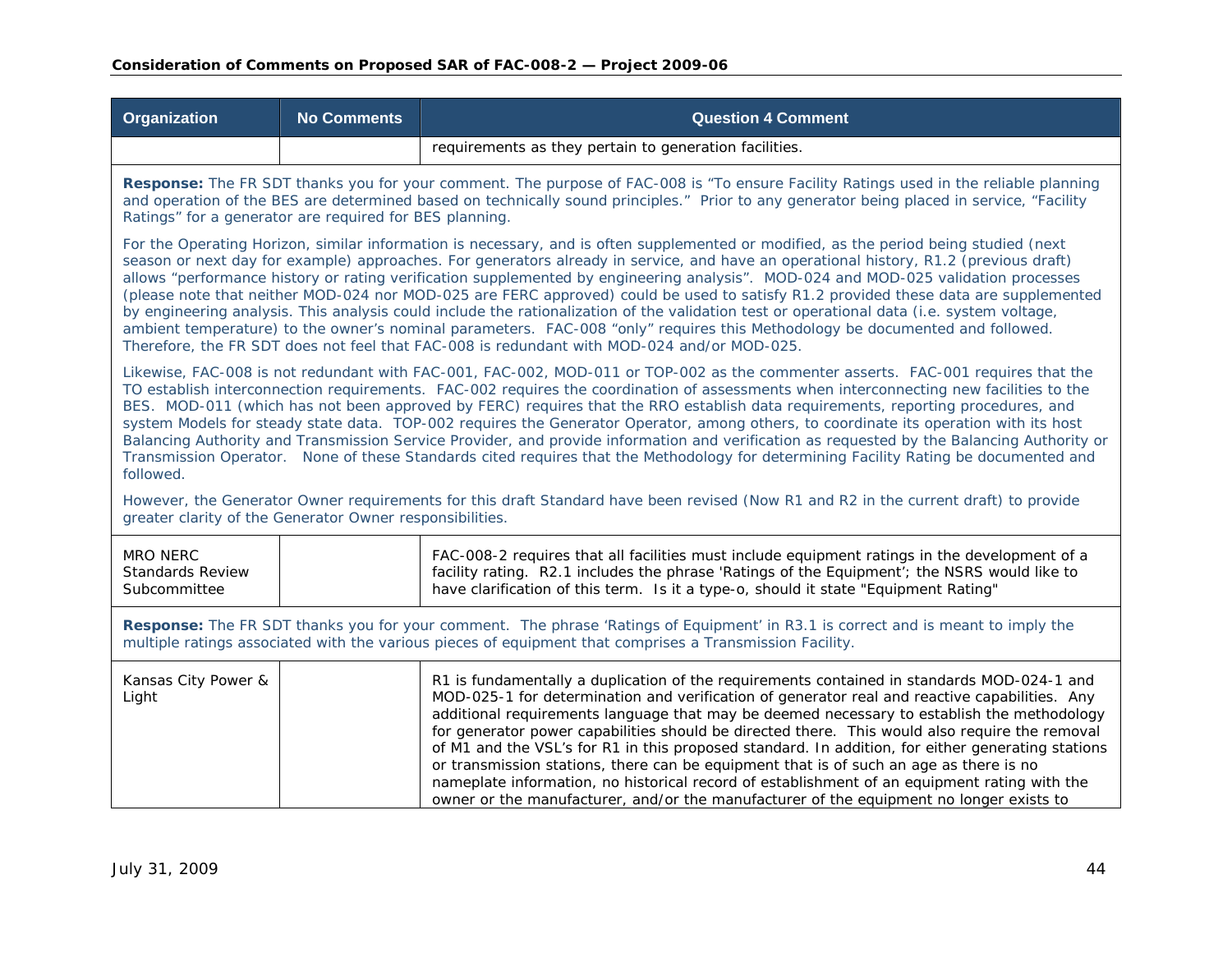| <b>Organization</b> | No Comments | <b>Question 4 Comment</b>                                                                                                                                                                                                                                                                                                                                                                                                                                                                                                                                                                                                    |
|---------------------|-------------|------------------------------------------------------------------------------------------------------------------------------------------------------------------------------------------------------------------------------------------------------------------------------------------------------------------------------------------------------------------------------------------------------------------------------------------------------------------------------------------------------------------------------------------------------------------------------------------------------------------------------|
|                     |             | obtain rating data. It is recommended the Drafting Team consider this in the requirements for<br>FAC-008-2. Especially consider revising R6 in the proposed standard.R2.2 requires an<br>explanation for how each of the possible methods utilized to establish equipment ratings could<br>be used. This does not contribute to maintaining the reliability of the BES. There are<br>hundreds of different pieces of equipment in the field. It is recommended to remove the sub-<br>requirements of R2.2 and to delete, including identification of how each of the following were<br>considered: ?, from requirement R2.2. |

**Response:** The FR SDT thanks you for your comment. The purpose of FAC-008 is "To ensure Facility Ratings used in the reliable planning and operation of the BES are determined based on technically sound principles." Prior to any generator being placed in service, "Facility Ratings" for a generator are required for BES planning.

For the Operating Horizon, similar information is necessary, and is often supplemented or modified, as the period being studied (next season or next day for example) approaches. For generators already in service, and have an operational history, R1.2 (previous draft) allows "performance history or rating verification supplemented by engineering analysis". MOD-024 and MOD-025 validation processes (please note that neither MOD-024 nor MOD-025 are FERC approved) could be used to satisfy R1.2 provided these data are supplemented by engineering analysis. This analysis could include the rationalization of the validation test or operational data (i.e. system voltage, ambient temperature) to the owner's nominal parameters. FAC 008 "only" requires this Methodology be documented and followed. Therefore, the FR SDT does not feel that FAC-008 is redundant with MOD-024 and/or MOD-025.

However, the Generator Owner requirements for this draft Standard have been revised (Now R1 and R2 in the current draft) to provide greater clarity of the Generator Owner responsibilities.

| <b>PJM</b> | Requirement R1 should be removed because similar requirements to determine a generator's<br>real and reactive capability by verification exist in MOD-024 and MOD-025. Additionally MOD-<br>010 requires submittal of generating unit capability to the Regional Council for modeling<br>purposes. |
|------------|----------------------------------------------------------------------------------------------------------------------------------------------------------------------------------------------------------------------------------------------------------------------------------------------------|
|            |                                                                                                                                                                                                                                                                                                    |

**Response:** The FR SDT thanks you for your comment. The purpose of FAC-008 is "To ensure Facility Ratings used in the reliable planning and operation of the BES are determined based on technically sound principles." Prior to any generator being placed in service, "Facility Ratings" for a generator are required for BES planning.

For the Operating Horizon, similar information is necessary, and is often supplemented or modified, as the period being studied (next season or next day for example) approaches. For generators already in service, and have an operational history, R1.2 (previous draft) allows "performance history or rating verification supplemented by engineering analysis". MOD-024 and MOD-025 validation processes (please note that neither MOD-024 nor MOD-025 are FERC approved) could be used to satisfy R1.2 provided these data are supplemented by engineering analysis. This analysis could include the rationalization of the validation test or operational data (i.e. system voltage, ambient temperature) to the owner's nominal parameters. FAC-008 "only" requires this Methodology be documented and followed. Therefore, the FR SDT does not feel that FAC-008 is redundant with MOD-024 and/or MOD-025. FAC-008 relates to documentation for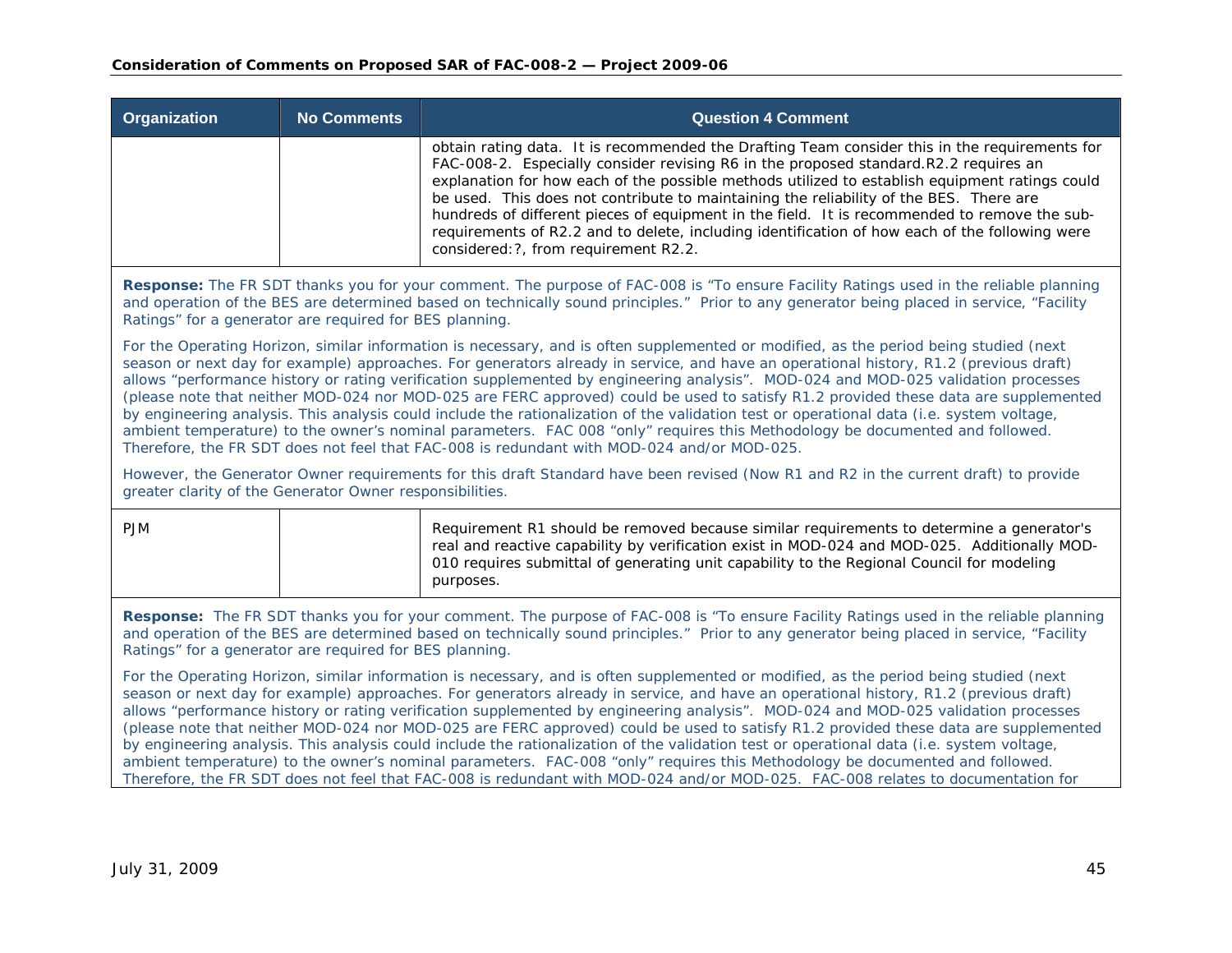### **Consideration of Comments on Proposed SAR of FAC-008-2 — Project 2009-06**

| Organization                                                                                                                                                                                                                                                                                                                                                                                                                                                        | <b>No Comments</b> | <b>Question 4 Comment</b>                                                                                                                                                                                                                                                                                                                                                                                                                                                                                                                                                                                                                                                                                                                                                                                                                                                                                                                                             |
|---------------------------------------------------------------------------------------------------------------------------------------------------------------------------------------------------------------------------------------------------------------------------------------------------------------------------------------------------------------------------------------------------------------------------------------------------------------------|--------------------|-----------------------------------------------------------------------------------------------------------------------------------------------------------------------------------------------------------------------------------------------------------------------------------------------------------------------------------------------------------------------------------------------------------------------------------------------------------------------------------------------------------------------------------------------------------------------------------------------------------------------------------------------------------------------------------------------------------------------------------------------------------------------------------------------------------------------------------------------------------------------------------------------------------------------------------------------------------------------|
|                                                                                                                                                                                                                                                                                                                                                                                                                                                                     |                    | determining Facility Ratings, not the submittal of information to a Regional Entity as required in MOD-010.                                                                                                                                                                                                                                                                                                                                                                                                                                                                                                                                                                                                                                                                                                                                                                                                                                                           |
| greater clarity of the Generator Owner responsibilities.                                                                                                                                                                                                                                                                                                                                                                                                            |                    | However, the Generator Owner requirements for this draft Standard have been revised (Now R1 and R2 in the current draft) to provide                                                                                                                                                                                                                                                                                                                                                                                                                                                                                                                                                                                                                                                                                                                                                                                                                                   |
| <b>Consumers Energy</b><br>Company                                                                                                                                                                                                                                                                                                                                                                                                                                  |                    | Many generation facilities have been in service for years under ratings established at the time<br>of construction and documentation of the basis for those ratings may no longer be available as<br>required by R1. For older facilities or facilities acquired from other entities, the basis for<br>ratings may not have been well documented or documented at all. Likewise, manufacturers<br>ratings may no longer be available, and indeed, the manufacturer may no longer exist. R1.4 -<br>Further discussion/clarification of "Ambient conditions" needs to be contained in the Standard.                                                                                                                                                                                                                                                                                                                                                                     |
| Response: The FR SDT thanks you for your comment. The Generator Owner requirements for this draft Standard have been revised (Now<br>R1 and R2 in the current draft) to provide greater clarity of the Generator Owner responsibilities. The requirements include provisions to<br>use performance tracking (actual test data) as a determination for Facility Ratings. The drafting team believes that most entities<br>understand the term, "ambient conditions." |                    |                                                                                                                                                                                                                                                                                                                                                                                                                                                                                                                                                                                                                                                                                                                                                                                                                                                                                                                                                                       |
| Hydro One<br>Networks Inc.                                                                                                                                                                                                                                                                                                                                                                                                                                          |                    | In the current version of the standard and in the proposed draft, Requirements R3 and R4<br>obligate TOs to subject their rating calculation methodologies to inspection and review by their<br>RC, TOP, TP or PC. While we agree that TOs could share this material, we do not consider that<br>a technical review and obligation to respond to comments should take place. Ratings are the<br>sole prerogative of the asset owners and the decision on how to manage the life cycle of their<br>assets and how they are going to be operated cannot be taken away from them. The<br>overriding principle is that asset owners must have the final say on the ratings of the<br>equipment they own. In response to this very comment submitted in the past, the SDT has<br>stated that the intent of the requirement is to subject the methodology to a "peer review." Our<br>view is that if it is a peer review, such requirement does not belong in the standard. |
| Response: The FR SDT thanks you for your comment. The standard does not, nor was it the intent, to require the asset owner to change<br>their ratings based on an inquiry, but simply to submit the ratings methodology document and respond to any questions.                                                                                                                                                                                                      |                    |                                                                                                                                                                                                                                                                                                                                                                                                                                                                                                                                                                                                                                                                                                                                                                                                                                                                                                                                                                       |
| Manitoba Hydro                                                                                                                                                                                                                                                                                                                                                                                                                                                      |                    | Manitoba Hydro does not agree with the Violation Risk Factors assigned to requirements R1<br>and R2. The requirement that the Transmission and Generator Owner each have a<br>documented methodology for determining Facility Ratings should not be assigned a Medium<br>VRF. Manitoba Hydro currently has a methodology that is used to determine Facility Ratings.<br>If Manitoba Hydro does not clearly document this methodology, system reliability will not be<br>negatively affected, as long as the appropriate ratings have been provided to the operators.<br>Manitoba Hydro does not believe that lack of documentation or incomplete documentation<br>rates a VSL of Severe, but would agree that a severe violation is warranted if limits are not                                                                                                                                                                                                       |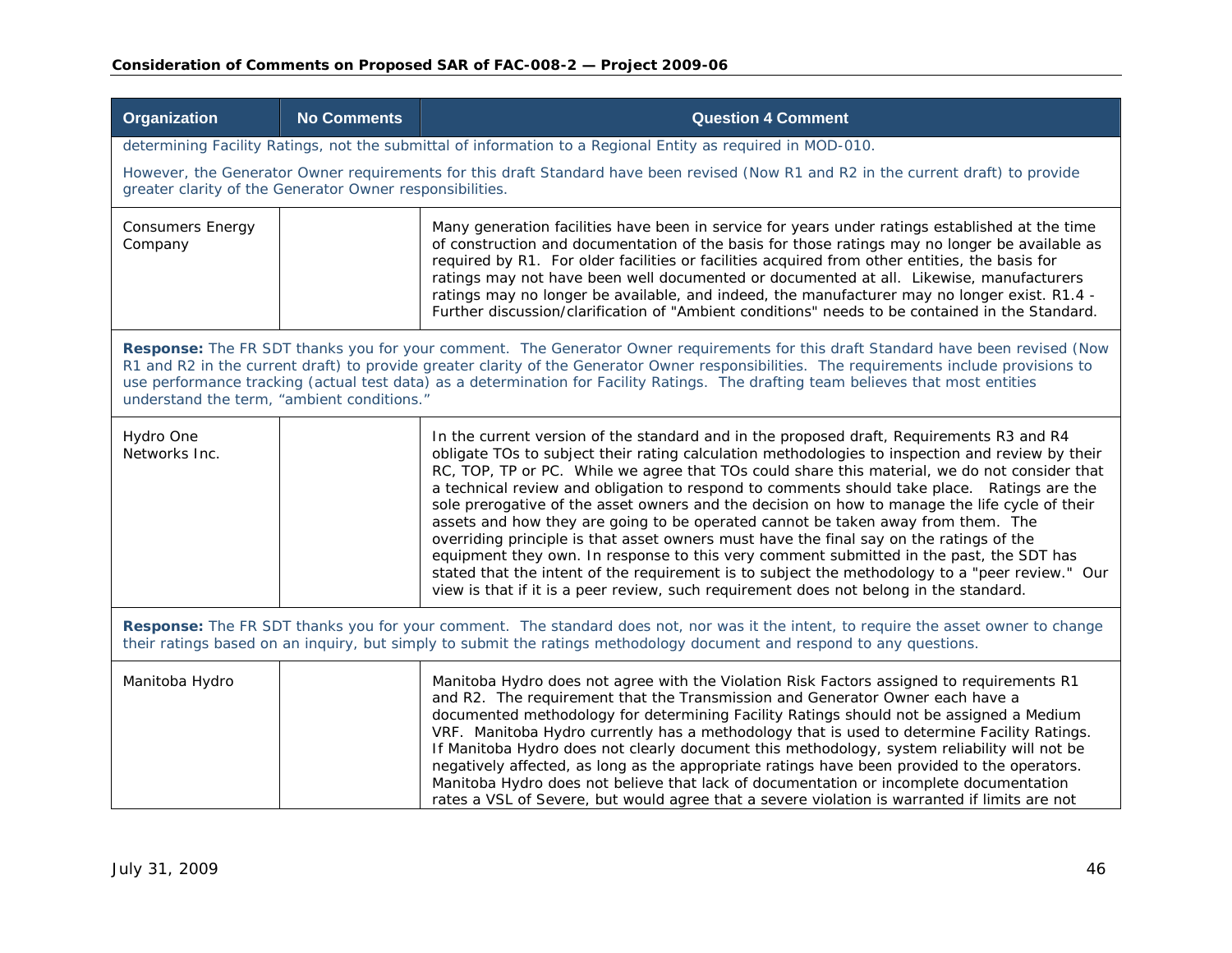| <b>Organization</b> | <b>No Comments</b> | <b>Question 4 Comment</b>                                                                                                                                                                                                                                                                                                                                                                                                                                                                                                                                                                                                                                                                                                                                                                                                                                                                                                                                                                                                                                                                                                                                                                                                                                                                                                                                                                                                                                                                                                                                                                                                                                                                                                                                                                                                                                                                                                                                                                                                                                                                                                                                                                                          |
|---------------------|--------------------|--------------------------------------------------------------------------------------------------------------------------------------------------------------------------------------------------------------------------------------------------------------------------------------------------------------------------------------------------------------------------------------------------------------------------------------------------------------------------------------------------------------------------------------------------------------------------------------------------------------------------------------------------------------------------------------------------------------------------------------------------------------------------------------------------------------------------------------------------------------------------------------------------------------------------------------------------------------------------------------------------------------------------------------------------------------------------------------------------------------------------------------------------------------------------------------------------------------------------------------------------------------------------------------------------------------------------------------------------------------------------------------------------------------------------------------------------------------------------------------------------------------------------------------------------------------------------------------------------------------------------------------------------------------------------------------------------------------------------------------------------------------------------------------------------------------------------------------------------------------------------------------------------------------------------------------------------------------------------------------------------------------------------------------------------------------------------------------------------------------------------------------------------------------------------------------------------------------------|
|                     |                    | provided. Therefore, there should not be any case of a Severe VSL associated with R1, R2, R3<br>or R4. A Severe Violation Severity Level should be limited to situations where rating data is<br>not provided (i.e. a violation of R6). The critical issue is that planners and operators of the<br>electric system have rating data. How does the failure to make a Facility Ratings Methodology<br>document available for inspection (a violation of R3) jeopardize the reliability of the system<br>The applicability of the proposed revisions to FAC-008 to older facilities is left open to<br>interpretation in the current draft. Many transmission and generation facilities have been in<br>service for years under ratings established at the time of construction and documentation of<br>the basis for those ratings may no longer be available. Requiring recreation of those ratings<br>now, if that is what the drafting team expects, could impose tremendous costs on the industry<br>to perform the record searches and field work that would be required to document the basis for<br>specific ratings. The current proposal requires that the methodology indentify how Equipment<br>Rating standard(s) were used as well as how ratings provided by manufacturers were<br>considered. For older facilities or facilities acquired from other entities, the basis for ratings<br>may not have been well documented, or documented at all. Likewise, manufacturer's ratings<br>may no longer be available, and indeed, the manufacturer may no longer exist. These facilities<br>have been operated for a number of years, presumably without problems. A narrow<br>interpretation of Requirement 2.2 would force entities to collect voluminous information on<br>facilities, at a tremendous cost. These costs would be borne by customers with potentially<br>little, if any, demonstrable benefit to reliability. A clarification that this standard is not<br>intended to require entities to recreate documentation or other information needed to justify<br>historic ratings would provide certainty and would avoid the costly and time-consuming process<br>of recreating lost data. |
|                     |                    | Manitoba Hydro recommends that Requirements 2.1 and 2.2 be revised as follows to clearly<br>address this issue:                                                                                                                                                                                                                                                                                                                                                                                                                                                                                                                                                                                                                                                                                                                                                                                                                                                                                                                                                                                                                                                                                                                                                                                                                                                                                                                                                                                                                                                                                                                                                                                                                                                                                                                                                                                                                                                                                                                                                                                                                                                                                                    |
|                     |                    | R2.1. The methodology used to establish the Ratings of the Equipment that comprises the<br>Facility shall be consistent with at least one of the following:                                                                                                                                                                                                                                                                                                                                                                                                                                                                                                                                                                                                                                                                                                                                                                                                                                                                                                                                                                                                                                                                                                                                                                                                                                                                                                                                                                                                                                                                                                                                                                                                                                                                                                                                                                                                                                                                                                                                                                                                                                                        |
|                     |                    | R2.1.1. Ratings provided by equipment manufacturers or obtained from equipment<br>manufacturer specifications such as nameplate rating.                                                                                                                                                                                                                                                                                                                                                                                                                                                                                                                                                                                                                                                                                                                                                                                                                                                                                                                                                                                                                                                                                                                                                                                                                                                                                                                                                                                                                                                                                                                                                                                                                                                                                                                                                                                                                                                                                                                                                                                                                                                                            |
|                     |                    | R2.1.2. One or more industry standards developed through an open process such as Institute<br>of Electrical and Electronics Engineers (IEEE) or IEC.                                                                                                                                                                                                                                                                                                                                                                                                                                                                                                                                                                                                                                                                                                                                                                                                                                                                                                                                                                                                                                                                                                                                                                                                                                                                                                                                                                                                                                                                                                                                                                                                                                                                                                                                                                                                                                                                                                                                                                                                                                                               |
|                     |                    | R2.1.3. A practice that has been verified by testing or engineering analysis                                                                                                                                                                                                                                                                                                                                                                                                                                                                                                                                                                                                                                                                                                                                                                                                                                                                                                                                                                                                                                                                                                                                                                                                                                                                                                                                                                                                                                                                                                                                                                                                                                                                                                                                                                                                                                                                                                                                                                                                                                                                                                                                       |
|                     |                    | R2.1.4. Available records, data or operational experience for Equipment placed in-service prior<br>to the effective date that does not have a methodology consistent with R2.1.1, R2.2 or R2.1.3.<br>R2.2. The underlying assumptions, design criteria, and methods used to determine the<br>Equipment Ratings identified in R2.1 including identification of how each of the following were                                                                                                                                                                                                                                                                                                                                                                                                                                                                                                                                                                                                                                                                                                                                                                                                                                                                                                                                                                                                                                                                                                                                                                                                                                                                                                                                                                                                                                                                                                                                                                                                                                                                                                                                                                                                                       |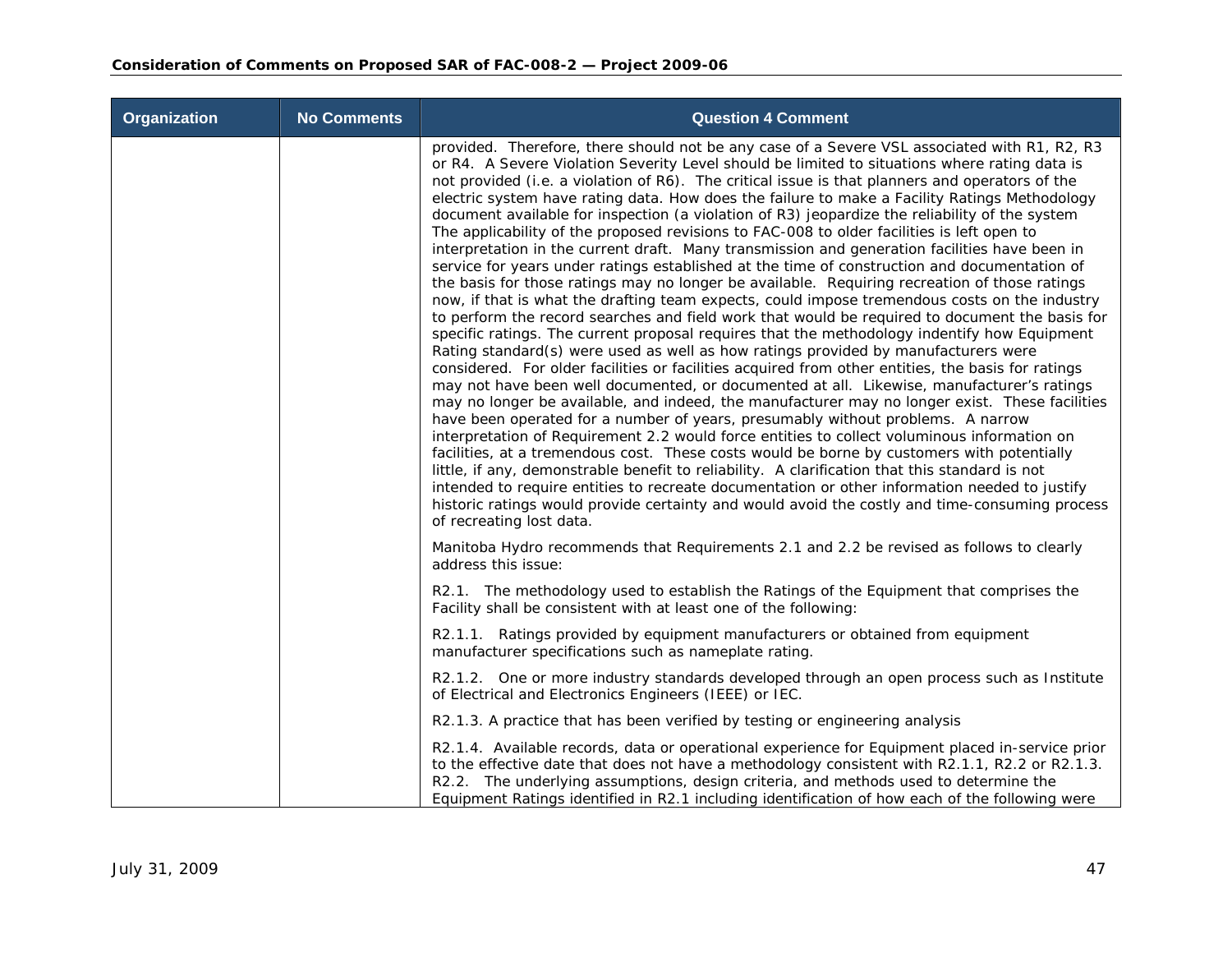| Organization | <b>No Comments</b> | <b>Question 4 Comment</b>                                                                                                    |
|--------------|--------------------|------------------------------------------------------------------------------------------------------------------------------|
|              |                    | considered:                                                                                                                  |
|              |                    | R2.2.1. Equipment Rating standard(s) used in development of this methodology.                                                |
|              |                    | R2.2.2. Ratings provided by equipment manufacturers or obtained from equipment<br>manufacturer specifications, if available. |
|              |                    | R2.2.3. Ambient conditions (for particular or average conditions or as they vary in real-time).                              |

**Response:** The FR SDT thanks you for your comment. We have reviewed the VRF guidelines and agree with your suggested revision. We have changed the VRF to Lower. Regarding the VSL issue, violation severity levels (VSLs) are defined measurements of the degree to which or how severely a violator violated a requirement of a reliability standard and is assessed post- violation; whereas violation risk factors indicate the relative potential impacts that violations of each standard could pose to the reliability of the bulk power system. As such VSLs may have a "severe level" either as the only VSL level or in connection with 1, 2 or 3 other levels as stated in the draft standard. VSLs are not relative to impact on the BES but a measurement of meeting the requirement.

For generating units covered under R.1 the word "consider" with respect to R1 does not equate with "included". The intent of the requirement is to indicate whether a sub-requirement was considered and if so, how it was incorporated into the methodology. For a generating facility that has been in service for a number of years, "performance history" is one of the options that can be utilized for the facility ratings methodology.

 Regarding the recommendation to modify R2.1.4 to read: "Available records, data or operational experience for Equipment placed inservice prior to the effective date that does not have a methodology consistent with R2.1.1, R2.2 or R2.1.3. R2.2".

Existence of records, data or operational experience for an equipment rating would normally not be an acceptable substitute for a documented rating methodology. The existence of the records, data or operational experience does not confirm that the equipment can actually withstand the loading as prescribed by the documented rating for the specified time period. The fact that time and work are required to establish a methodology is not a reason for not having a documented methodology. If this argument was valid, then entities that never experienced a stability event could argue that they do not need to run stability studies because they require time and work.

| American Electric<br>Power | AEP has identified a few areas for the SDT to consider as the team reviews the scope and<br>content of the current draft standard. Other stakeholders will likely have issues as well that<br>warrant expanding the scope of the SAR. For example, we believe that it should be the<br>responsibility of the owner to provide ratings. In the case where generators own facilities that |
|----------------------------|-----------------------------------------------------------------------------------------------------------------------------------------------------------------------------------------------------------------------------------------------------------------------------------------------------------------------------------------------------------------------------------------|
|                            | could be considered transmission facilities, the generator should be able to defer to the "host"<br>transmission owner to determine ratings for transmission equipment owned by the associated<br>generator (provided the ?host? transmission owner agrees). This arrangement could be                                                                                                  |
|                            | addressed administratively by letter of understanding. Also, there seems to have been an<br>omission by not including performance history in part of R2, as performance history is included<br>in R1. The ratings documentation for some older facilities may not be available and there may<br>also not be an effective manner in which to obtain such documentation. However,         |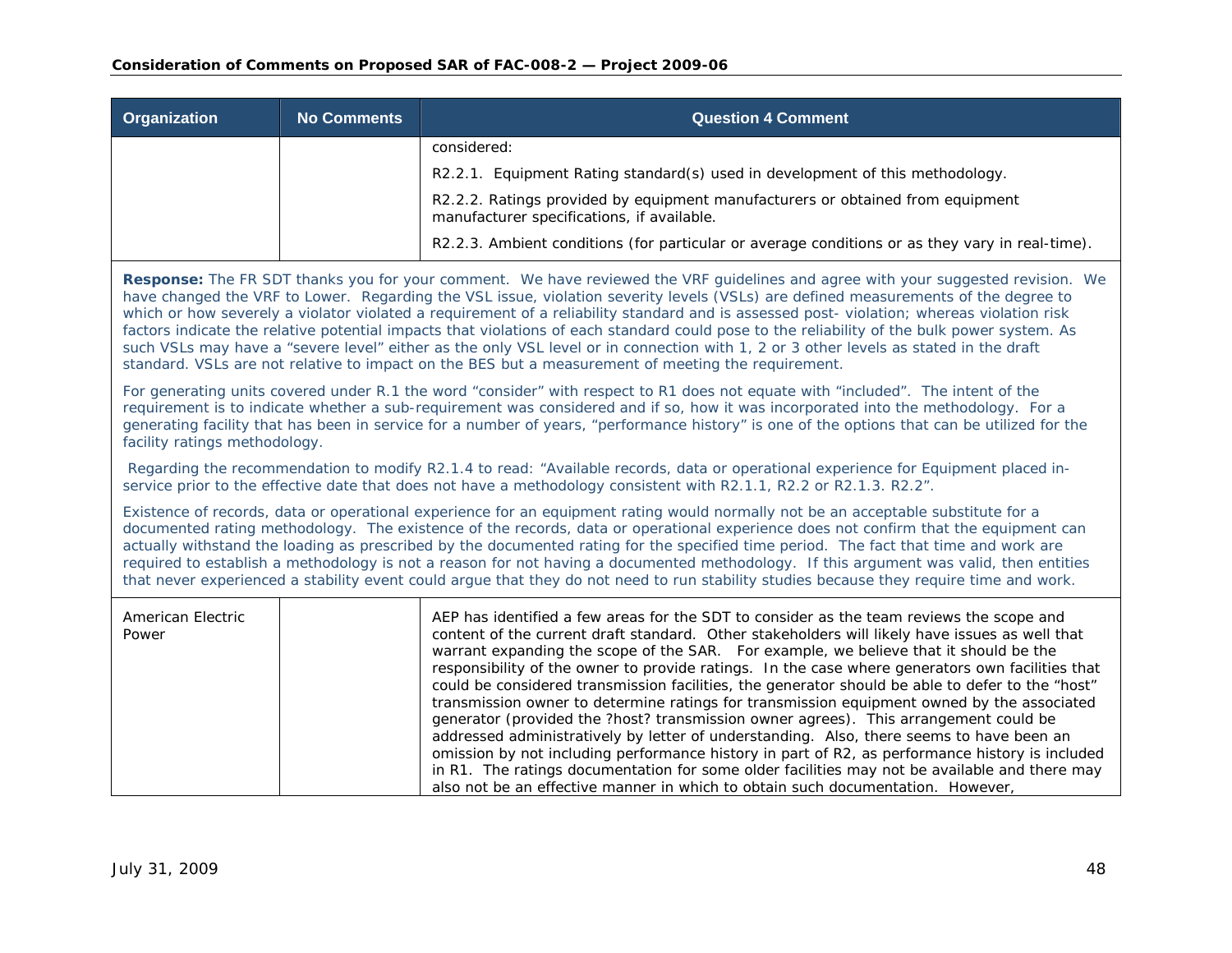| <b>Organization</b> | <b>No Comments</b>                                                                                                                                                                                                                                                                                                                                             | <b>Question 4 Comment</b>                                                                                                                                                                                                                                                                                                                                                                                                                                                                                                                                                                                                                                                         |  |
|---------------------|----------------------------------------------------------------------------------------------------------------------------------------------------------------------------------------------------------------------------------------------------------------------------------------------------------------------------------------------------------------|-----------------------------------------------------------------------------------------------------------------------------------------------------------------------------------------------------------------------------------------------------------------------------------------------------------------------------------------------------------------------------------------------------------------------------------------------------------------------------------------------------------------------------------------------------------------------------------------------------------------------------------------------------------------------------------|--|
|                     |                                                                                                                                                                                                                                                                                                                                                                | performance history may well provide the necessary support for the existing ratings.                                                                                                                                                                                                                                                                                                                                                                                                                                                                                                                                                                                              |  |
|                     | Response: The FR SDT thanks you for your comment. The Generator Owner requirements for this draft Standard have been revised (Now<br>R1 and R2 in the current draft) to provide greater clarity of the Generator Owner responsibilities. The requirements do not preclude the<br>type of arrangement that you mention above to determine for Facility Ratings. |                                                                                                                                                                                                                                                                                                                                                                                                                                                                                                                                                                                                                                                                                   |  |
| analysis."          |                                                                                                                                                                                                                                                                                                                                                                | Performance history R2: This could be covered under 3.1.3 which states: "A practice that has been verified by testing or engineering                                                                                                                                                                                                                                                                                                                                                                                                                                                                                                                                              |  |
| Ameren              |                                                                                                                                                                                                                                                                                                                                                                | As responded to questions above, we agree with the scope and applicability of the SAR and do<br>not see any issues in meeting the requirements. However, we believe that SDT's response up<br>front to the following two questions would provide further clarification, consistency and<br>possibly would avoid future interpretation requests:                                                                                                                                                                                                                                                                                                                                   |  |
|                     |                                                                                                                                                                                                                                                                                                                                                                | 1) R1 requires to "consider" five sub-requirements, R1.1 through R1.5. What does "consider"<br>mean? For example, assuming that data/information is available for R1.2 through R1.5, but<br>the commissioning data is not available for a 50+ years old generator. Would a statement to<br>that effect be adequate to meet "consideration" criteria for R1.1? If not, could you provide any<br>guidance for such cases                                                                                                                                                                                                                                                            |  |
|                     |                                                                                                                                                                                                                                                                                                                                                                | 2) Since R1 and R2 both apply to generating facilities, (a) How far "out" from the generator<br>should the R1 requirements apply? Specifically, do the iso-phase bus duct, GSU transformer,<br>GSU disconnect switches, synchronizing breaker, any other facility up to the interconnection<br>point belong in (i) R1, (ii) R2, (iii) some of them belong in R1 and some of them in R2, or<br>(iv) does not matter as long as they are covered either in R1 and R2? (b) Do the R2<br>requirements "start" where the R1 requirements "end"? Can you please provide guidance<br>and/or examples to ensure that GO continues to meet R1 and R2 requirements on a consistent<br>basis |  |
|                     |                                                                                                                                                                                                                                                                                                                                                                | Response the ED CDT thenks you for your comment The Concreter Quiner requirements for this droft Standard have been revised (Now                                                                                                                                                                                                                                                                                                                                                                                                                                                                                                                                                  |  |

**Response:** The FR SDT thanks you for your comment. The Generator Owner requirements for this draft Standard have been revised (Now R1 and R2 in the current draft) to provide greater clarity of the Generator Owner responsibilities.

- **R1.** Each Generator Owner shall have documentation for determining the Facility Ratings of its solely and jointly owned turbine-generator Facility(ies) up to the generator terminals or the low side terminals of the step up transformer, or the high side terminal of the step up transformer (location as specified by the Generator Owner). *[Violation Risk Factor: Lower] [Time Horizon: Long-term Planning]* 
	- **1.1.**The documentation shall contain at least one of the following:

Design or construction information such as design criteria, ratings provided by equipment manufacturers, equipment drawings and/or specifications, engineering analyses, method(s) consistent with industry standards (e.g. ANSI and IEEE), or an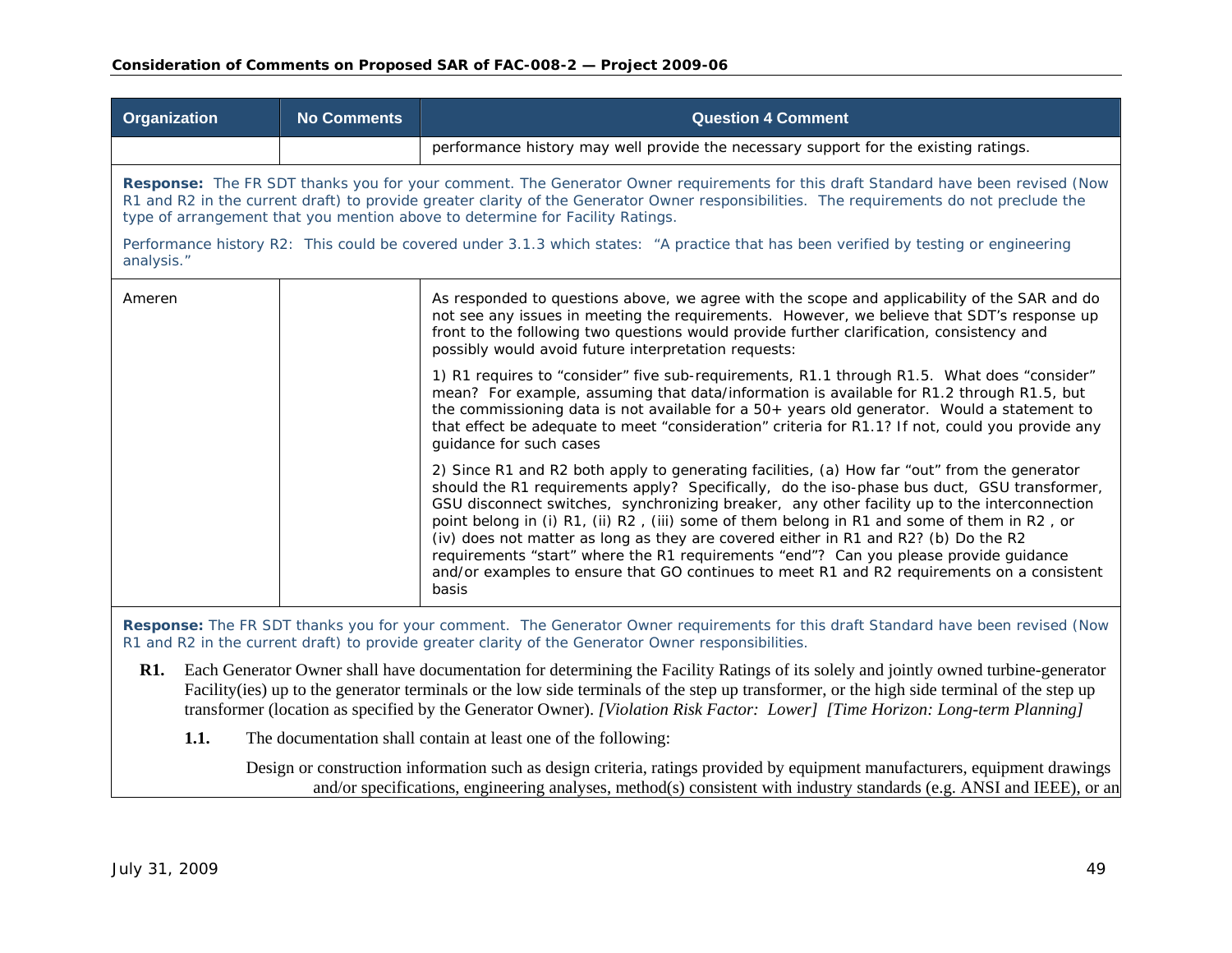| <b>Organization</b> |                                                                             | <b>No Comments</b>                  | <b>Question 4 Comment</b>                                                                                                                                                                                                                                                                                                                                                                                                                                                                                                                                   |  |  |
|---------------------|-----------------------------------------------------------------------------|-------------------------------------|-------------------------------------------------------------------------------------------------------------------------------------------------------------------------------------------------------------------------------------------------------------------------------------------------------------------------------------------------------------------------------------------------------------------------------------------------------------------------------------------------------------------------------------------------------------|--|--|
|                     | established engineering practice having a successful implementation record. |                                     |                                                                                                                                                                                                                                                                                                                                                                                                                                                                                                                                                             |  |  |
|                     |                                                                             |                                     | Operational information such as commissioning test results, performance testing or historical performance records, any of<br>which may be supplemented by engineering analyses.                                                                                                                                                                                                                                                                                                                                                                             |  |  |
|                     | 1.2.                                                                        |                                     | The documentation shall be capable of demonstrating consistency with the principle that the Facility Ratings do not exceed the<br>most limiting applicable Equipment Rating of the individual equipment that comprises that Facility.                                                                                                                                                                                                                                                                                                                       |  |  |
| <b>R2.</b>          |                                                                             |                                     | Each Generator Owner shall have a documented methodology for determining Facility Ratings (Facility Ratings Methodology) of its<br>solely and jointly owned equipment connected between the generator terminals, or the low voltage side of the step up transformer, or the<br>high voltage side of the transformer (consistent with location specified in R1 by the Generator Owner) and the point of interconnection<br>with the Transmission Owner that contains all of the following. [Violation Risk Factor: Lower] [Time Horizon: Long-term Planning] |  |  |
|                     | 2.1.                                                                        | least one of the following:         | The methodology used to establish the Ratings of the Equipment that comprises the Facility (ies) shall be consistent with at                                                                                                                                                                                                                                                                                                                                                                                                                                |  |  |
|                     |                                                                             | rating.                             | Ratings provided by equipment manufacturers or obtained from equipment manufacturer specifications such as nameplate                                                                                                                                                                                                                                                                                                                                                                                                                                        |  |  |
|                     |                                                                             |                                     | One or more industry standards developed through an open process such as Institute of Electrical and Electronic Engineers<br>(IEEE) or International Council on Large Electric Systems (CIGRE).                                                                                                                                                                                                                                                                                                                                                             |  |  |
|                     |                                                                             |                                     | A practice that has been verified by testing or engineering analysis.                                                                                                                                                                                                                                                                                                                                                                                                                                                                                       |  |  |
|                     | 2.2.                                                                        |                                     | The underlying assumptions, design criteria, and methods used to determine the Equipment Ratings identified in R2.1<br>including identification of how each of the following were considered:                                                                                                                                                                                                                                                                                                                                                               |  |  |
|                     |                                                                             |                                     | Equipment Rating standard(s) used in development of this methodology.                                                                                                                                                                                                                                                                                                                                                                                                                                                                                       |  |  |
|                     |                                                                             |                                     | Ratings provided by equipment manufacturers or obtained from equipment manufacturer specifications.                                                                                                                                                                                                                                                                                                                                                                                                                                                         |  |  |
|                     |                                                                             |                                     | Ambient conditions (for particular or average conditions or as they vary in real-time).                                                                                                                                                                                                                                                                                                                                                                                                                                                                     |  |  |
|                     |                                                                             | Operating limitations. <sup>2</sup> |                                                                                                                                                                                                                                                                                                                                                                                                                                                                                                                                                             |  |  |
|                     | 2.3.                                                                        | comprises that Facility.            | A statement that a Facility Rating shall respect the most limiting applicable Equipment Rating of the individual equipment that                                                                                                                                                                                                                                                                                                                                                                                                                             |  |  |

<span id="page-49-0"></span><sup>&</sup>lt;sup>2</sup> Such as temporary de-ratings of impaired equipment in accordance with good utility practice.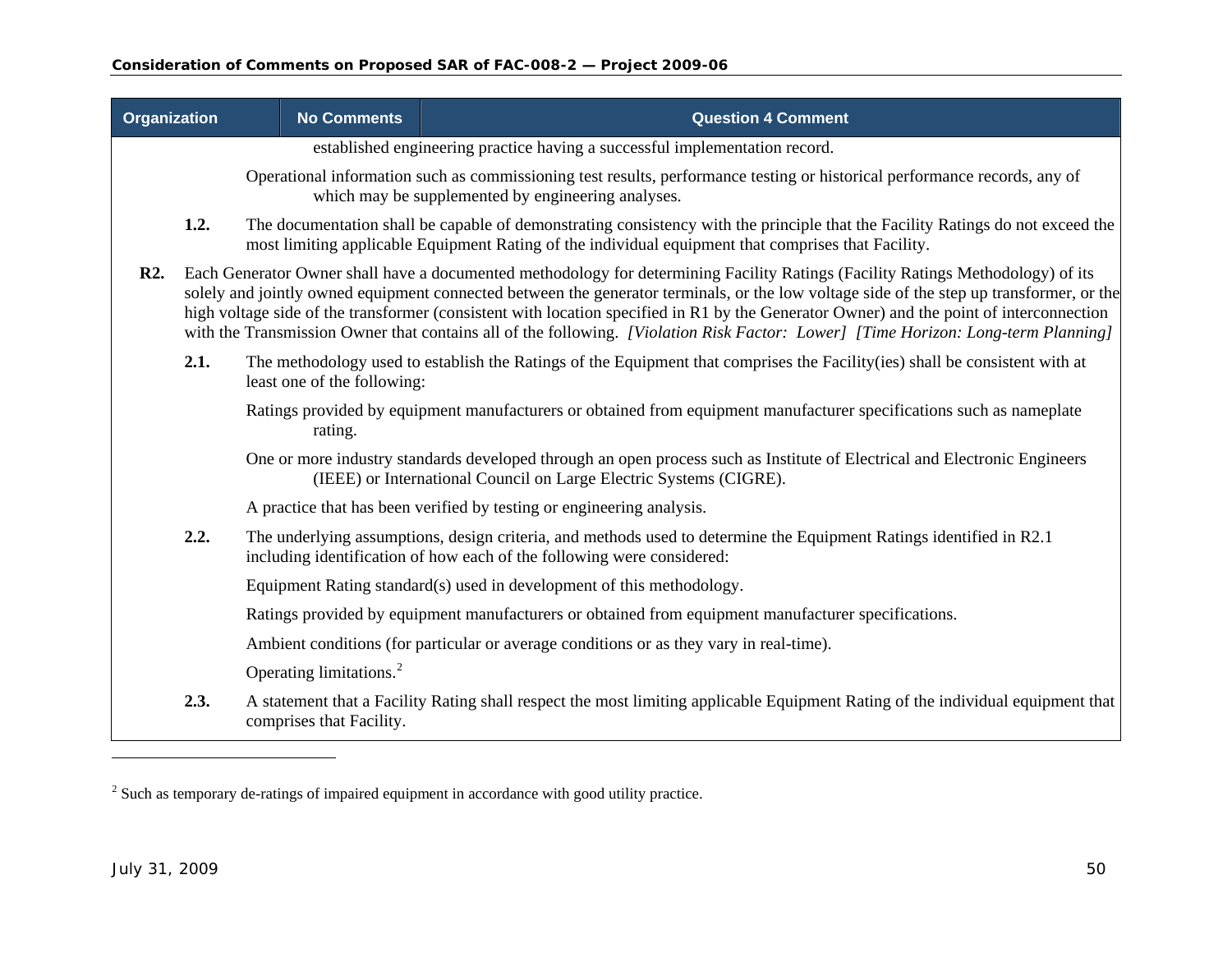| <b>Organization</b>                                                                                                                                                                                                                                                                                                                                                                                                                                                                                                                                                                                                                          | <b>No Comments</b>                                                                                                                                                                                                                                    | <b>Question 4 Comment</b>                                                                                                                                                                                                                                                                                                                                                                                                                                                                                                                                                                                                                                                          |  |  |
|----------------------------------------------------------------------------------------------------------------------------------------------------------------------------------------------------------------------------------------------------------------------------------------------------------------------------------------------------------------------------------------------------------------------------------------------------------------------------------------------------------------------------------------------------------------------------------------------------------------------------------------------|-------------------------------------------------------------------------------------------------------------------------------------------------------------------------------------------------------------------------------------------------------|------------------------------------------------------------------------------------------------------------------------------------------------------------------------------------------------------------------------------------------------------------------------------------------------------------------------------------------------------------------------------------------------------------------------------------------------------------------------------------------------------------------------------------------------------------------------------------------------------------------------------------------------------------------------------------|--|--|
| 2.4.                                                                                                                                                                                                                                                                                                                                                                                                                                                                                                                                                                                                                                         | The scope of equipment addressed shall include, but not limited to, conductors, transformers, relay protective devices, terminal<br>equipment, and series and shunt compensation devices.                                                             |                                                                                                                                                                                                                                                                                                                                                                                                                                                                                                                                                                                                                                                                                    |  |  |
| therefore not used in developing Generator ratings.                                                                                                                                                                                                                                                                                                                                                                                                                                                                                                                                                                                          |                                                                                                                                                                                                                                                       | R2 requires the owner to "consider" five sub-requirements in the development of the methodology in R2.1, The term "consider" means,<br>just that "consider" and a statement, for example, that "the commissioning data is not available for a 50+ years old generator" and                                                                                                                                                                                                                                                                                                                                                                                                         |  |  |
| <b>Puget Sound Energy</b>                                                                                                                                                                                                                                                                                                                                                                                                                                                                                                                                                                                                                    |                                                                                                                                                                                                                                                       | PSE requests clarity of R6 as it relates to the words "as scheduled by such requesting entities"<br>and the added time horizon of Same-day Operations and Real time Operations. Same-day<br>Operations would imply that an entity needs to provide facility ratings within a required<br>timeframe of a day and Real Time Operations would imply that an entity needs to provide<br>facility rating within one hour or less to preserve the reliability of the bulk electric system. We<br>recognize that the words were in the previous version, but find the addition of the time horizon<br>to create confusion and question.                                                   |  |  |
|                                                                                                                                                                                                                                                                                                                                                                                                                                                                                                                                                                                                                                              | Response: The FR SDT thanks you for your comment. We agree with your comment and feel that the appropriate Time Horizon in<br>Operations Planning. We have removed the Same-Day Operations and Real-Time Operations time horizons from new R6 and R7. |                                                                                                                                                                                                                                                                                                                                                                                                                                                                                                                                                                                                                                                                                    |  |  |
| <b>Wisconsin Electric</b><br>Power Company dba<br>We Energies                                                                                                                                                                                                                                                                                                                                                                                                                                                                                                                                                                                |                                                                                                                                                                                                                                                       | 1. Section B, R1: Generating Unit Facilities: the Violation Risk Factor is listed as MEDIUM.<br>We maintain the VSL should be revised to LOWER to reflect the fact that generators are radial<br>elements which do not have the potential to limit area power flows like transmission lines do.<br>2. Section D, Compliance, 2. Violation Severity Levels: Similar to the comments for R1 above,<br>the Violation Severity Levels for R1.1 through R1.5 should be lower than shown in the draft.<br>The maximum level for generating facilities should be changed from SEVERE to MODERATE to<br>adequately distinguish between a radial generator and a network transmission line. |  |  |
| Response: The FR SDT thanks you for your comment. We have reviewed the VRF guidelines and agree with your suggested revision.<br>We have changed the VRF to Lower.                                                                                                                                                                                                                                                                                                                                                                                                                                                                           |                                                                                                                                                                                                                                                       |                                                                                                                                                                                                                                                                                                                                                                                                                                                                                                                                                                                                                                                                                    |  |  |
| Regarding the VSL issue, violation severity levels (VSLs) are defined measurements of the degree to which or how severely a violator<br>violated a requirement of a reliability standard and is assessed post-violation; whereas violation risk factors indicate the relative potential<br>impacts that violations of each standard could pose to the reliability of the bulk power system. As such VSLs may have a "severe level"<br>either as the only VSL level or in connection with 1, 2 or 3 other levels as stated in the draft standard. VSLs are not relative to impact on<br>the BES but a measurement of meeting the requirement. |                                                                                                                                                                                                                                                       |                                                                                                                                                                                                                                                                                                                                                                                                                                                                                                                                                                                                                                                                                    |  |  |
| <b>Xcel Energy</b>                                                                                                                                                                                                                                                                                                                                                                                                                                                                                                                                                                                                                           |                                                                                                                                                                                                                                                       | ISSUE #1: Xcel Energy is requesting clarification on the proposed FAC-008-2 standard for<br>transmission and substation equipment. The definition of an Equipment Rating in NERC's<br>glossary of terms is: "The maximum and minimum voltage, current, frequency, real and<br>reactive power flows on individual equipment under steady state, short-circuit and transient                                                                                                                                                                                                                                                                                                         |  |  |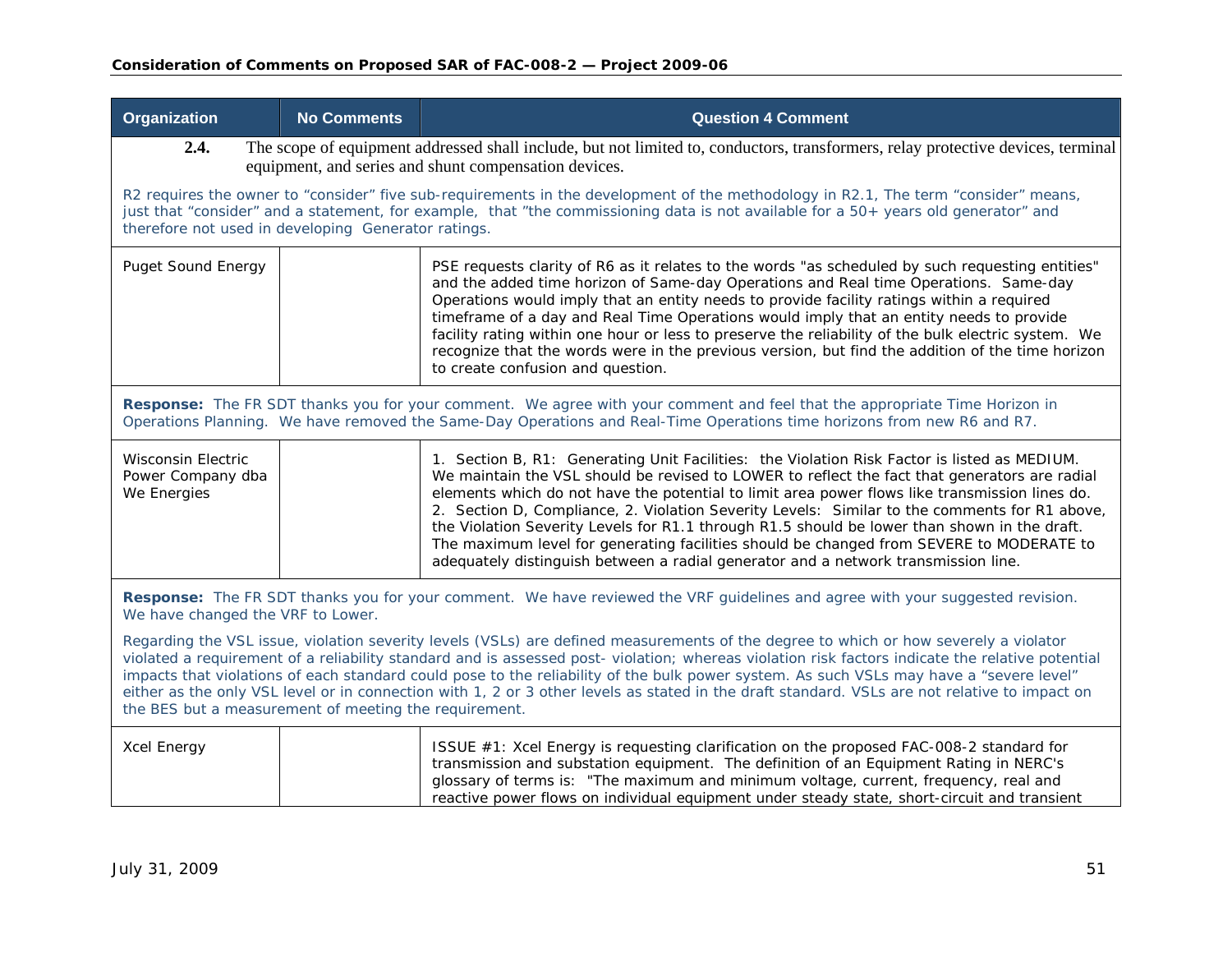| <b>Organization</b> | <b>No Comments</b> | <b>Question 4 Comment</b>                                                                                                                                                                                                                                                                                                                                                                                                                                                                                                                                                                                                                                                                                                                                                                                                                                                                                                                                                                                                                                                                                                                                                                                                                                                                                                                                                                                                                                                                                                                                                                                                                                                                                                                                                                                                                                                                                                                                                                                                                                                                                                                                                                                                                                          |
|---------------------|--------------------|--------------------------------------------------------------------------------------------------------------------------------------------------------------------------------------------------------------------------------------------------------------------------------------------------------------------------------------------------------------------------------------------------------------------------------------------------------------------------------------------------------------------------------------------------------------------------------------------------------------------------------------------------------------------------------------------------------------------------------------------------------------------------------------------------------------------------------------------------------------------------------------------------------------------------------------------------------------------------------------------------------------------------------------------------------------------------------------------------------------------------------------------------------------------------------------------------------------------------------------------------------------------------------------------------------------------------------------------------------------------------------------------------------------------------------------------------------------------------------------------------------------------------------------------------------------------------------------------------------------------------------------------------------------------------------------------------------------------------------------------------------------------------------------------------------------------------------------------------------------------------------------------------------------------------------------------------------------------------------------------------------------------------------------------------------------------------------------------------------------------------------------------------------------------------------------------------------------------------------------------------------------------|
|                     |                    | conditions, as permitted or assigned by the equipment owner." FAC-008-2 requires that all<br>facilities must include equipment ratings in the development of a facility rating. R2.1 includes<br>the phrase 'Ratings of the Equipment'. We'd like clarification that the standard applies only to<br>the ampacity portion of the Equipment Rating and not the full definition as noted above. The<br>standard seems to be setup that way, but internally we've had some questions related to the<br>full definition of Equipment Rating and how it applies to the standard. Our facilities have<br>always been constructed to conform to applicable IEEE and ANSI standards at the time of<br>installation. If this doesn't cover the intent of the standard, would you please provide an<br>example of ratings to be included for voltage, frequency, and transient conditions for a facility?<br>An example would assist us in determining what is required to be reported, especially about<br>the requirement of transient condition and duration. An example of what we've done to<br>comply with FAC-009 is also attached for your review/comments. (It doesn't include the<br>spreadsheets that combine T-Lines and Sub ratings.) In addition, the short circuit information<br>is kept by all utilities in a separate database (CAPE, ASPEN, etc.) and ran periodically to<br>address breakers short circuit ratings. Is it the intent of this standard to add these reports to<br>this Facility Ratings data?                                                                                                                                                                                                                                                                                                                                                                                                                                                                                                                                                                                                                                                                                                                                             |
|                     |                    | ISSUE #2: The applicability of the proposed revisions to FAC-008 to older facilities is left open<br>to interpretation in the current draft. Many transmission and generation facilities have been in<br>service for years under ratings established at the time of construction? and documentation of<br>the basis for those ratings may no longer be available. Requiring recreation of those ratings<br>now, if that is what the drafting team expects, could impose tremendous costs on the industry<br>to perform the record searches and field work that would be required to document the basis for<br>specific ratings. The original drafting team for FAC-008 considered this issue when drafting the<br>current standard. In response to a request to add the requirement that the methodology be<br>. ?consistent with and based on credible and recognized standards/criteria ?, the drafting<br>team responded: " The Drafting Team did not adopt the change because there are many<br>Facilities in place with ratings that were established many years ago and it would be very<br>costly to go back and re-establish ratings based on a set of industry standards." The current<br>proposal requires that the methodology indentify how Equipment Rating standard(s) were used<br>as well as how ratings provided by manufacturers were considered. For older facilities or<br>facilities acquired from other entities, the basis for ratings may not have been well<br>documented, or documented at all. Likewise, manufacturers ratings may no longer be<br>available, and indeed, the manufacturer may no longer exist. These facilities have been<br>operated for a number of years, presumably without problems. A narrow interpretation of<br>Requirement 2.2 would force entities to collect voluminous information on facilities, at a<br>tremendous cost. These costs (which Xcel Energy anticipates could run into the 100's of<br>millions, and potentially billions, of dollars industry-wide) would be borne by customers with<br>potentially little, if any, demonstrable benefit to reliability. A clarification that this standard is<br>not intended to require entities to recreate documentation or other information needed to |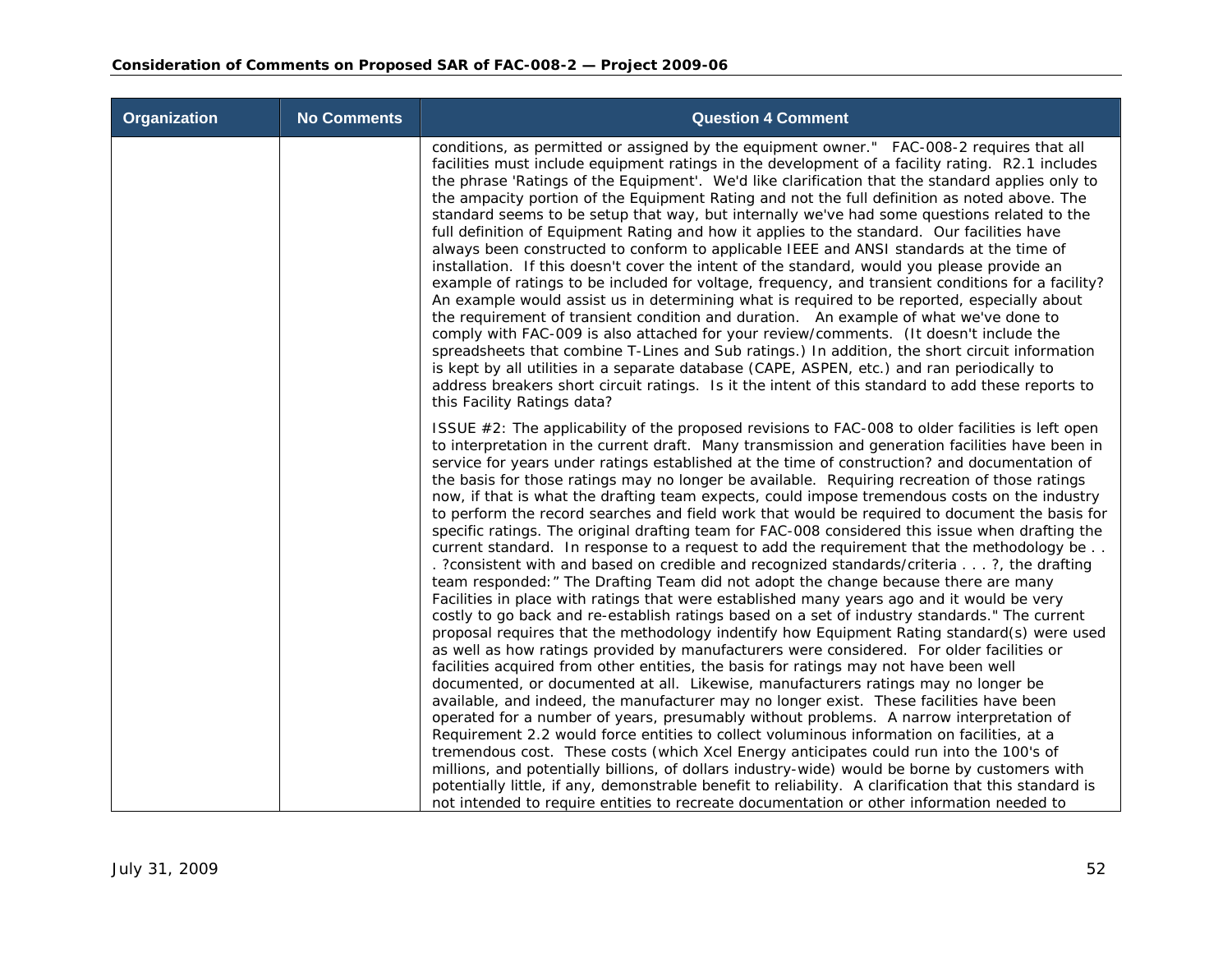| Organization | <b>No Comments</b> | <b>Question 4 Comment</b>                                                                                                                                                                                                                                                                                                                                                                                                                                                                                                                                                                                                                                                                                                                                                                                                                                                                                                                                                                                                                                                                                                                                                                                                                                                                                                                                                                                                                                                                                                                                                                                                                                                                                                                                                                                                           |
|--------------|--------------------|-------------------------------------------------------------------------------------------------------------------------------------------------------------------------------------------------------------------------------------------------------------------------------------------------------------------------------------------------------------------------------------------------------------------------------------------------------------------------------------------------------------------------------------------------------------------------------------------------------------------------------------------------------------------------------------------------------------------------------------------------------------------------------------------------------------------------------------------------------------------------------------------------------------------------------------------------------------------------------------------------------------------------------------------------------------------------------------------------------------------------------------------------------------------------------------------------------------------------------------------------------------------------------------------------------------------------------------------------------------------------------------------------------------------------------------------------------------------------------------------------------------------------------------------------------------------------------------------------------------------------------------------------------------------------------------------------------------------------------------------------------------------------------------------------------------------------------------|
|              |                    | justify historic ratings would provide certainty and would avoid the costly and time-consuming<br>process of recreating lost data. Xcel Energy recommends that Requirements 2.1 and 2.2 be<br>revised as follows to clearly address this issue: R2.1. The methodology used to establish the<br>Ratings of the Equipment that comprises the Facility shall be consistent with at least one of the<br>following: R2.1.1. Ratings provided by equipment manufacturers or obtained from equipment<br>manufacturer specifications such as nameplate rating. R2.1.2. One or more industry<br>standards developed through an open process such as Institute of Electrical and Electronics<br>Engineers (IEEE) or International Council on Large Electric Systems (CIGRE). R2.1.3. A<br>practice that has been verified by testing or engineering analysis R2.1.4. In the case of<br>Equipment placed in service prior to the effective date of this requirement, readily available<br>records or data or operational experience. R2.2. The underlying assumptions, design criteria,<br>and methods used to determine the Equipment Ratings identified in R2.1 including<br>identification of how each of the following were considered: R2.2.1. Equipment Rating<br>standard(s) used in development of this methodology. R2.2.2. Ratings provided by equipment<br>manufacturers or obtained from equipment manufacturer specifications, if readily available.<br>R2.2.3. Ambient conditions (for particular or average conditions or as they vary in real-time).<br>If the intent of this requirement is to force entities to collect this information, then an extended<br>implementation plan should be developed that will allow industry participants sufficient time to<br>gather the required data before the revisions take effect. |

**Response:** The FR SDT thanks you for your comment.

Issue #1: "Facility", "Facility Rating", "Element", "Rating" and "Equipment Rating" are all NERC defined terms. A Facility is a set of electrical equipment that operates as a single BES Element. To determine a "Facility Rating" the Ratings of the individual equipment comprising that Facility must be considered and the most limiting applicable Equipment Rating governs the rating of the Facility (R2.3 of previous draft). R 3.4.2 requires that "as a minimum, both Normal and Emergency Ratings" shall be addressed. "Normal Rating" and "Emergency Rating" are NERC defined terms. Both of these definitions include the words "usually expressed in megawatts, or other appropriate units".

Issue #2: This Standard does not require the recreation of data that is no longer available or no longer accessible for any reason. R3.1 allows for multiple methods for determining facility ratings which include the items that you propose above. However, the Generator Owner requirements for this draft Standard have been revised (Now R1 and R2 in the current draft) to provide greater clarity of the Generator Owner responsibilities.

| Independent<br><b>Electricity System</b><br>Operator | The IESO would like to reiterate two of its previous comments (on R4 and R5) which we feel<br>have not been satisfactorily addressed by the SDT. Our previous comments on R4: We do not<br>think this rises to the level of a reliability standard. This is an administrative process. Further,<br>the TO and the GO own their facilities and they provide these facilities for the GOP and TOP<br>and other applicable entities to operate. The ratings they determine provide the upper bound<br>that their facilities may be operated to, and hence should be decided totally at their own |
|------------------------------------------------------|-----------------------------------------------------------------------------------------------------------------------------------------------------------------------------------------------------------------------------------------------------------------------------------------------------------------------------------------------------------------------------------------------------------------------------------------------------------------------------------------------------------------------------------------------------------------------------------------------|
|------------------------------------------------------|-----------------------------------------------------------------------------------------------------------------------------------------------------------------------------------------------------------------------------------------------------------------------------------------------------------------------------------------------------------------------------------------------------------------------------------------------------------------------------------------------------------------------------------------------------------------------------------------------|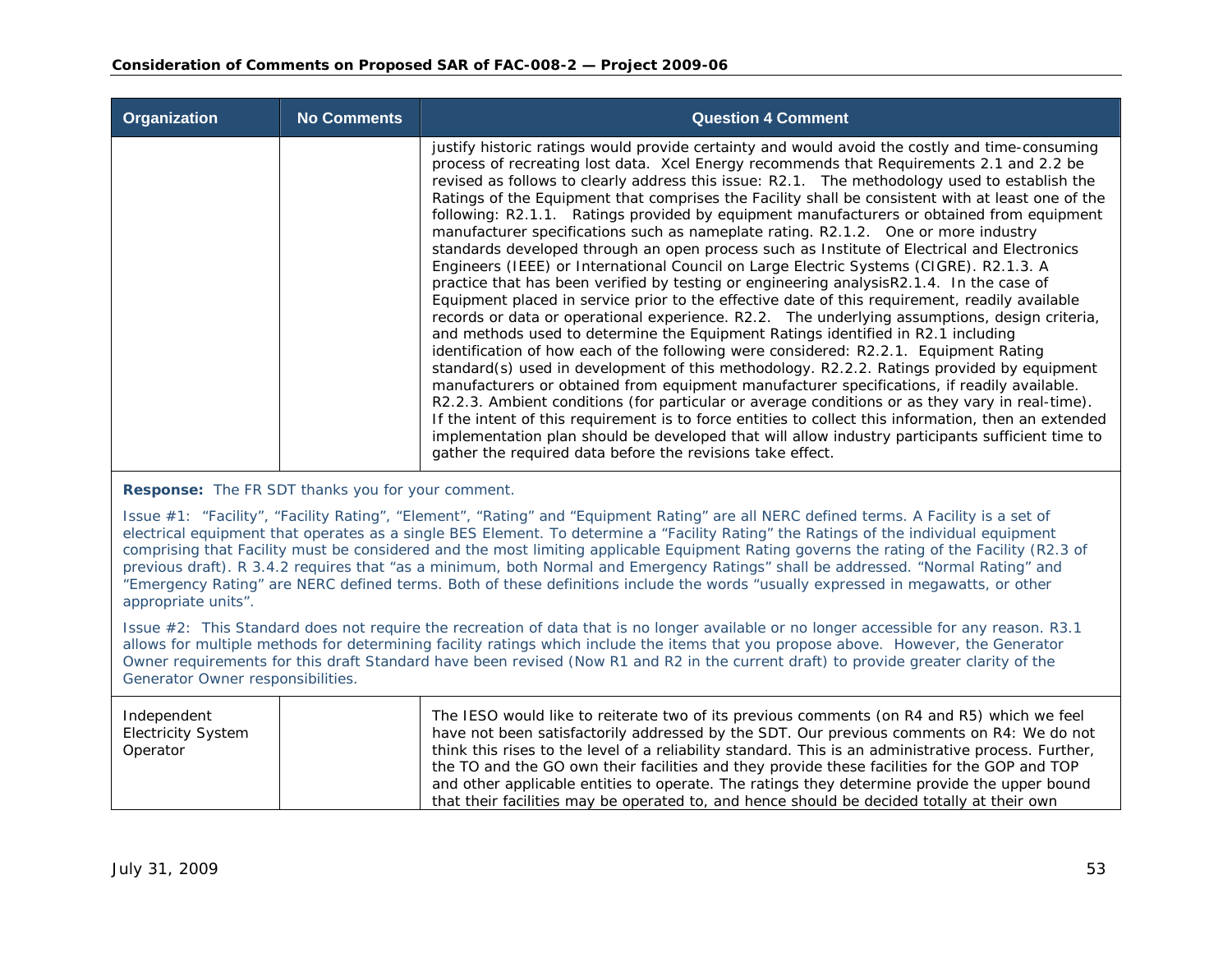| Organization                                   | <b>No Comments</b> | <b>Question 4 Comment</b>                                                                                                                                                                                                                                                                                                                                                                                                                                                                                                                                                                                                                                                                                                                                                                                                                                                                                                                                                                                                                                                                                                                                                                                                                                                                                                                                                                                                                                                                                                                                                                                                                                                                                                                                                                                                                                                                                                                                                                                                                                                                                                                                                                                                                                                                                                                                                                                                                                                                                                 |
|------------------------------------------------|--------------------|---------------------------------------------------------------------------------------------------------------------------------------------------------------------------------------------------------------------------------------------------------------------------------------------------------------------------------------------------------------------------------------------------------------------------------------------------------------------------------------------------------------------------------------------------------------------------------------------------------------------------------------------------------------------------------------------------------------------------------------------------------------------------------------------------------------------------------------------------------------------------------------------------------------------------------------------------------------------------------------------------------------------------------------------------------------------------------------------------------------------------------------------------------------------------------------------------------------------------------------------------------------------------------------------------------------------------------------------------------------------------------------------------------------------------------------------------------------------------------------------------------------------------------------------------------------------------------------------------------------------------------------------------------------------------------------------------------------------------------------------------------------------------------------------------------------------------------------------------------------------------------------------------------------------------------------------------------------------------------------------------------------------------------------------------------------------------------------------------------------------------------------------------------------------------------------------------------------------------------------------------------------------------------------------------------------------------------------------------------------------------------------------------------------------------------------------------------------------------------------------------------------------------|
|                                                |                    | discretion. We do not believe other entities have the right to challenge the methods used or<br>the level of the rating determined by the facility owners. Any such challenges, even applicable,<br>should be addressed in the agreements among the owners and the users and outside of the<br>reliability standard process. We suggest that this requirement be removed. The SDT's<br>Response: The intent of R4 is to provide peer review. This is an important concept in ensuring<br>the technical accuracy of the rating methodology. Peers are more likely to have detailed<br>knowledge of methodologies than auditors - and finding errors or questionable practices before<br>the use of an unsound methodology results in inappropriate ratings is better than the<br>alternative which is to discover incorrect ratings during a system disturbance IESO's view is<br>that this response does not recognize that the decision authority rests solely with the facility<br>owners (as so indicated by the SDT in its response to our comments on R5, as detailed below).<br>Providing a response to comments on the rating is an administrative procedure that does not<br>contribute to reliability whatsoever. We request the SDT to re-consider our comment and<br>proposal to drop this requirement. Our previous comments on R5: R5 holds the facility owners<br>responsible for determining the ratings for their solely and jointly owned facilities. The<br>standard is silent on which methodology to use and how ratings of jointly owned facilities are<br>determined. For example, there is no requirement on which method to choose among joint<br>owners if their methods are different, and on using the more conservative of the two ratings<br>where different. This needs to be provided. SDT's Response R5 the Facility Owner needs to<br>have the final say on how its Facilities are rated as this is an economically-based decision. This<br>response does not address which facility owner, among the joint owners, has the final say.<br>Further, while the rating itself may be a commercially-based decision, the decision on which<br>method to choose from among those provided by the joint owners to develop the final rating is<br>not specified in the requirement, which can lead to confusing ratings to the users and<br>operators of jointly own facilities and result in adverse impact on reliability. We urge the SDT<br>to consider strengthening R5 to fill this void. |
|                                                |                    | Response: The FR SDT thanks you for your comment. The standard does not, nor was it the intent, to require the asset owner to change<br>their ratings based on an inquiry, but simply to submit the ratings methodology document and respond to any questions.                                                                                                                                                                                                                                                                                                                                                                                                                                                                                                                                                                                                                                                                                                                                                                                                                                                                                                                                                                                                                                                                                                                                                                                                                                                                                                                                                                                                                                                                                                                                                                                                                                                                                                                                                                                                                                                                                                                                                                                                                                                                                                                                                                                                                                                            |
| determine ratings on a jointly owned facility. |                    | Which ratings methodology should be utilized to determine the ratings of jointly owned facilities should be addressed in the agreements<br>among the owners. The intent of this standard is to have a documented rating methodology, not to dictate what methodology is used to                                                                                                                                                                                                                                                                                                                                                                                                                                                                                                                                                                                                                                                                                                                                                                                                                                                                                                                                                                                                                                                                                                                                                                                                                                                                                                                                                                                                                                                                                                                                                                                                                                                                                                                                                                                                                                                                                                                                                                                                                                                                                                                                                                                                                                           |
| <b>OPG</b>                                     |                    | References related to major system disturbances, including the NERC's 2003 Blackout Report;<br>do not indicate GENERATING Facility Rating Methodologies as a source of problems. On the<br>other hand, NERC's 2003 Blackout report, recommendation 13c, talks about the need to<br>evaluate TRANSMISSION facility rating methodologies and sharing of consistent ratings<br>information. This was driven by cases where planners and operators from different areas used                                                                                                                                                                                                                                                                                                                                                                                                                                                                                                                                                                                                                                                                                                                                                                                                                                                                                                                                                                                                                                                                                                                                                                                                                                                                                                                                                                                                                                                                                                                                                                                                                                                                                                                                                                                                                                                                                                                                                                                                                                                  |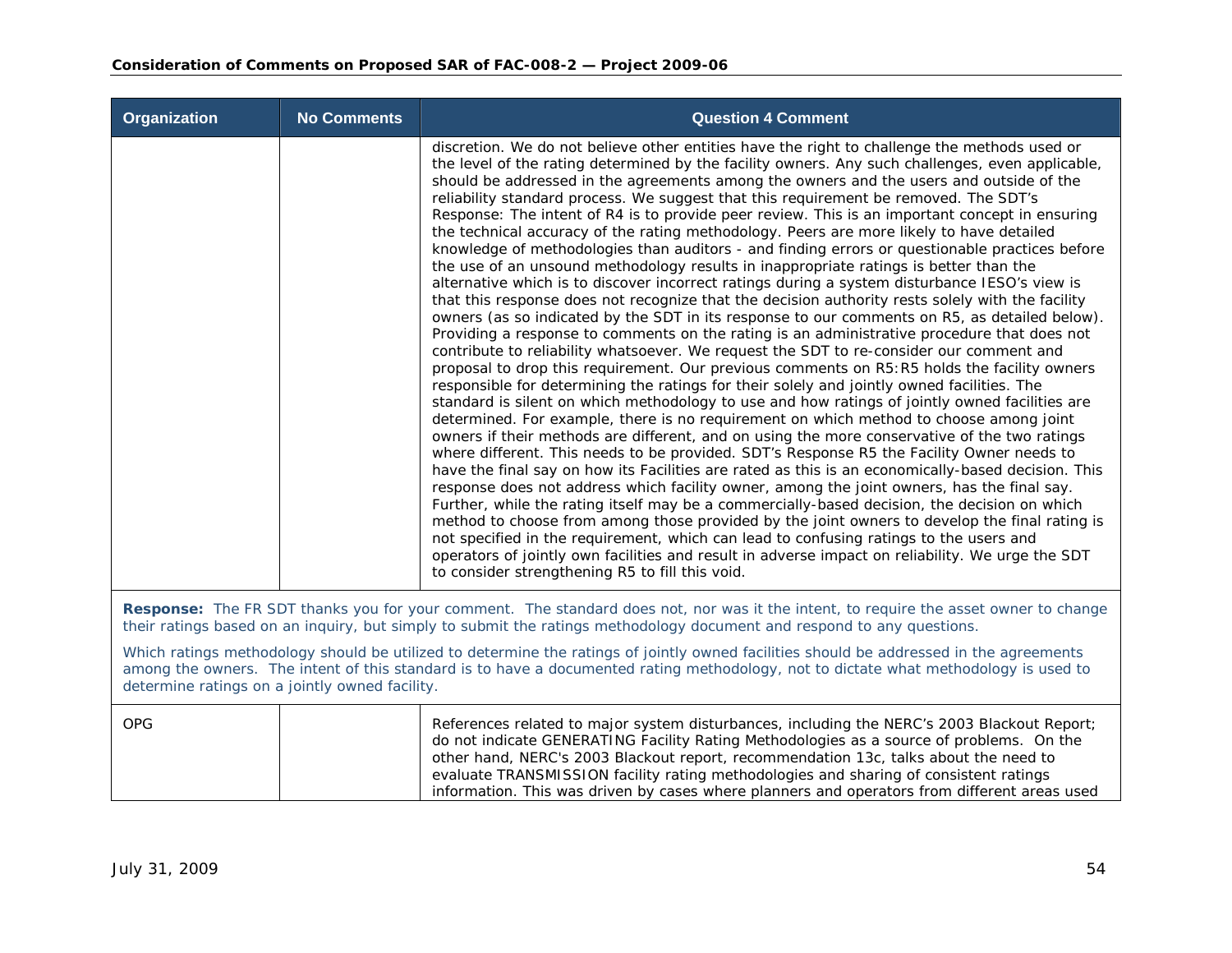| Organization                                                                                                                                                                                                                                                                                                                                                                                                                                         | <b>No Comments</b>                                                                                                                                                                                                                                                                                                                             | <b>Question 4 Comment</b>                                                                                                                                                                                                                                                                                                                                                                                                                                                                                                                                                                                                                                                                                                                                                                                                                                                                                                                                                            |  |  |
|------------------------------------------------------------------------------------------------------------------------------------------------------------------------------------------------------------------------------------------------------------------------------------------------------------------------------------------------------------------------------------------------------------------------------------------------------|------------------------------------------------------------------------------------------------------------------------------------------------------------------------------------------------------------------------------------------------------------------------------------------------------------------------------------------------|--------------------------------------------------------------------------------------------------------------------------------------------------------------------------------------------------------------------------------------------------------------------------------------------------------------------------------------------------------------------------------------------------------------------------------------------------------------------------------------------------------------------------------------------------------------------------------------------------------------------------------------------------------------------------------------------------------------------------------------------------------------------------------------------------------------------------------------------------------------------------------------------------------------------------------------------------------------------------------------|--|--|
|                                                                                                                                                                                                                                                                                                                                                                                                                                                      |                                                                                                                                                                                                                                                                                                                                                | different ratings for the same facility (i.e. HV transmission lines). This implies that the main<br>focus of FAC 008-02 should be on major TRANSMISSION facilities.                                                                                                                                                                                                                                                                                                                                                                                                                                                                                                                                                                                                                                                                                                                                                                                                                  |  |  |
|                                                                                                                                                                                                                                                                                                                                                                                                                                                      | Response: The FR SDT thanks you for your comment. The purpose of the standard is: "To ensure that Facility Ratings used in the<br>reliable planning and operation of the Bulk Electric System (BES) are determined based on technically sound principles. A Facility Rating is<br>essential for the determination of System Operating Limits." |                                                                                                                                                                                                                                                                                                                                                                                                                                                                                                                                                                                                                                                                                                                                                                                                                                                                                                                                                                                      |  |  |
| This applies to Generation as well as Transmission Facilities. In addition, FERC Order 693, Paragraph 739, FERC "directs the ERO to<br>submit a modification to FAC-008-1 that requires transmission and generation facility owners to document underlying assumptions and<br>methods used to determine normal and emergency facility ratings". This also supports the applicability of FAC-008-2 to both Generation<br>and Transmission Facilities. |                                                                                                                                                                                                                                                                                                                                                |                                                                                                                                                                                                                                                                                                                                                                                                                                                                                                                                                                                                                                                                                                                                                                                                                                                                                                                                                                                      |  |  |
| Hydro-Québec<br>Transenergie (HQT)                                                                                                                                                                                                                                                                                                                                                                                                                   |                                                                                                                                                                                                                                                                                                                                                | Various existing standards address critical aspects of Generation Facility ratings and could be<br>sufficient for the reliable planning and operation requirements of the BES. Included among<br>these are: FAC001-Facility Connection RequirementsFAC002-Coordination of Plans for New<br>FacilitiesMOD011-Steady-state Data Requirements and Reporting ProceduresMOD024-<br>Verification of Generator Gross and Net Real Power CapabilityMOD025-Verification of Generator<br>Gross and Net Reactive Power CapabilityTOP002-Normal Operations Planning These existing<br>standards currently address connection and performance requirements, consistency of<br>modeling data and reporting procedures, information exchange process for operations planning<br>including notifications of short term de-ratings, and verification of generator facility<br>capabilities. These standards and FAC-008-02 should be reviewed eventually to eliminate<br>duplication of requirements. |  |  |
| Response: The FR SDT thanks you for you comment. The purpose of FAC-008 is "To ensure Facility Ratings used in the reliable planning<br>and operation of the BES are determined based on technically sound principles." The other standards that you mention require reporting<br>of data and ratings. The FR SDT agrees that redundancy between standards should be eliminated.                                                                     |                                                                                                                                                                                                                                                                                                                                                |                                                                                                                                                                                                                                                                                                                                                                                                                                                                                                                                                                                                                                                                                                                                                                                                                                                                                                                                                                                      |  |  |
| American<br>Transmission<br>Company                                                                                                                                                                                                                                                                                                                                                                                                                  |                                                                                                                                                                                                                                                                                                                                                | FERC has the ability, through its market oversight authority, to require the reporting of the<br>limiting component and the theoretical increase in rating of the limiting component is<br>disregarded.                                                                                                                                                                                                                                                                                                                                                                                                                                                                                                                                                                                                                                                                                                                                                                              |  |  |
| Response: The FR SDT thanks you for your comment.                                                                                                                                                                                                                                                                                                                                                                                                    |                                                                                                                                                                                                                                                                                                                                                |                                                                                                                                                                                                                                                                                                                                                                                                                                                                                                                                                                                                                                                                                                                                                                                                                                                                                                                                                                                      |  |  |
| <b>IRC Standards</b><br><b>Review Committee</b>                                                                                                                                                                                                                                                                                                                                                                                                      |                                                                                                                                                                                                                                                                                                                                                | The SRC would like to reiterate two of its previous comments (on R4 and R5) which we feel<br>have not been satisfactorily addressed by the SDT.                                                                                                                                                                                                                                                                                                                                                                                                                                                                                                                                                                                                                                                                                                                                                                                                                                      |  |  |
|                                                                                                                                                                                                                                                                                                                                                                                                                                                      |                                                                                                                                                                                                                                                                                                                                                | R4: If a Reliability Coordinator, Transmission Operator, Transmission Planner or Planning<br>Coordinator provides documented comments on its technical review of a Transmission Owner's                                                                                                                                                                                                                                                                                                                                                                                                                                                                                                                                                                                                                                                                                                                                                                                              |  |  |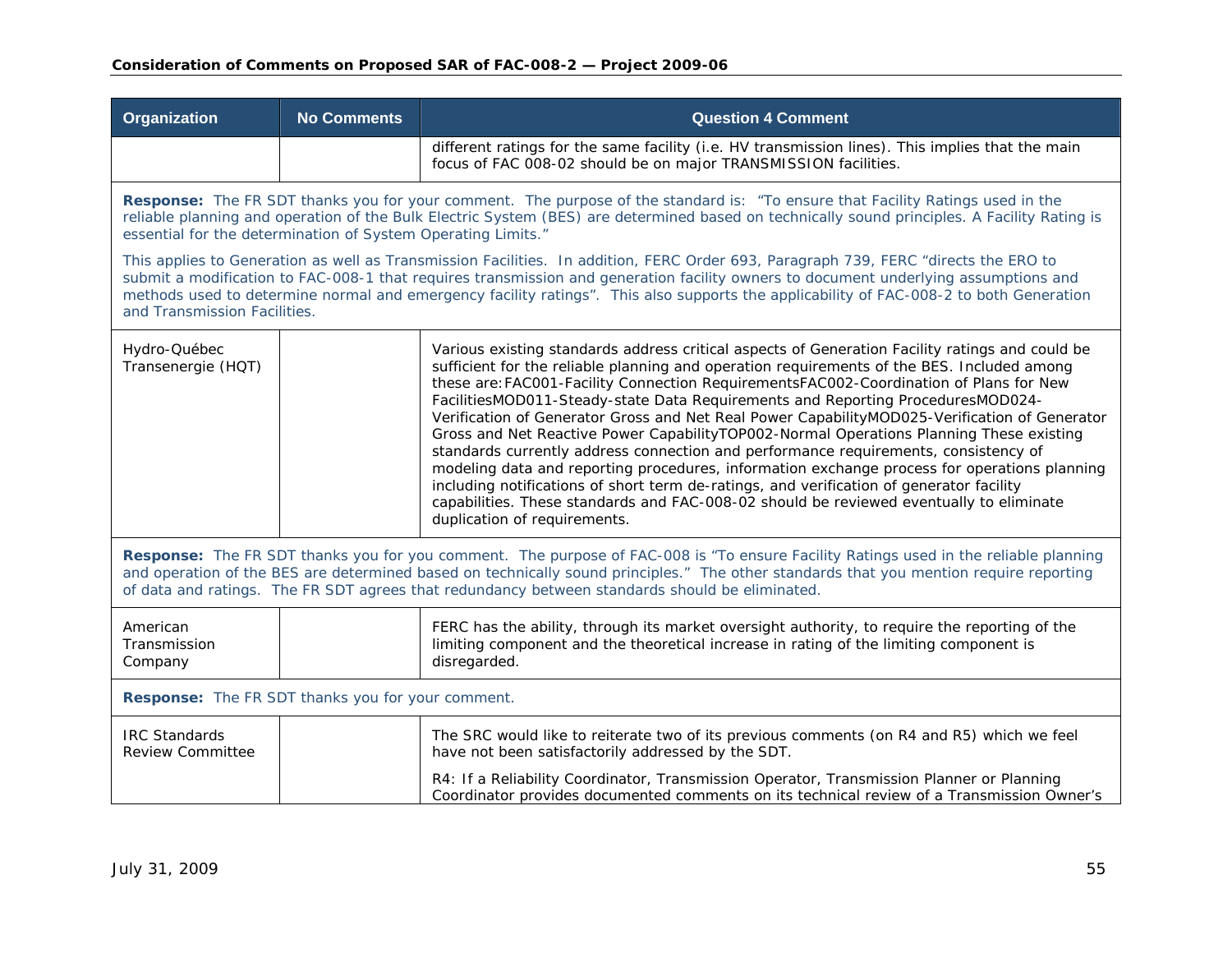| Organization | <b>No Comments</b> | <b>Question 4 Comment</b>                                                                                                                                                                                                                                                                                                                                                                                                                                                                                                                                                                                                                                                                                                                                                                 |
|--------------|--------------------|-------------------------------------------------------------------------------------------------------------------------------------------------------------------------------------------------------------------------------------------------------------------------------------------------------------------------------------------------------------------------------------------------------------------------------------------------------------------------------------------------------------------------------------------------------------------------------------------------------------------------------------------------------------------------------------------------------------------------------------------------------------------------------------------|
|              |                    | or Generator Owner's Facility Ratings Methodology, the Transmission Owner or Generator<br>Owner shall provide a response to that commenting entity within 45 calendar days of receipt of<br>those comments. The response shall indicate whether a change will be made to the Facility<br>Ratings Methodology and, if no change will be made to that Facility Ratings Methodology, the<br>reason why.                                                                                                                                                                                                                                                                                                                                                                                      |
|              |                    | Our previous comments on R4:                                                                                                                                                                                                                                                                                                                                                                                                                                                                                                                                                                                                                                                                                                                                                              |
|              |                    | We do not think this rises to the level of a reliability standard. This is an administrative<br>process. Further, the TO and the GO own their facilities and they provide these facilities for the<br>GOP and TOP and other applicable entities to operate. The ratings they determine provide the<br>upper bound that their facilities may be operated to, and hence should be decided totally at<br>their own discretion. We do not believe other entities have the right to challenge the methods<br>used or the level of the rating determined by the facility owners. Any such challenges, even<br>applicable, should be addressed in the agreements among the owners and the users and<br>outside of the reliability standard process. We suggest that this requirement be removed. |
|              |                    | SRC's view is that this response does not recognize that the decision authority rests solely with<br>the facility owners (as so indicated by the SDT in its response to our comments on R5, as<br>detailed below). Providing a response to comments on the rating is an administrative<br>procedure that does not contribute to reliability whatsoever. We request the SDT to re-consider<br>our comment and proposal to drop this requirement.                                                                                                                                                                                                                                                                                                                                           |
|              |                    | R5: The Transmission Owner and Generator Owner shall each have Facility Ratings for its<br>solely and jointly owned Facilities that are consistent with the associated Facility Ratings<br>Methodology.                                                                                                                                                                                                                                                                                                                                                                                                                                                                                                                                                                                   |
|              |                    | Our previous comments on R5:                                                                                                                                                                                                                                                                                                                                                                                                                                                                                                                                                                                                                                                                                                                                                              |
|              |                    | R5 holds the facility owners responsible for determining the ratings for their solely and jointly<br>owned facilities. The standard is silent on which methodology to use and how ratings of jointly<br>owned facilities are determined. For example, there is no requirement on which method to<br>choose among joint owners if their methods are different, and on using the more conservative<br>of the two ratings where different. This needs to be provided.                                                                                                                                                                                                                                                                                                                        |
|              |                    | This response does not address which facility owner, among the joint owners, has the final say.<br>Further, while the rating itself may be a commercially-based decision, the decision on which<br>method to choose from among those provided by the joint owners to develop the final rating is<br>not specified in the requirement, which can lead to confusing ratings to the users and<br>operators of jointly own facilities and result in adverse impact on reliability.                                                                                                                                                                                                                                                                                                            |
|              |                    | We urge the SDT to consider strengthening R5 to fill this void.                                                                                                                                                                                                                                                                                                                                                                                                                                                                                                                                                                                                                                                                                                                           |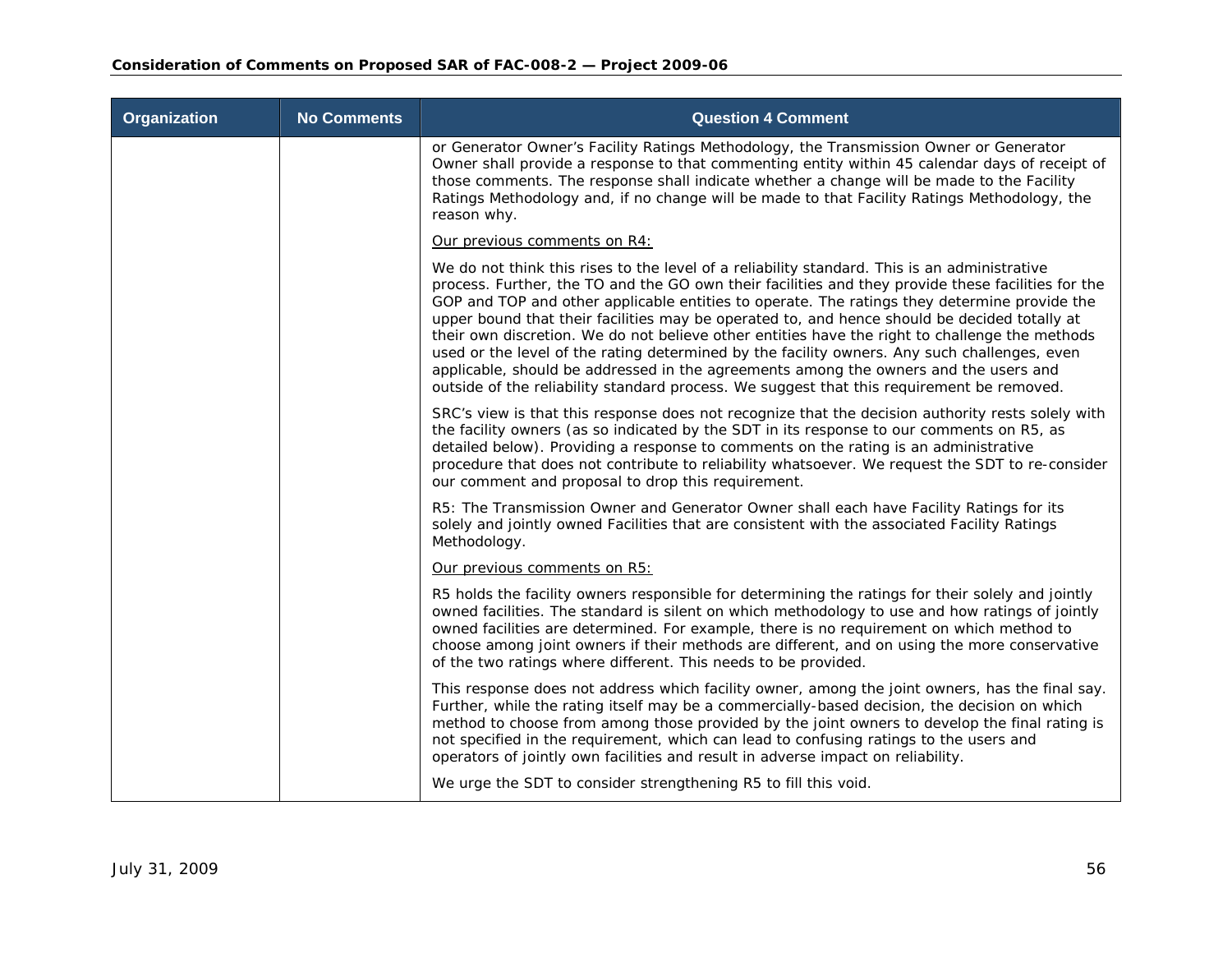| Organization                                                                                                                                                                                                                                                   | <b>No Comments</b>                                                                                                                                                                                                                                                                                                                                                                                                                       | <b>Question 4 Comment</b>                                                                                                     |  |
|----------------------------------------------------------------------------------------------------------------------------------------------------------------------------------------------------------------------------------------------------------------|------------------------------------------------------------------------------------------------------------------------------------------------------------------------------------------------------------------------------------------------------------------------------------------------------------------------------------------------------------------------------------------------------------------------------------------|-------------------------------------------------------------------------------------------------------------------------------|--|
| Response: The FR SDT thanks you for your comment. The standard does not, nor was it the intent, to require the asset owner to change<br>their ratings based on an inquiry, but simply to submit the ratings methodology document and respond to any questions. |                                                                                                                                                                                                                                                                                                                                                                                                                                          |                                                                                                                               |  |
| a system disturbance                                                                                                                                                                                                                                           | R4: The intent of R4 is to provide peer review. This is an important concept in ensuring the technical accuracy of the rating methodology.<br>Peers are more likely to have detailed knowledge of methodologies than auditors - and finding errors or questionable practices before the<br>use of an unsound methodology results in inappropriate ratings is better than the alternative – which is to discover incorrect ratings during |                                                                                                                               |  |
|                                                                                                                                                                                                                                                                |                                                                                                                                                                                                                                                                                                                                                                                                                                          | R5: The Facility Owner needs to have the final say on how its Facilities are rated as this is an economically-based decision. |  |
| <b>Electric Power</b><br><b>Supply Association</b>                                                                                                                                                                                                             | No Additional<br>Comments                                                                                                                                                                                                                                                                                                                                                                                                                |                                                                                                                               |  |
| Dynegy                                                                                                                                                                                                                                                         | No Additional<br>Comments                                                                                                                                                                                                                                                                                                                                                                                                                |                                                                                                                               |  |
| Duke Energy                                                                                                                                                                                                                                                    | No Additional<br>Comments                                                                                                                                                                                                                                                                                                                                                                                                                |                                                                                                                               |  |
| Cowlitz County PUD                                                                                                                                                                                                                                             | No Additional<br>Comments                                                                                                                                                                                                                                                                                                                                                                                                                |                                                                                                                               |  |
| City of Tallahassee<br>(TAL)                                                                                                                                                                                                                                   | No Additional<br>Comments                                                                                                                                                                                                                                                                                                                                                                                                                |                                                                                                                               |  |
| <b>SERC Engineering</b><br>Committee Planning<br>Standards<br>Subcommittee                                                                                                                                                                                     | No Additional<br>Comments                                                                                                                                                                                                                                                                                                                                                                                                                |                                                                                                                               |  |
| Reliant Energy Inc<br>and Gila River<br>Power                                                                                                                                                                                                                  | No Additional<br>Comments                                                                                                                                                                                                                                                                                                                                                                                                                |                                                                                                                               |  |
| Southern Company                                                                                                                                                                                                                                               | No Additional<br>Comments                                                                                                                                                                                                                                                                                                                                                                                                                |                                                                                                                               |  |